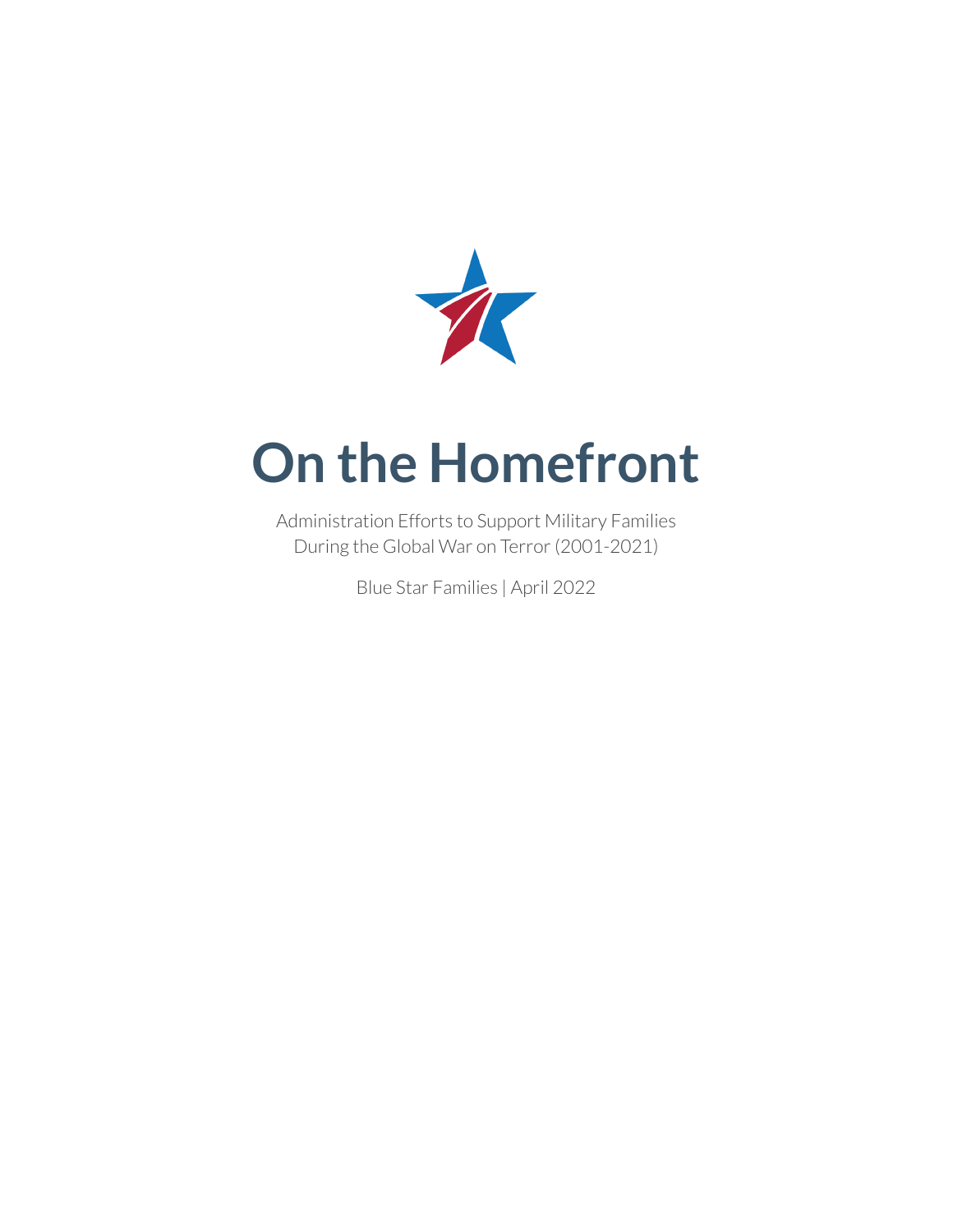## Authors

Drew Brazer, former Manager of Government Relations, Blue Star Families Nick Wooldridge, former Policy and Outreach Fellow, Blue Star Families

## Acknowledgements

Blue Star Families would like to thank the 40+ individuals who spoke with our team about the history of White House efforts to support military and Veteran families. The majority of information contained within this report was derived from these invaluable interviews.

- $\star$  Allison Barber, former Deputy Assistant Secretary of Defense for Internal Communications and Public Liaison, U.S. Department of Defense; President & COO, Indiana Fever
- ★ Anne Marie Dougherty, CEO, Bob Woodruff Foundation
- ★ Anthony Wickham, J1 Readiness Director, National Guard Bureau
- ★ Bonnie Carroll, President & Founder, Tragedy Assistance Program for Survivors (TAPS)
- ★ VADM Brad Cooper, former Executive Director, Joining Forces; Vice Admiral, U.S. Navy, Commander, Naval Forces Central Command/U.S. Fifth Fleet
- ★ Christopher Perkins, Co-Founder, Veterans on Wall Street (VOWS); Managing Director, Global Head of OTC Clearing, Citi
- ★ Craig Newmark, Founder, craigslist and Craig Newmark Philanthropies
- ★ Drew Trojanowski, former Special Assistant to the President for Domestic Policy
- ★ Eric Eversole, President, Hiring Our Heroes; Vice President, U.S. Chamber of **Commerce**
- ★ Harriet Dominique, former Chief Diversity, Equity, Inclusion and Corporate Responsibility Officer, USAA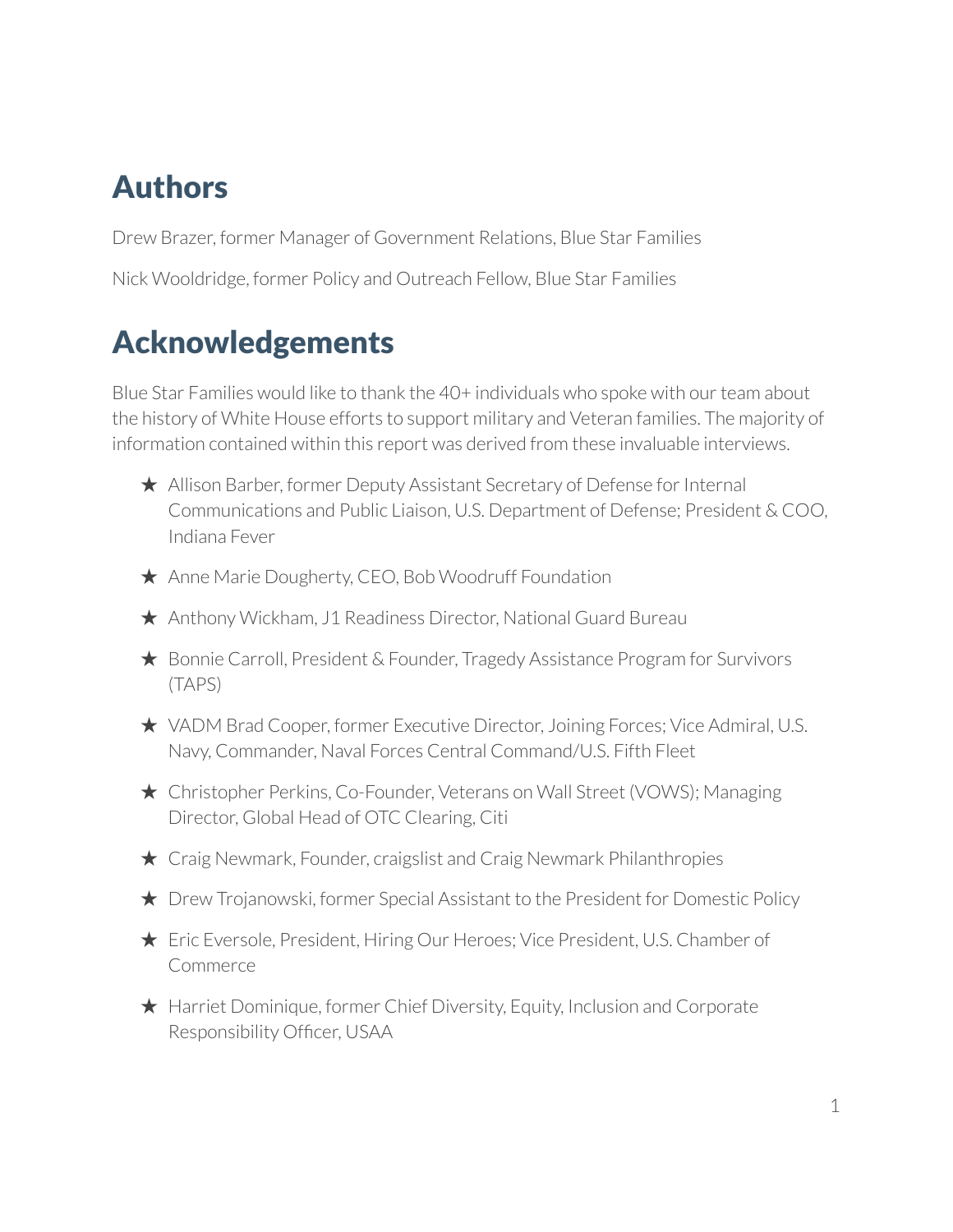- ★ Jason Dempsey, former White House Fellow, Office of the First Lady; Adjunct Senior Fellow of the Military, Veterans, and Society Program, Center for a New American Security (CNAS)
- ★ John Quintas, Director of Military Affairs, Amazon
- ★ Joyce Wessel Raezer, former Executive Director, National Military Family Association
- ★ Kathy Roth-Douquet, CEO & Co-Founder, Blue Star Families
- ★ Kevin Schmiegel, Founder, Hiring Our Heroes, former Vice President, U.S. Chamber of Commerce; former President & CEO, Operation Gratitude
- ★ Koby Langley, former Acting Deputy Assistant Secretary and Senior Advisor for the Office of Wounded
- ★ Warrior Care and Transition Policy, Department of Defense; former Special Assistant to the Secretary of the Department of Veteran Affairs; Senior Vice President, American Red Cross
- ★ Laura Schmiegel, former Chair, Blue Star Families Board of Directors; founding Director of the Military
- ★ Spouse Program, Hiring Our Heroes
- ★ Leslye Arsht, former Deputy Under Secretary of Defense for Military Community and Family Policy, U.S. Department of Defense; former Senior Advisor to the Ministry of Education in Iraq
- ★ Lynda Davis, former Deputy Undersecretary of Defense for Military Community and Family Policy, U.S. Department of Defense; former Deputy Assistant Secretary for Military Personnel Policy, U.S. Department of the Navy; former Chief Veterans Experience Officer, U.S. Department of Veterans Affairs
- ★ Marianne Watson, former Director, Manpower and Personnel (J-1), National Guard Bureau, Brigadier
- ★ General (Ret.), U.S. Army National Guard
- ★ Margaret Mullins, former Staff Lead, White Oak Retreats; National Security Advisor, Senator Raphael
- ★ Warnock (D-GA)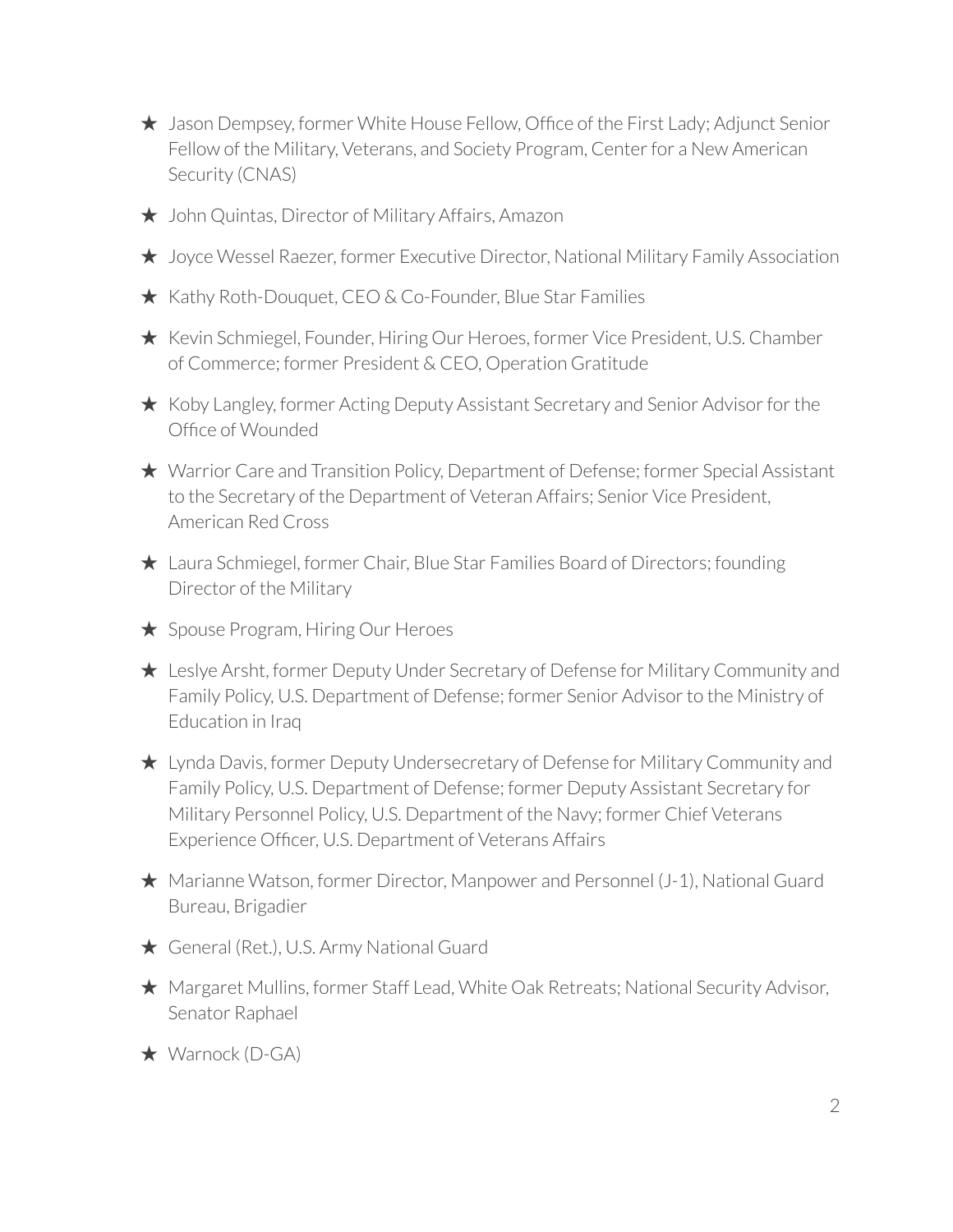- ★ Maureen Casey, former Managing Director of Military & Veterans Affairs, JPMorgan Chase; Chief Operating Officer, Institute for Veterans & Military Families (IVMF) at Syracuse University
- ★ Megan Everett, Veterans Program Director, Robert R. McCormick Foundation
- ★ Mike Harasimowicz, former Director for Defense Policy & Strategy, National Security Council, White House; Principal AI Engineer, Lockheed Martin
- $\star$  Mike Haynie, PhD, Vice Chancellor for Strategic Initiatives and Innovation, Founder, Institute for Veterans & Military Families (IVMF) at Syracuse University
- ★ Mike Monroe, former Vice President of Military Initiatives, Points of Light; Director of Veterans Programs, A. James & Alice B. Clark Foundation
- ★ Rebecca Porter, PhD, President & CEO, Military Child Education Coalition (MCEC)
- ★ Rich Morales, former Director, Joining Forces; Colonel, U.S. Army, Professor and Head of Department of
- ★ Systems Engineering, West Point
- ★ Rob Gordon, former Deputy Under Secretary of Defense for Military Community and Family Policy,
- ★ U.S. Department of Defense
- ★ Ross Cohen, former Executive Director, Hiring Our Heroes, U.S. Chamber of Commerce Foundation; former Executive Director, Veteran Jobs Mission, JPMorgan Chase; Chief External Affairs Officer, Blue Star Families
- ★ Sara Egeland, former Deputy Assistant to the Vice President and Policy Director to the Second Lady
- ★ Shelley MacDermid Wadsworth, PhD, Director, Military Family Research Institute (MFRI) at Purdue
- ★ University
- ★ Stephanie Powers, Senior Advisor for Public Policy & Partnerships, Council on Foundations
- ★ Steve Parker, former Director, Joining Forces; President, WorkMerk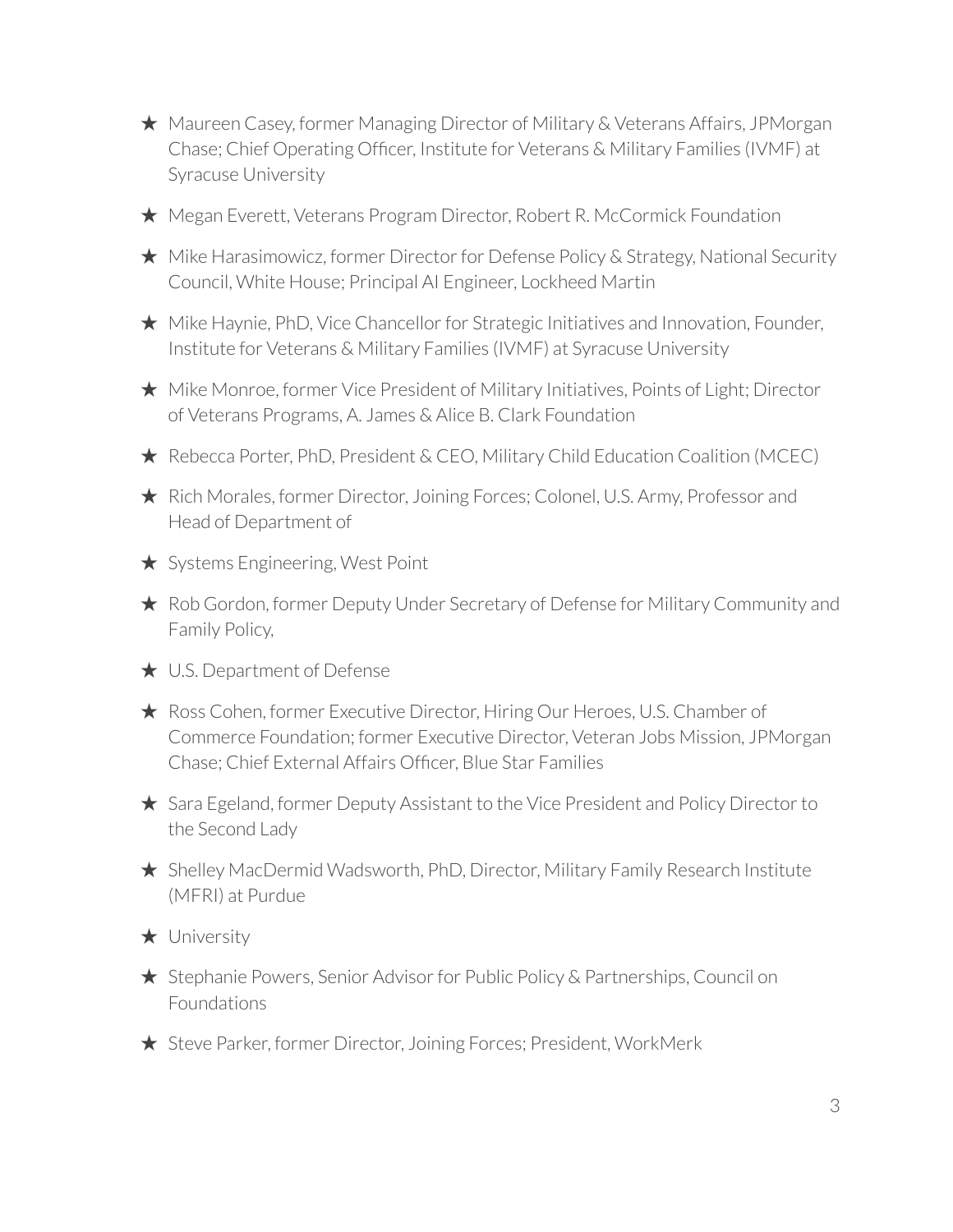- ★ Steve Schwab, CEO, Elizabeth Dole Foundation
- ★ Tina Tchen, former Chief of Staff, Office of the First Lady; former President & CEO, Time's Up Now and the Time's Up Foundation
- ★ Tom Porter, Executive Vice President for Government Affairs, Iraq & Afghanistan Veterans of America (IAVA)
- ★ Trooper Sanders, former Deputy Director of Policy, Office of the First Lady; CEO, Benefits Data Trust
- ★ Wendy Smith, former Co-Chair, Joining Forces Entertainment Industry Committee; Strategic
- ★ Marketing/Communications and Public Affairs, Forbes Tate Partners
- ★ Will Johnson, former Director, Joining Forces; Committee Staff, Committee on Armed Services, U.S. House of Representatives

A special thanks to Blue Star Families' Jennifer Akin (Senior Director of Policy and Social Impact Research), Jessica Strong (Senior Director of Applied Research), Cynthia Rivera (Senior Manager of Equity & Social Impact Research), and Kathleen Farace (Special Assistant to the CEO) for their support on this project.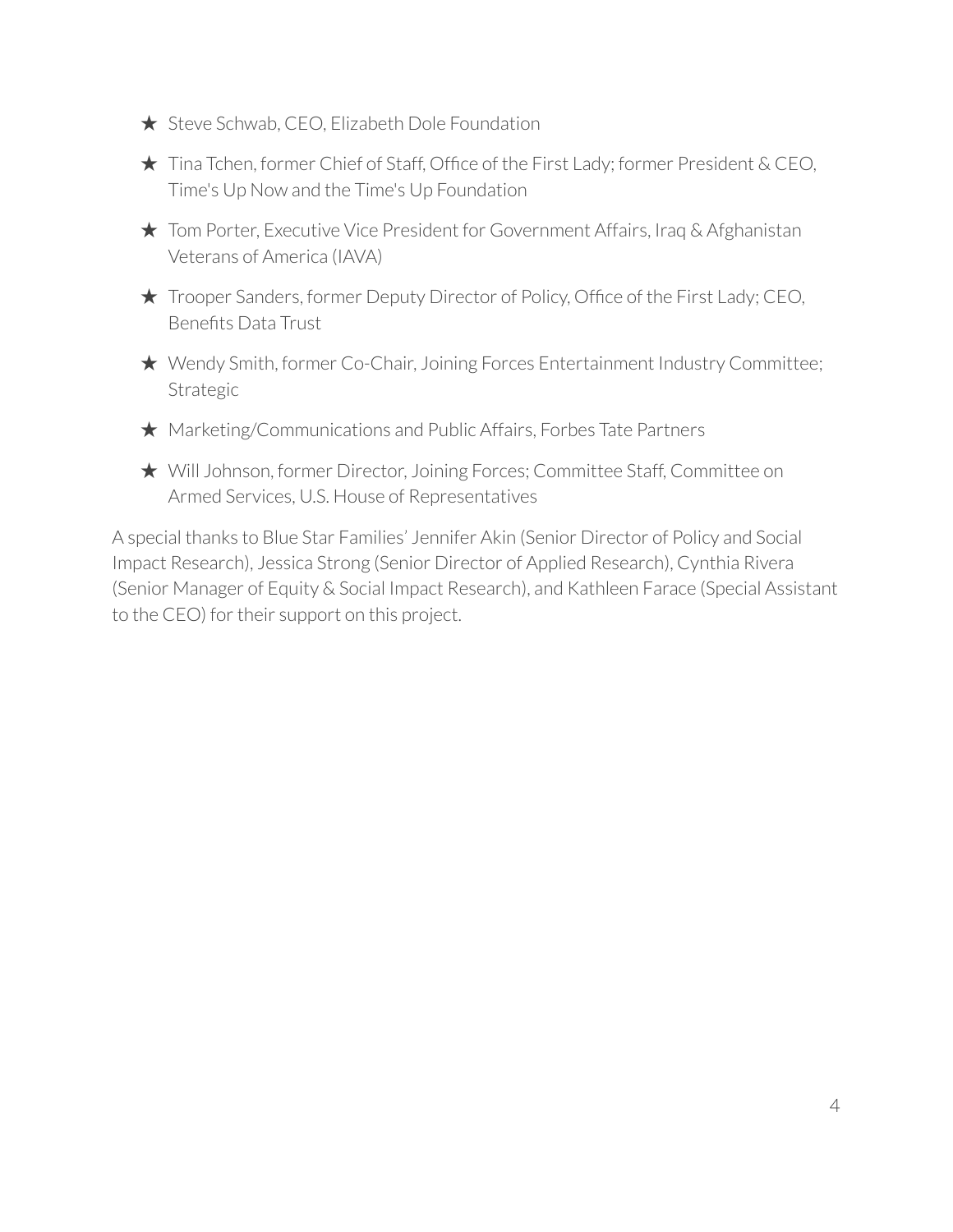#### March 2022

As we enter the early stages of what was once unthinkable  $-$  a 21st-century ground war in Europe – now is a poignant time to release this history, written by my organization – Blue Star Families, detailing the critically creative evolution of presidential administration support that truly made a difference for military families in war from September 11th, 2001, to September 11th, 2021. We compiled this history because we saw the development of collaborative, cross-sector, administration-led support for military families as something extraordinary and important, making our military more ready as a result. Additionally, the lessons we all learned during America's longest war are easily lost if not captured. Our hope is that this compilation aids policy scholars and practitioners and serves as a guide for those who want to understand and remember an important time in history in order to respond to inevitable future conflict, which may be coming more quickly than anyone imagined.

This paper is presented from Blue Star Families' point of view. We relied extensively on governmental archives and dozens of interviews with first-person actors from government, nonprofit, philanthropic, and community groups across three presidential administrations. Those interviews are detailed in the paper, and we are grateful for the time and support from everyone who participated. Because Blue Star Families came into existence in 2009, our experience is first-hand from that point on. For insight into the eight years prior (during the Bush Administration), we relied on publicly-available governmental documents and interviews with members of that administration and partners who were active at that time.

Our lens focuses on the military and Veteran family; not the family excluding the service member or Veteran (what we call a "donut" with the center missing) but the service member or Veteran as part of a family unit, with the family both supporting that service member or Veteran and being part of the "unit of service" that serves the country. That deserves and rates our support for the health of the future force. The length of service, demands of service, and likelihood of a service member being married with a family or living off installation were very different in the 20th century, and the need for family support has amplified since 9/11.

No military in the history of the world has done more to protect and defend global security and stability than the U.S. military. In modern times, it is a very small number of people, and their families do extraordinary acts, without rest on the homefront and throughout the globe. No nation throughout history has devoted more money and resources to supporting Veterans, and rightly so. But the need to support military-connected families is a newer realization. There have been many programs for Veterans alone that are not covered in this history. Our particular focus is on how a policy developed – through enlightened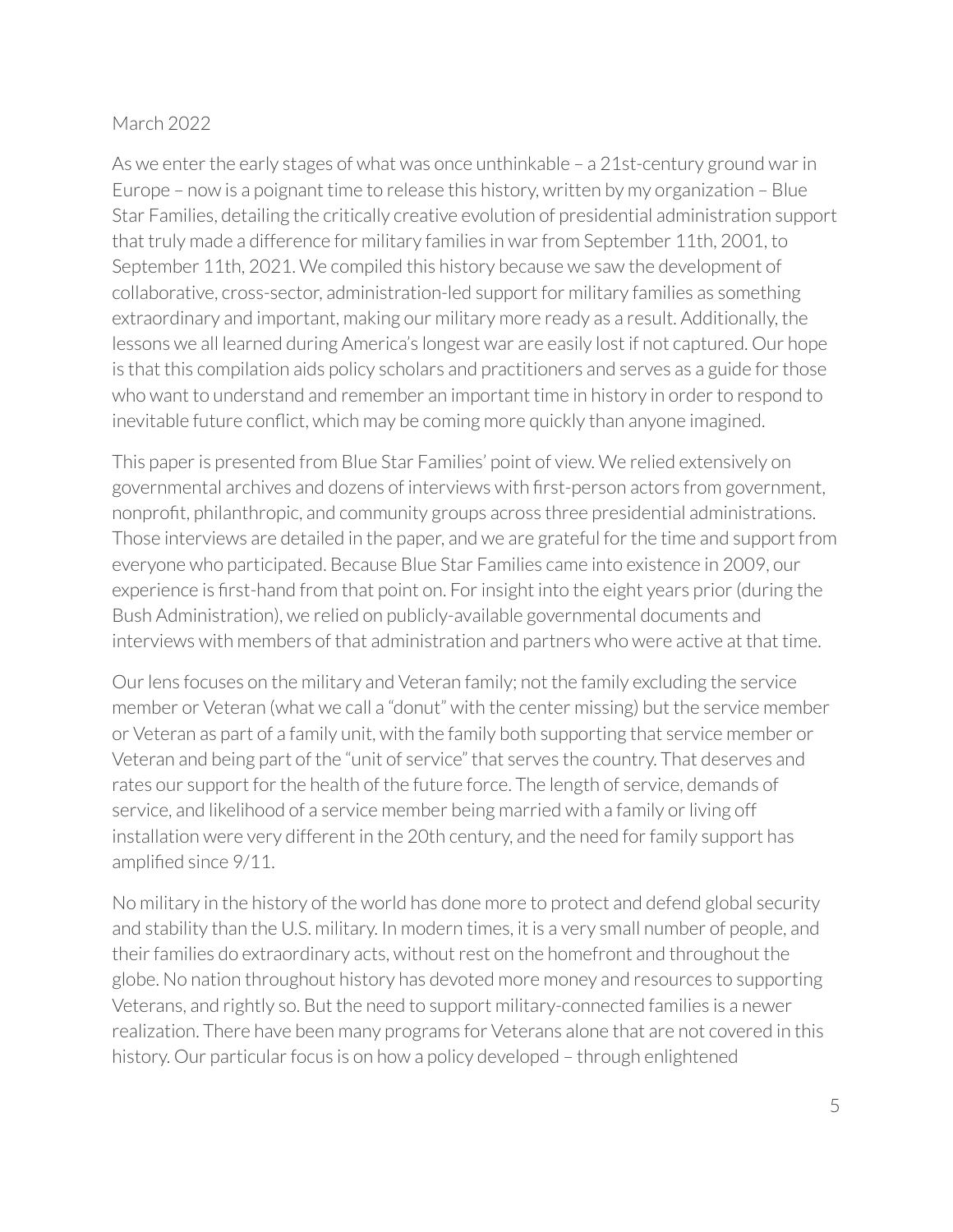collaboration and the involvement of non-governmental partners – to recognize and support the role of military families in sustaining and retaining our 21st-century All-Volunteer Force. Key landmarks include increased emphasis on military family policy during the Bush Administration and then the Joining Forces Initiative, which was created by then First Lady Michelle Obama and Second Lady Dr. Jill Biden (and since revived by First Lady Dr. Jill Biden).

We hope this history is useful to you. We welcome your corrections and additions, and we will make updates as those inevitably come to light.

Thank you for your attention and interest in our All-Volunteer Force and their families.

Sincerely,

 $4\pi$  of D+

Kathy Roth-Douquet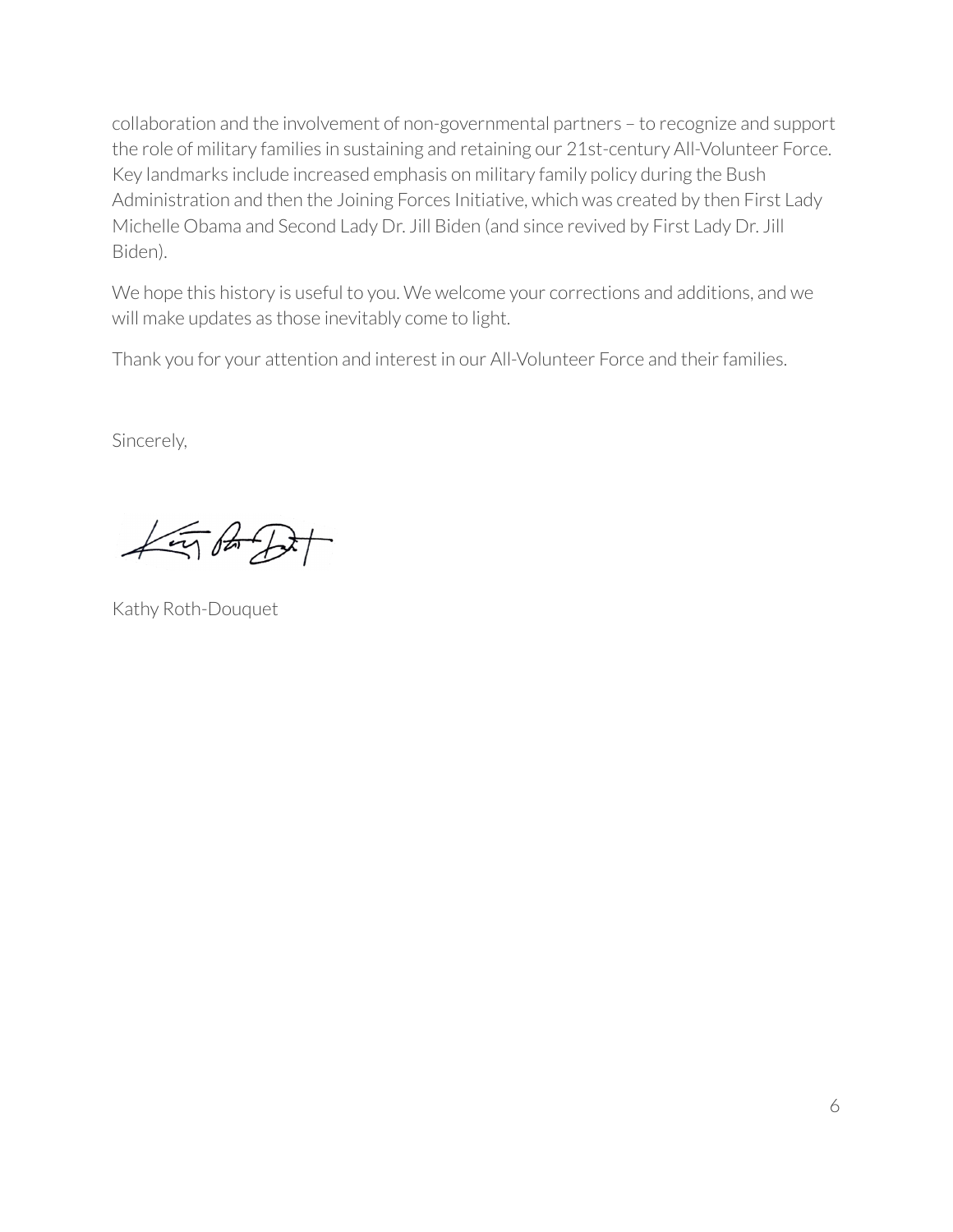## Foreword

This document provides a brief history of White House-led military and Veteran family support initiatives during the Global War on Terror(2001-2021)—as told from the perspective of non-profit, philanthropic, corporate, and community stakeholders. Blue Star Families believes that this document might prove useful to public policy practitioners who seek to understand successful models of cross-sector, public-private collaboration.

Blue Star Families does not claim to present a definitive nor comprehensive history of the initiatives described herein. While we attempted to interview a broad range of community stakeholders and observers in compiling this account, our efforts were inevitably constrained by finite resources. For this reason, we intend to occasionally update this report. If you and/or your organization has a story that you would like to include in future versions, please share it with Blue Star Families at: <https://www.tfaforms.com/4965912>.

Blue Star Families was formed in 2009, and as such we have had more direct involvement with Administration efforts to support military families since that date, and may have more detailed history of events since that date. We have included information prior to that time through interviews with Bush Administration officials.

The offices of Presidents George W. Bush, Barack Obama, Donald Trump, and Joe Biden took no part in the production of this report, however, it was provided to the Bush Library and Obama Foundation for review prior to publication. Blue Star Families bears sole responsibility for its content.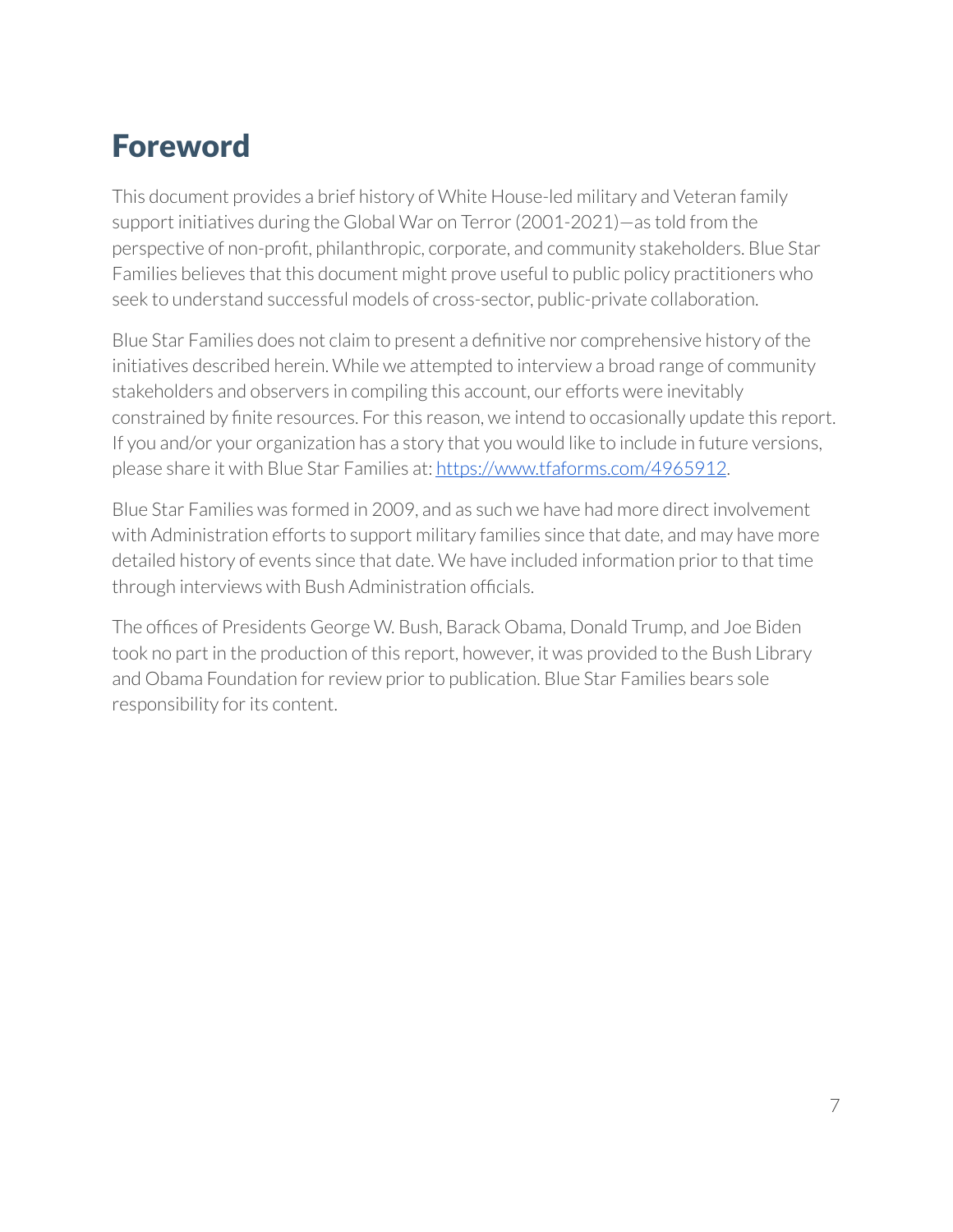## Table of Contents

| Chapter 1: The Bush Administration  |    |
|-------------------------------------|----|
| Chapter 2: The Obama Administration | 25 |
| Chapter 3: The Trump Administration | 86 |
| Chapter 4: The Biden Administration | 94 |
| Chapter 5: The Road Ahead           |    |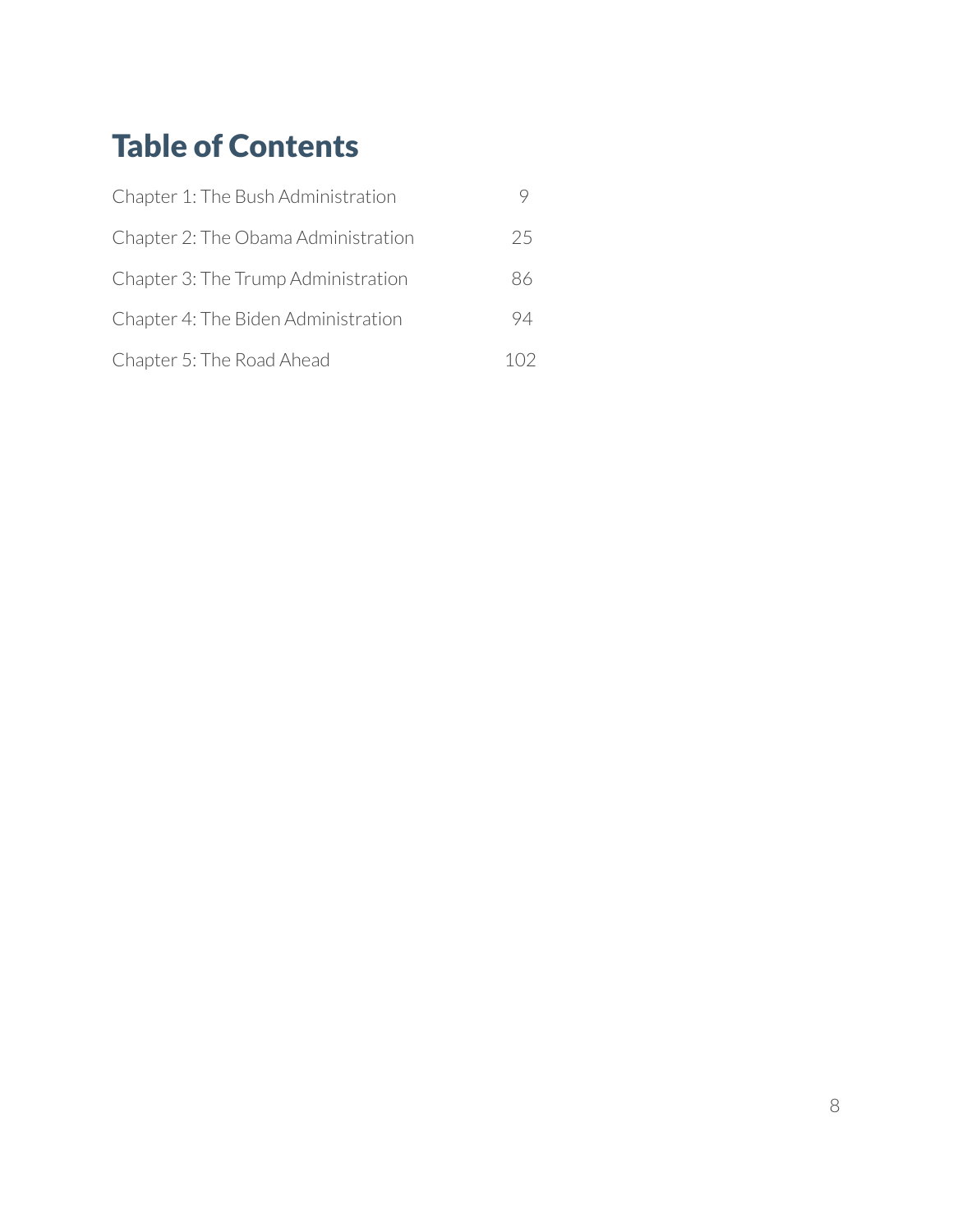## Chapter 1: The Bush Administration (2001-2009)

## **Introduction**

On October 7, 2001—in response to the deadly terrorist attacks on September 11—U.S.-led coalition forces launched military operations in Afghanistan with the goal of dismantling al-Qaeda and removing the Taliban from power. $^1$  Two years later, on March 20, 2003, U.S. troops invaded Iraq in order to "disarm Iraq of weapons of mass destruction, ... end Saddam Hussein's support for terrorism, and ... free the Iraqi people."<sup>2</sup> These engagements became part of the "Global War on Terror" (GWOT)—"a war against all those who seek to export  $t$ error, and a war against those governments that support or shelter them." $3$ 

While the war in Iraq officially ended in December 2011, America's longest war (i.e., the war in Afghanistan) represented a commitment which lasted nearly 20 years—culminating with the withdrawal of American forces in August 2021. This was an enormous undertaking, with countless acts of heroism and innovation on the part of our military. Millions of service members and their families bore true faith and allegiance, and successfully completed countless missions over the course of two decades. While the benefits of the GWOT will be parsed by history,<sup>4</sup> its costs were substantial. According to Brown University's Costs of War project, two decades of post-9/11 conflict cost the United States an estimated \$8 trillion, killed roughly 7,000 U.S. service members, and wounded many times that number. $^5$ 

On the homefront, servicemembers, their spouses and their children shared the burdens of war. Our All Volunteer Force and their family members coped with the extended absence of their deployed spouse, parent, or child due to heightened OPTEMPO (operational tempo) and shortened dwell times. The cycle of permanent change of station (PCS) moves and combat deployments continued for years and became part of the active duty lifestyle. Many families lost loved ones overseas or became permanent caregivers to wounded Veterans. Hundreds of thousands of service members grappled every day with the visible and invisible wounds of war. 6

<sup>&</sup>lt;sup>2</sup> White House of President George W. Bush, "President Discusses Beginning of Operation Iraqi Freedom," Archived from the original on October 31, 2011, Accessed January 3, 2022, <sup>1</sup> Council on Foreign Relations, "Timeline: Warin Afghanistan," Accessed January 3, 2022, https://www.cfr.org/timeline/us-war-afghanistan.

<sup>&</sup>lt;sup>3</sup> President George W. Bush, "Global War on Terror," George W. Bush Presidential Library & Museum, October 11, 2001, Accessed January 2, 2022, https://www.georgewbushlibrary.gov/research/topic-guides/global-war-terror. https://web.archive.org/web/20111031010540/http://georgewbush-whitehouse.archives.gov/news/releases/2003/03/20030322.html.

<sup>&</sup>lt;sup>4</sup> One benefit perhaps being that there were no further large-scale terrorist attacks on U.S. soil.

<sup>5</sup> Costs of War Project, "Costs of the 20-Year War on Terror: \$8 Trillion and 900,000 Deaths," Brown University, Accessed January 1, 2022, https://www.brown.edu/news/2021-09-01/costsofwar.

<sup>6</sup> Ibid.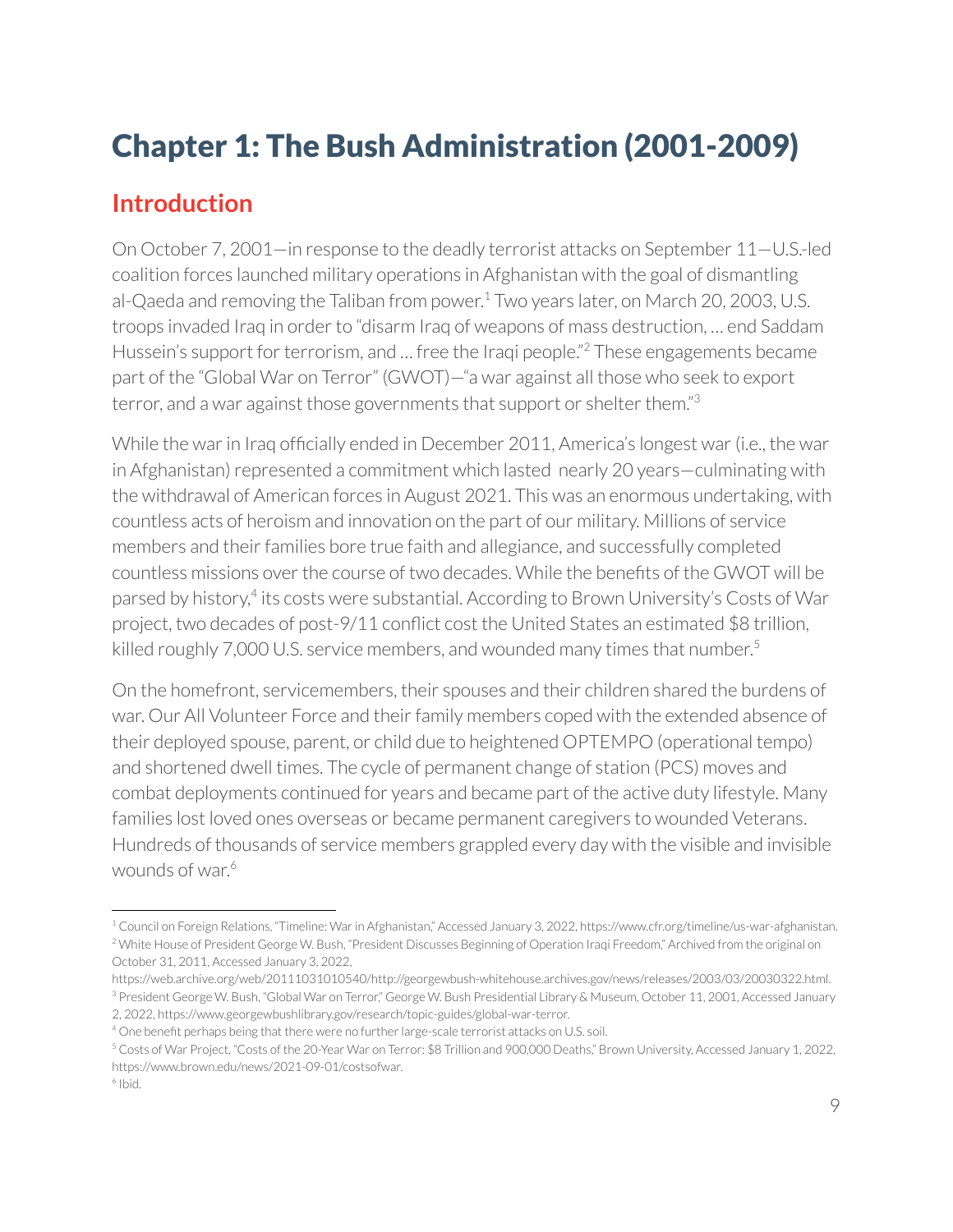It soon became clear that many Americans did not fully appreciate or understand the sacrifices of their military and Veteran family peers. According to the Pew Research Center, fewer than 1% of the U.S. adult population served on active duty at any given time after 9/11—resulting in a decreased understanding between military-connected families and the broader U.S. society (otherwise known as the "civil-military divide").<sup>7</sup>

To complicate matters, the Administration of George W. Bush had inherited a military that had taken a "peace dividend" after the end of the Cold War, and had focused more on downsizing and cost savings. $8\,$  As such, there were few dedicated institutions to attend to the needs of military families caught up in an extended cycle of mass deployments. The Bush Administration quickly sought to fill this void.

## **Wounded Warrior Care**

**"The war is done for me now. The days of standing in the hot desert sun, setting up ambushes on the sides of mountains and washing the blood from my friend's gear are over. The battles with bombs, bullets, and blood are a thing of the past. I still constantly fight a battle that rages inside my head."**

**– Brian McGough, a 32-year-old Army staff sergeant whose convoy was attacked with IEDs in 2006; from his blog "Inside My Broken Skull." 9**

From 2001 to 2021, approximately 1.9 to 3 million military personnel served overseas in Iraq and Afghanistan—with more than half deploying two or more times. Hundreds of thousands sustained permanent psychological and physical injuries as a result of their service. On the homefront, approximately 1.1 million military family members became permanent caregivers to wounded service members and Veterans. 10

<sup>9</sup> U.S. National Council on Disability, "Section 1," Accessed January 1, 2022, https://ncd.gov/publications/2009/March042009/section1.

<sup>7</sup> Pew Research Center, "The Military-Civilian Gap: Fewer Family Connections," November 23, 2011,

https://www.pewresearch.org/social-trends/2011/11/23/the-military-civilian-gap-fewer-family-connections/.

 $^{\rm 8}$  "Between 1987 and 1998 the defense budget fell for 11 straight years as Presidents Reagan, Bush, and Clinton—two Republicans and a Democrat—brought spending down to more sustainable levels as the Cold War wound down." Lawrence J. Korb, et al., "A Historical Perspective on Defense Budgets," Center for American Progress, July 6, 2011,

https://www.americanprogress.org/article/a-historical-perspective-on-defense-budgets/.

<sup>10</sup> Rajeev Ramchand, Terri Tanielian, Michael P. Fisher, et al., "Military Caregivers: Who are They? And Who Is Supporting Them?," RAND Corporation, 2014, https://www.rand.org/pubs/research\_briefs/RB9764.html.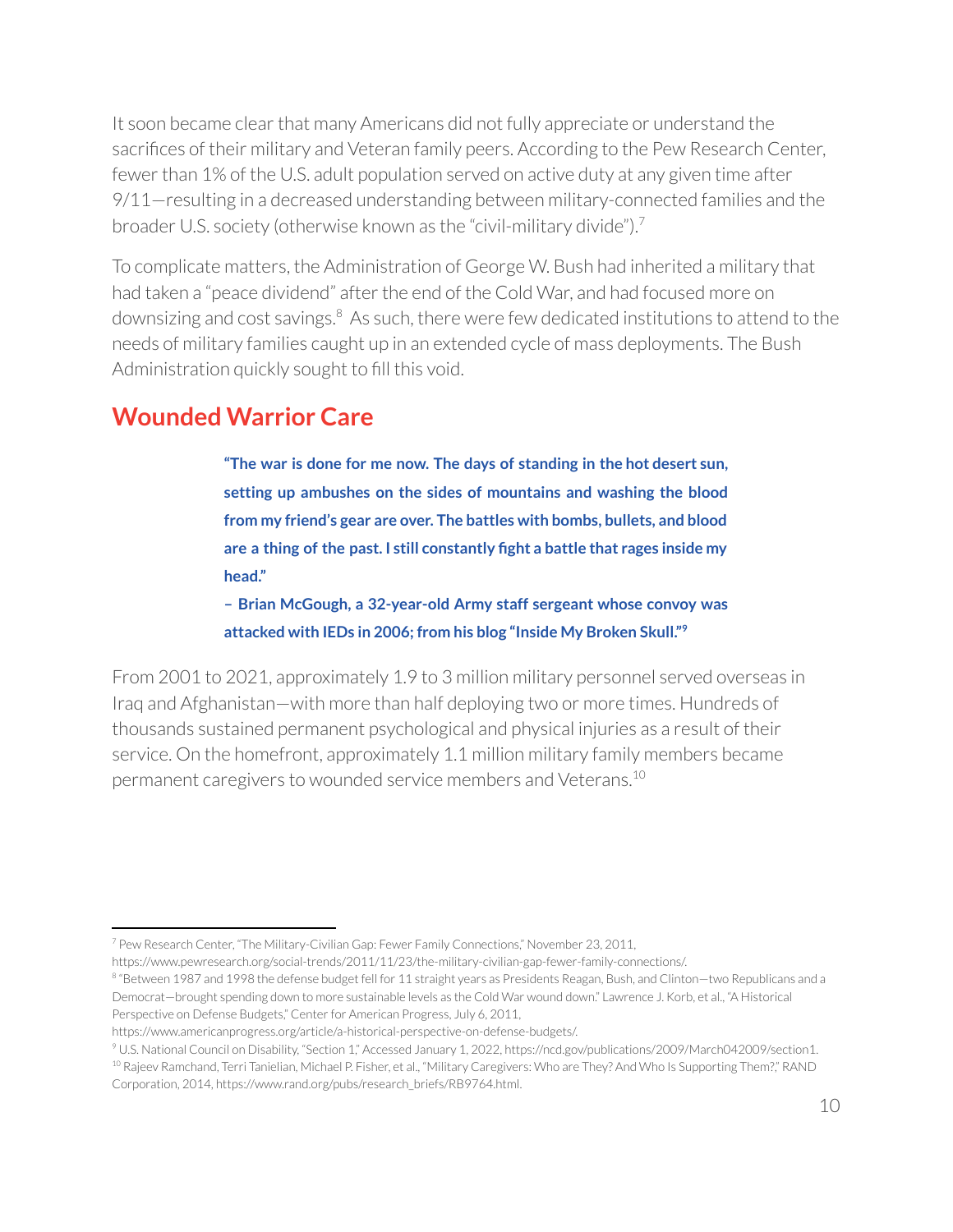### Executive Order 13426

#### **The Dole-Shalala Commission**

On March 6, 2007, President George W. Bush signed Executive Order 13426 to establish the Commission on Care for America's Returning Wounded Warriors. (This Commission later became known as the "Dole-Shalala Commission," in honor of its co-chairs—former Senator Bob Dole and former Secretary of Health and Human Services Donna Shalala).<sup>11</sup> The Commission was created in response to reports<sup>12</sup> of neglect and mismanagement at Walter Reed Army Medical Center, $^{13}$  and was tasked with studying and recommending reforms to the military and Veteran health care systems. In particular, the mission of the Commission was to:

- $\star$  Examine the transition process for wounded warriors returning to civilian life;
- $\star$  Evaluate the coordination, management, and delivery of health care and other benefits to wounded service members;
- ★ Analyze the effectiveness of existing outreach efforts to wounded soldiers regarding the benefits and services available to them; and
- $\star$  Consult with foundations, Veterans service organizations, non-profit groups, faith-based organizations, and other non-governmental entities, in performing the Commission's functions. 14

Members of the Commission visited military, Veteran, and private-sector treatment facilities; and interviewed injured service members and their families, as well as health care professionals and program managers. The Commission likewise conducted a national survey of injured service members;reviewed letters and emails from service members, Veterans, family members, and health care personnel; and analyzed recommendations of past

<sup>&</sup>lt;sup>12</sup> President Bush became aware of these allegations when visiting a wounded Army staff sergeant, Charles Eggleston at Walter Reed Medical Center. Charles is a founding board member of Blue Star Families. Please contact [survey@bluestarfam.org](mailto:survey@bluestarfam.org) for additional information.) <sup>11</sup> The White House of President George W. Bush, "Fact Sheet: The President's Commission on Care for America's Returning Wounded Warriors," Accessed January 1, 2022, https://georgewbush-whitehouse.archives.gov/news/releases/2007/03/20070309-8.html.

<sup>&</sup>lt;sup>13</sup> Terri Tanielian, Lisa H. Jaycox, Terry L. Schell, et al., "Invisible Wounds of War: Summary and Recommendations for Addressing Psychological and Cognitive Injuries," RAND Corporation, 2008, https://www.rand.org/pubs/monographs/MG720z1.html; see also, Dana Priest and Anne Hull, "Soldiers Face Neglect, Frustration At Army's Top Medical Facility," Washington Post, February 18, 2017, https://www.washingtonpost.com/archive/politics/2007/02/18/soldiers-face-neglect-frustration-at-armys-top-medical-facility/c0c4b3e4 fb22-4df6-9ac9-c602d41c5bda/.

<sup>&</sup>lt;sup>14</sup> The White House of President George W. Bush, "Executive Order: Establishing a Commission on Care for America's Returning Wounded Warriors and a Task Force on Returning Global War on Terror Heroes," Archives, Accessed January 2, 2022, https://georgewbush-whitehouse.archives.gov/news/releases/2007/03/text/20070306-3.html.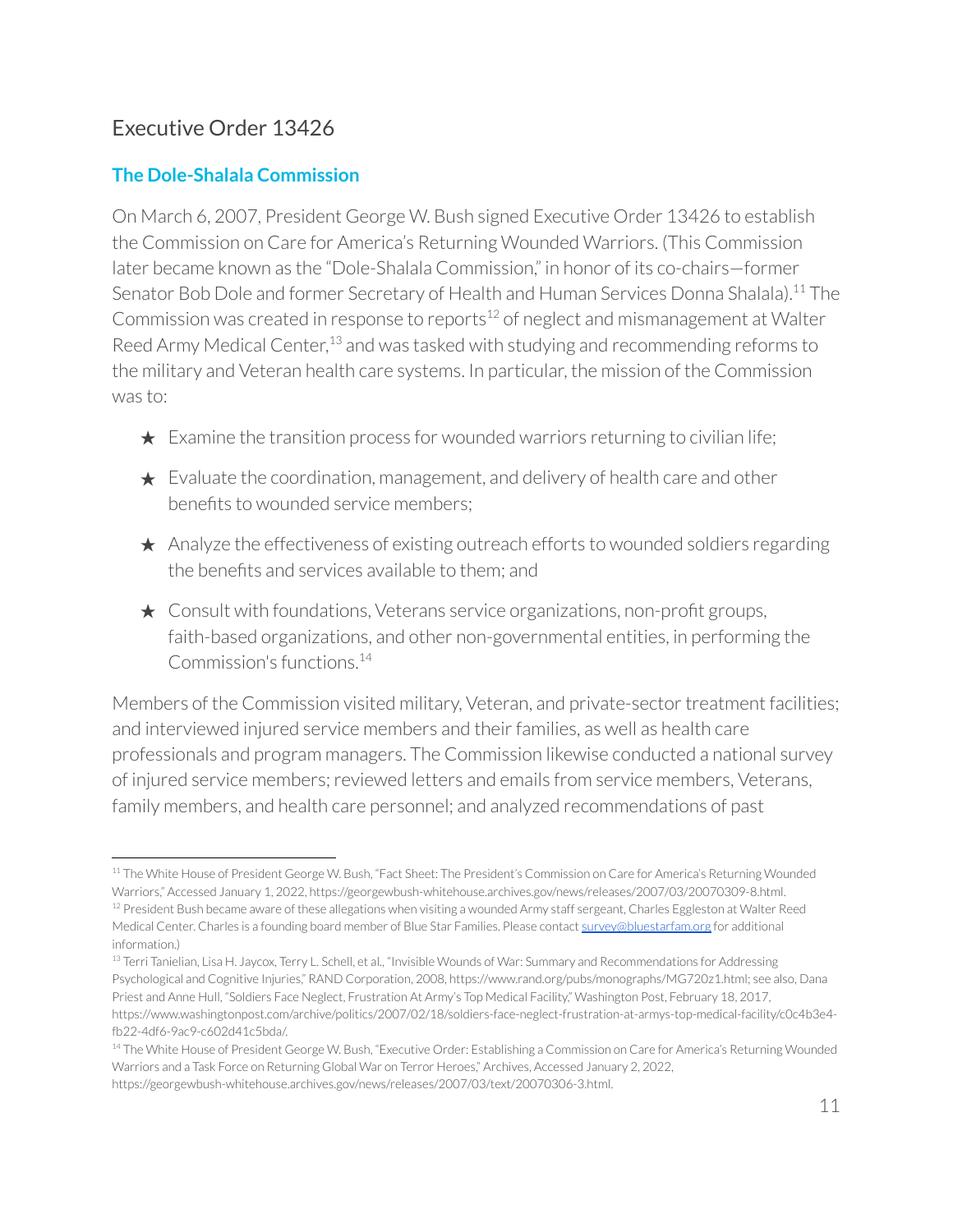commissions and task forces.<sup>15</sup> Ultimately, the Commission's final report centered around three pillars:

- 1. "To serve those injured in the line of duty while defending their nation";
- 2. "To support their recovery and successful rehabilitation and";
- 3. "To simplify the sometimes overly complex systems that frustrate some injured service members and their families and impede efficient care."<sup>16</sup>

In pursuit of these goals, the Commission presented six recommendations with specific action steps for the White House and Congress. Significantly, the Commission emphasized that it did not recommend "merely patching the [health care] system, as has been done in the past." Instead, the Commission stated that "the experiences of [the] young men and women [they interviewed]... highlighted the need for fundamental changes in care management and the disability system." 17

1. **Immediately create comprehensive recovery plans to provide the right care and support** at the right time in the right place.

These recovery plans were meant to smoothly and seamlessly guide service members through their medical treatment, rehabilitation, and disability programs. Moreover, they were meant to help service members obtain services promptly and in the most appropriate care facilities. Each wounded warrior was to be assigned a recovery coordinator who would design and execute the service member's recovery plan, and who would ensure that the patient/family had a singular point of contact to whom they could direct all questions and concerns.

#### 2. **Completely restructure the disability determination and compensation systems.**

This recommendation was largely formulated in response to the survey data that the Commission collected, which indicated that there was pervasive dissatisfaction, confusion, and a lack of awareness regarding the military's disability evaluation and VA claims process. The report listed action steps to clarify and standardize the disability evaluation process, and to begin educating wounded warriors about their benefits earlier in the rehabilitation process.

#### 3. **Aggressively prevent and treat post-traumatic stress disorder and traumatic brain injury.**

<sup>16</sup> Ibid. <sup>15</sup> Dole-Shalala Commission, "Serve, Support, Simplify: Report of the President's Commission on Care for America's Returning Wounded Warriors," NPR News, July 2007, Accessed January 2, 2022, https://media.npr.org/documents/2007/jul/wounded\_warriors\_final.pdf.

 $17$  Ibid.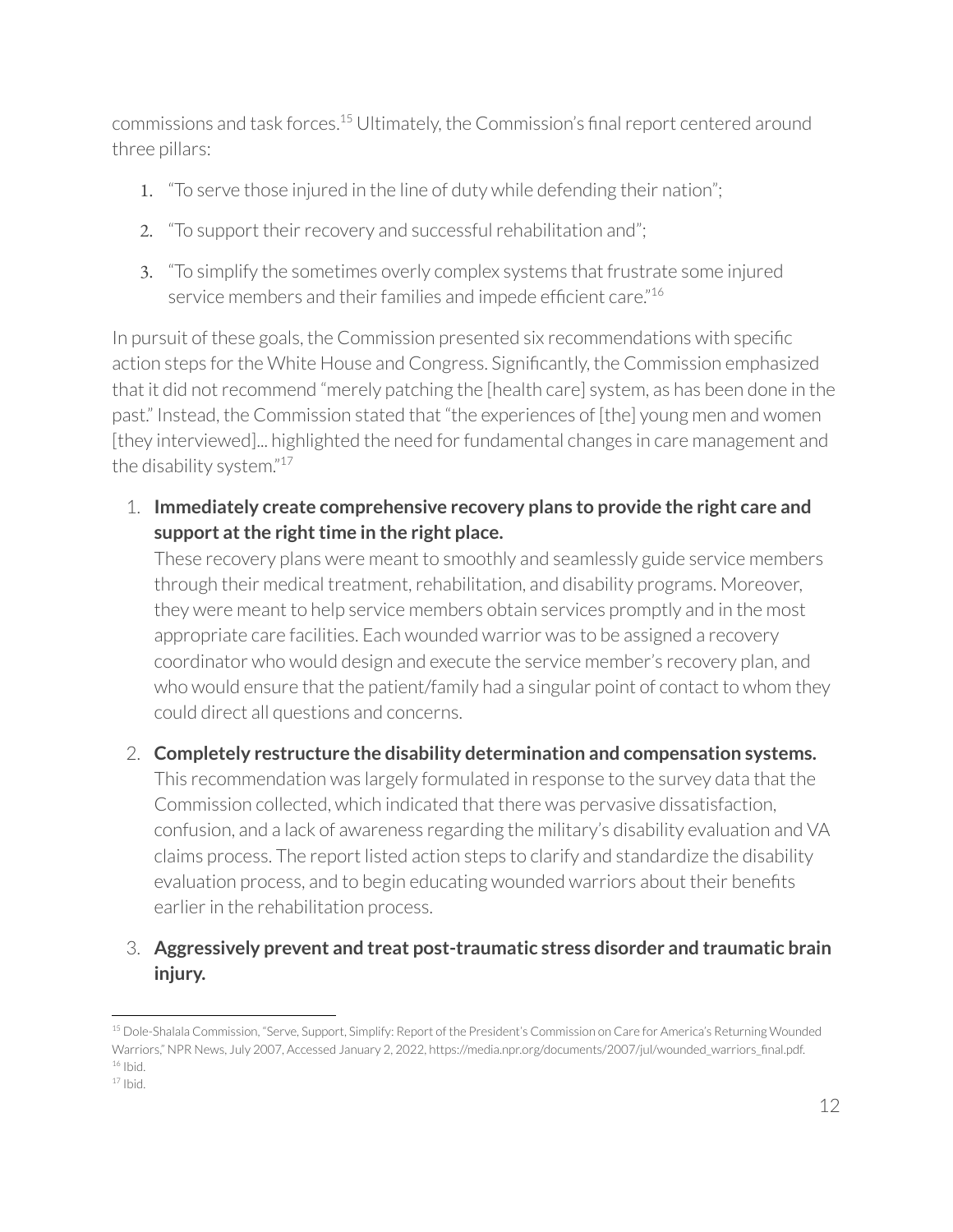This recommendation called on Congress to allow every Veteran who had served in Iraq and Afghanistan to receive treatment for PTSD at a VA facility. The Commission also encouraged DoD to address its shortage of mental health clinicians, and take steps to improve its prevention, diagnosis, and treatment of PTSD and TBI.

#### 4. **Significantly strengthen supportfor families.**

Action steps for this recommendation included making combat-injured service members eligible for the TRICARE respite care benefit, and providing family caregivers with training and counseling to support them in their roles. The Commission also called on Congress to amend the Family Medical Leave Act (FMLA) to allow up to six months' leave for a family member of a service member with a combat-related injury.

#### 5. **Rapidly transfer patientinformation between DoD and VA.**

The Commission noted that in order to implement their recovery plan recommendation, within 12 months, DoD and VA must make patient data more accessible. As such, the Commission recommended that DoD and VA work to create a fully interoperable information system that would meet the long-term administrative and clinical needs of all military personnel over time. Meanwhile, the Commission advised DoD and VA to develop a "user-friendly, tailored, and specific" services and benefits portal for service members, Veterans, and family members.

#### 6. **Strongly support Walter Reed by recruiting and retaining first rate professionals through 2011.**

This recommendation sought to ensure that Walter Reed continued to have the resources it needed to maintain a standard of excellence in both inpatient and outpatient care. To do so, the Commission recommended that DoD implement tailored incentive packages to hire and retain qualified civilian health care and administrative professionals. 18

Many of the Commission's recommendations were ultimately implemented. For example, in the FY 2008 and FY 2010 National Defense Authorization Acts, Congress expanded the FMLA to give the caregivers of seriously wounded service members and Veterans the ability to take leave for up to 26 weeks a year without the threat of losing their job.<sup>19</sup>

#### **Interagency Task Force on Returning Global War on Terror Heroes**

President Bush's Executive Order 13426 also established the Interagency Task Force on Returning Global War on Terror Heroes ("Heroes Task Force") composed of the Secretaries

18 Ibid.

<sup>&</sup>lt;sup>19</sup> National Defense Authorization Act for Fiscal Year 2008 § 585; National Defense Authorization Act for Fiscal Year 2010 § 565.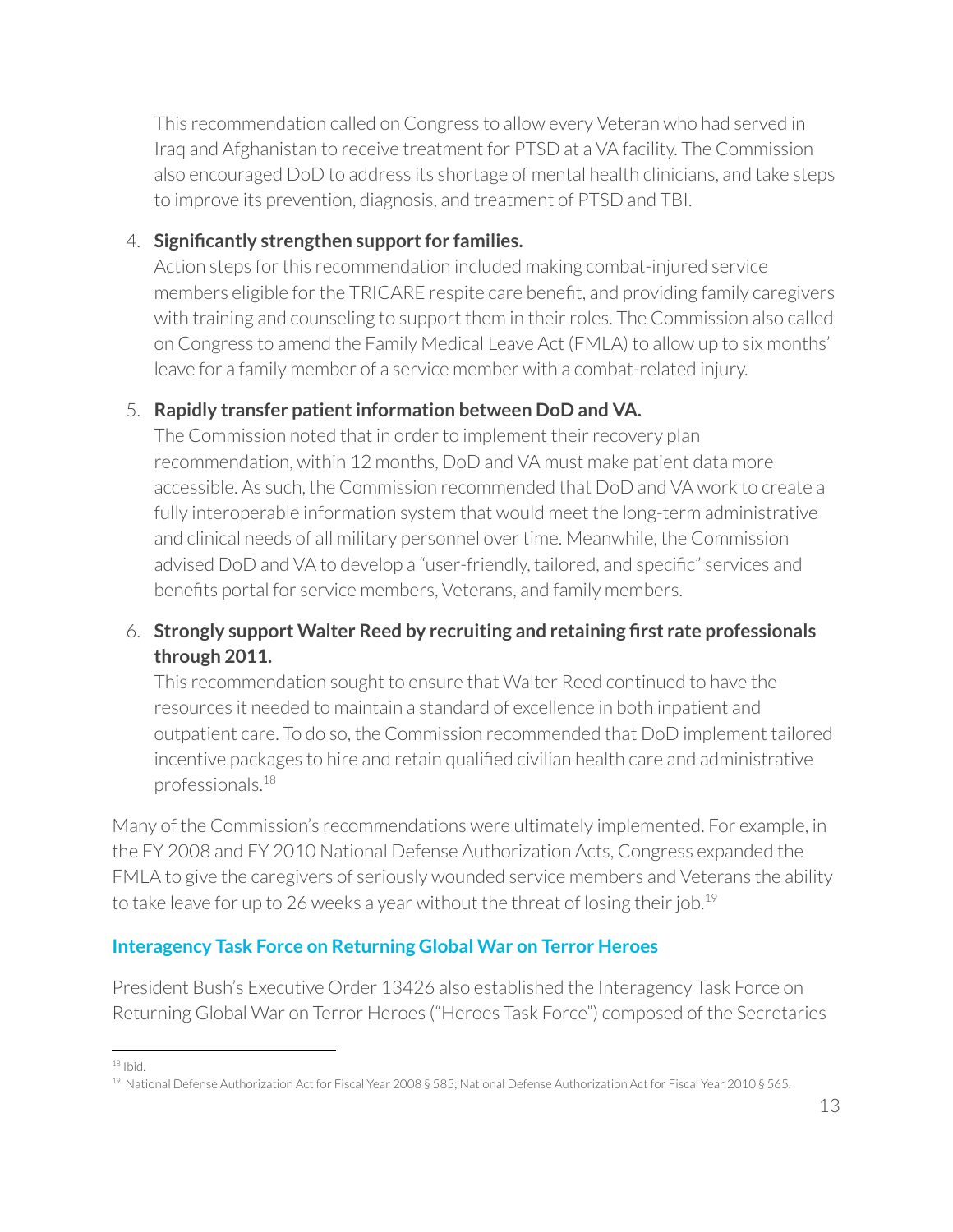of Defense, Labor, Health and Human Services, Housing and Urban Development, and Education, plus the Director of the Office of Management and Budget, the Administrator of the Small Business Administration, and the Director of the Office of Personnel Management. The purpose of the Task Force was to improve the delivery of federal services and benefits to GWOT service members and Veterans. Specially, it was charged with:

- 1. Identifying and examining the existing federal services that were provided to GWOT service members;
- 2. Identifying gaps in such services;
- 3. Seeking recommendations from federal agencies on ways to fill those gaps as effectively and expeditiously as possible using existing resources; and
- 4. Ensuring that in providing services to these service members, appropriate federal agencies are communicating and cooperating effectively.<sup>20</sup>

In recognition of the dire circumstances faced by many wounded warriors in need of care, the Heroes Task Force's timeline to accomplish these tasks was truncated; they had only 45 days from the issuance of the order to submit an action plan to the president. Ultimately, the Task Force received over 2,400 comments from Veterans, active-duty personnel, Veterans service organizations (VSO), and other interested parties. $^{21}$  On the basis of this feedback and other analysis, the Heroes Task Force devised 25 recommendations forimproving Veteran quality of care, including:

- $\star$  Developing a joint DoD-VA process to provide more consistent and faster processing of disability determinations;
- ★ Screening all GWOT Veterans who seek VA support for any form of traumatic brain injury;
- ★ Simplifying and expediting the VA enrollment process for health care services and benefits;
- $\star$  Increasing attendance at Transition Assistance Program (TAP) and Disability Transition Assistance Program (DTAB) briefings to better educate Veterans about their benefits;

<sup>&</sup>lt;sup>20</sup> The White House of President George W. Bush, "Executive Order: Establishing a Commission on Care for America's Returning Wounded Warriors and a Task Force on Returning Global War on Terror Heroes," Accessed January 2, 2022,

https://georgewbush-whitehouse.archives.gov/news/releases/2007/03/text/20070306-3.html.

<sup>&</sup>lt;sup>21</sup> Task Force on Returning Global War on Terror Heroes, "Report to the President," April 19, 2007, https://apps.dtic.mil/sti/pdfs/ADA466594.pdf.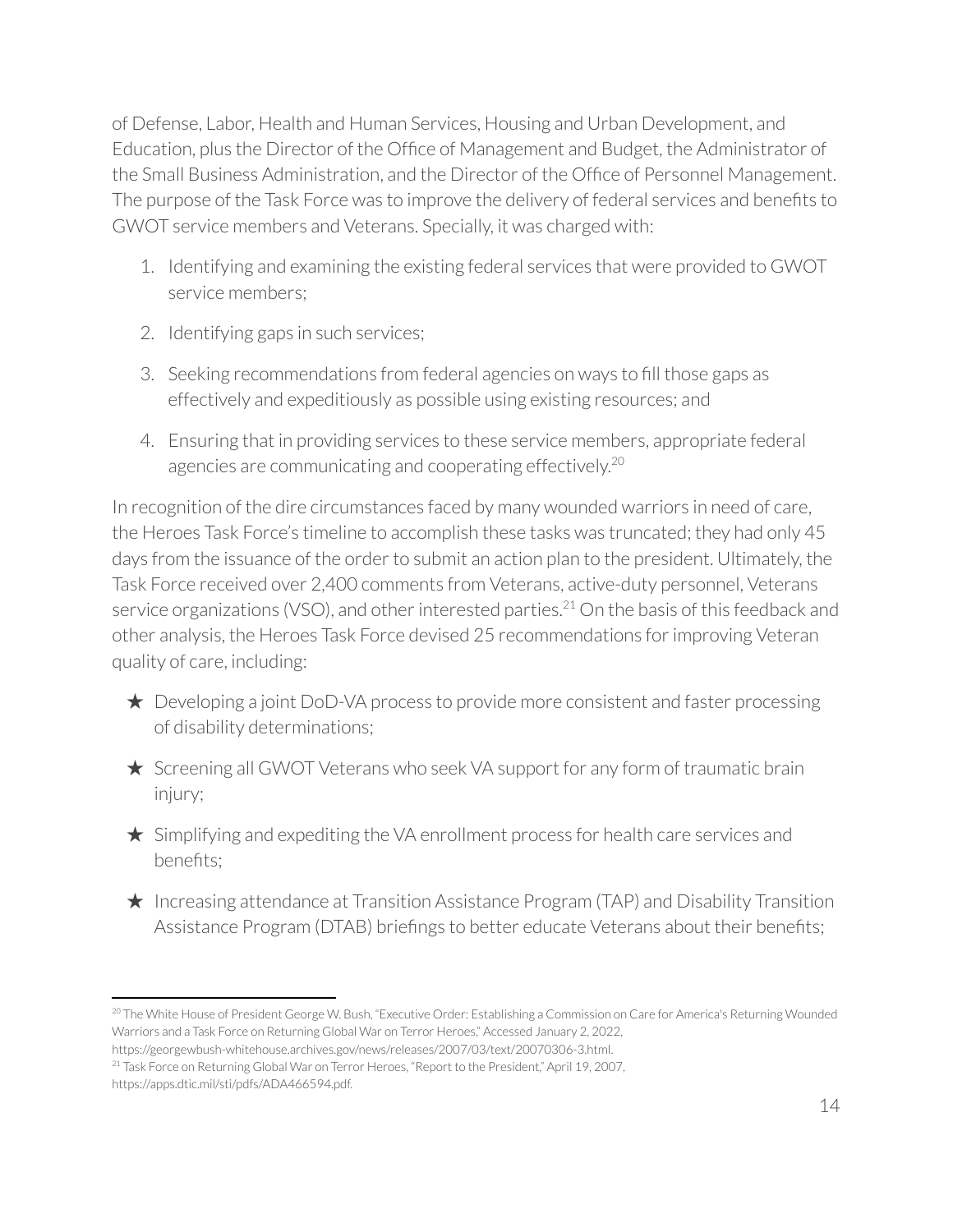- $\star$  Improving access to care for returning service members in remote or rural areas;
- $\star$  Expanding access to the Department of Housing and Urban Development (HUD)'s National Housing Locator to ease service members' relocation;
- $\star$  Improving civilian workforce credentialing and certification to help service members translate their military experience into civilian job opportunities; and
- $\star$  Expanding eligibility for the Small Business Administration's Patriot Express Loan Program to provide Veterans with a full range of lending, business counseling and procurement programs. 22

President Bush approved this action plan and ordered the Secretary of Veterans Affairs to begin working with the other federal agencies to implement its recommendations.<sup>23</sup> Many of the Heroes Task Forces' proposals were thereafter enacted. For example, shortly after the publication of the report, the VA adopted mandatory TBI screening for all post-9/11 Veterans accessing care in VA that had served in combat operations. 24

## **Security of the Military Family**

**"This Christmas, many will sit down for dinner thinking of their loved ones half a world away… These families deserve the thanks and the prayers of our whole nation… All these families have already given so much to America, and yet they have found a way to give even more," the president said. "We thank each of them, and we thank every one of our citizens who supports our troops with letters and donations or prayers."** – President George W. Bush, December 22, 2007, during a holiday address to service members and their families $^{25}$ 

#### New Resources

The Bush administration oversaw the creation of many vital military family resources—including Military OneSource and the National Resource Directory (NRD).

<sup>24</sup> U.S. Department of Veterans Affairs, "Polytrauma/TBI System of Care," Accessed January 2, 2022, https://www.polytrauma.va.gov/system-of-care/TBI\_Screening.asp.

 $22$  Ibid.

<sup>&</sup>lt;sup>23</sup> Todd Eastham, "Bush Orders Veterans Health Action Plan Implemented," Reuters, April 24, 2007,

https://www.reuters.com/article/us-usa-Veterans-bush/bush-orders-Veterans-health-action-plan-implemented-idUSN24200076200704 25.

<sup>25</sup> The Associated Press, "Bush Praises U.S. Troops, Military Families," December 22, 2007, https://www.nbcnews.com/id/wbna22370508.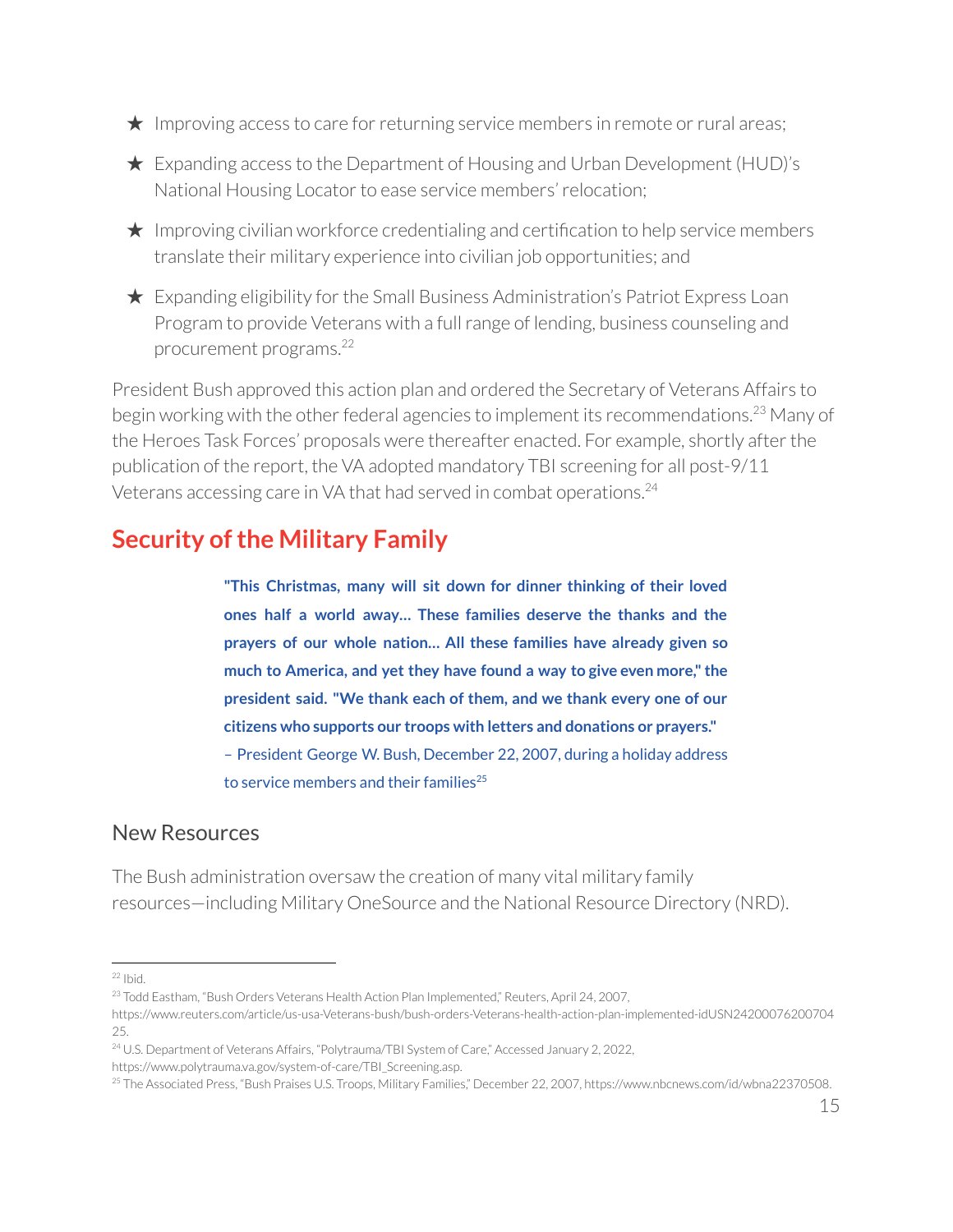#### **Military OneSource**

In 2004, DoD launched Military OneSource with the goal of providing military families with a "24/7 connection to information, answers and support to help [families]reach [their] goals, overcome challenges and thrive."<sup>26</sup> Today, the website provides robust online information and resources vetted by the DoD. Moreover, Military OneSource connects family members to programs, services, and products developed specifically for military life—including spouse employment assistance, tax services, webinars and online training, relocation and deployment tools, etc. The service also provides access to free, confidential counseling to help family members tackle stressors like deployment and reintegration, parenting, marital issues, grief and loss, and financial concerns—without having to worry about impacting their service member's career. 27

#### **National Resource Directory (NRD)**

In 2008, the DoD, Department of Labor, and VA partnered to create a centralized reference point for service members, their dependents, caregivers, survivors, and wounded warriors, alike. The idea was to gather all of the resources that the federal government and non-governmental sector had to offerin a single location, and create greater awareness regarding the tools and services available to military families.<sup>28</sup> The National Resource Directory (NRD) has remained a fixture for the DoD, VA, and DoL for over a decade, and aggregates resources from across the government and military serving organization (MSO) and VSO space. The NRD provides information on services ranging from benefits and compensation, to housing, transportation, and travel.

#### **Military.com**

In March 2004, Monster Worldwide, Inc. acquired Military Advantage, Inc., which operates Military.com—"the nation's largest online military destination with over 3 million members."<sup>29</sup> Monster's acquisition of Military.com allowed the latter to expand its offerings and resources for the military- and Veteran-connected communities. This growth precipitated a key partnership with the federal government. As Terry Howell of Military.com noted during a 2016 hearing before the U.S. House Committee on Veterans' Affairs' Subcommittee on Economic Opportunity:

 $27$  Ibid. <sup>26</sup> U.S. Department of Defense, "Military OneSource: About Us," Accessed January 3, 2022, https://www.militaryonesource.mil/about-us/.

<sup>&</sup>lt;sup>29</sup> Military.com, "Monster Worldwide Announces Strategic Interactive Acquisition," March 2004, <sup>28</sup> National Resource Directory, "About Us: National Resource Directory (NRD)," Accessed January 6, 2022, https://nrd.gov/About-Us.

https://www.military.com/about-us/press-release/2004/monster-worldwide-announces-strategic-interactive-acquisition.html.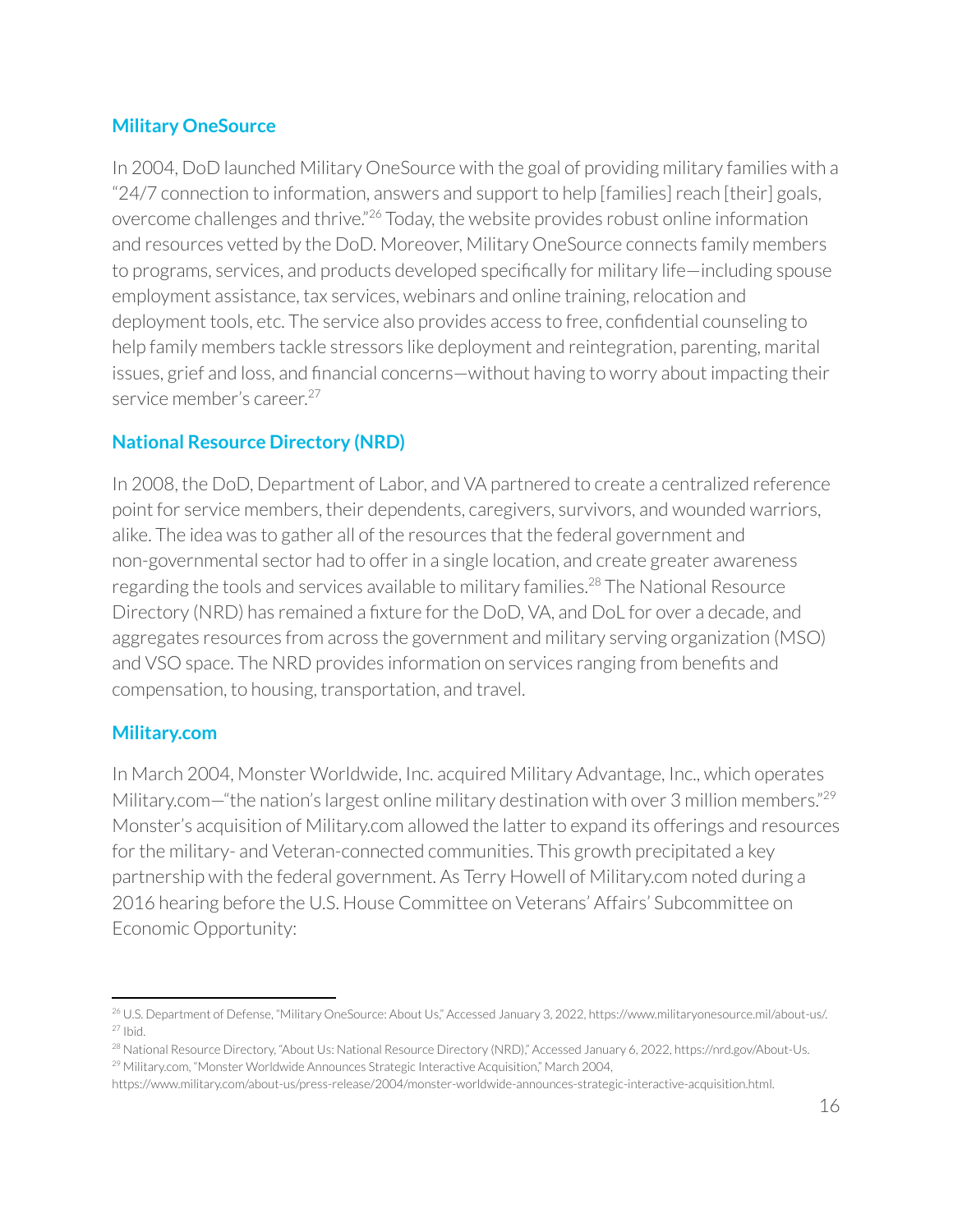"Military.com was founded in 1999 with a significant mission: connect service members, Veterans, and their families with all the benefits of service and with each other. Today, we're the largest military and Veteran membership organization… Military.com's free membership connects servicemembers, military spouses, Veterans and their families to all the benefits of service and related resources... In 2004, Military.com joined forces with Monster Worldwide to change the playing field for career and educational opportunities for [the military community]...

In the mid-2000's, Military.com was contracted by the Department of Defense to develop an online transition assistance program known as Turbo TAP. The program enabled service members (active and reserve component) to use a simple guided process to create their own Individual Transition Plan (IDP) which they could print or revisit online at any point in the future.

In 2008, Military.com and Monster Worldwide were selected to contribute to the creation of a set of tools for the VA For Vets and later the FedsforVets websites. The centerpiece of this project was our Military Skills Translator, which remains the only skills translator/job matching tool that incorporates the full breadth of a service member's career experience and training. Users can include their collateral duties, multiple occupation codes, special assigned duties, and previous civilian employment when using this tool. In its application for the VA For Vets website, the Military.com skills translator also serves as the first step in a resume building process, which helps Veterans explain their military skills in civilian friendly terms." 30

As this testimony illustrates, public-private partnerships between the federal government and entities like Monster Worldwide, Inc. can produce key resources for military and Veteran communities (e.g., Turbo TAP and the Military Skills Translator).

### Spouse Employment and Financial Readiness

#### **MyCAA**

In 2007, DoD launched the My Career Advancement Account (MyCAA) Scholarship program—"a workforce development program that provides up to \$4,000 of tuition assistance to eligible military spouses." The scholarship helps military spouses pursue or maintain a license, certification, or associate degree necessary to obtain employment in their occupation or career field. Military spouses may apply their scholarship money towards the costs of national tests for course credits required in order to graduate with a certain degree (e.g., the College Level Examination Program tests). $31$  As of 2020, MyCAA is available to the

<sup>&</sup>lt;sup>30</sup> Terry D. Howell, "Written Testimony for the Record by Military.com/Monster Worldwide: Submitted to the Subcommittee on Economic Opportunity for the House Committee on Veterans' Affairs," June 2016,

https://docs.house.gov/meetings/VR/VR10/20160615/105022/HHRG-114-VR10-Wstate-HowellT-20160615.pdf.

<sup>31</sup> U.S. Department of Defense, "Fact Sheet–My Career Advancement Account: Helping Spouses Reach Career Goals," June 2021, https://myseco.militaryonesource.mil/Portal/Media/Default/Collaterals\_Catalog/Program\_Overview/MyCAA-Helping-Spouses-Reach-Ca reer-Goals.pdf.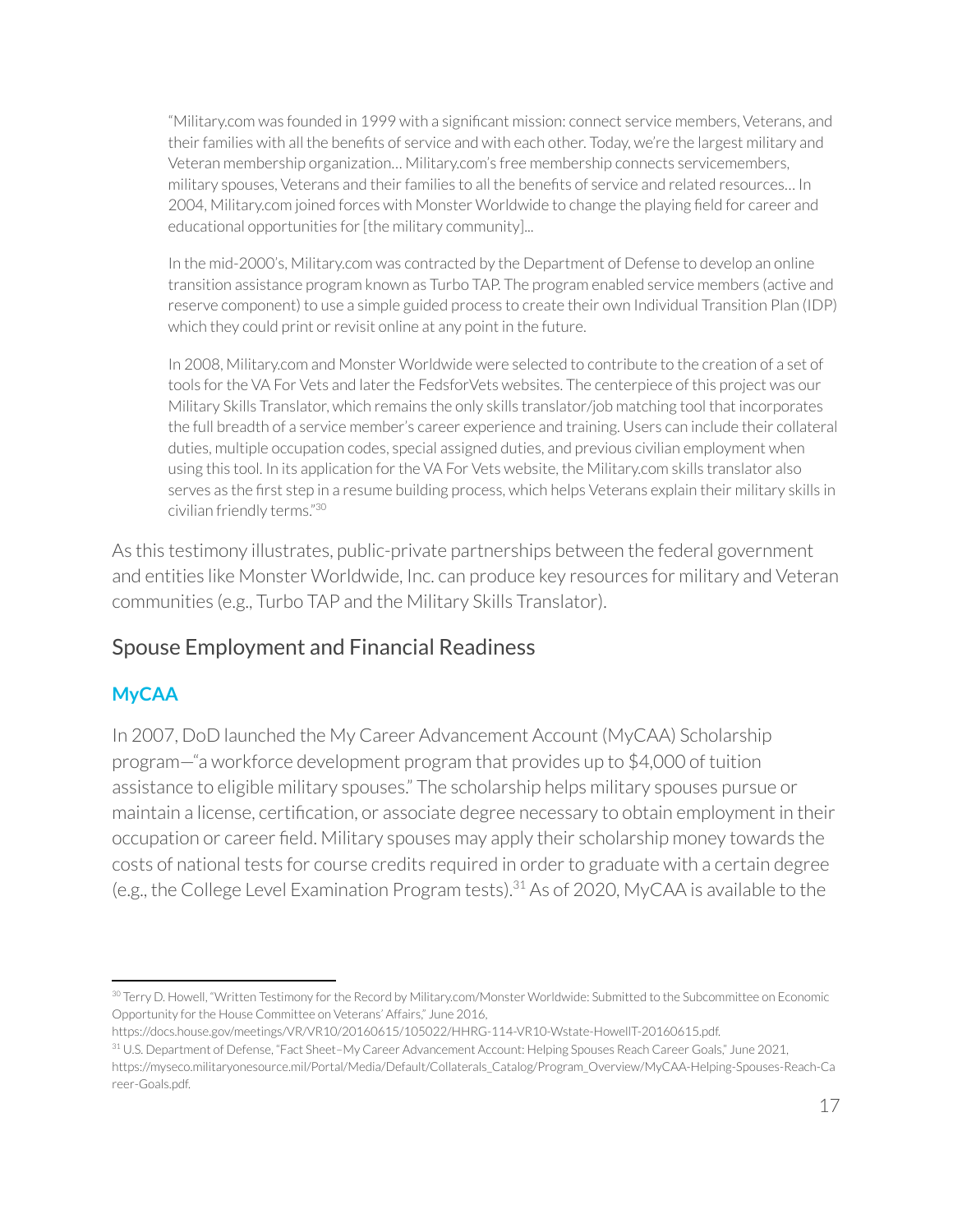spouses of all enlisted service members (irrespective ofrank), as well as the spouses of warrant officers (at the W-1 and W-2 ranks) and junior officers (at the O-1 and O-2 ranks). $^{32}$ 

> **"MyCAA was the first attempt inside the government to try to create financial support for spouses—similar to the tuition assistance that service members receive. The program was also focused in areas that would help spouses get short-term credentials in careers that are mobile...[MyCAA] has not grown as much as many of us would have hoped, but the fact thatit has survived and keptfunding alive shows that it is a valuable tool for the younger members of the military community to be able to advance their education and career aspirations."**

> – Leslye Arsht, former Deputy Under Secretary of Defense for Military Community and Family Policy, U.S. Department of Defense; former Senior Advisor to the Ministry of Education in Iraq

Though congressional support for the program has fluctuated since its creation, a 2018 RAND study found indicators that the program was successful, including:

- $\star$  Spouses that applied for the MyCAA program were likely to have "experienced a military move or a deployment, had [two] or more children, were married to enlisted noncommissioned officers, or lived in states with higher unemployment rates..." This means that scholarship applicants were, in general, the military spouses most likely to benefit from continued education and a wider range of employment opportunities.
- ★ Though MyCAA scholarship recipients were less likely to be employed between 2007 and 2013, by 2013, MyCAA recipients became more likely to be employed than non-recipients.
- ★ Service members with spouses utilizing MyCAA were nearly ten percent more likely to be on active duty by the end of the study compared to those not on the program. $^{33}$

<sup>32</sup> Congressional Research Service, "Military Spouse Employment," August 2020, https://crsreports.congress.gov/product/pdf/R/R46498.

<sup>33</sup> Laura L. Miller, et al., "An Early Evaluation of the My Career Advancement Account Scholarship Military Spouses," RAND Corporation, 2018, https://www.rand.org/pubs/research\_reports/RR2093.html.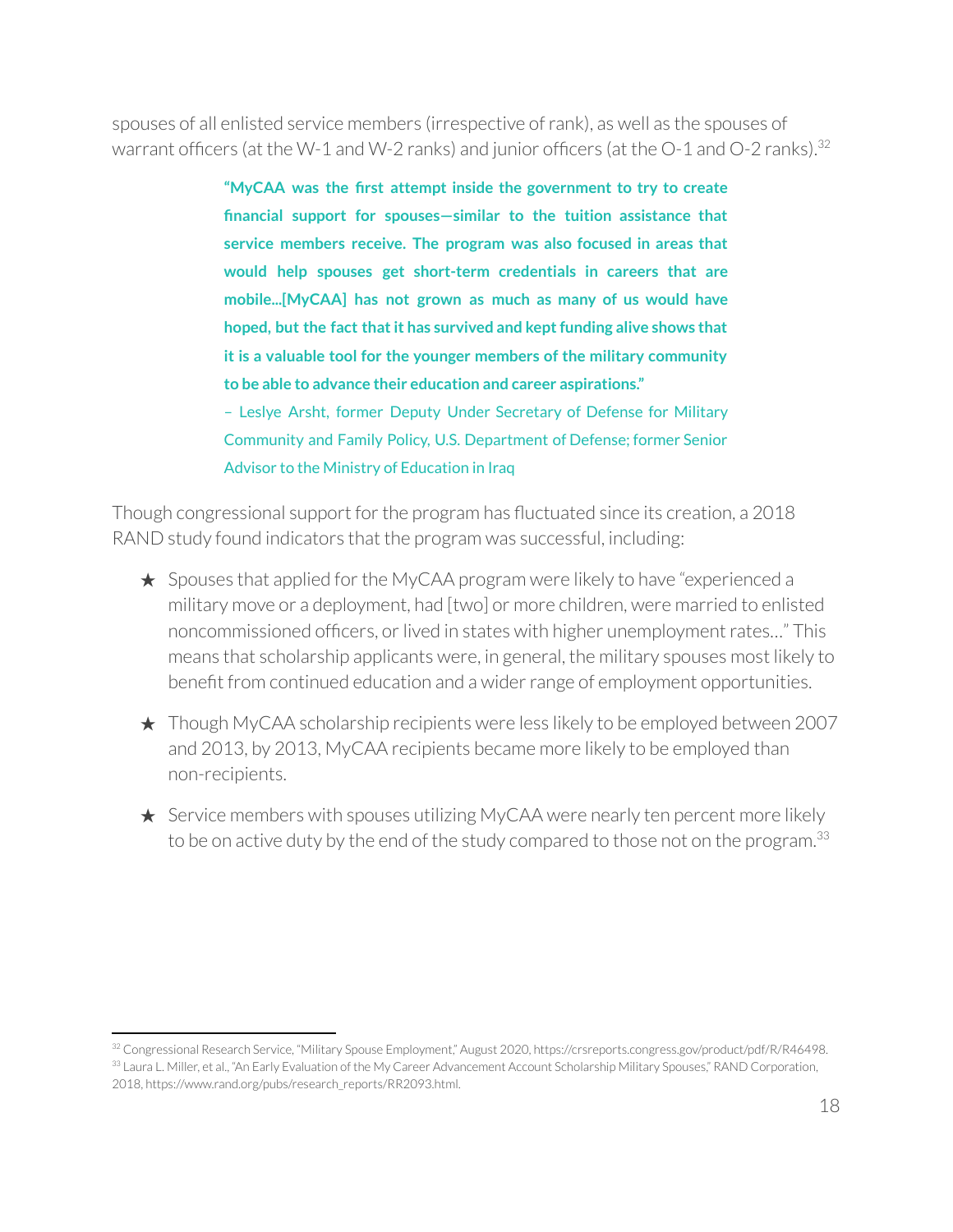#### Military Children's Education

#### **Military Interstate Children's Compact Commission (MIC3)**

The average military family moves approximately three times as often than the average non-military family.<sup>34</sup> Such moves can disrupt a child's learning, cause them to miss out on extracurricular activities, and impede their ability to fulfill graduation requirements.<sup>35</sup> In 2006, the Council on State Governments (CSG) began working with a variety of federal, state, and local officials, as well as national stakeholder organizations, to create a new interstate agreement to alleviate these education-related challenges.<sup>36</sup> The resulting Interstate Compact on Educational Opportunity for Military Children ("Compact") was adopted by 11 states in 2008 at the first Military Interstate Children's Compact Commission  $(MIC3)$  meeting.<sup>37</sup> By 2014, all 50 states and the District of Columbia had adopted the Compact (see Chapter 2). 38

> **"There were many interstate compacts throughout American history, but nobody had ever done one in DoD before. A committee of military-affiliated stakeholders worked on the content of the compact—including representatives from the Defense-State Liaison Office (DSLO), the Military Child Education Coalition (MCEC), the Military Officers Association of America (MOAA), and others. The resulting Compact sought to address the key challenges faced by military-connected children. For example, if your child started kindergarten at the age of five, because you lived in a state that allowed that, and you relocated to a state where children must start kindergarten at the age of six, your child wouldn't have been able to go the six-year-old kindergarten; they would have had to wait until they turned six to attend. That was simply ridiculous, and we addressed that in the Compact. We tackled similar issues at higher grade levels. For example, if your child took Algebra in eighth grade, and then moved the next year to a school district where they didn't teach it until ninth grade, your child**

<sup>34</sup> U.S. Department of Defense Education Activity, "The Military Interstate Compact," Accessed January 2, 2022, https://www.dodea.edu/partnership/interstatecompact.cfm.

<sup>35</sup> Ibid.

<sup>&</sup>lt;sup>37</sup> Military Interstate Children's Compact Commission, "Organization Timeline," Accessed January 3, 2022, <sup>36</sup> Military Interstate Children's Compact Commission, "Background," Accessed January 3, 2022, https://mic3.net/background/.

https://mic3.net/wp-content/uploads/2020/09/Historical-Leadership-2020-1.pdf.

<sup>38</sup> U.S. Department of Defense Education Activity, "The Military Interstate Compact," Accessed January 3, 2022, https://www.dodea.edu/partnership/interstatecompact.cfm.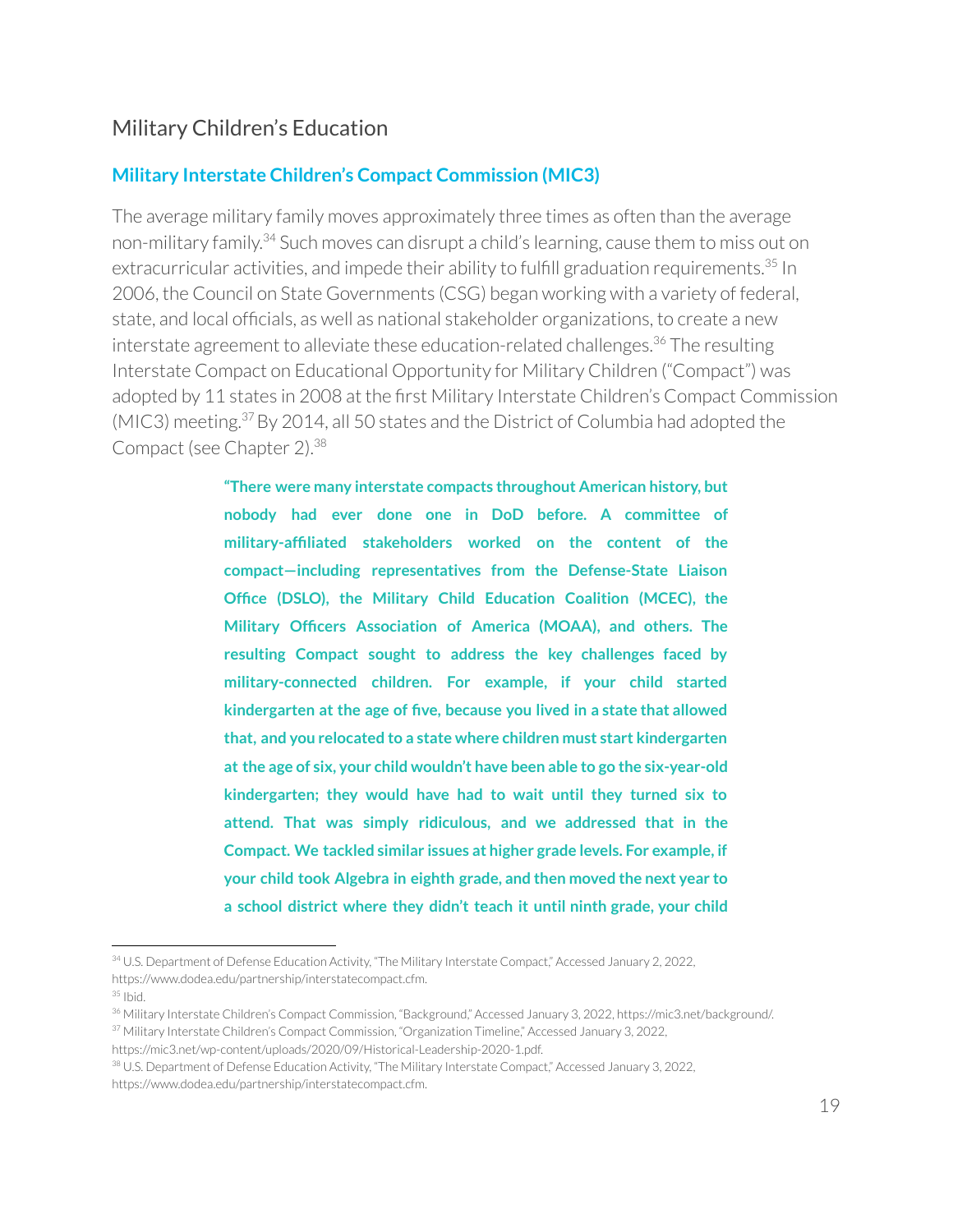**wouldn't have to take that course again. There were issues around sports and AP eligibility that needed to be ironed out, many topics involved timing and logistics… Unfortunately, implementation of the Compact is quite uneven across states and school districts, so it's not a silver bullet. That said, families now at least have a framework in place by which to resolve these issues."**

**– Leslye Arsht, former Deputy Under Secretary of Defense for Military Community and Family Policy, U.S. Department of Defense; former Senior Advisor to the Ministry of Education in Iraq**

According to MIC3, while the Compact "is not exhaustive in its coverage, it does address the key issues encountered by military families: eligibility, enrollment, placement and graduation."<sup>39</sup> Moreover, "the Compact provides for a detailed governance structure at both the state and national levels with built-in enforcement and compliance mechanisms." 40

MIC3's 2021 annual report noted that there are over 600,000 school-age children (ages 5-18) in active-duty families worldwide.<sup>41</sup> The Commission continues to work to provide these children with the best possible educational experiences, despite the myriad challenges inherent to the military lifestyle. Many of the governmental departments and non-governmental organizations that collaborated to bring the Compact to fruition continue to work together to shape the future of military children's education—including DoD, MCEC, the National Military Family Association (NMFA), and the Military Impacted Schools Association (MISA).<sup>42</sup>

#### **U.S. Department of Defense Education Activity (DoDEA) Grants**

Recognizing the importance of high quality education to military families, in 2008, Congress granted DoDEA the ability to "share resources with public schools that educate military-connected students."<sup>43</sup> DoDEA was likewise empowered to create and execute a grant program to "support research-based strategies that enhance student achievement and ease the challenges that military children face due [to] their parents' military service."<sup>44</sup>

<sup>43</sup> National Defense Authorization Act for Fiscal Year 2008; see U.S. Department of Defense Education Activity, "The DoDEA Grant

44 Ibid. Program," Accessed January 6, 2022, https://www.dodea.edu/Partnership/grants.cfm.

<sup>39</sup> Ibid.

<sup>40</sup> Ibid.

<sup>41</sup> Military Interstate Children's Compact Commission, "2021 Annual Report," Accessed January 4, 2022, https://mic3.net/wp-content/uploads/2021/10/MIC3\_Annual\_Report\_2021\_Web\_FINAL-1.pdf.

<sup>42</sup> Military Interstate Children's Compact Commission, "Ex-Officio," Accessed January 4, 2022, https://mic3.net/ex-officio/.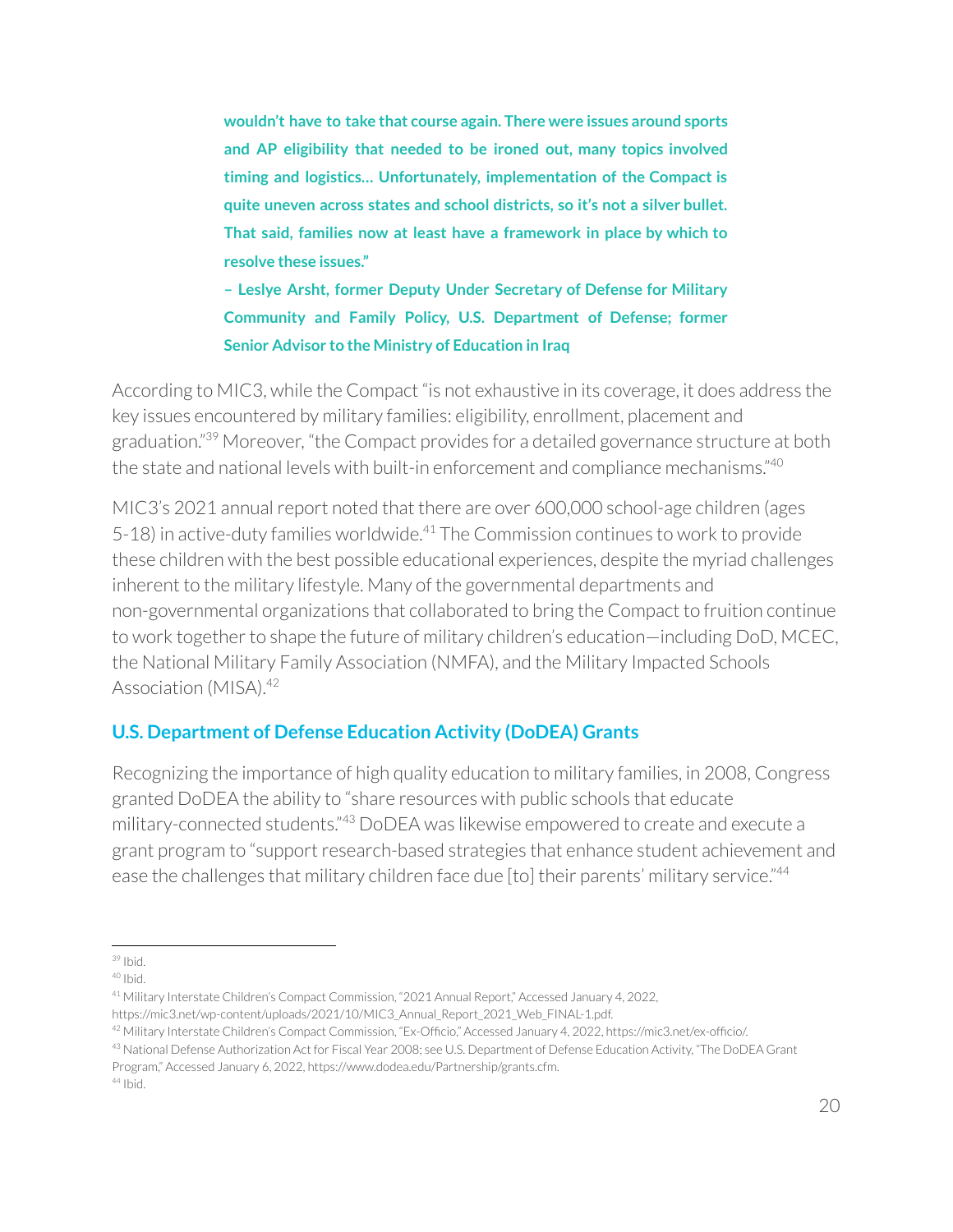As of 2021, DoDEA has awarded nearly 500 grants (totaling approximately \$522 million) to local education agencies (LEAs) serving military-connected students. Moreover, the agency awarded the National Math Science Foundation \$40 million to assist in their efforts to improve graduation rates for military-connected students..<sup>45</sup> DoDEA has also published a plethora of resources for teachers and administrators about the social, emotional, college, career, and virtual learning needs of military-connected students. 46

According to DoDEA, Educational Partnership Program grants have reached over 3.2 million students (31% military-connected) in over 3,100 schools across the country. Their data suggests that the grants have yielded "significant improvement in student achievement, increased professional development for teachers, [and] enhanced social and emotional support. 47

## **Boosting Morale**

### America Supports You

In November 2004, the Bush administration launched the America Supports You (ASY) program— which became one of the first major cross-sector collaborative initiatives to support military and Veteran families.<sup>48</sup> The mission of ASY was to "recogniz[e] citizens' support for our military men and women and [to] communicat[e] that support to members of our Armed Forces at home and abroad." The ASY website therefore featured a dialogue box where civilians could submit messages of gratitude and support to active-duty service members, Veterans, and their families. Troops were able to respond to messages and thank civilians and organizations for their support.

ASY also highlighted the work of individuals and non-profit organizations, such as MSOs/VSOs, in order to celebrate their contributions, and create increased awareness of the ways in which civilians could support military and Veteran families. One such spotlight featured the efforts of country music artists, fans, and the Grand Ole Opry to send the "world's largest care package" to troops overseas.<sup>49</sup> Another showcased a New Jersey foundation's efforts to give school children the opportunity to teleconference with

<sup>45</sup> Ibid.

<sup>46</sup> U.S. Department of Defense Education Activity, "Tools and Training," Accessed January 7, 2022, https://dodeagrants.org/tools-and-training.

<sup>47</sup> U.S. Department of Defense Education Activity, "The DoDEA Grant Program," Accessed January 7, 2022, https://www.dodea.edu/Partnership/grants.cfm.

<sup>48</sup> U.S. Department of Defense Inspector General, "The America Supports You Program," December 12, 2008, https://media.defense.gov/2008/Dec/12/2001712020/-1/-1/1/09-032.pdf.

<sup>&</sup>lt;sup>49</sup> Samantha L. Quigley, "Opry to Send 'World's Largest Care Package", American Forces Press Service, October 5, 2007,

http://web.archive.org/web/20071009164814/http://www.americasupportsyou.mil/AmericaSupportsYou/Content.aspx?ID=44786942& SectionID=1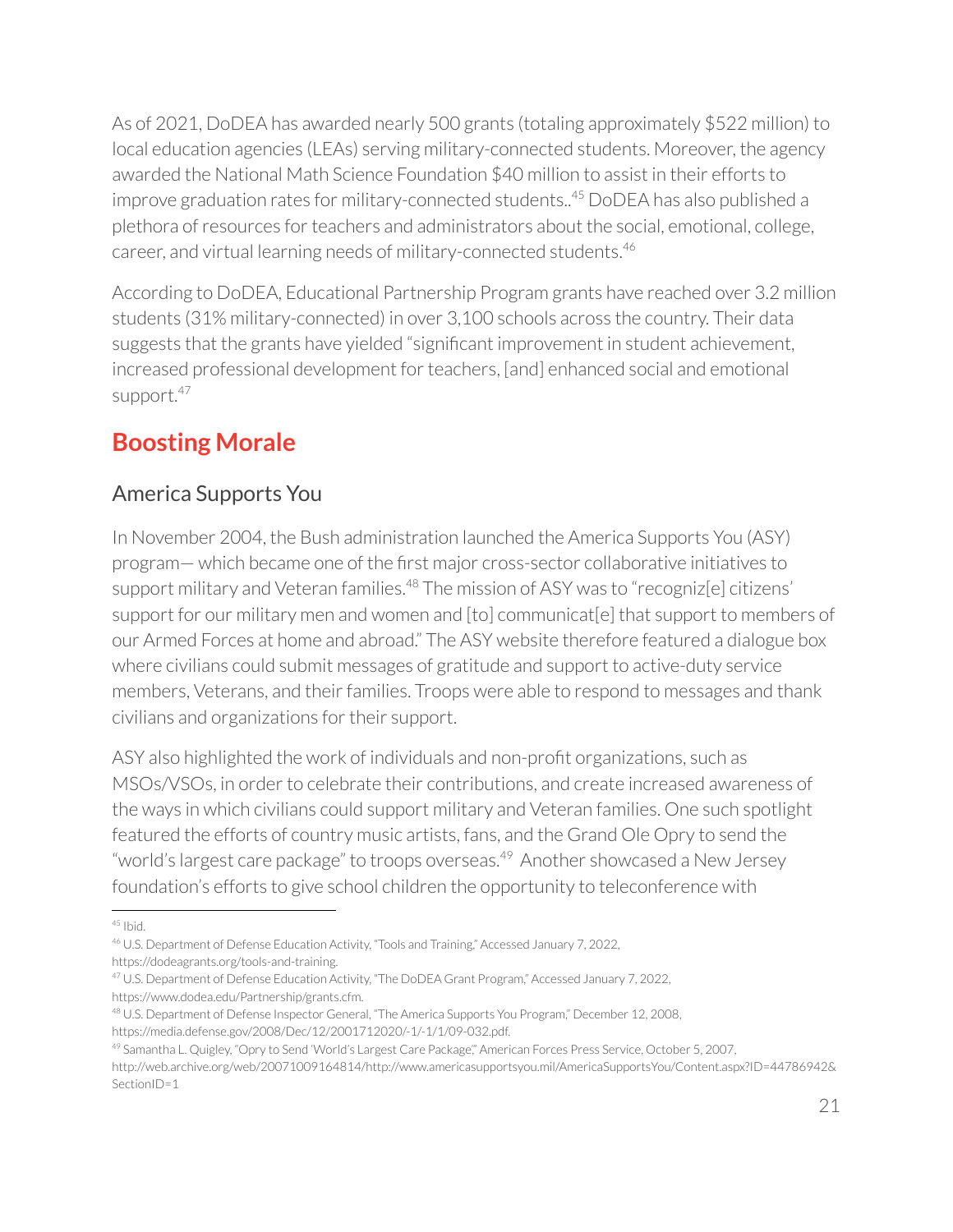active-duty service members deployed in Iraq and Afghanistan. These conversations simultaneously boosted morale for service members and enhanced youth civilian understanding of military lifestyle and culture.<sup>50</sup> ASY's spotlights were shared on the ASY website, as well as in the ASY weekly e-newsletter. 51

By 2007, more than 250 groups "representing communities from coast to coast, [had] joined the ASY team to support the troops in many ways including writing letters and emails, sending care packages, and assisting military families or helping the wounded when they return home."<sup>52</sup> Cumulatively, these groups:

 $\star$  Provided more than \$4,600,000 in direct financial support to military members and their families:

★ Provided more than 9,000 free airline tickets—worth more than \$11 million—to hospitalized service members and their families, helping to keep them connected during recovery;

- $\bigstar$  Provided assistance to more than 100,000 military families;
- $\bigstar$  Built or adapted dozens of homes for wounded service members;

 $\star$  Provided more than 1,600 computers to military families to help keep them connected with their deployed loved ones;

- $\star$  Sent more than 3 million care packages to deployed service members;
- $\star$  Sent more than half a million books to deployed service members; and
- $\star$  Greeted more than 75,000 troops at the airport as they return home from deployment. 53

The ASY initiative was one of the first meaningful attempts within the federal government post-9/11 to address the civil-military divide. Though a well-intentioned effort, the DoD's Office of the Inspector General found that poor oversight and regulation led to challenges in

<sup>&</sup>lt;sup>51</sup> For the ASY e-Newsletter archive, see <sup>50</sup> Samantha L. Quigley, "Foundation Offers FACTs to Schools," American Forces Press Service, September 27, 2007, http://web.archive.org/web/20071009171417/https://www.americasupportsyou.mil/americasupportsyou/Content.aspx?ID=4478570.

http://web.archive.org/web/20071009224350/http://www.americasupportsyou.mil/americasupportsyou/america/newsletter/archive.htm l.

<sup>52</sup> America Supports You, "America Supports You Fact Sheet," March 23, 2007,

http://web.archive.org/web/20071009204255/http://www.americasupportsyou.mil/americasupportsyou/materials/ASY\_Fact\_Sheet0323 07.pdf.

<sup>53</sup> Ibid.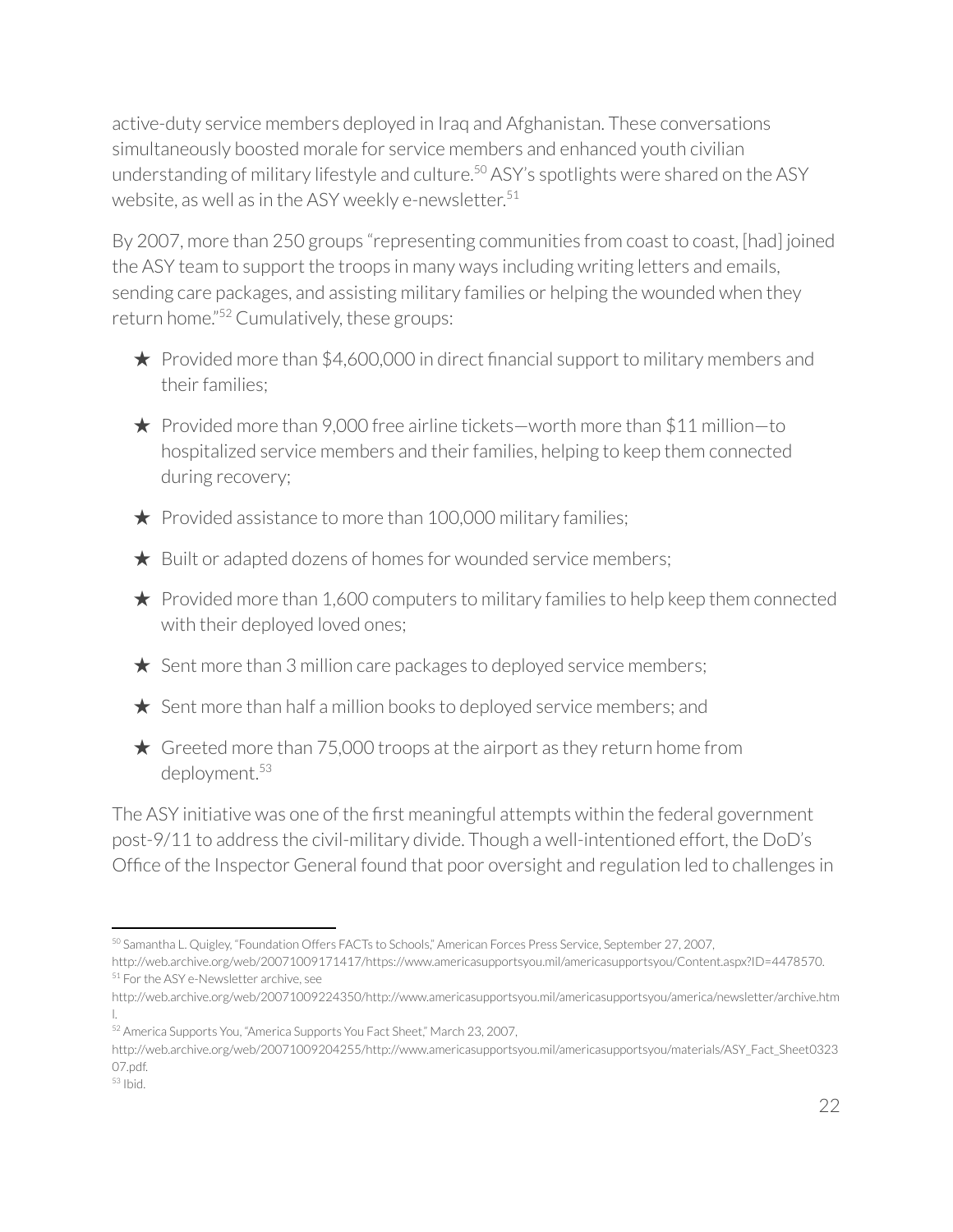its administration.<sup>54</sup> Nevertheless, ASY set the stage for future cross-sector, public-private partnerships to support military and Veteran families. 55

> **"I think, in general, there's just a feeling that people support the military—and that starts at the top… [I]t's very different… from Vietnam when… [soldiers] came home from war and were spit upon… That's not the way it is now… I hope our returning Veterans really feelthe gratitude and the support of the American public… Thousands of Veteran support groups—little mom and pop groups—have sprung up all over the United States because people do want to support our returning vets… And the other thing we should look atis what an asset[these Veterans] are. There have been 2.5 million post-9/11 vets and I think another million will be transitioning out in the next year or so. Think of the asset that is for our country! These people chose to serve—volunteered to serve—and now they want to come home. [I]t's up to us… to figure out how we can help them keep serving in our community and make a life for themselves that they're happy with, and deal with the trauma that a lot ofthem have—the trauma of war."**

**– First Lady Laura Bush 56**

## **A Long Way to Go**

As the Bush administration came to a close, military and Veteran families continued to face many dire challenges. For example, on the employment front, Veterans and military spouses struggled to find and maintain gainful employment. In early 2009, the unemployment rate for Iraq and Afghanistan Veterans was 11.2%—nearly 2% higher than the national 9.4% rate for

<sup>54</sup> U.S. Department of Defense Inspector General, "The America Supports You Program," December 12, 2008, https://media.defense.gov/2008/Dec/12/2001712020/-1/-1/1/09-032.pdf.

<sup>55</sup> Ibid.

<sup>&</sup>lt;sup>56</sup> C-SPAN, "First Ladies' Support for the Military Community," September 16, 2016,

https://www.c-span.org/video/?415360-1/michelle-obama-laura-bush-discuss-role-legacy-ladies.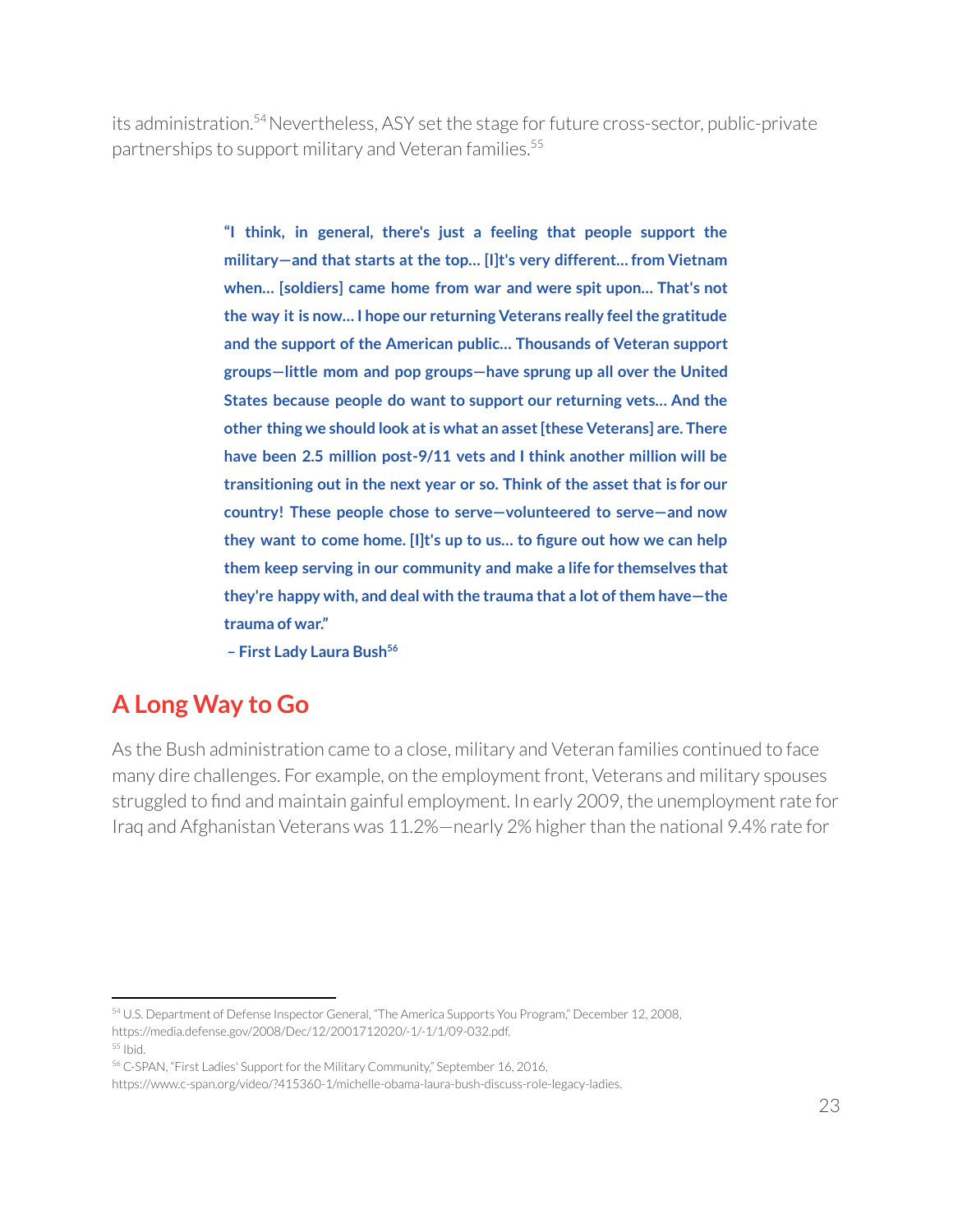non-Veterans.<sup>57</sup> Meanwhile, the unemployment rate for military spouses is three times higher than civilian spouses.<sup>58</sup>

On the wellness front, GWOT service members and Veterans were struggling with mental health issues, and alarmingly high suicide rates. In 2008, the RAND Corporation's landmark "Invisible Wounds of War" study found that approximately 20% of Iraq and Afghanistan Veterans were suffering from PTSD or major depression. A similar percentage were afflicted with a Traumatic Brain Injury. Unfortunately, only 1 in 4 Iraq and Afghanistan Veterans with PTSD or depression were receiving minimally adequate mental health treatment.<sup>59</sup> The failure to adequately identify and treat military and Veteran mental health challenges had fatal consequences. In 2008, there were a total of 268 service member suicides. $^{\rm 60}$  The Army, in particular, reached a 27-year high of 140 in 2008 $-$ a 80% increase since 2004. $^{61}$ Meanwhile, approximately 2,546 Iraq and Afghanistan Veterans had committed suicide since 2001. 62

Finally, on the education front, military children continued to be impacted by the GWOT. By 2008, approximately 2 million children had been affected by a parent's deployments to Iraq or Afghanistan. According to a 2008 DoD study, more than half of the 13,000 military spouses surveyed reported increased levels of fear, anxiety and behavioral problems in their children. More than one-third of spouses reported that their children were increasingly acting out in school.<sup>63</sup>While the Bush administration had begun to address many of these issues, and had set the stage for cross-sector, collaborative efforts, much of the work remained to be done. Enter Joining Forces.

https://www.dspo.mil/Portals/113/Documents/2008-DoDSER-Annual-Report.pdf.

https://www.calfund.org/wp-content/uploads/CCF\_IADIF\_FullReport\_WebOptimized-1.pdf.

<sup>57</sup> Vanessa Williamson, "Supporting Our Troops, Veterans, and their Families: Lessons Learned and Future Opportunities for Philanthropy," Iraq Afghanistan Deployment Impact Fund (IADIF) of the California Community Foundation, November 2009,

https://www.calfund.org/wp-content/uploads/CCF\_IADIF\_FullReport\_WebOptimized-1.pdf.

<sup>58</sup> U.S. Department of Defense, "Report on Military Spouse Education and Employment," Office of the Deputy Under Secretary of Defense, Military Community & Family Policy, January 2008.

<sup>&</sup>lt;sup>59</sup> Terri Tanielian and Lisa H. Jaycox, eds., "Invisible Wounds of War: Psychological and Cognitive Injuries, Their Consequences, and Services to Assist Recovery," RAND Corporation, 2008, https://www.rand.org/pubs/monographs/MG720.html.

<sup>60</sup> U.S. Department of Defense, "Department of Defense Suicide Event Report (DoDSER) CY 2008," Accessed January 7, 2022,

<sup>61</sup> T. W. Lineberry and S.S. O'Connor, "Suicide in the US Army," Mayo Clinic Proceedings, 2012, 87(9), 871-878, https://doi.org/10.1016/j.mayocp.2012.07.002.

<sup>&</sup>lt;sup>62</sup> Vanessa Williamson, "Supporting Our Troops, Veterans, and their Families: Lessons Learned and Future Opportunities for Philanthropy," Iraq Afghanistan Deployment Impact Fund (IADIF) of the California Community Foundation, November 2009,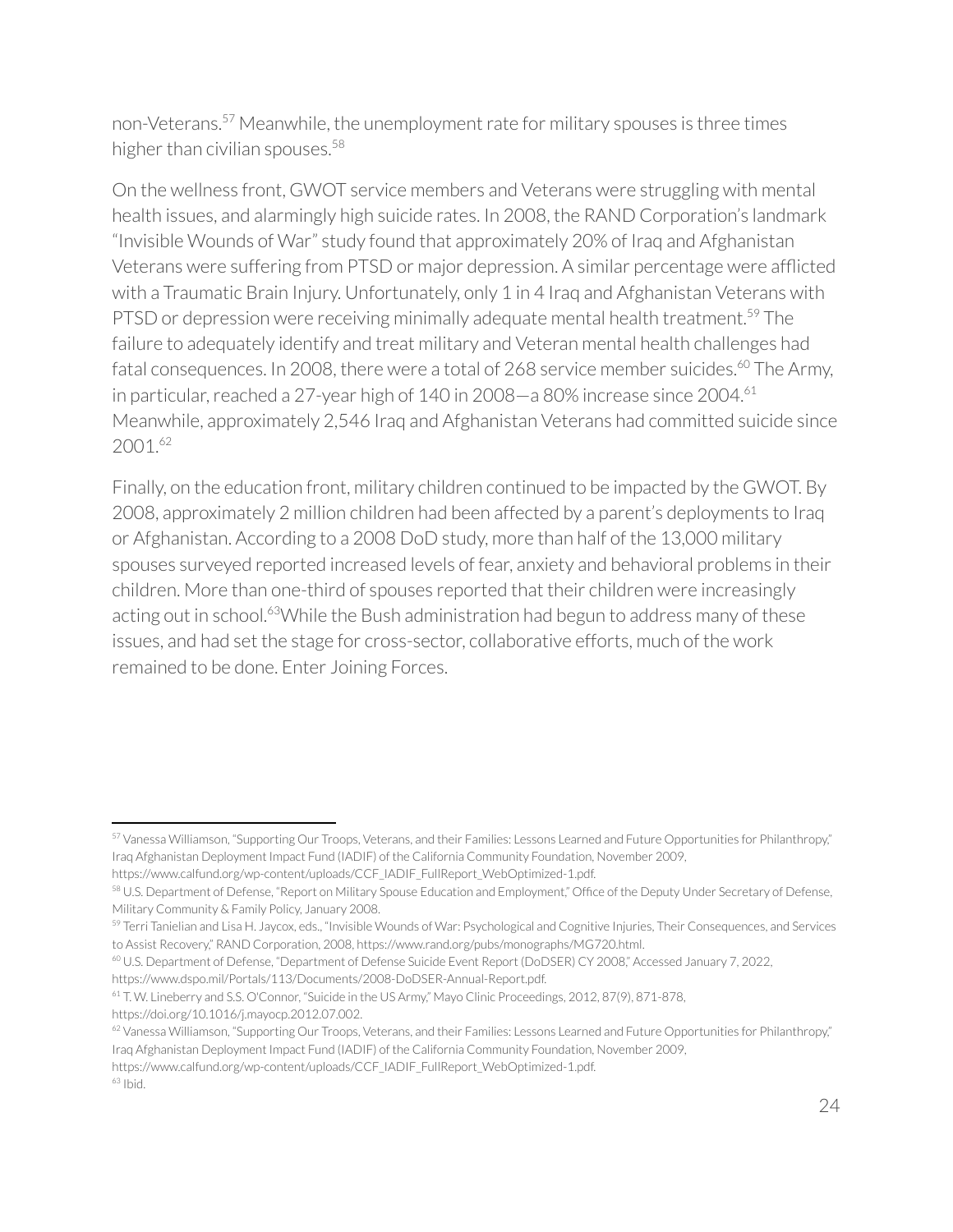## Chapter 2: The Obama Administration (2009-2017)

Touching the mantle in the red room to ground myself in the experience

#### Be Present

Witnessing my heroes stand up in support of my journey She saves the world in so many ways The idea of Hidden Heroes, the idea that I might be one The leadership that inspires action and support and love My heart sinks with the responsibility and swells with the possibilities A validation for all these years sleeping with the war The honor of my life to care for the love of my life A day to hold like a compass heading in the right direction I am Joining Forces.

> – Melissa Comeau Director, Military and Veteran Caregiver Network, American Red Cross

> > Written on April 14, 2014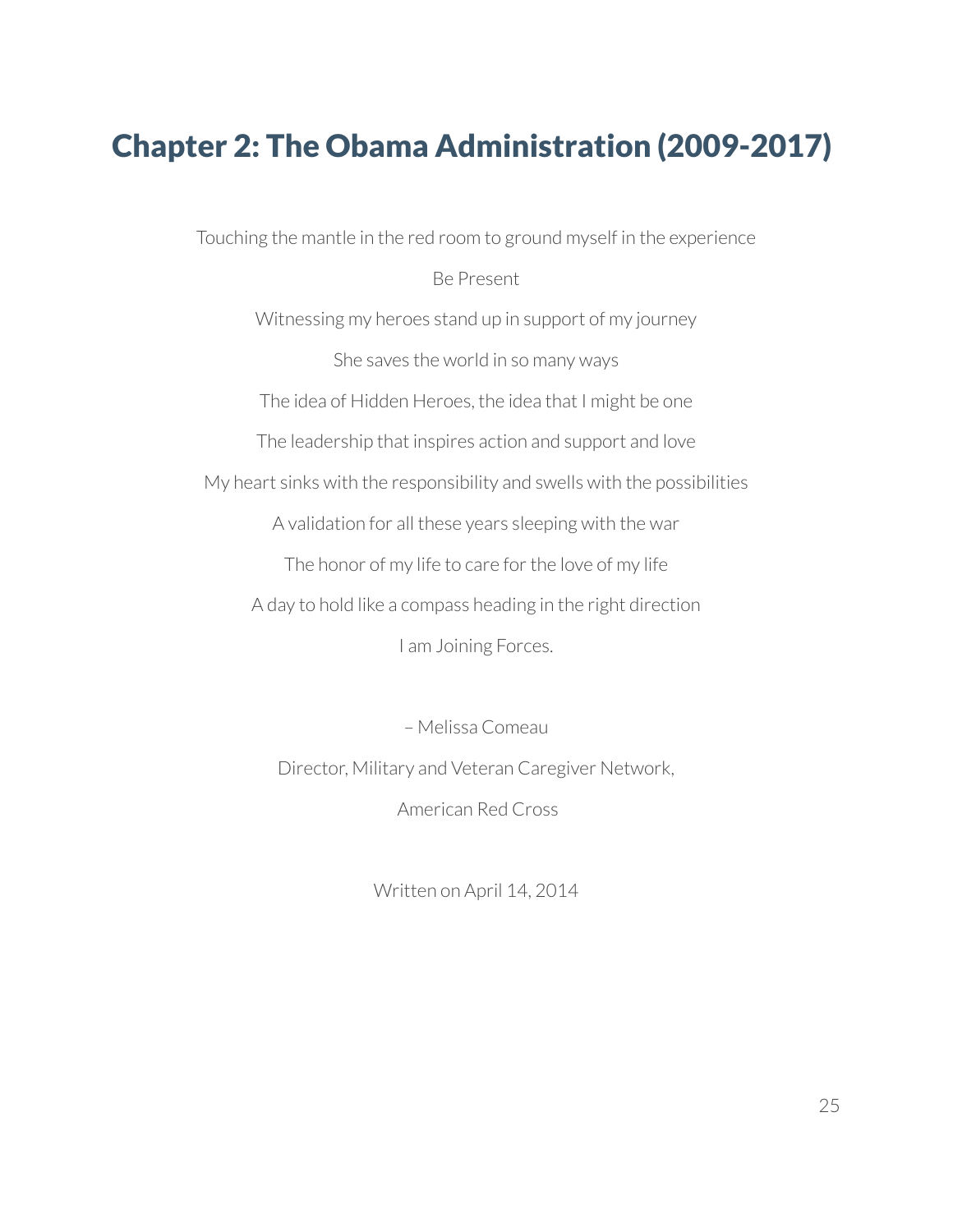**"The spirit of service and selflessness thatis seen in military communities across our country represents what is best about America, and as a Nation we owe our brave service members and their families more than gratitude – we owe them the support they have earned. Joining Forces will ask all Americans to take action, because each of us has a role to play in reconnecting with military families in our communities."**

- First Lady Michelle Obama<sup>64</sup>

**"As a military mom, I know how a simple act of kindness can make a difference to a soldier. It is our sacred duty to honor the service ofthose who sacrifice for our country – and we can all play a role with a simple act of service."**

- First Lady Jill Biden<sup>65</sup>

**"Our men and women in uniform stand watch abroad and more are readying to deploy. To each and every one of them, and to the families who bear the quiet burden of their absence, Americans are united in sending one message: we honor your service, we are inspired by your sacrifice, and you have our unyielding support." "And just as they must 66 have the resources they need in war, we all have a responsibility to support them when they come home."** 

- President Barack Obama<sup>67</sup>

**"All Americans should know that one act of kindness extended to a family of a soldier, sailor, airman, marine, or coast guardsmen reverberates across the water, over the mountains,through the desserts into the heart of the warrior who is standing alone, think as much about his or her family as their family is thinking about him or her. I promise you... it**

<sup>&</sup>lt;sup>64</sup> Jason K. Dempsey and C. Bradford Cooper, "Joining Forces: Bridging the Civil-Military Divide," Berkeley Electronic Press, Oct. 11, 2011, https://www.degruyter.com/document/doi/10.2202/1540-8884.1461/pdf.

<sup>65</sup> Ibid.

<sup>66</sup> President Barack Obama, "Presidential Address to Joint Session of Congress," The White House of President Barack Obama, February 24, 2009, http://www.whitehouse.gov/the\_press\_office/remarks-of-president-barack-obama-address-to-joint-session-ofcongress/.

<sup>67</sup> President Barack Obama, "Presidential State of the Union Address," The White House of President Barack Obama, January 27, 2010, http://www.whitehouse.gov/the-pressoffice/remarks-president-state-union-address.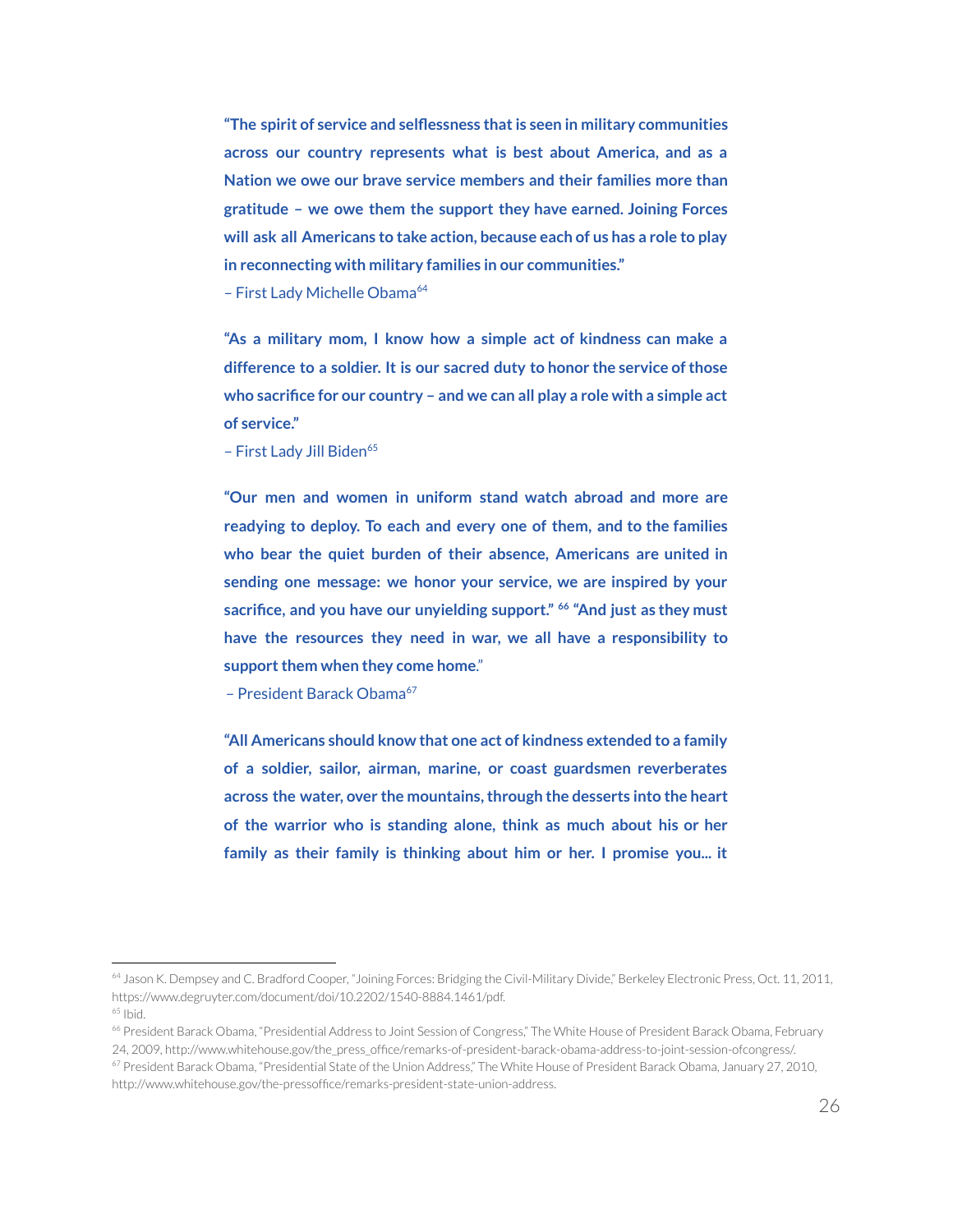#### **matters."**

#### - President Joe Biden<sup>68</sup>

In 2011, First Lady Michelle Obama and Dr. Jill Biden launched Joining Forces, a "comprehensive national initiative to mobilize all sectors of society to give our service members and their families the opportunities and support they have earned."<sup>69</sup> Joining Forces worked hand in hand with the public and private sectors to ensure that service members, Veterans, and their families had the opportunities, resources, and support they needed to thrive. Ultimately, the power of Joining Forces came from its ability to shine a light on the unique experiences and strengths of America's military and Veteran families, and to catalyze cross-sector collaboration to address the challenges and concerns of military and Veteran communities.

## **The Road to Joining Forces**

When President Obama took office in 2009, the GWOT had been raging for more than seven years. Over the course of that time, millions of Americans had volunteered to serve their country in uniform, and hundreds of thousands had been deployed multiple times overseas. Approximately 6,000 brave men and women had died in the line of duty. $^{70}$  Tens of thousands had been wounded—many suffering from TBI and PTSD.<sup>71</sup> Moreover, with fewer than 1% of the U.S. population serving in uniform, many military families felt as though the American public did not truly understand or appreciate the sacrifices their families were making in the prosecution of these conflicts.<sup>72</sup>

> **"It's hard to communicate just how difficultthings were in 2009. I had to make regular casualty calls to families in our unittelling them that someone we knew had died or was injured... We were worried about retention, and about the readiness and mental health of our force and families… Joining Forces shined a spotlight on these issues and created a national level of awareness about what we were going through, which paved the way for some really impactful non-profit and public/private**

<sup>&</sup>lt;sup>68</sup> Vice President Joe Biden, "Joining Forces to Support Military Families," The White House of President Barack Obama, April 12, 2011, https://www.youtube.com/watch?v=q1CrFKf6qeQ.

<sup>&</sup>lt;sup>69</sup> Jason K. Dempsey and C. Bradford Cooper, "Joining Forces: Bridging the Civil-Military Divide," Berkeley Electronic Press, Oct. 11, 2011, https://www.degruyter.com/document/doi/10.2202/1540-8884.1461/pdf.

 $70$  Vice President Joe Biden, "Joining Forces to Support Military Families," April 12, 20211,

https://www.youtube.com/watch?v=q1CrFKf6qeQ.

<sup>71</sup> Ibid.

<sup>72</sup> Only 6% of military family respondents to Blue Star Families' 2009 Military Family Lifestyle Survey said that they felt "understood" and "appreciated" by the general public. (Please contact Jennifer Akin, Co-Director of Applied Research at Blue Star Families, for more information: jakin@bluestarfam.org.)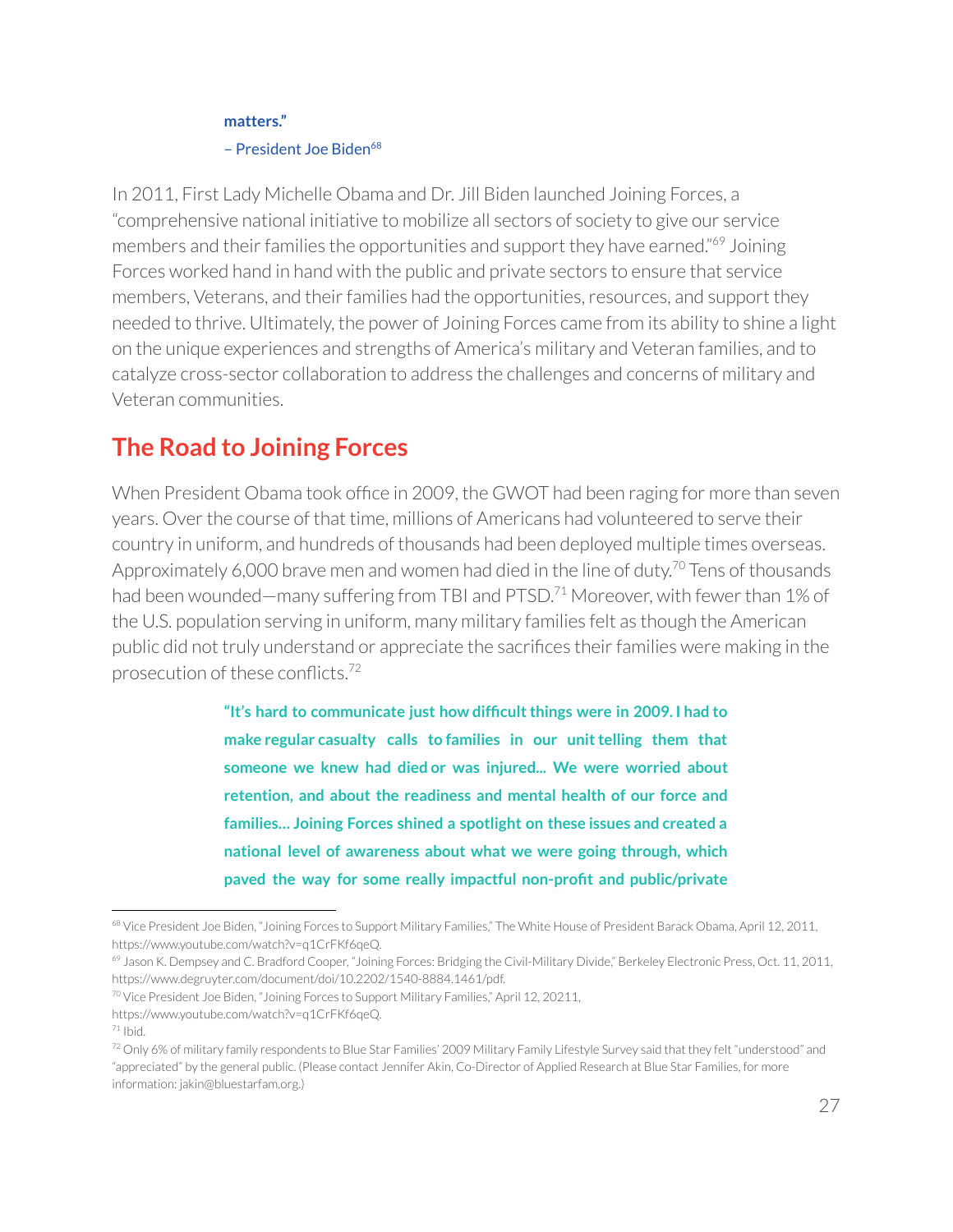#### **initiatives."**

– Laura Schmiegel, former Chair, Blue Star Families Board of Directors; founding Director of the Military Spouse Program, Hiring Our **Heroes** 

Unlike during the Vietnam war, American civilians largely regarded post-9/11 service members with respect and admiration. According to the Pew Research Center, 84% of U.S. adults in 2009 said that members of the armed services contribute "a lot" to society's well-being—topping a list of professions that included teachers, medical doctors, scientists, engineers, clergy, and journalists.<sup>73</sup> As then Chairman of the Joint Chiefs of Staff Admiral Michael Mullen noted, there was a "sea of goodwill" on the American homefront: "Today, unlike any generation in history, citizens across the country are supportive in word and deed of the American Active Duty, Reserve, and National Guard Soldier, Sailor, Airman, Marine and Coast Guardsman."<sup>74</sup> "The challenge," Admiral Mullen declared, was "how [to] connect that sea of goodwill to the need."<sup>75</sup>

### On the Campaign Trail

While on the campaign trail in 2007, Michelle Obama, spouse of then Senator Barack Obama, organized and participated in a series ofroundtable discussions with working mothers—a number of which included military spouses. These were the first of many "fact-finding" conversations she would have with military and Veteran family members. Roundtable participants spoke candidly about the challenges faced by active-duty families, including (but not limited to) the effects of frequent permanent change of station (PCS) moves on dependent children's education, as well as a spouse's ability to maintain meaningful employment. Family members also discussed their experiences with extended deployments and a lack of sufficient dwell time to recover—which were due, in part, to the surge of troops in Iraq and Afghanistan. Mrs. Obama learned that rising operations tempo (OPTEMPO) was

<sup>73</sup> Pew Research Center, "Public Esteem for Military Still High," July 11, 2013, https://www.pewforum.org/2013/07/11/public-esteem-for-military-still-high/.

<sup>74</sup> J. Copeland and D. Sutherland, "Sea of Goodwill: Matching the Donor to the Need," 2011, retrieved from First in Families of North Carolina: http://www.fifnc. org/programs/Sea\_of\_Goodwill.pdf.

<sup>75</sup> Admiral Michael Mullen, "Brain Injury Research Warrants Urgency," U.S. Department of Defense, February 9, 2010, http://www.defense.gov/news/newsarticle.aspx?id=56537.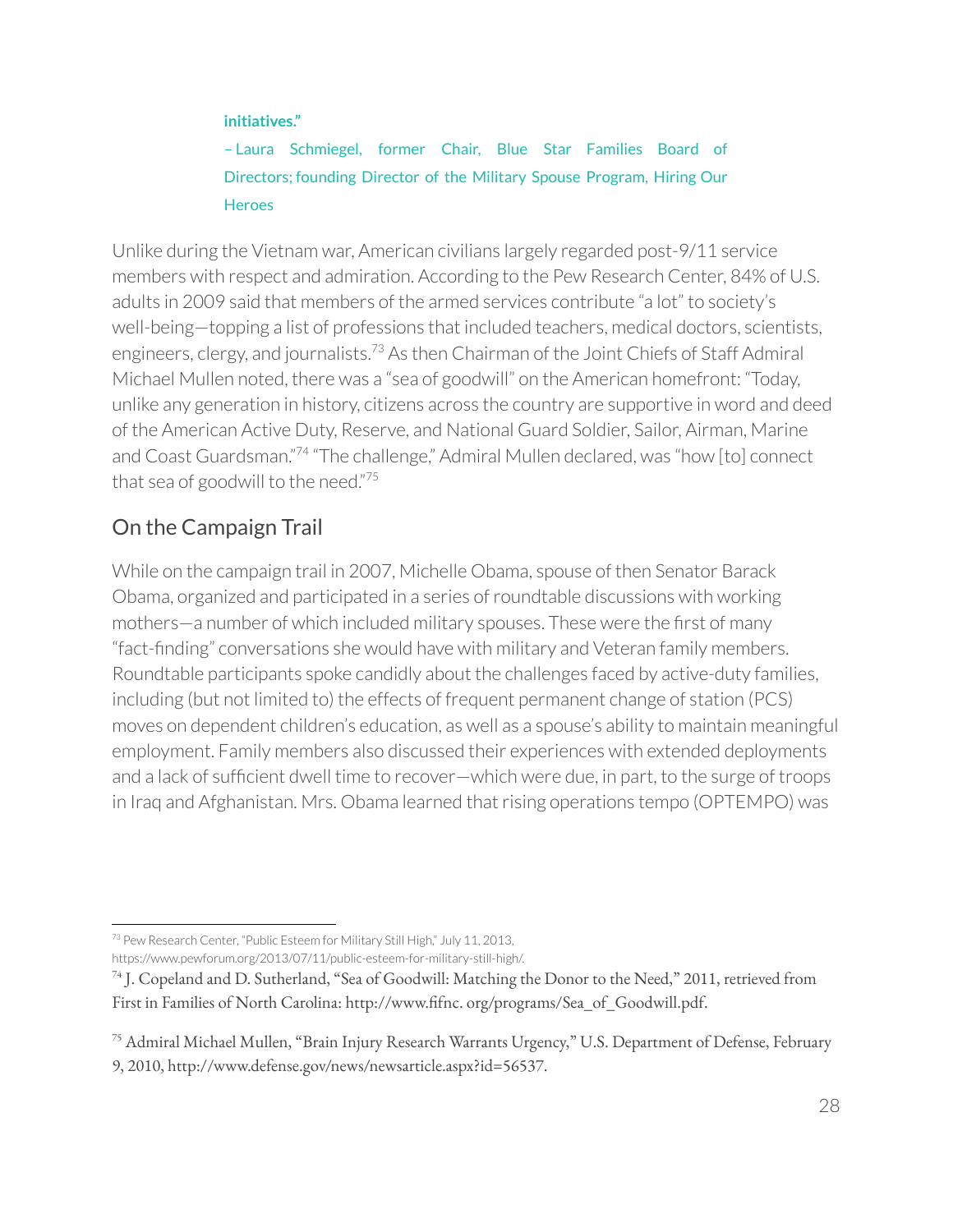contributing to a growing incidence of mental health issues amongst military family members. 76

> **"Meeting our service members [and] spending time on military bases fundamentally changes who you are as a civilian—and I know that was true for me because… I was like most Americans: I had limited connection to the military community… [I]t wasn't until Barack's campaign in 2008 that I started meeting military spouses and hearing their voices—voices that you don't hear in regular conversation. We talked about all the challenges that working mothers had… financial worries, worr[ies] about raising your kids… [B]ut with these women… there were the [additional] worries of multiple deployments, … moving their kids every two years in service of their country, worr[ies] about whether there are adequate special ed[ucation] programs in the schools they're moving to, [etc.]. [A]nd [they navigated] all of this with a grace and a pride that… blew me away…. I wish every American had an opportunity… to go to a base, to meet with families, to meet with service members, to sit down with our Veterans, because we would think differently about our challenges as individuals."**

> – First Lady Michelle Obama in 2016, reflecting on her experiences interacting with military spouses on the campaign trail<sup>77</sup>

In August 2008, Senator Obama selected Senator Joseph Biden to be his presidential running mate. Shortly thereafter, Biden's son Beau deployed to Iraq with his Delaware Army National Guard unit.<sup>78</sup> As a military mom whose son was on active-duty overseas, Dr. Jill Biden shared Mrs. Obama's passion for addressing the needs and concerns of military and Veteran families. The two decided early on that, if their husbands were to win the election, military and Veteran families would be a key focus of their work as First and Second Lady.<sup>79</sup>

#### **"During the 2008 campaign, both Mrs. Obama and Dr. Biden knew thatif they won, they'd want to prioritize military family issues. [...] Back in**

<sup>&</sup>lt;sup>76</sup> Information obtained from Blue Star Families' interview with Tina Tchen, former Chief of Staff to First Lady Michelle Obama, on April 15, 2021.

<sup>77</sup> C-SPAN, "First Ladies' Support forthe Military Community," September 16, 2016,

https://www.c-span.org/video/?415360-1/michelle-obama-laura-bush-discuss-role-legacy-ladies.

<sup>78</sup> Karen Travers, "VP Biden Welcomes Home Son's National Guard Brigade, Thanks Troops for Service," ABC News, September 29, 2009, https://abcnews.go.com/Politics/vice-president-joe-biden-speaks-son-beau-bidens/story?id=8705947.

<sup>&</sup>lt;sup>79</sup> Information obtained from Blue Star Families' interview with Tina Tchen, former Chief of Staff to First Lady Michelle Obama, on April 15, 2021.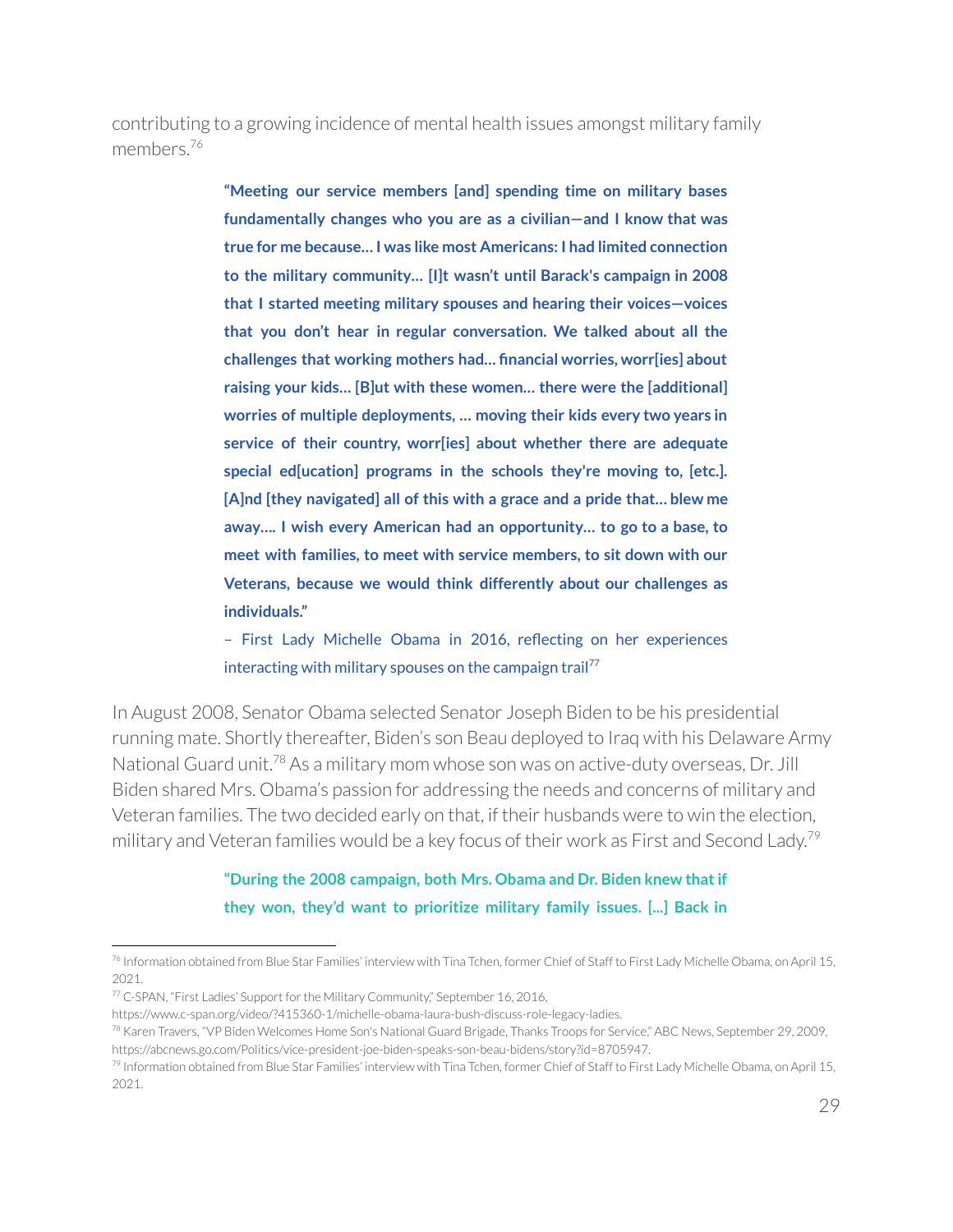**2007, we were knee deep in deployments... Over the course of the primary campaign, Mrs. Obama became very committed to resolving these issues. Once Senator Biden was chosen as Senator Obama's running mate, Mrs. Obama and Dr. Biden connected and realized that they both shared this passion... Thereon, Mrs. Obama had her staff do critical thinking about the status of military and Veteran families issues and how the White House could make an impact. Mrs. Obama really wanted to ensure that whatever she and Dr. Biden chose to do, it had an impact."**

– Tina Tchen, former Chief of Staff, Office of the First Lady; President & CEO, Time's Up Now and the Time's Up Foundation

### A "Whole of Government" Approach

Rome wasn't built in a day, and neither was Joining Forces. The initiative was crafted overthe course of two years, as the Obama administration worked to manage competing priorities (including economic recovery in the aftermath of the financial crisis of 2008). Moreover, the White House wanted to ensure that the program would have a meaningful impact on the lives of service members, Veterans, and their families. As such, the administration devoted time and energy in 2009 and 2010 towards strategizing how best to leverage the bully pulpit of the White House in support of military and Veteran families.<sup>80</sup>

In May 2010, President Barack Obama commissioned **Presidential Study Directive 9 (PSD-9)**, "Strengthening Our Military Families: Meeting America's Commitment," which directed National Security Staff and the Domestic Policy Council to examine the needs of, and challenges faced by, military and Veteran family members. PSD-9 further called upon Cabinet secretaries and agency heads to examine their department/agency's support for military families, and create commitments unique to their department/agency to accelerate efforts to bolster support.<sup>81</sup> The goal of the study directive was to create "a unified Federal Government approach"<sup>82</sup> to help ensure that:

- $\bigstar$  The U.S. military recruits and retains America's top talent;
- $\star$  Service members maintain both strong families and a high state of readiness;

<sup>80</sup> Rory Brosius, "Joining Forces: Lessons Learned," A Battle Plan For Supporting Military Families (Springer International Publishing, 2018), https://link.springer.com/book/10.1007/978-3-319-68984-5.

<sup>82</sup> Ibid. <sup>81</sup> The White House of President Barack Obama, "Presidential Initiative Supports Military Families," Archive, January 24, 2011, https://obamawhitehouse.archives.gov/the-press-office/2011/01/24/presidential-initiative-supports-military-families.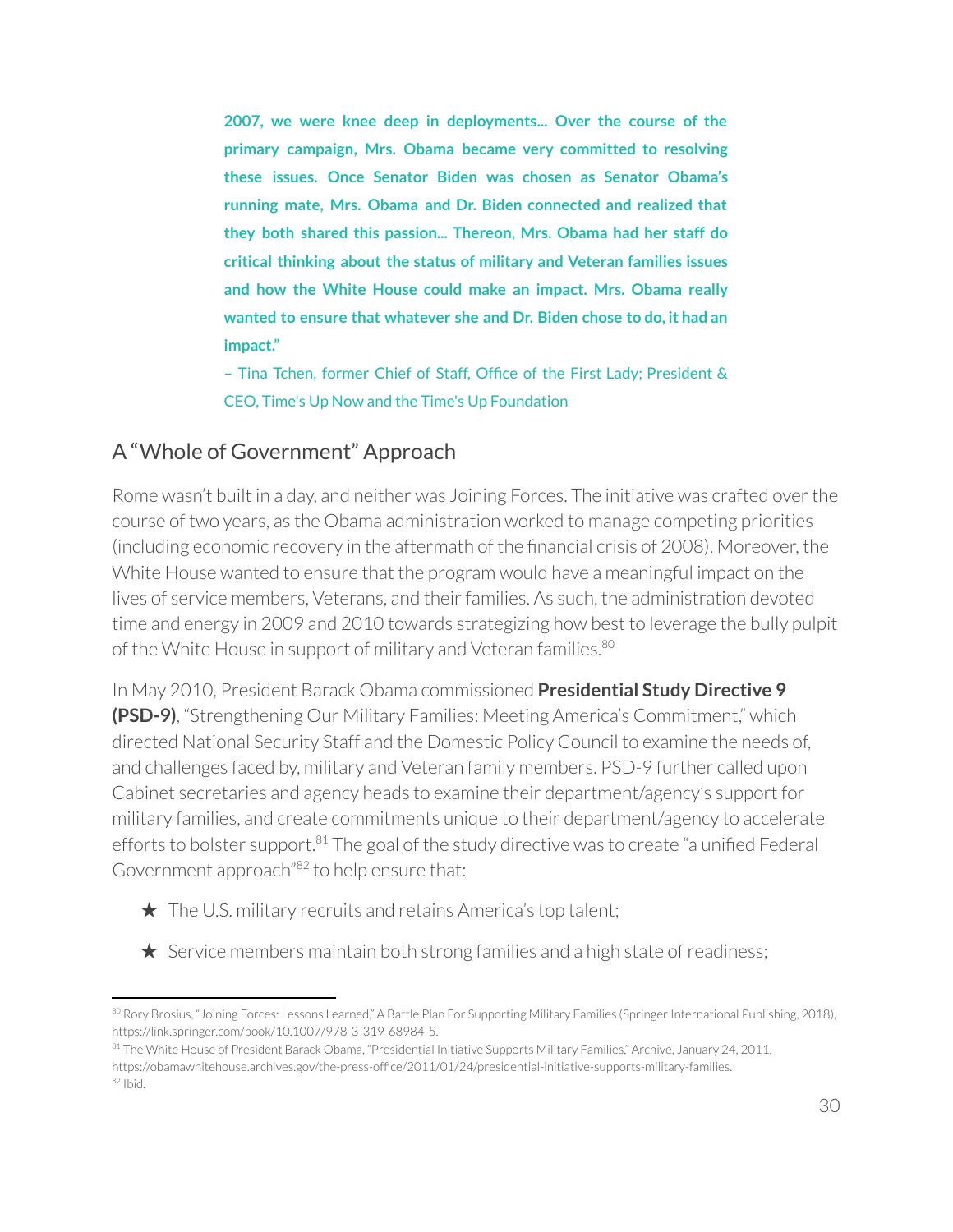- $\star$  Family members can live fulfilling lives while supporting their service member(s); and
- 

 $\star$  The American people better understand and appreciate the experience, strength, and commitment of those who serve and sacrifice on their behalf.

> **"From November 2009 through 2010, we spent a year pulling every Cabinet member's staff together to come up with 'here's how the executive branch is going to support military families.'... After President Obama commissioned PSD-9, we held a series of sub-interagency policy committee meetings. I led those efforts. We had 1-2 representatives from every Cabinet department in attendance and ran monthly committee meetings to make sure everybody was aligned in their efforts. We spent a lot of time at those meetings presenting ideas, and talking about what worked and what didn't work… Every agency had a series of pledges that they were going to make... For example, the Department of Labor was going to work on state licensure and certification requirements;the Department ofthe Interior was going to make national parks available for free to military families; etc. We wanted the front page of the final study directive to be signed by every Cabinet member—to signal the whole of government support. So, the day before a Cabinet meeting in January 2011, a friend and I drove around Washington, D.C. all morning, afternoon, and night, collecting signatures. We then presented the document to President Obama the next day, and the report was officially released on January 24—right in time for the State of the Union on January 25. That was pretty exciting... PSD-9 really got our government house in order—which we felt was important to do before we went out and asked the non-profit and private sectors to do the same. Rosye Cloud (in the National Security Council Staff) tracked government process on the commitments and Jason Dempsey (in the First Lady's Office) took the report and started gathering commitments from the private sector as part of Joining Forces."**

> – Mike Harasimowicz, former Director for Defense Policy & Strategy, National Security Council, White House; Principal AI Engineer, Lockheed **Martin**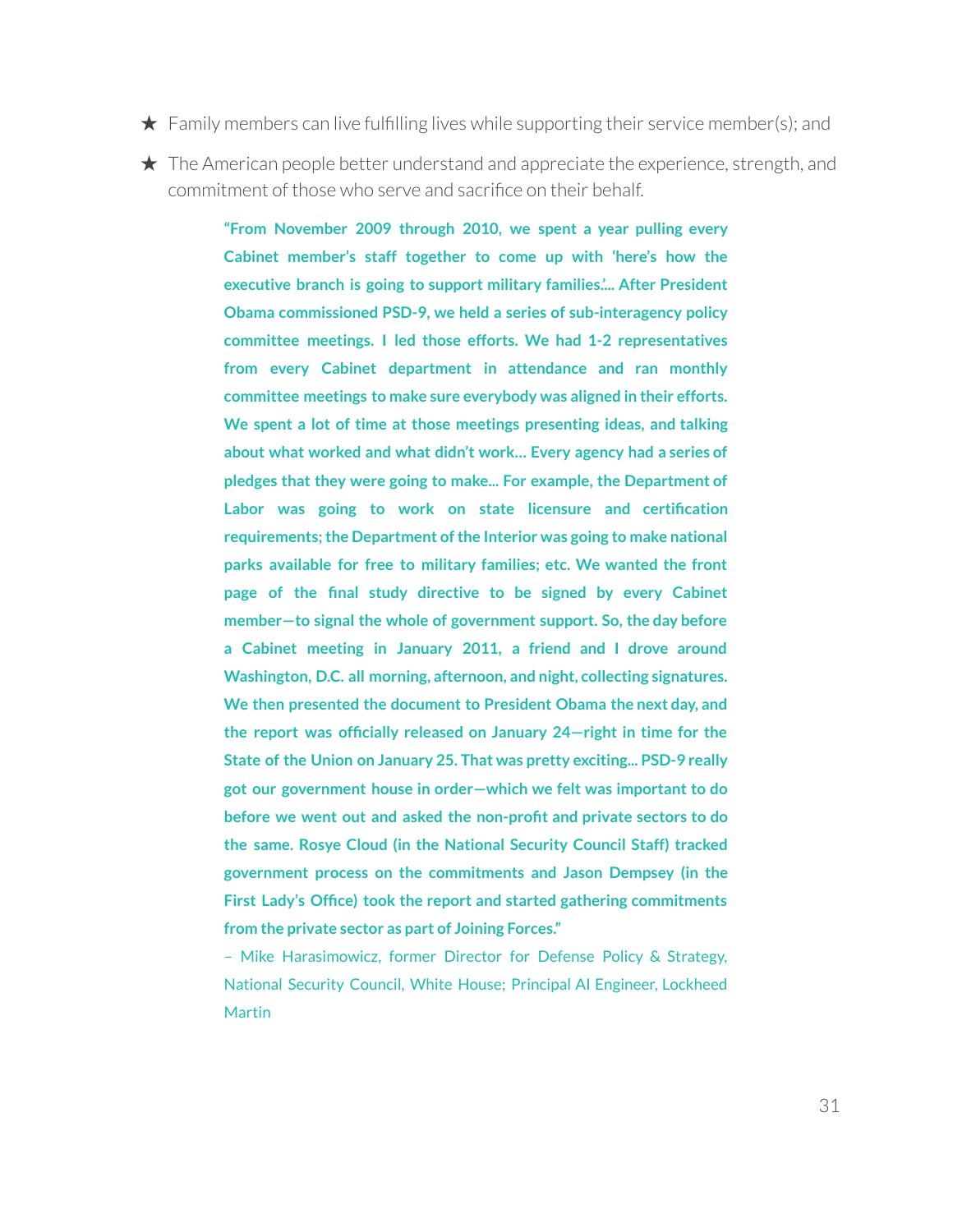In particular, PSD-9 sought to centralize the federal government's efforts around four strategic priorities, which the administration identified via listening sessions with military and Veteran families:

- 1. Enhance the well-being and psychological health of the military family
- 2. Ensure excellence in military children's education and their development
- 3. Develop career and educational opportunities for military spouses
- 4. Increase child care availability and quality for the Armed Forces $^{83}$

In the final report (released on January 24, 2011), the various Cabinet secretaries and agency heads made nearly 50 commitments to reform, strengthen, and better coordinate the ways in which their department/agency provided support for military families. The commitments made in PSD-9 were wide-ranging and included:

- $\star$  Initiatives by the Department of Health and Human Services to strengthen the services provided by behavioral healthcare systems to military families;
- ★ Collaboration between the VA, DoL, HUD, and DHHS to provide early intervention and test strategies to prevent Veterans from becoming homeless; and
- ★ The establishment of an Office of Servicemember Affairs in the Consumer Financial Protection Bureau, to address the financial challenges facing military families.<sup>84</sup>

### White Oak I, "America Joins Forces with Military Families"

The administration recognized that the needs of military and Veteran families could not be addressed through government efforts alone. Tackling the challenges faced by military and Veteran families, while leveraging their unique skills and attributes, would require an all-hands, cross-sector strategy involving non-profits, corporations, philanthropy, academia, and state/local governments. A successful strategy, they realized, would necessitate a new level of engagement between military-connected families and civilian society—one that weaved awareness of, and support for, the armed forces into myriad aspects of everyday life.  $85$  Thankfully, a number of cross-sector efforts to support military and Veteran families were already underway, which the administration was able to coordinate and leverage.

<sup>83</sup> Ibid.

<sup>84</sup> The White House of President Barack Obama, "Strengthening Our Military Families: Meeting America's Commitment," January 2011, https://apps.dtic.mil/dtic/tr/fulltext/u2/a550567.pdf.

<sup>85</sup> Jason K. Dempsey and C. Bradford Cooper, "Joining Forces: Bridging the Civil-Military Divide," Berkeley Electronic Press, Oct. 11, 2011, https://www.degruyter.com/document/doi/10.2202/1540-8884.1461/pdf.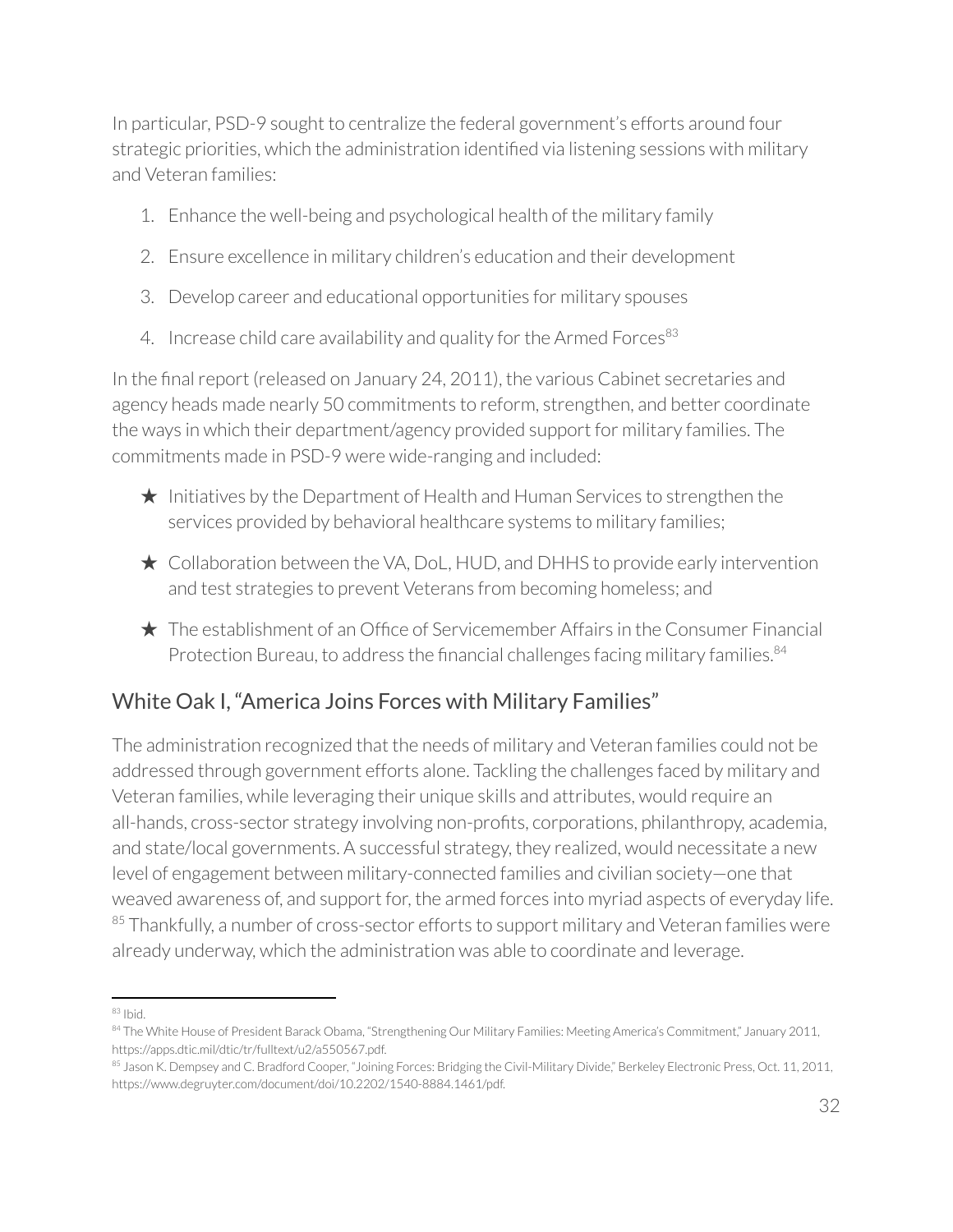From January 22-24, 2010, 45 senior leaders from across the government, non-profit, private, and philanthropic sectors gathered together for a three-day retreat at the White Oak Conference Centerin northern Florida. The convening, titled "America Joins Forces with Military Families," was inspired by the interest of the First and Second Lady, and was developed by a group of non-profit organizations in consultation with the First Lady's office, National Security Council, and Vice President's office.<sup>86</sup> The purpose of the retreat was to identify gaps and redundancies in existing military and Veteran family programs and initiatives, and brainstorm solutions to the issues affecting modern military-connected families.

> **"The White Oak conference was an important part of coalescing the Department of Defense with the rest of leaders of different NGOs to step in and say, 'here's what we want to do.' That's where I first metfolks that to this day are good friends and helped me with orchestrating Presidential Study Directive 9."**

> – Mike Harasimowicz, former Director for Defense Policy & Strategy, National Security Council, White House; Principal AI Engineer, Lockheed **Martin**

> **"White Oak created open, honest conversations. It was all about getting key force multipliers in the same room together, putting aside any sense of competition, and acknowledging that we all share the same mission of strengthening our military community. I remember the collegiality of those first gatherings—just how wonderful it all was. The relationships that were formed back then are still strong today… White Oak transformed the way our community communicated."**

> – Bonnie Carroll, President & Founder, Tragedy Assistance Program for Survivors (TAPS)

Participants at the White Oak retreat came as subject matter experts – not as institutional representatives – and ideated in a series of small workshops and off-the-record, non-attribution conversations. These discussions were held amidst the surge of troops to the war in Afghanistan, and focused on the critical need to support military family readiness during this difficult time.

<sup>86</sup> The original sponsors of the retreat were Blue Star Families, the American Red Cross, USO, CNAS, ServiceNation, and the Howard Gilman Foundation.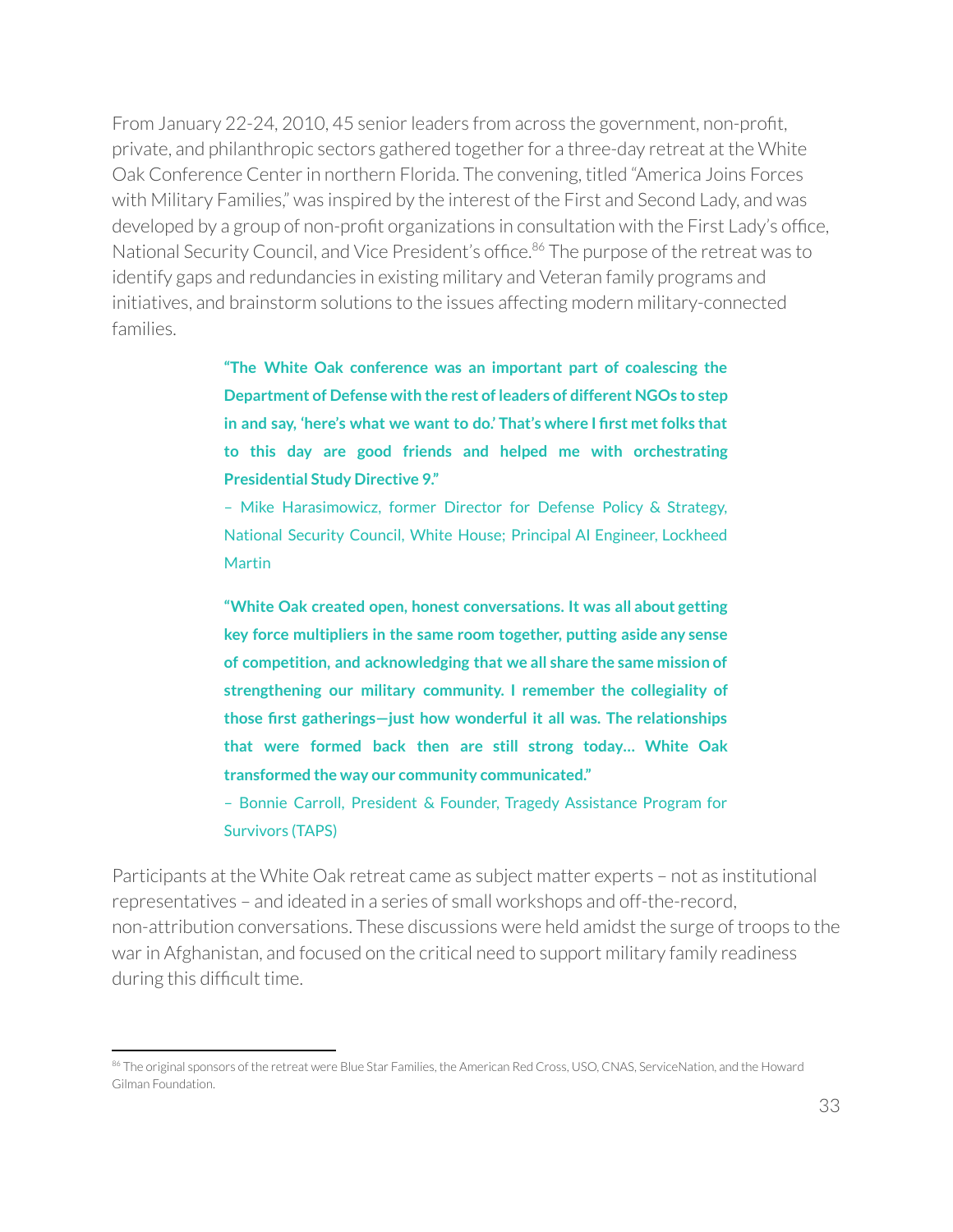**"When Kathy Roth-Douquet, Rob Gordon, and Doug Wilson kicked off White Oak I in 2010, we were surging troops in Afghanistan, and we'd already been at war for almost ten years—things were bad. However, there wasn't a consolidated focus on military families. For the first decade or so of the wars, everyone was focused on the military and its deployments… White Oak jump-started the conversation around 'what do military families need in terms of support?' The questions we needed to answer were different than they were 40 years ago (the last time we had continual deployments). Moreover, the population—the service members and their families—were different because we now had an all-volunteer force. Plus, the culture was different because there are more women in the military, spouses want to work, etc. There was a recognition that we had to start answering military family readiness questions. That's where White Oak came in… White Oak didn't initiate every discussion around military families; however, it was a consolidation of those conversations. The folks who were in the room were the people who were involved in those discussions across the government. White Oak played an organizing function. Kathy, Rob, Doug, and others put all ofthe key players in the same room and said 'ok, let's figure this out.'"** – Margaret Mullins, former Staff Lead, White Oak Retreats; National Security Advisor, U.S. Senator Raphael Warnock (D-GA)

In her opening remarks on January 22, 2010, Kathy Roth-Douquet, CEO & Co-Founder of Blue Star Families, outlined the raison d'etre of the White Oak retreat:

Military families are important to the health of our country—to the national security of our country. The well-being of military families is the whole country's business, not just the business of the Department of Defense or the government... It is right and proper for the U.S. government to take leadership in directing the country's attention to military families, and to take leadership in developing key programs to support the strength of military families. But ultimately, neither the government nor DoD can or should be the only, or perhaps even the main solution for military families… 87

Kathy went on to describe the importance of engaging the community in an all-hands, cross-sector effort to support military and Veteran families.

<sup>87</sup> Kathy Roth-Douquet, "Opening Remarks," White Oak Retreat I, January 22, 2010. Please contact survey[@bluestarfam.org](mailto:abrazer@bluestarfam.org) for more information.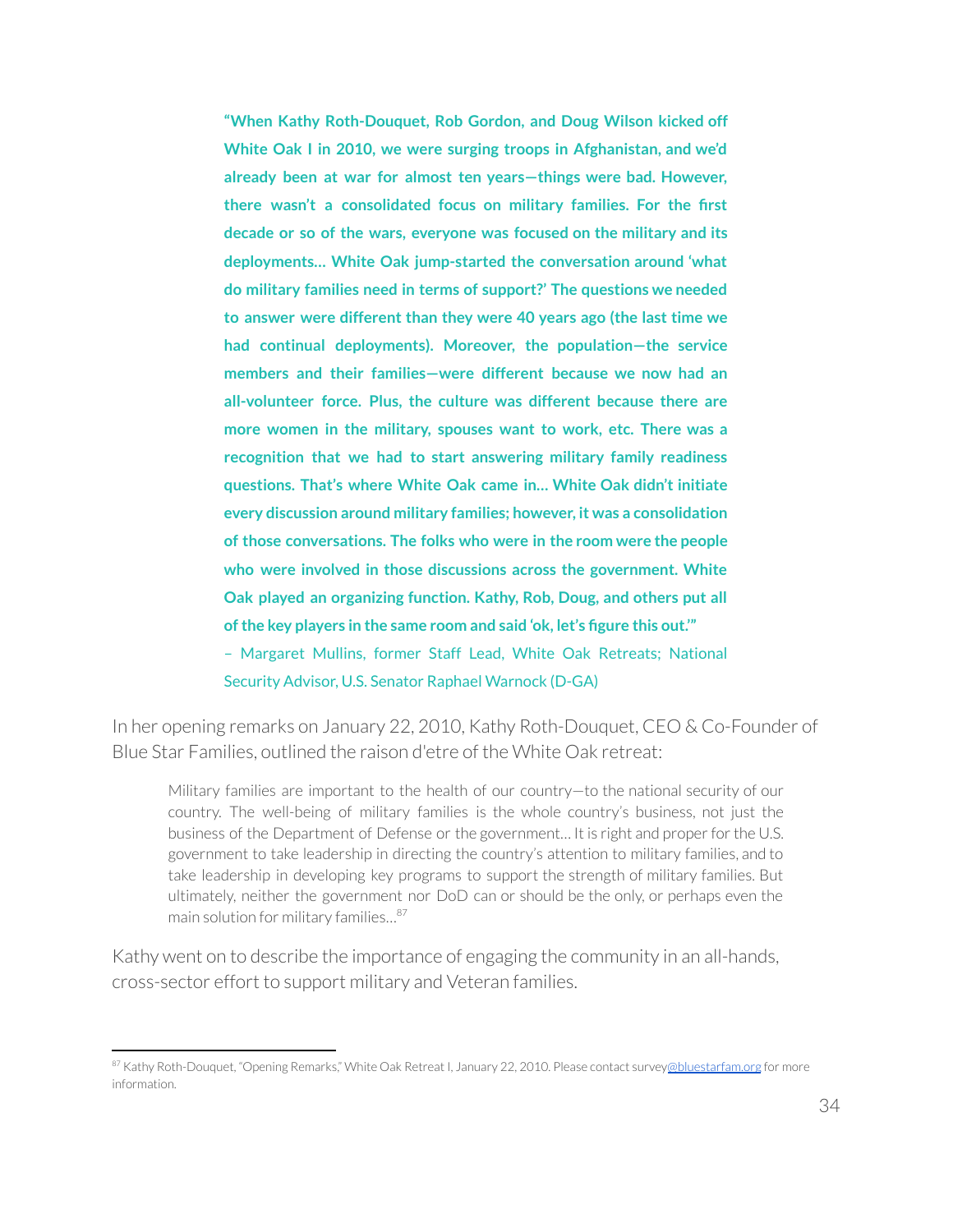By bringing together so many representatives of key community and national resources, we hope to underscore the key partnerships that can be developed to help military families… Eight years into a war that still has many more years to go, military families are under great stress. Solutions will come from creative joint action between the government, community, and the families themselves. 88

In the consensus-driven recommendations that emerged from the retreat, participants emphasized the need to better integrate military and Veteran families with their local civilian communities. Reflecting on the so-called "sea of goodwill," participants acknowledged that "Americans want to help, but need to be asked to become involved and offered specifics."<sup>89</sup> They recommended that "community roadmaps" or "blueprints" be developed to empower civilian communities to reach out to and engage military families. Moreover, participants recommended that national leaders use their platforms to rally American civilians in support of military and Veteran families. 90

> **"What was great about White Oak was that it was an open, honest conversation. It was all about getting key force multipliers in the room together, to put aside any sense of competition, and say 'we all have the shared mission of strengthening our military community.' I just remember the collegiality of those first gatherings, just how wonderful it was. The relationships that were formed back then are still strong today… White Oak transformed the way our community communicated."**

> – Bonnie Carroll, President & Founder, Tragedy Assistance Program for Survivors (TAPS)

> **"I remember having an epiphany moment similar to George Bailey in 'It's A Wonderful Life.' What would the military family space look like if we didn't have White Oak to call out the issues faced by military and Vet families, and target cross-sector solutions?"**

> – Harriet Dominique, former Chief Diversity, Equity, Inclusion and Corporate Responsibility Officer, USAA

<sup>88</sup> Ibid.

<sup>&</sup>lt;sup>89</sup> Ibid.

<sup>90</sup> Please contact Blue Star Families' Applied Research team at survey@bluestarfam.org for a copy of this report.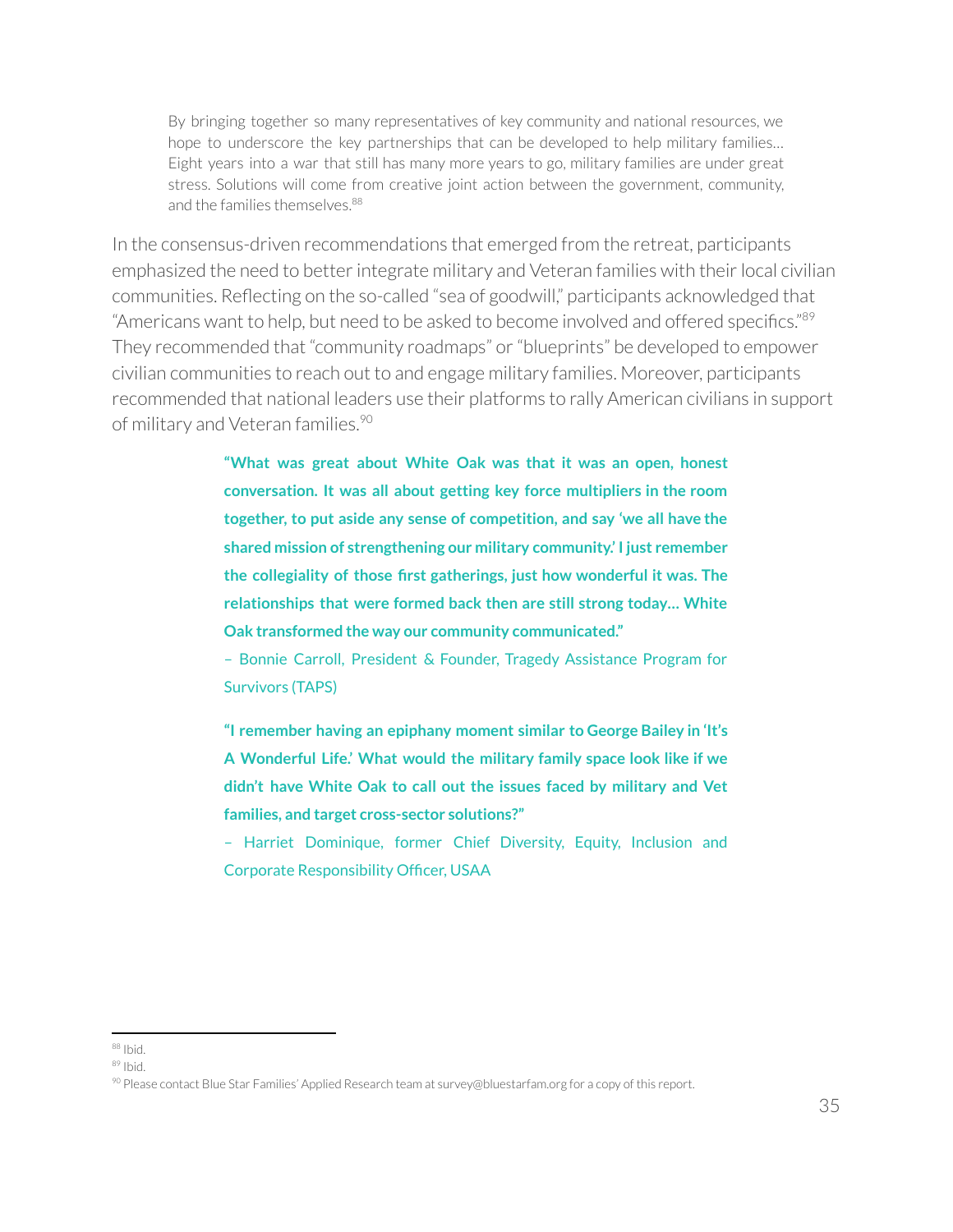*"White Oak, in fairness, helped to give rise to Joining Forces. It wasthe nexus... White Oak, to me, is an example of the power of the citizenry—what people can accomplish when they are organized. It was the enduring part of Joining Forces."*

– Steve Parker, former Director, Joining Forces; President, WorkMerk

Since the original "America Joins Forces" conference in 2010, the retreats have been held biannually and annually (now in Lansdowne, Virginia) to brainstorm solutions to the challenges faced by military and Veteran families. 91

# **The End ofthe War in Iraq**

Speaking from the White House on October 21, 2011, President Obama announced the final withdrawal of American troops from Iraq.

"Over the next two months, our troops in Iraq—tens of thousands of them—will pack up their gear and board convoys forthe journey home. The last American soldier[s] will cross the border out of Iraq with their heads held high, proud of their success, and knowing that the American people stand united in our support for our troops... Here at home, the coming months will be another season of homecomings. Across America, our servicemen and women will be reunited with their families. Today, I can say that our troops in Iraq will definitely be home for the holidays. This December will be a time to reflect on all that we've been through in this war. I'll join the American people in paying tribute to the more than 1 million Americans who have served in Iraq. We'll honor our many wounded warriors and the nearly 4,500 American patriots —and their Iraqi and coalition partners—who gave their lives to this effort." 92

U.S. military leaders marked the official end of the war in Iraq with a flag-lowering ceremony in Baghdad on December 15, 2011. Three days later, the last convoy of American service members left the country (with the exception of those assigned to the U.S. embassy mission in Baghdad). According to Brown University's Costs of War Project, more than 190,000 people were killed during the warin Iraq (including 4,488 U.S. service members), and the conflict cost the United States approximately \$2.2 trillion.<sup>93</sup>

Speaking to a gathering of service members and their families at Fort Bragg on December 14, 2011, First Lady Michelle Obama reaffirmed the administration's commitment to supporting military and Veteran families, notwithstanding the end of the war in Iraq.

https://news.brown.edu/articles/2013/03/warcosts.

 $91$  For more information, please visit: https://bluestarfam.org/whiteoakretreat/.

 $92$  President Barack Obama, "Remarks by the President on Ending the War in Iraq," The White House of President Barack Obama, October 21, 2011, https://obamawhitehouse.archives.gov/the-press-office/2011/10/21/remarks-president-ending-war-iraq.

<sup>93</sup> Costs of War Project, "Iraq War: 190,000 Lives, \$2.2 Trillion," Brown University, March 14, 2013,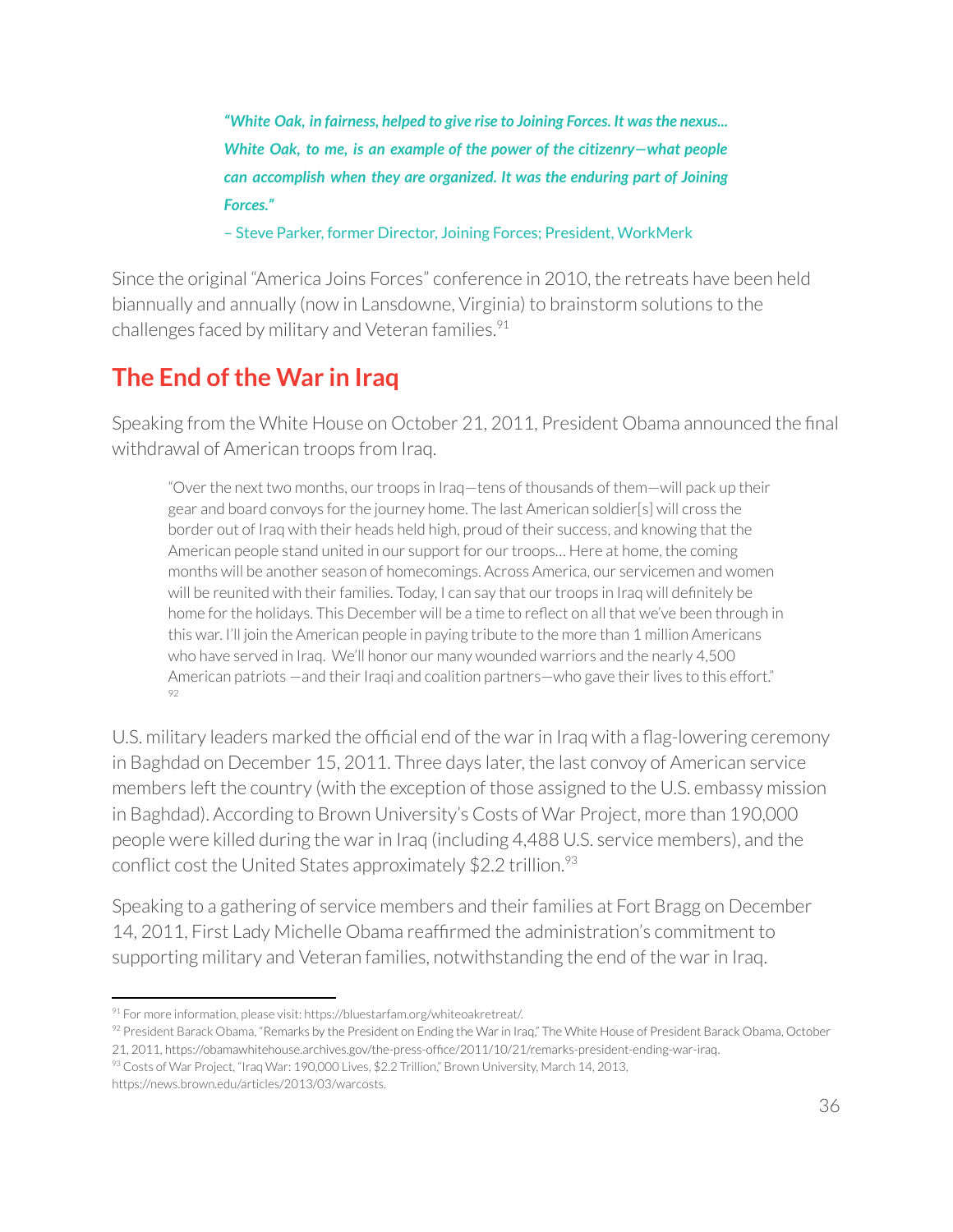**"[W]hen I think of all that you do and all that your families do, I am so proud and so grateful. But more importantly, I'm inspired. But like so many Americans, I never feel like I can fully convey just how thankful I am, because words just don't seem to be enough… I want you to know that this nation's support doesn't end as this war ends. Not by a long shot… We're going to keep finding new ways to serve all of you as well as you have served us." 94**

# **The Launch of Joining Forces**

On Tuesday, April 12, 2011, First Lady Michelle Obama and Dr. Jill Biden launched Joining Forces—a collaborative, cross-sector initiative to support and honor America's service members, Veterans, and their families. With no formal authority or budget, the initiative aimed to leverage the power of the White House bully pulpit to energize and channel the efforts of private sector, non-profit, and philanthropic partners. Ultimately, Joining Forces encouraged all Americans to "do what you do best" to support military and Veteran families.<sup>95</sup>

> **"Government can't do it all… There was no way to achieve what we wanted to achieve, without a non-governmental ecosystem to support the agencies. That's why 'Joining Forces' was the right name for the First Lady's initiative;the load is heavy, but many hands make light work."** – Steve Parker, former Director, Joining Forces; President, WorkMerk

## Primary Objectives of Joining Forces

The primary objectives of the Joining Forces initiative were as follows:

- $\star$  Bring attention to the unique experiences and strengths of America's service members, Veterans, and their families;
- $\star$  Inspire, educate, and spark action from all sectors of society citizens, communities, businesses, non-profits, faith-based institutions, philanthropic organizations, and government – to ensure service members, Veterans, and theirfamilies have the opportunities, resources, and support they have earned;

<sup>94</sup> First Lady Michelle Obama, "Remarks by the President and First Lady on the End of the War in Iraq," The White House of President Barack Obama, December 14, 2011,

https://obamawhitehouse.archives.gov/the-press-office/2011/12/14/remarks-president-and-first-lady-end-war-iraq.

<sup>&</sup>lt;sup>95</sup> Rory Brosius, "Joining Forces: Lessons Learned," A Battle Plan For Supporting Military Families (Springer International Publishing, 2018), https://link.springer.com/book/10.1007/978-3-319-68984-5.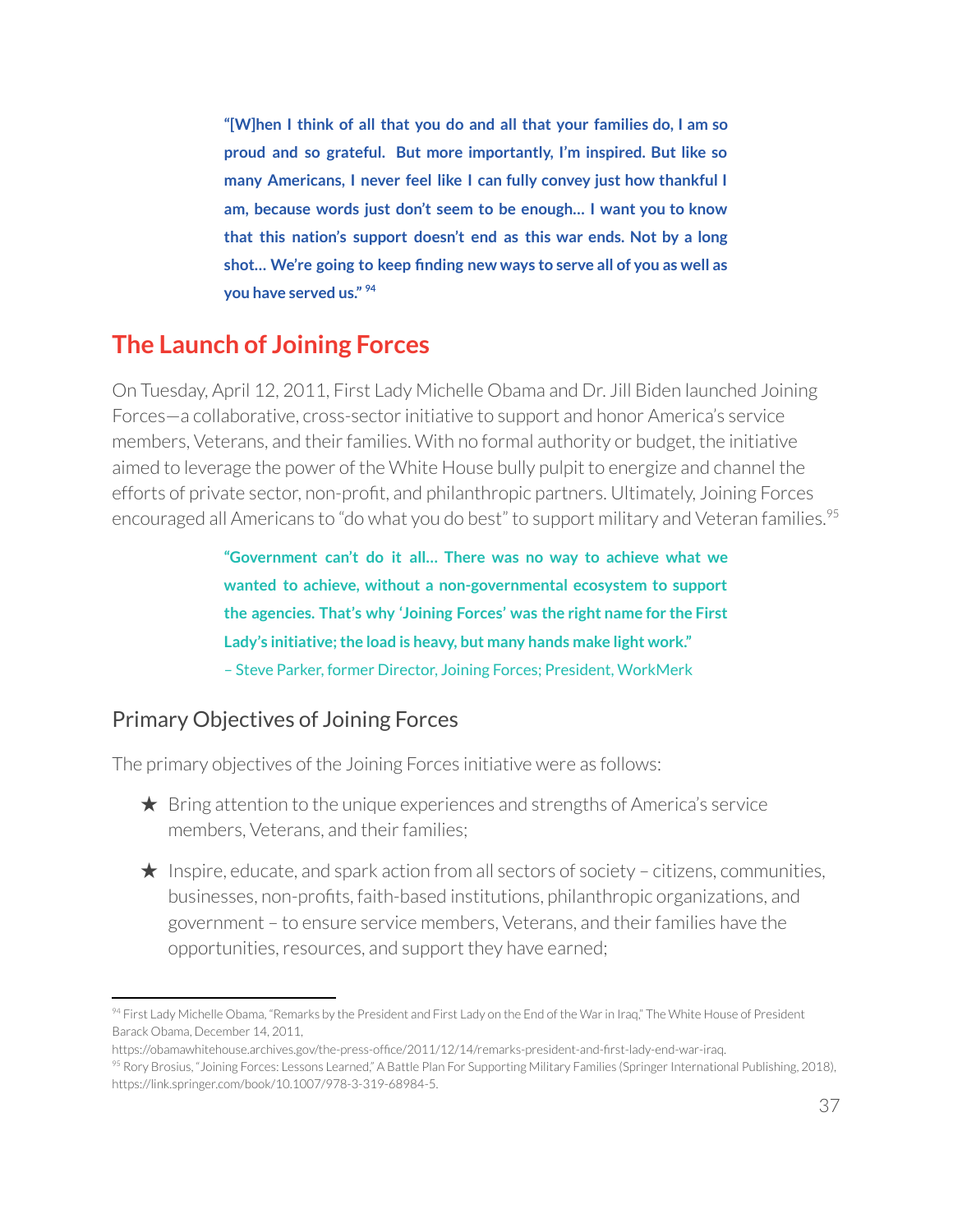- $\star$  Showcase the skills, experience, and dedication of America's service members, Veterans and their families to strengthen our nation's communities; and
- $\star$  Create greater connections between the American public and the military.<sup>96</sup>

These commitments suffused the key pillars of the Joining Forces initiative.

# Key Pillars of Joining Forces

Through conversations with military and Veteran families, as well as experts in the space, First Lady Obama and Dr. Biden identified three pillars around which to organize the efforts of the Joining Forces initiative: Employment, Education, and Wellness.<sup>97</sup> A commitment to public awareness/education suffused Joining Forces' work within each of these focus areas.

The East Wing outlined a series of secondary objectives within each pillar:

### **Employment**

- $\star$  Expand employment and career development opportunities for Veterans and military spouses
- ★ Highlight the workforce potential of Veterans and military spouses
- $\star$  Educate employers about the need to create military family-friendly workplaces
- $\star$  Work to reduce or eliminate licensing and credentialing barriers

## Education

- $\bigstar$  Promote expanded education opportunities that:
	- Ease transferability for military-connected students
	- Increase job training opportunities for military spouses and Veterans
- $\star$  Support the academic achievement of military children by enhancing awareness of the unique needs of military children and families

### Wellness

- $\star$  Call attention to the critical issues facing Veterans and military families
- $\star$  Expand access to wellness programs, and resources for military spouses and families

<sup>97</sup> Ibid. <sup>96</sup> The White House of President Barack Obama, "About Joining Forces," 2016, https://obamawhitehouse.archives.gov/joiningforces/about.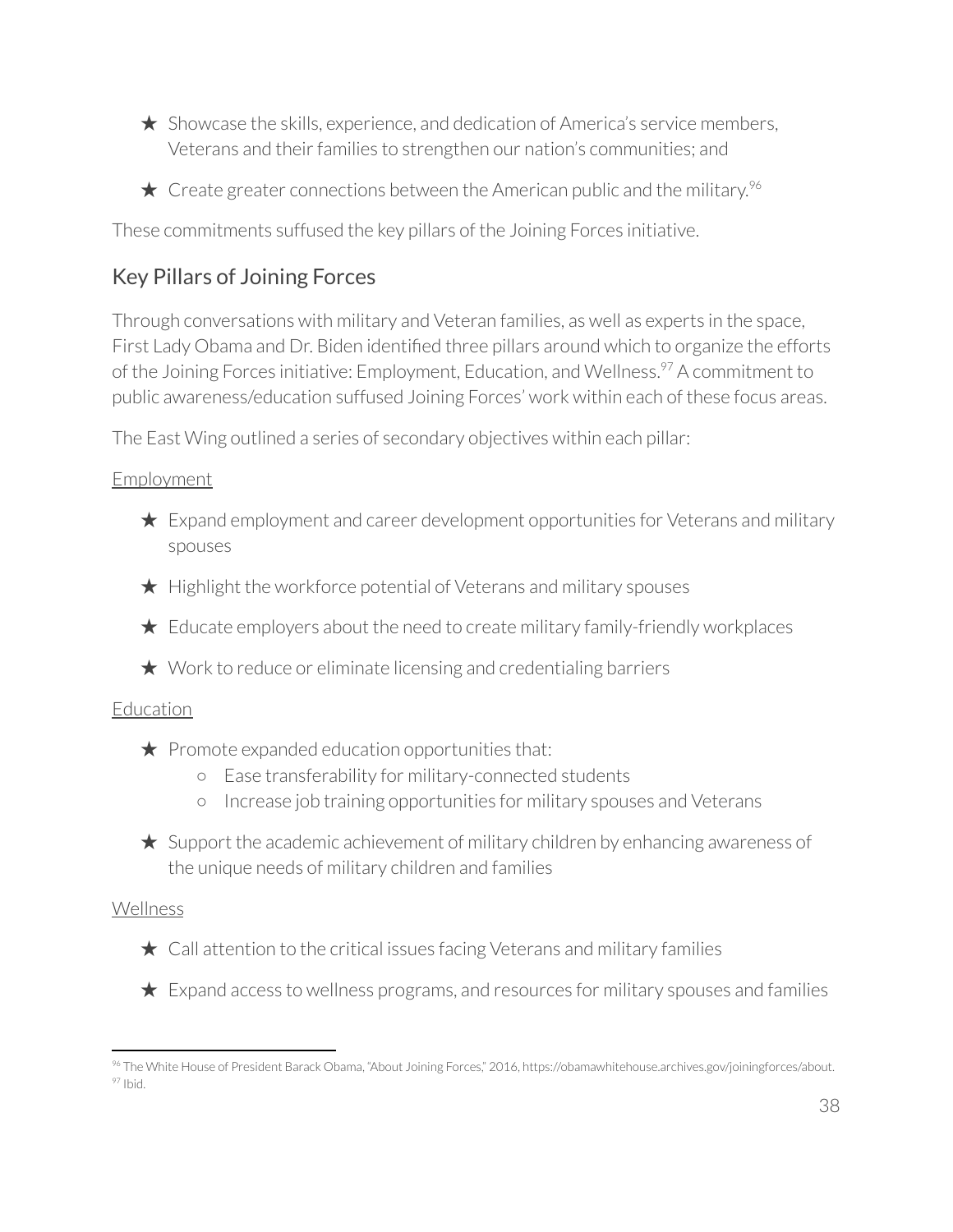The bulk of Joining Forces' activities revolved around these secondary objectives and the primary objectives outlined above. The initiative itself was staffed by a small team in the First Lady's office, and led by a rotating active-duty detailee director and White House-funded deputy director.

> **"I don'tthink we could have achieved the success we did early on without having a senior active-duty officer direct the initiative. There was great skepticism inside the national security and military apparatus about the launch of Joining Forces (many figured that it would just be another 'feel good' activity and nothing more). Having a senior active-duty officer oversee Joining Forces was critical to our access to military institutions, the authenticity of our efforts, and building our overall credibility."**

> – Tina Tchen, former Chief of Staff, Office of the First Lady; President & CEO, Time's Up Now and the Time's Up Foundation

> **"The thing I've been most pleased about with Joining Forces is [the fact that] it's really been a callto partnership with all sectors—[the] corporate sector, with our safe communities, with our schools, our educators, our medical community. And what we have seen is that when you ask, people step up without hesitation. That's the power of our platform… The business community has created millions of jobs for our Veterans and our military spouses because of an ask that we made… They've helped them to get training, to be able to retain those jobs, and to advance within those jobs—and the same is true for military spouses as well. We've been pleased with our local leaders who have answered the call to end Veterans' homelessness—which was part of our call to action with Joining Forces. The notion that we have even one single Veteran living on the streets should be… considered a travesty to all of us. There are many mayors… [and] some states [that] have essentially eliminated Veteran homelessness because they've answered that call. The Hollywood community has also stepped up. We worked closely with writers and producers who helped develop plot lines that involved our military families… [I]ntegrating those stories into everyday life helped to normalize these men and women and their families and familiarize the**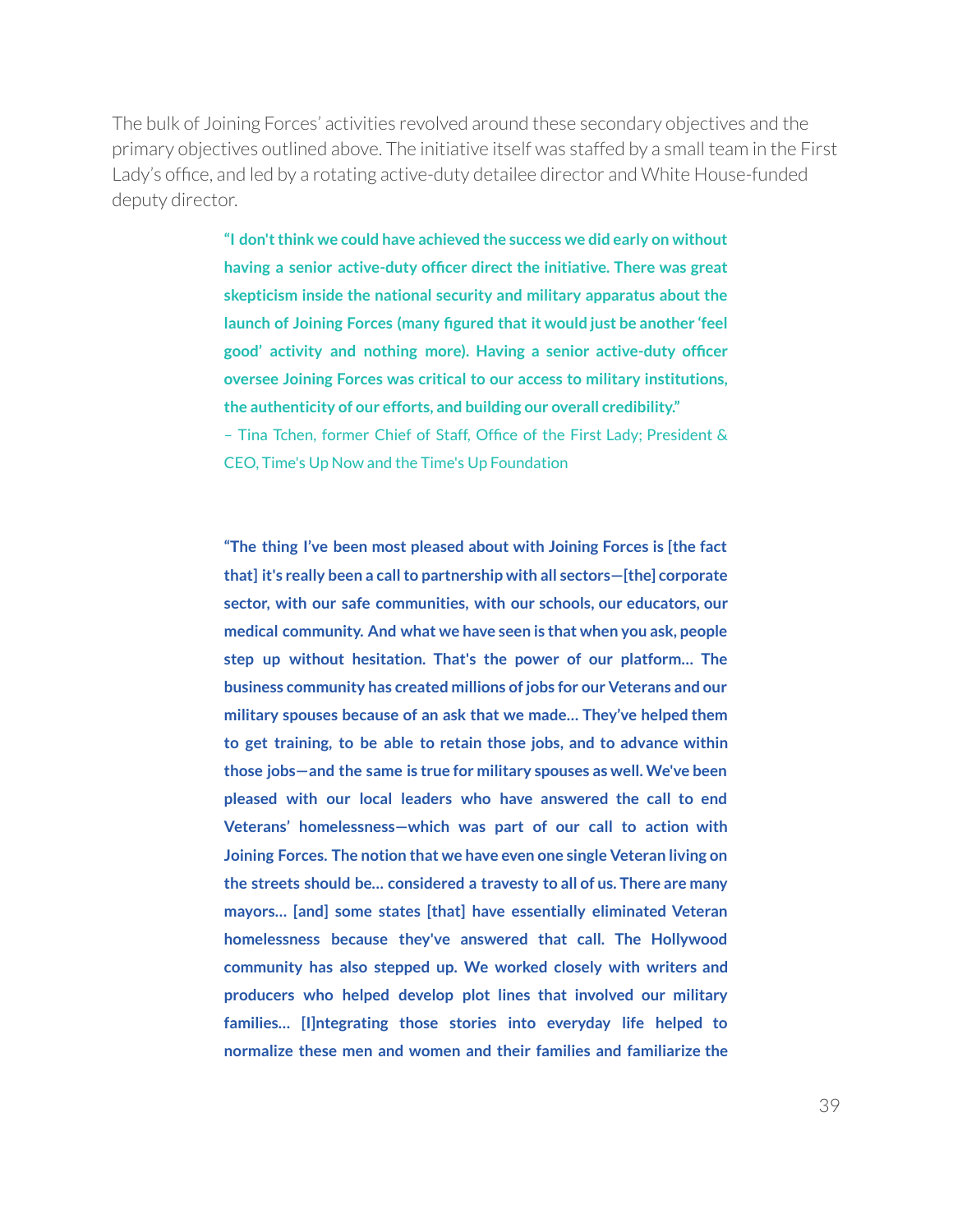**rest ofthe civilian community with those issues in… a non-preachy way. If you make things fun, if you get people to laugh, then you can get people to listen…"**

- First Lady Michelle Obama<sup>98</sup>

# **Public Awareness Campaign**

Immediately after the launch of Joining Forces, First Lady Obama and Dr. Biden set out to raise awareness regarding the challenges faced by, and strengths of, military and Veteran families. They did so by engaging the news and entertainment sectors.

> **"In terms of trying to get national movement on an issue,the first step is awareness and education. Before anything else can happen, awareness and education have to happen. People have to care; they have to see the issue, and understand it. The next step is to get everybody to do something meaningful."**

> – Jason Dempsey, former White House Fellow, Office of the First Lady; Adjunct Senior Fellow of the Military, Veterans, and Society Program, Center for a New American Security (CNAS)

# Joining Forces Launch Tour

Joining Forces' communications and outreach strategy was targeted to a wide range of media. On April 12, 2011 (the day of the launch), First Lady Obama and Dr. Biden interviewed with Entertainment Tonight, regional TV conglomerates (including Hearst, Cox, and Belo), the Associated Press, USA Today, Dateline NBC, Military.com, Stars & Stripes, and the Military Times. On April 13 and 14, they embarked on a two-day national tourto spotlight Joining Forces, which covered four states: North Carolina, Texas, Colorado, and Ohio. Those visits generated significant media coverage, and Mrs. Obama and Dr. Biden were joined by senior military personnel, local government officials, and members of Congress along the way. Each city stop highlighted one of the three pillars of the initiative.<sup>99</sup>

<sup>98</sup> C-SPAN, "First Ladies' Support for the Military Community," September 16, 2016,

https://www.c-span.org/video/?415360-1/michelle-obama-laura-bush-discuss-role-legacy-ladies.

<sup>99</sup> Joining Forces, "Joining Forces News Summary," April 12-14, 2011. Please contact survey[@bluestarfam.org](mailto:abrazer@bluestarfam.org) for more information.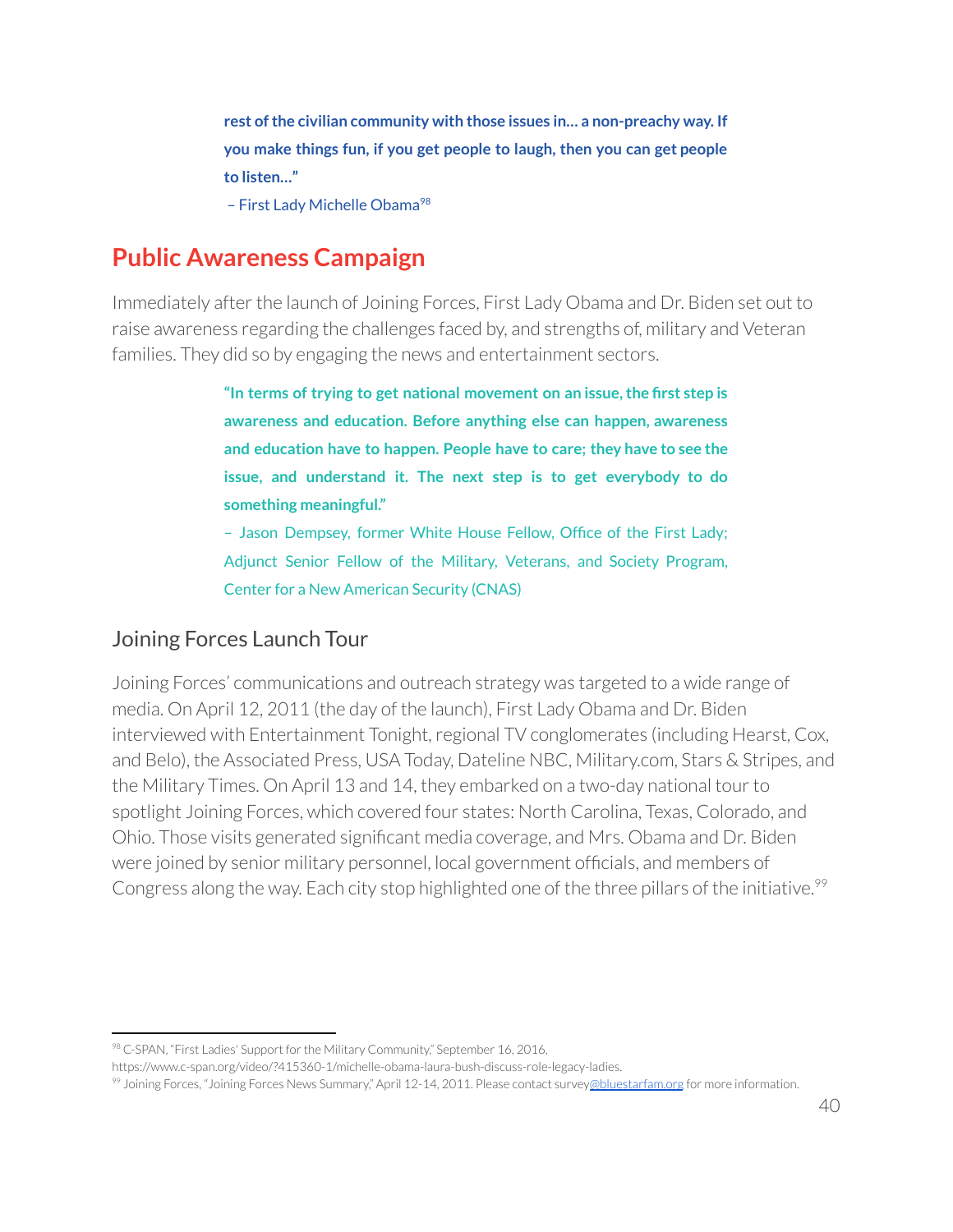# Engaging the Entertainment Industry

**"The entertainment industry captures our imaginations, opens our eyes and touches our hearts, and I'm proud to work with them on our Joining Forces initiative. By sharing the stories of strength and resilience that define our military families, we can motivate even more Americans to honor these courageous individuals in new ways. That's why I'm looking forward to working with the industry in the months and years ahead."** - First Lady Michelle Obama<sup>100</sup>

Throughout the first year of the initiative, First Lady Obama and Dr. Biden worked with A&E Television Networks, AOL, Disney ABC, Major League Baseball, NASCAR, the National Collegiate Athletic Association (NCAA), Sesame Street, USO, Viacom's Nickelodeon, and countless other news and media outlets to shine a light on the service, sacrifice, and needs of military and Veteran families.

### **Inter-Guild Joining Forces Task Force**

In June 2011, the Screen Actors Guild (SAG), American Federation of Television & Radio Artists (AFTRA), Directors Guild of America (DGA), Producers Guild of America (PGA), and Writers Guild of America West (WGAW) co-founded the Inter-Guild Joining Forces Task Force to provide communications and production support to the Joining Forces initiative. The objective of the Task Force was to help the East Wing raise awareness regarding the resilience of, and challenges faced by, America's military families.<sup>101</sup> These efforts included the creation of public service announcements by Tom Hanks, Oprah Winfrey, and Steven Spielberg, which were played on television and in movie theaters across the country. 102

> **"The White House knew that they wanted to work with the entertainment industry to amplify Joining Forces. The First Lady's team immediately reached out to the Hollywood guilds and production companies—one of those being J.J. Abrams' and Katie McGrath's production company, Bad Robot. Academy Award winning producer Bruce Cohen and I facilitated the early relationship-building efforts to**

<sup>100</sup> Alex Ben Block, "Alec Baldwin, Sarah Jessica Parker Enlisting in Michelle Obama's Campaign to Help Veterans," The Hollywood Reporter, May 9, 2012, https://www.hollywoodreporter.com/news/got-your-six-michelle-obama-alec-baldwin-322664.

<sup>&</sup>lt;sup>102</sup> The White House of President Barack Obama, "Joining Forces Accomplishments Overview," 101 SAG-AFTRA, "SAG and Joining Forces Inter-Guild Task Force Members Host Conversation with First Lady Michelle Obama," June 13, 2011, https://www.sagaftra.org/sag-and-joining-forces-inter-guild-task-force-members-host-conversation-first-lady-michelle-obama.

https://obamawhitehouse.archives.gov/sites/default/files/docs/joining\_forces\_first\_anniversary\_accomplishments.pdf.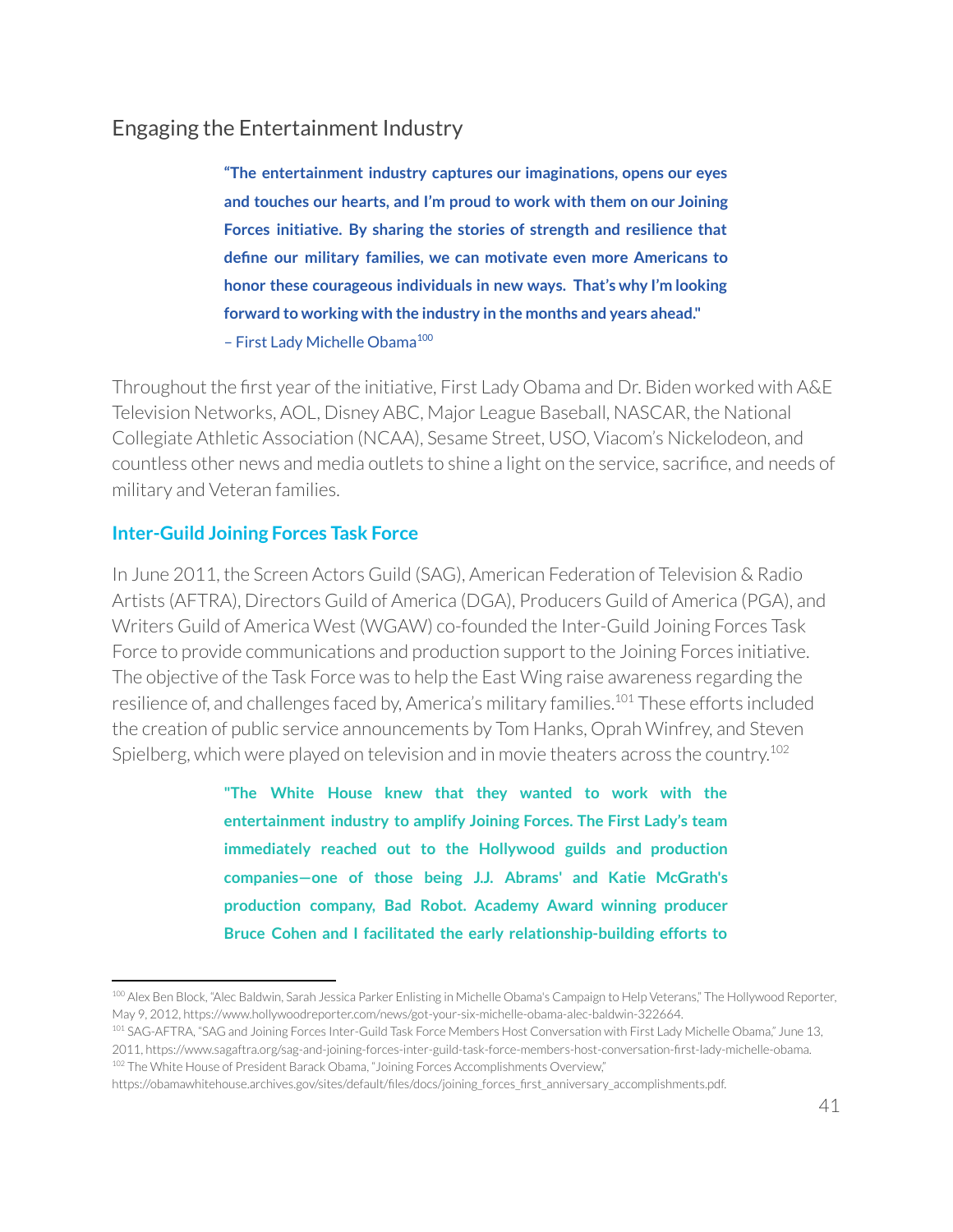**help get the ball rolling. Our goal was to initiate and mobilize grass-tops involvement in order to inspire and activate grassroots efforts. Right from the beginning, we were able to get the major studios – Disney, Warner Bros, Universal, and 20th Century Fox – to agree to donate major motion pictures releases like Pirates of the Caribbean, Harry Potter, Green Lantern, Dolphin Tale, Chipwrecked and Cowboys and Aliens, which were screened on dozens of bases across the country for thousands of military families. Similarly, theater chains donated tickets to military families. The movie studios and networks held job fairs and made Veteran and military family hiring commitments. We ran a series of PSAs with Tom Hanks, Oprah Winfrey, and Steven Spielberg that played during the Emmys and the TV upfronts that year, and MLB played them at games. The National Association of Theater Owners played the PSAs during previews in their movie theaters as well as online. In addition,the major television networks – NBC, CBS, ABC and Fox – all played the PSAs during prime-time and donated online advertising for their biggest shows at the time. At the kickoff event with Mrs. Obama in Los Angeles, we convened a group of television producers and writers' rooms for a briefing on how to include military family narratives which resulted in storylines being placed in popular television shows like Army Wives and Grey's Anatomy. The Fox Broadcasting Company immediately stepped up in a big way once we launched, and we did tie-ins with most of their shows in prime-time. For example, they agreed to do an American Idol tie-in, where they highlighted the experiences of an active-duty family. It was a wonderful six months of coordinating the task force activities because nobody ever said 'no.' It was such an important issue and everyone knew the impact would be tremendous."**

– Wendy Smith, former Co-Chair, Joining Forces Entertainment Industry Committee; Strategic Marketing/Communications and Public Affairs, Forbes Tate Partners

#### **Got Your 6**

In May 2012, Be the Change—the same non-profit behind ServiceNation: Mission Serve launched the Got Your 6 campaign—which aimed to ensure that service members and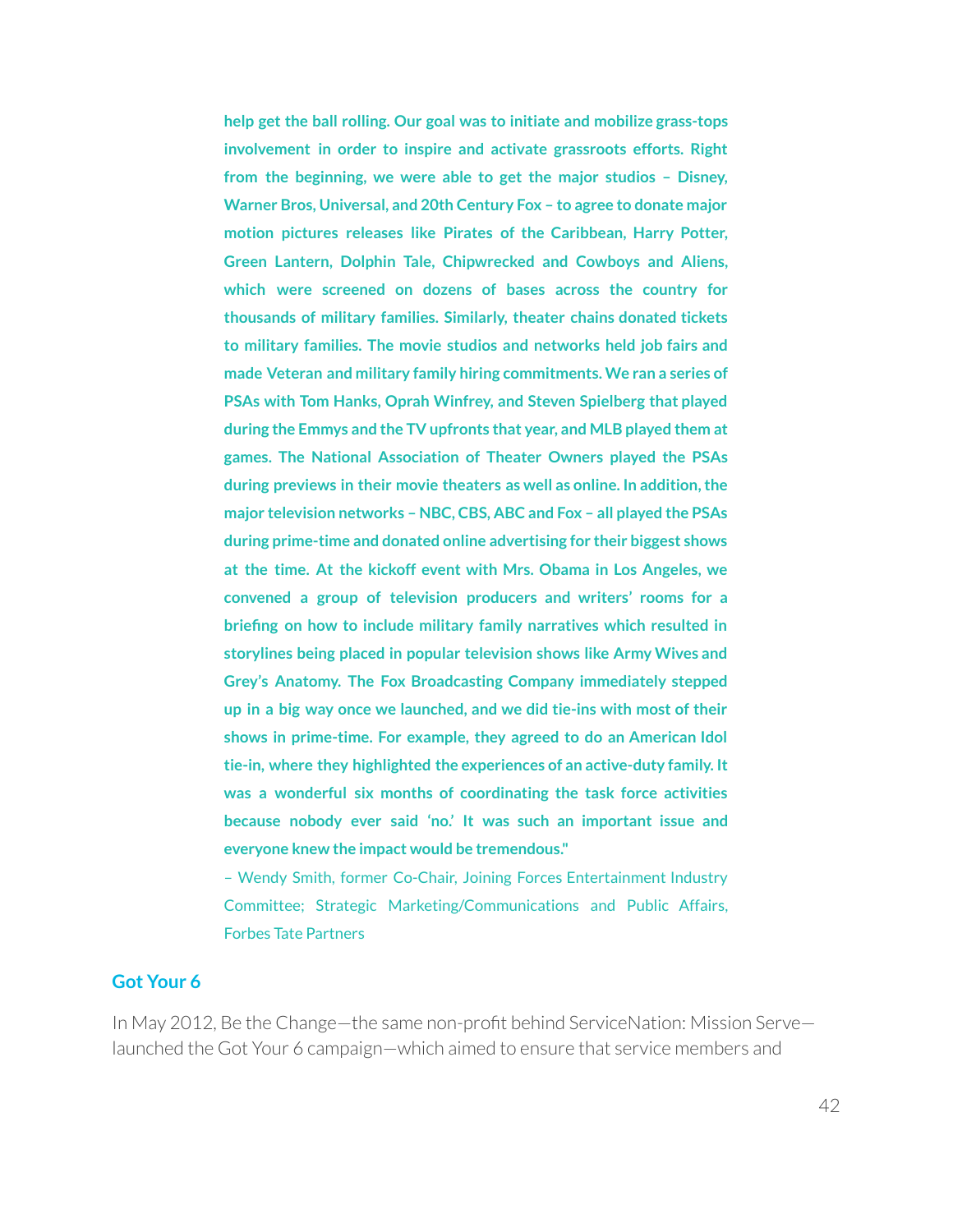Veterans were portrayed accurately in film and television.<sup>103</sup> The idea for the campaign was formed during a meeting of the Clinton Global Initiative America and was directly inspired by the Joining Forces initiative.<sup>104</sup> As part of the campaign, Hollywood studios, TV networks, talent agencies, and talent guilds joined with two dozen nonprofits to help Veterans find jobs, increase educational opportunities, secure housing for the homeless, strengthen the role of families, and turn out volunteers in communities nationwide. Early leaders of the initiative included social impact leader Greg Propper(President of Propper-Daley), Army Veteran Chris Marvin (founder of Got Your 6), and entertainment executives Anne Nicholas (NBC News), Val Nicholas (NBC News), Joe Schlosser(Endemol Shine), Cindy Gardner(NBCU), Amy Gravitt (HBO), and many more.

Industry partners in the Got Your 6 campaign include A&E Networks, ABC, Bad Robot Productions, Creative Artists Agency, CBS Corporation, the Directors Guild of America, Entertainment Industries Council, and many more. Stars such as Tom Hanks, Alec Baldwin, Michael Douglas, Tracy Morgan, Milla Jovovich, Bradley Cooper, Sarah Jessica Parker, Brian Williams, Pharrell Williams, and Wendy Williams joined forces to record a PSA in support of the campaign. 105

> **"Got Your 6 was originally run out of Be The Change, Inc. The goal ofthe initiative was to help break down the civil-military divide by effectively utilizing the entertainment industry. In 2018, the Bob Woodruff Foundation acquired Got Your 6, and it has become our main story-telling arm. Joining Forces taught us that, in order to remain central in people's hearts and minds, you have to have an enduring callto action and connect with communities via mainstream media. Everyone's competing for attention. We've taken thatlesson to heart."**

– Anne Marie Dougherty, CEO, Bob Woodruff Foundation

# **The Impact of Joining Forces**

First Lady Obama and Dr. Biden's attention to military and Veteran family issues helped catalyze a new wave of effort to support military- and Veteran-connected communities, even prior to the official launch of Joining Forces.

<sup>103</sup> Directors Guild of America, "DGA Participates in 'Got Your 6 Campaign," May 12, 2012,

https://www.dga.org/News/PressReleases/2012/05102012-DGA-in-Got-Your-Six.aspx.

<sup>104</sup> Tim Molloy, "Hollywood Unites Behind 'Got Your 6' Initiative for Veterans," The Wrap, May 9, 2012,

https://www.thewrap.com/hollywood-unites-behind-got-your-6-initiative-Veterans-39201/.

<sup>105</sup> Got Your 6, "Got Your 6 Official Celebrity PSA- 2012," May 8, 2012, https://www.youtube.com/watch?v=eZbJkZjobFo.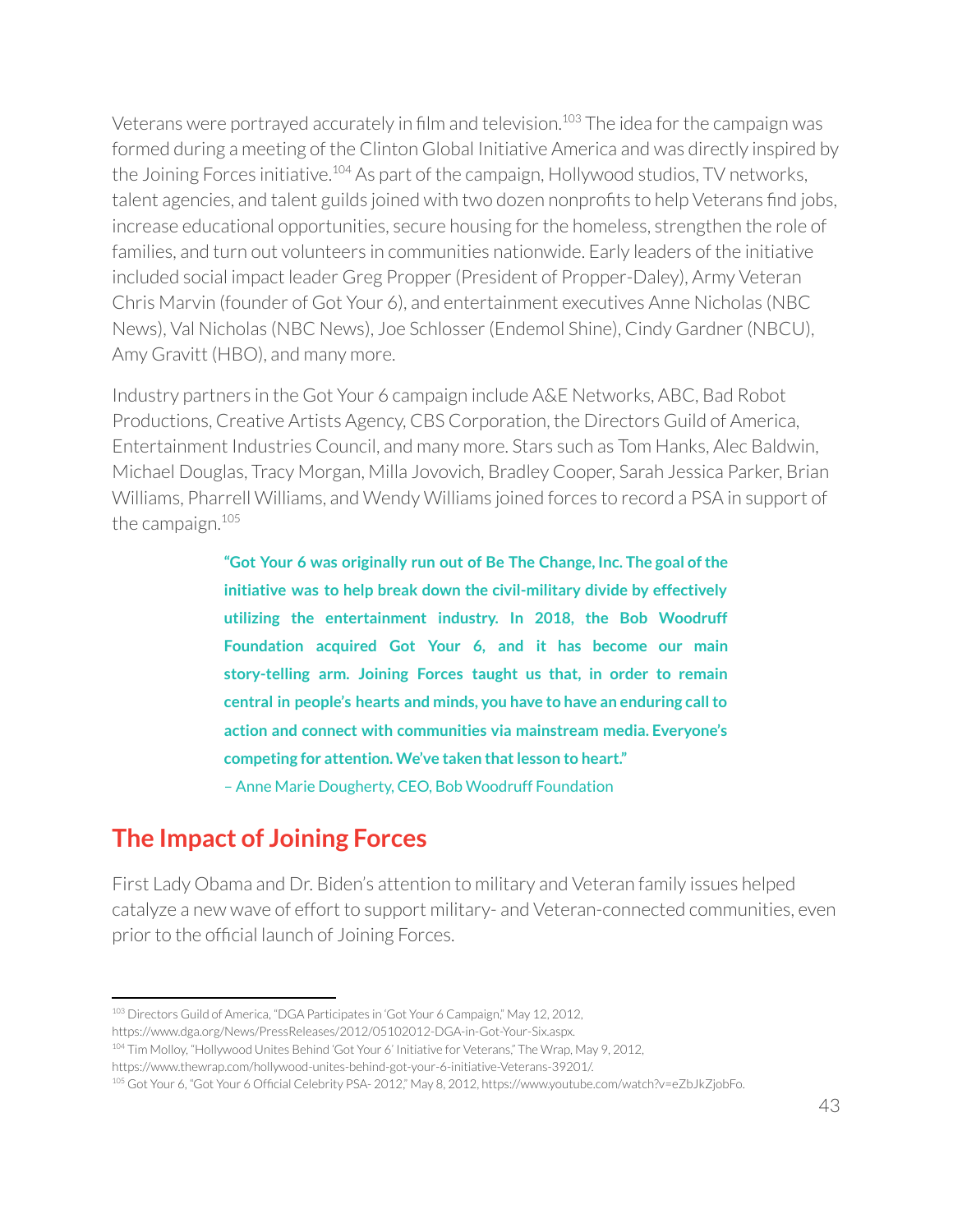**"Joining Forces created the connective tissue to activate public-private partnerships and collaboration amongst stakeholders in the private, public and non-profit sectors. Through this collaboration, a holistic approach to equalizing opportunity for Veterans and military families was taken rather than initiating single-issue efforts."**

– Eric Eversole, President, Hiring Our Heroes; Vice President, U.S. Chamber of Commerce

**"By shining a light on Veteran and military families, we empowered very capable and willing individuals and organizations in the private sector, who created programs and solutions that, on our own, the government would never have been able to come up with... Inspiring excellence in organizations all around the country allowed aggregated efforts to go beyond our wildest dreams, over and over again."**

– VADM Brad Cooper, former Executive Director, Joining Forces; Vice Admiral, U.S. Navy, Commander, Naval Forces Central Command/U.S. Fifth Fleet

# Civil-Military Divide

Joining Forces aimed to bridge this civil-military divide by raising awareness regarding the service and sacrifice of military families. Moreover, Joining Forces catalyzed efforts across the non-profit and philanthropic sectors to bridge this divide through community service and engagement. The following initiatives were inspired or encouraged by the efforts of Joining Forces.

#### **Blue Star Families**

In April 2009, a group of military spouses founded Blue Star Families—a 501(c)(3) non-profit organization dedicated to empowering military families to thrive as they serve. The First and Second Lady's attention to military and Veteran families was a key ingredient in the spouses' decision to launch Blue Star Families.

> **"We knew that there was a great pent-up demand within our community to try to work with partners to improve things for military and Veteran families. Since we knew that First Lady Obama and Dr. Biden were considering focusing on military families, we felt emboldened to found Blue Star Families. The attention of the White House gave us hope that**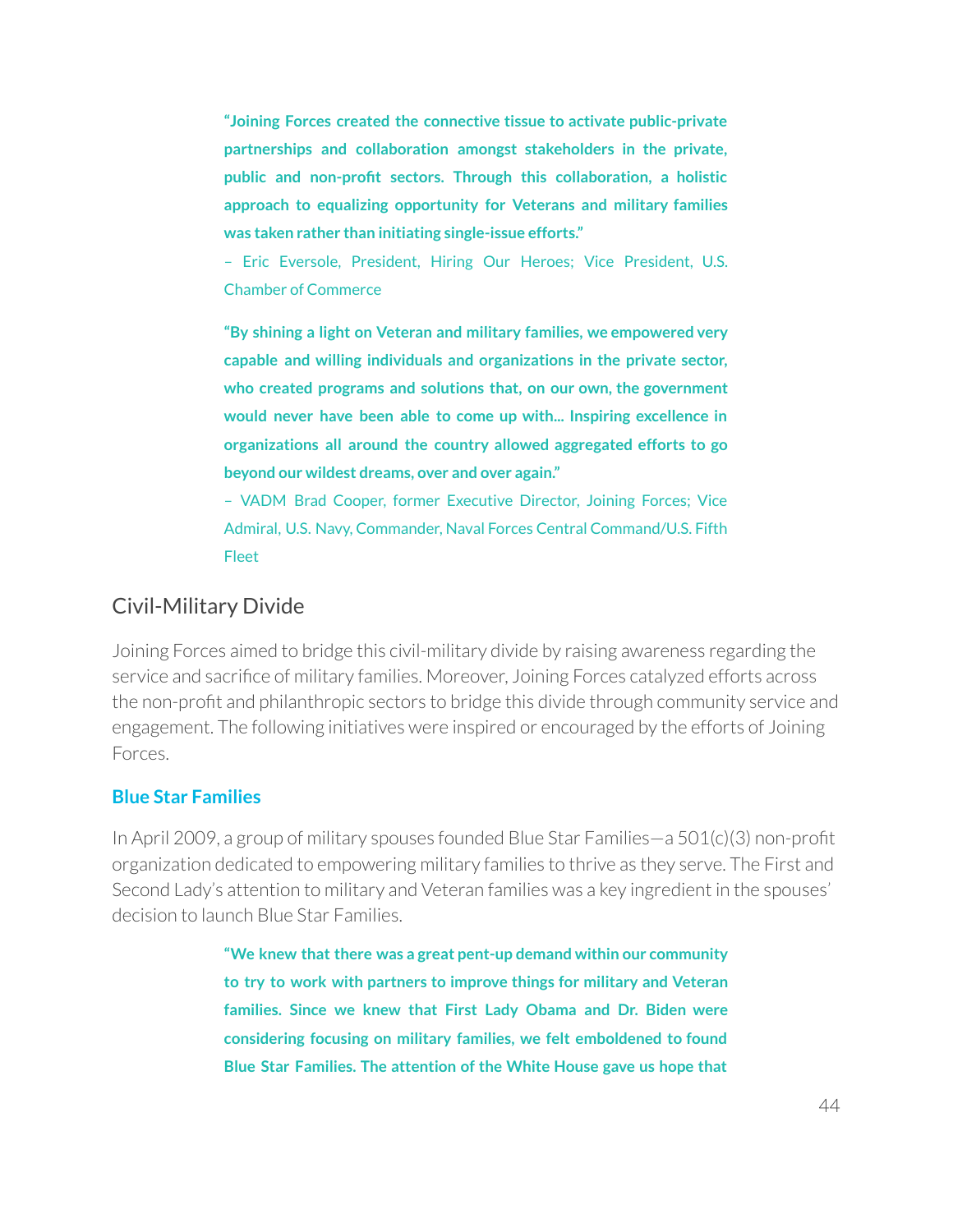**we might be able to make a real difference... Especially in those early years, we felt as though many of our supporters were motivated and inspired by Joining Forces to work with organizations such as ours to help military-connected communities."**

– Kathy Roth-Douquet, CEO & Co-Founder, Blue Star Families

Blue Star Families has since grown rapidly—its programs and resources now reach over one million military and Veteran families each year, and it has mobilized over \$150 million in direct and in-kind benefits for its members. In Blue Star Families' 2009 Military Family Lifestyle Survey, only 6% of military families reported they felt like the general public "understood" and "appreciated" their sacrifice. By 2016, thanks in part to Joining Forces, that figure had climbed to 13%.<sup>106</sup>

In 2010, Blue Star Families, the National Endowment forthe Arts, and museums across the country launched **Blue Star Museums**—a program that offers free entrance to approximately 1,200+ participating museums for military families from Memorial Day through Labor Day.<sup>107</sup> Over one million military family members visit museums every summer for free through this popular program.

Originally, participating museums did not structure their admissions benefit to include National Guard families. Thanks to the efforts of Dr. Biden, whose son Beau was serving in the Delaware National Guard, Blue Star Families was able to convince participating museums to expand the program to include National Guard and Reserve families in 2011. The program thereafter received Joining Forces recognition.<sup>108</sup>

> **"In 2010 the National Endowment for the Arts worked closely with Blue Star Families to launch Blue Star Museums. I thought that program was fantastic… The NEA was not part of the Cabinet, but, in keeping with PSD-9, they were an executive agency that had something to offer military families. I often called them the 'little engine that could,' because they stepped up to the plate in a meaningful and creative way in support of military families. I often used their partnership with Blue Star Families as a model for how the government could engage in public-private partnerships in support of military and Veteran families."**

<sup>106</sup> Blue Star Families, "2016 Military Family Lifestyle Survey," Accessed January 7, 2022,

https://bluestarfam.org/wp-content/uploads/2017/03/ComprehensiveReport-33.pdf.

<sup>107</sup> National Endowment for the Arts, "Blue Star Museums Kicks Off Today," May 23, 2011,

https://www.arts.gov/stories/blog/2011/blue-star-museums-kicks-today.

<sup>108</sup> For more information, please contact Blue Star Families' Applied Research team at survey@bluestarfam.org.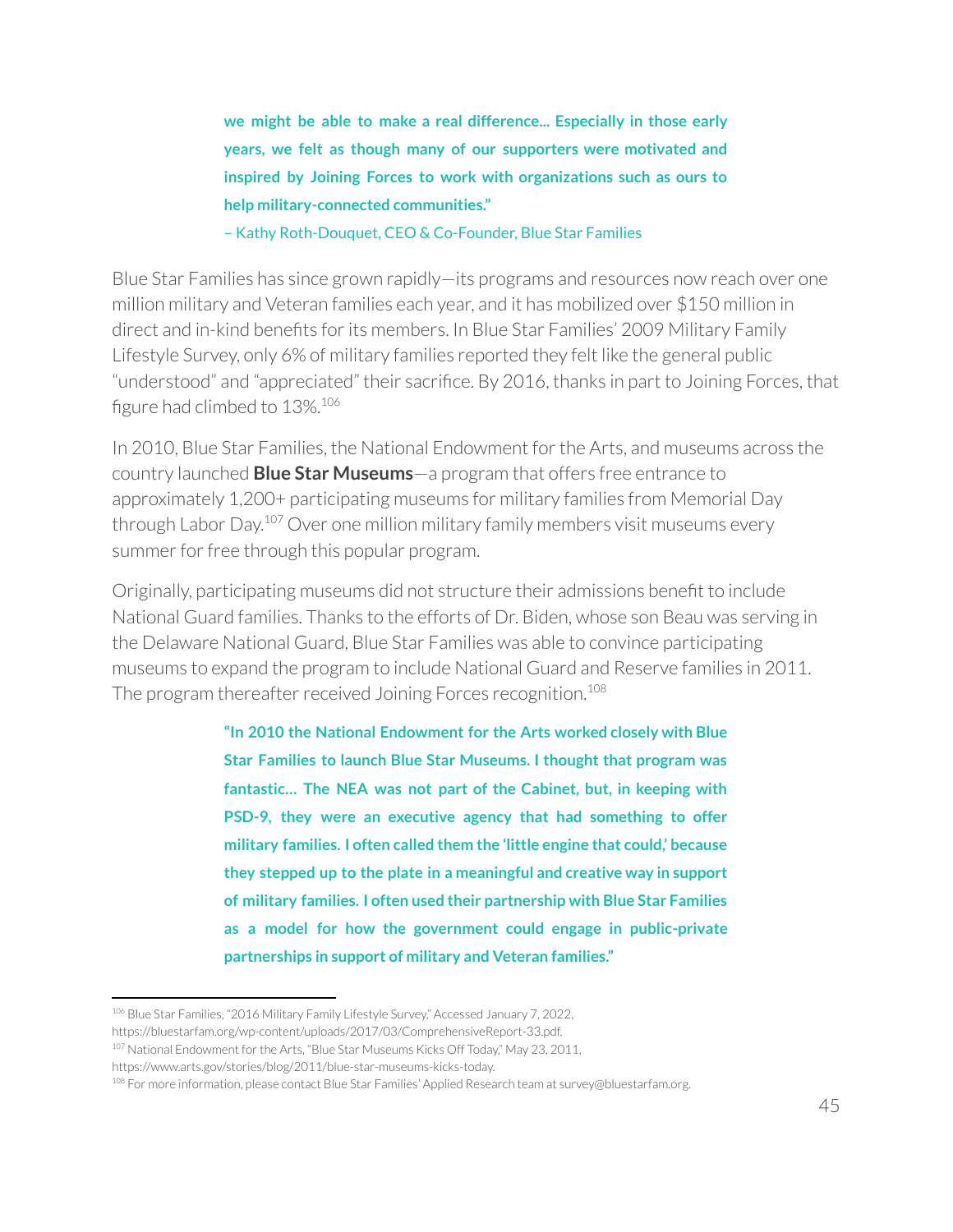– Mike Harasimowicz, former Director for Defense Policy & Strategy, National Security Council, White House; Principal AI Engineer, Lockheed Martin

#### **ServiceNation: Mission Serve**

**"What we witnessed with Hiring Our Heroes and Joining Forces was a public-private partnership that bridged the civilian-military divide in corporations, large and small, by demonstrating the value of Veterans in the workplace. In a similar way, a common experience of service shared between civilians and military families can bridge the civilian-military divide in communities nationwide. If you're a civilian, and you come to a service project in your community, you might find yourself standing side by side with a military spouse, or a Veteran, or an active-duty service member, or a National Guardsman. Hopefully these engagements will enable meaningful conversations that also provide opportunities for military families to tell their stories about life in the military, like I do every time I represent Operation Gratitude at a service projectinvolving hundreds of civilians. It's in those moments when service members can reach halfway across the bridge and talk about what it is like to spend thousands of nights away from their kids—never tucking them into bed or eating dinner with them; missing soccer games, holidays, special occasions, and their birthdays. They can share whatitis like for their kids to move six times in eleven years, change schools, and say goodbye to countless friends. As service members and Veterans, we don't tell our civilian counterparts these things to elicit sympathy or even to complain about the challenges. We do itto create understanding and empathy, and to ultimately build bridges. Those bridges—between military families and their civilian neighbors—will ultimately make our military families stronger."**

– Kevin Schmiegel, Founder, Hiring Our Heroes, former Vice President, U.S. Chamber of Commerce Foundation; former President & CEO, Operation Gratitude

On Veterans Day, November 11, 2009, ServiceNation—an affiliate of the 501(c)(3) Be The Change, Inc.—launched Mission Serve, an effort to connect military and civilian communities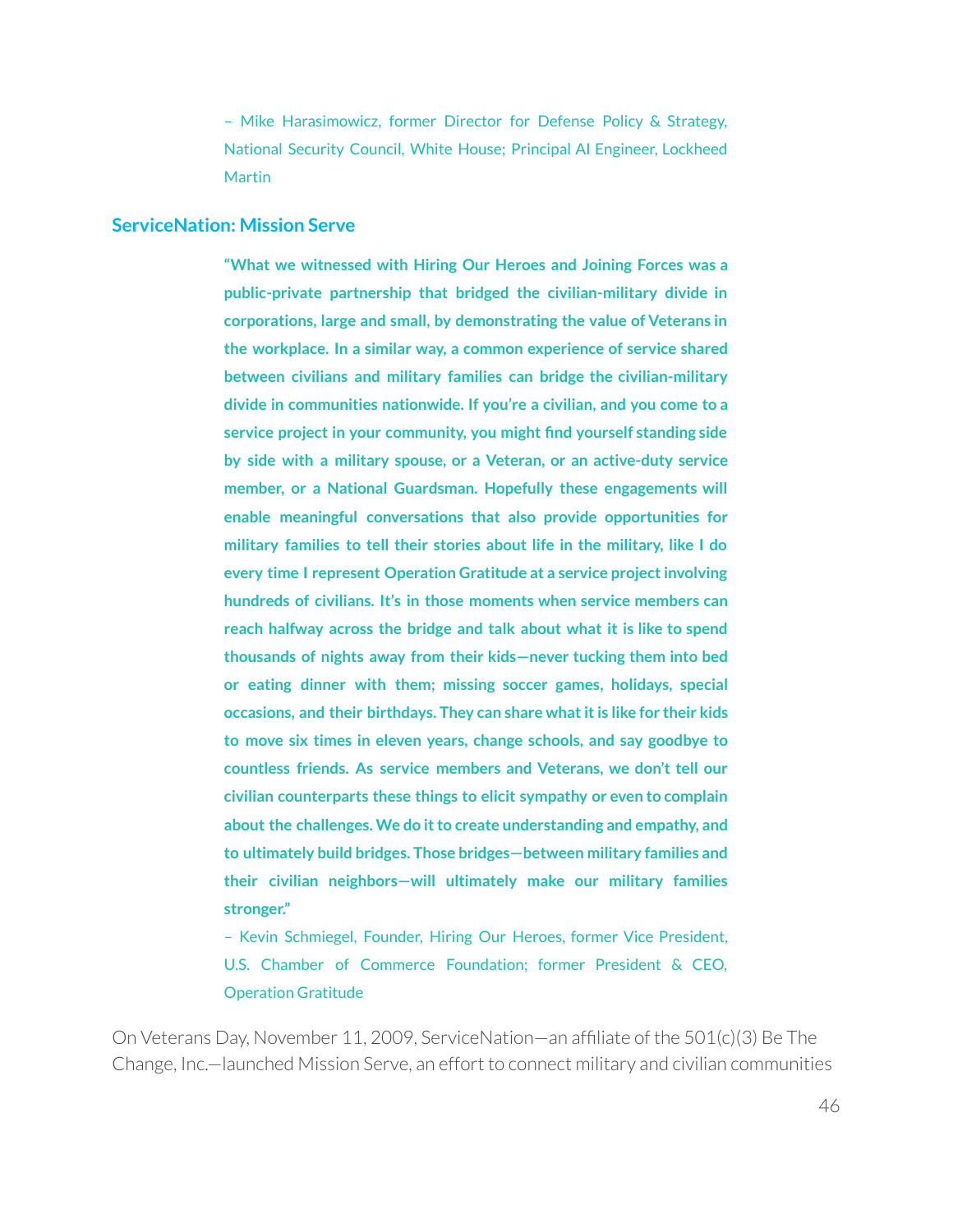through shared service and volunteerism. The campaign was inaugurated with 36 newly formed partnerships between civilian service organizations and various military and Veteran supporting non-profits. Mission Serve was supported by the First Lady and Dr. Biden, and was an early signal of the East Wing's support for cross-sector collaboration in service to military-connected communities.

> **"First Lady Obama and Dr. Biden came and spoke at the Mission Serve launch event, which was very powerful. They endorsed the idea of using service to bridge the civilian-military divide and underscored the importance of recognizing military and Veteran families as being civic assets to their communities. Looking back, I think that the event was a pre-Joining Forces indication of the First & Second Lady giving their stamp of approval to innovative, cross-sector efforts to support and empower military and Veteran families."**

> – Ross Cohen, former Executive Director, Hiring Our Heroes, U.S. Chamber of Commerce Foundation; former Executive Director, Veteran Jobs Mission, JPMorgan Chase; Chief External Affairs Officer, Blue Star Families

Mission Serve's cross-sector collaborative model inspired similar military and Veteran support efforts in the United Kingdom.

> **"Mission Serve is about something more than just men and women in uniform. It is about our other halves. The halfthat makes the loved one's duty and sacrifices possible and worthwhile. It is about you: families, partners and friends. The idea behind ServiceNation: Mission Serve – an initiative strongly supported by The First Lady and Dr. Biden – is simple, but truly inspirational. To help those returning from active service to open a new chapter in their lives and find employment when they retire from the military. ServiceNation: Mission Serve, and all the companies and employers taking part today, are providing opportunities which mean something very immediate and personalto us. Catherine and I both have friends back in Britain who could benefit from a brilliant initiative like this. I am delighted, therefore, that our Foundation… is a partner in**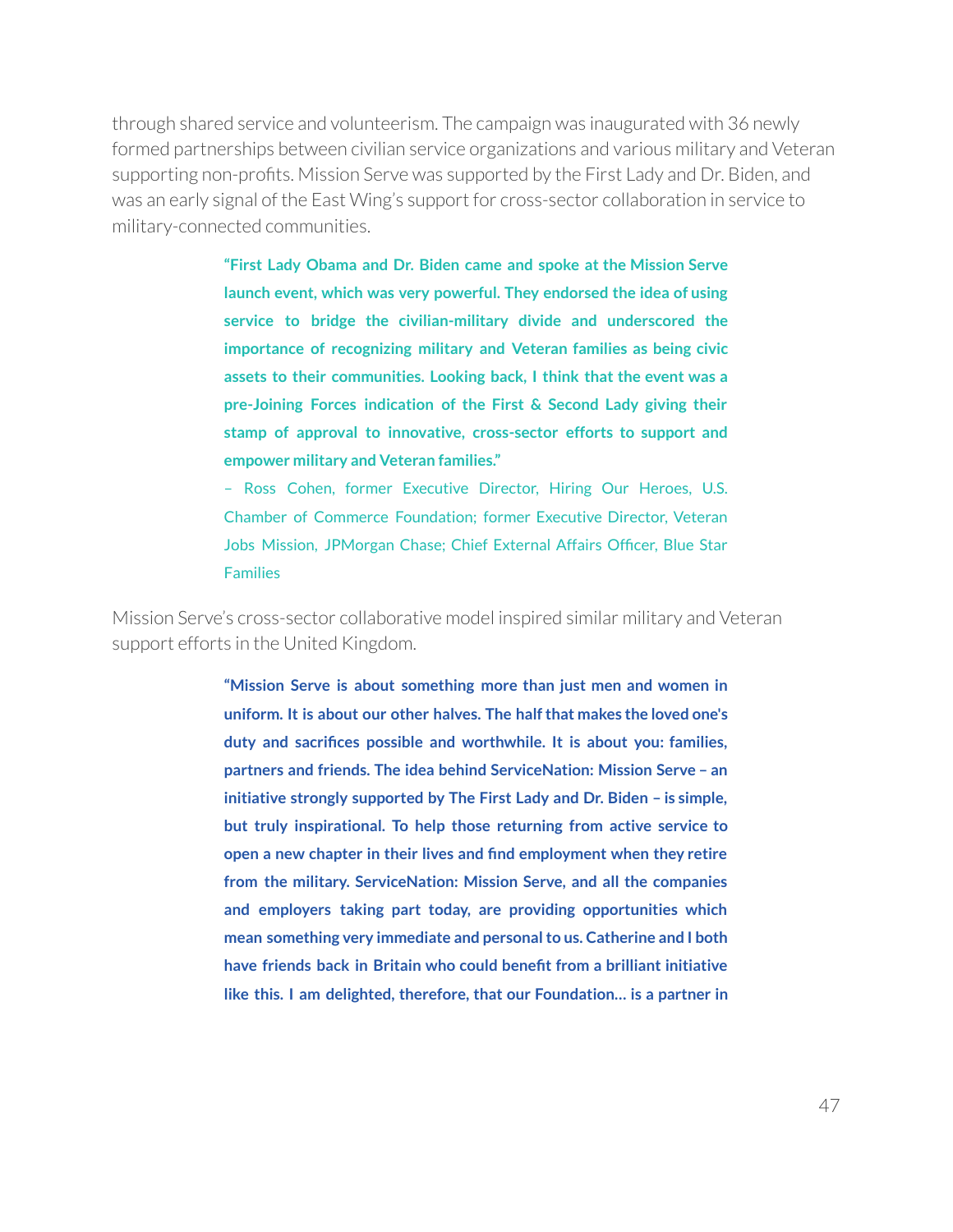#### **today's event. We have much to learn from you."**

- Prince William, Duke of Cambridge<sup>109</sup>

## **Operation Honor Card**

In 2011, the American Red Cross, Blue Star Families, Points of Light, the Corporation for National and Community Service (CNCS), and ServiceNation: Mission Serve, in partnership with Joining Forces, launched Operation Honor Card—an effort dedicated to encouraging American civilians to volunteer in support of military and Veteran families. Operation Honor Card's original goal was to achieve 3,000,000 volunteer hours pledged from Americans across the country on behalf of military families. By 2011, Americans had volunteered 13,000,000 hours and had pledged to volunteer another 21,000,000—far exceeding the original goal. The resounding success of Operation Honor Card demonstrated the clear desire of American civilians throughout the country to support military and Veteran families. Major contributors to these volunteer efforts included the Boy Scouts of America, Girl Scouts of America, and American Legion Auxiliary.<sup>110</sup>

Participants in Operation Honor Card signed physical cards, in which they made their volunteer pledge and wrote a letter of appreciation to a military or Veteran family member. These cards were then displayed on "Honor Walls" in the Capitol Rotunda, VA hospitals, military bases, and other public venues on September  $11$ , 20 $11$ . $^{111}$ 

## **Community Blueprint Initiative**

At the first White Oak retreat in 2010, participants recommended that "community roadmaps" or"blueprints" be developed to empower civilian communities to reach out to and engage military families.

Soon thereafter, members of 80 national non-profit organizations—many of whom were present at White Oak I—spent the next two years creating a Community Blueprint "toolbox" to help local leaders and volunteers coordinate service, leverage community assets, and meet the needs of their Veteran and military families. Key participants included Give-an-Hour, MOAA, and the Armed Forces Services Corporation. These efforts were organized by eight impact areas: volunteerism, behavioral health, education (K-12 and post-secondary), Veteran and military spouse employment, family strength, financial

<sup>109</sup> Prince William, Duke of Cambridge, "A Speech by The Duke of Cambridge at ServiceNation Mission Serve," The Royal Household, July 10, 2011, https://www.royal.uk/speech-hrh-duke-cambridge-service-nation-mission-serve?page=2.

<sup>110</sup> The White House of President Barack Obama, "Joining Forces Accomplishments Overview," Accessed January 7, 2022, https://obamawhitehouse.archives.gov/sites/default/files/docs/joining\_forces\_first\_anniversary\_accomplishments.pdf.

<sup>111</sup> Operation Honor Cards, "Operation Honor Cards Kit," Accessed May 11, 2021,

http://www.vfwpost8561.org/PHOTOS/WELCOME/2011\_Operation\_Honor\_Cards\_Kit\_Final.pdf.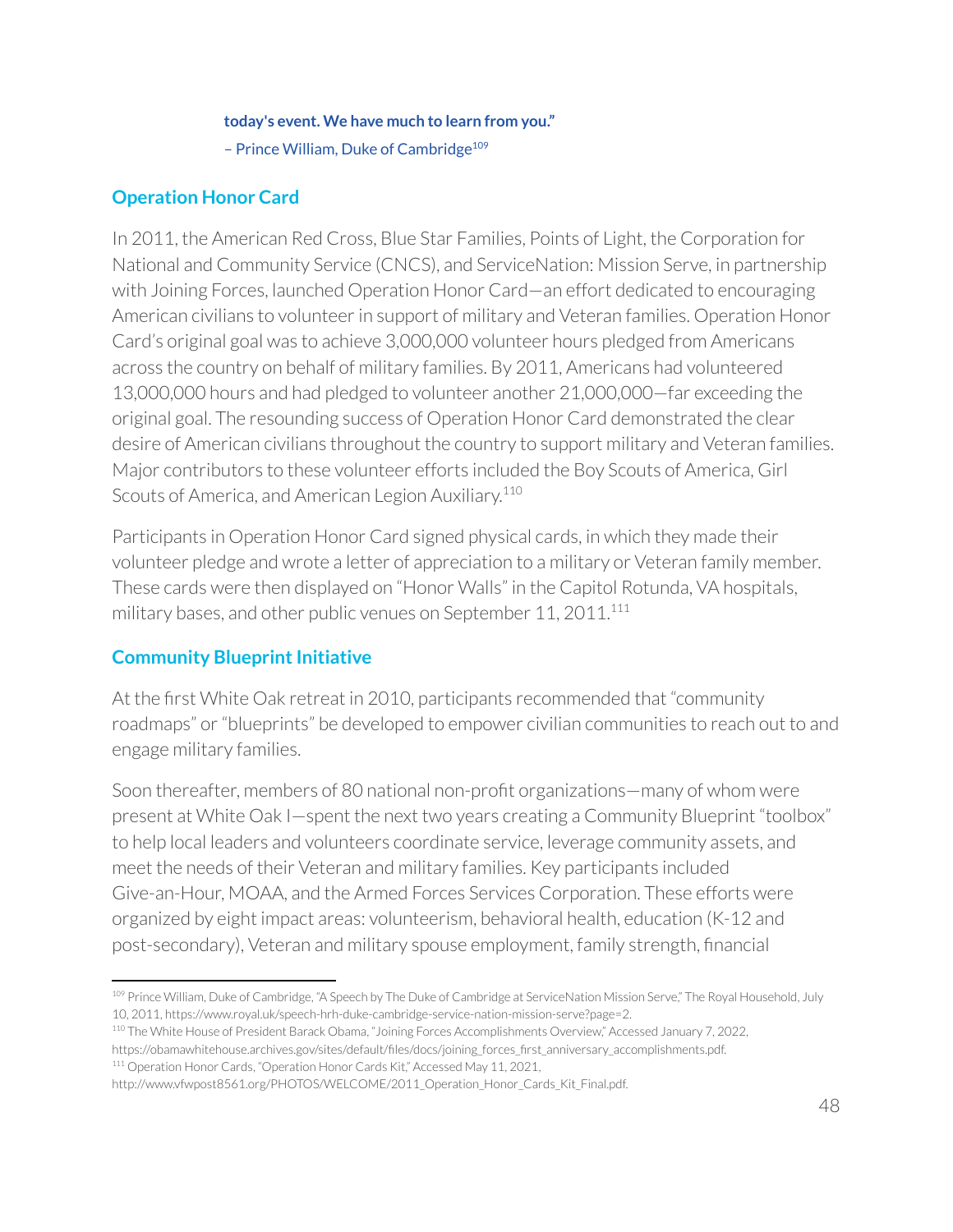management and legal assistance, housing stability and homeless assistance, and reintegration. The Community Blueprint toolbox contained promising practices on developing successful programs within each of these impact areas.

Implementation of the Community Blueprint was spearheaded by Points of Light—a non-profit organization dedicated to volunteer service. Points of Light worked to establish networks of local non-profit organizations and volunteers to implement solutions in their areas. This work was supported by AmeriCorps VISTA members, and was catalyzed by Joining Forces' call for communities to step up in support of military and Veteran families.

> **"I came back from Afghanistan in 2011, and decided thatI really wanted to help my fellow Veterans... I found myself volunteering with a group of non-profit leaders who were working on a project called the Community Blueprint. Later, I learned that these individuals had all met at the first White Oak retreat… The Community Blueprint was basically a toolbox of one-pagers and helpful hints and promising practices that could be boxed up and given to local community leaders. Once it was finished, the Community Blueprint was passed on to Points of Light. I was offered a job running Points of Light's military initiatives, and was specifically asked to shepherd the implementation of the Community Blueprint. Through that work, I became involved in Joining Forces."**

> – Mike Monroe, former Vice President of Military Initiatives, Points of Light; Director of Veterans Programs, A. James & Alice B. Clark Foundation

Thanks to the Community Blueprint:

- $\star$  Military initiatives were activated in 24 states—engaging more than 300 partner organizations;
- $\star$  52 Community Blueprint Networks were established, which implemented 475 volunteer projects;
- ★ Nearly 19,000 military and civilian volunteers engaged in 90,000 hours of service to address community issues;
- ★ Over 60,000 community members and Veteran families were impacted during MilVet National Days of Service;<sup>112</sup> and

<sup>112</sup> Blue Star Families, "White Oak Scorecard," 2018,

https://bluestarfam.org/wp-content/uploads/2020/02/2018 White Oak Scorecard.pdf.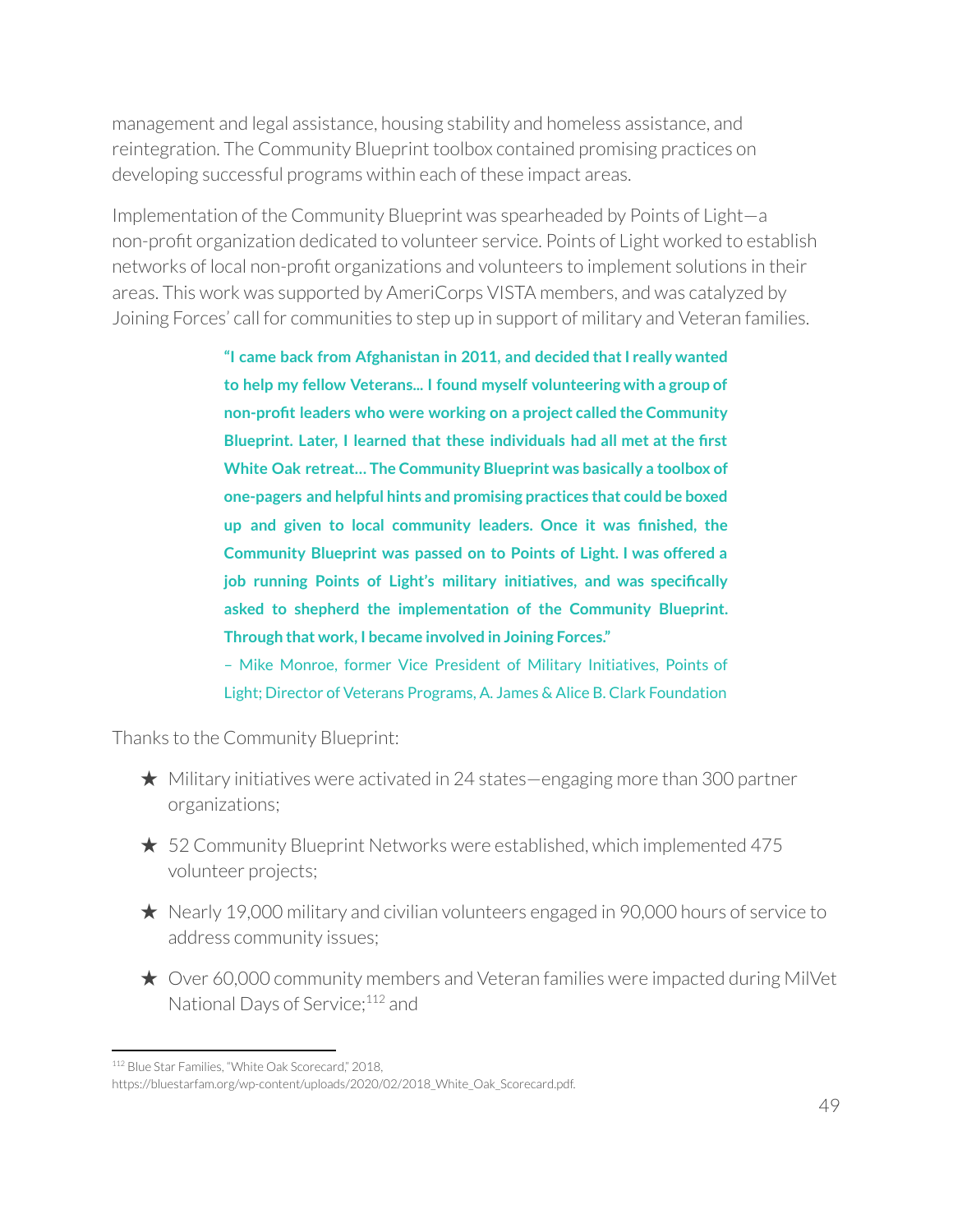Points of Light identified 20 sites across the country to serve as official Community Blueprint locations—the first being Rally Point 6 (RP/6) in Lakewood, WA, near Joint Base Lewis-McChord.<sup>113</sup> That organization was later acquired by USO and became the Pathfinder program. 114

## **Philanthropy-Joining Forces Impact Pledge & Veterans Philanthropy Exchange**

On May 2, 2014, First Lady Obama and Dr. Biden joined Vikki Spruill (President & CEO of the Council on Foundations), Bonnie McElveen-Hunter(Chairman of the Board of the American Red Cross), and Kathy Roth-Douquet , as well as several other senior government officials, military leaders, and foundation executives from across the country to announce the Philanthropy-Joining Forces Impact Pledge. The pledge—initiated by the Blue Shield of California Foundation, Bristol-Myers Squibb Foundation, Lincoln Community Foundation, Robert R. McCormick Foundation, the Council on Foundations Veterans' Advisory Group, and participants from the annual White Oak Retreat—aimed to create a community of funders and generate momentum for community-based programs that would support military and Veteran families.<sup>115</sup> As of April 2016, at least 35 philanthropic organizations and corporations had joined the Philanthropy Impact Pledge, and nearly \$283 million had been committed to the effort. 116

<sup>113</sup> WA Military, "Rallypoint 6," Accessed May 27, 2021, https://www.wamilitary.com/rallypoint-6.

<sup>115</sup> Philanthropy in Focus, "Announcing the Philanthropy-Joining Forces Impact Pledge," Wings Blog, May 2, 2014, <sup>114</sup> USO, "RP/6: The USO's New Exit Strategy," February 3, 2016, https://www.uso.org/stories/166-rp-6-the-uso-s-new-exit-strategy.

https://philanthropyinfocus.org/2014/05/15/announcing-the-philanthropy-joining-forces-impact-pledge/.

<sup>116</sup> Council on Foundations, "Philanthropy-Joining Forces Impact Pledge Announces \$7 Million In New Commitments," April 12, 2016,

https://www.cof.org/news/philanthropy-joining-forces-impact-pledge-announces-7-million-new-commitments.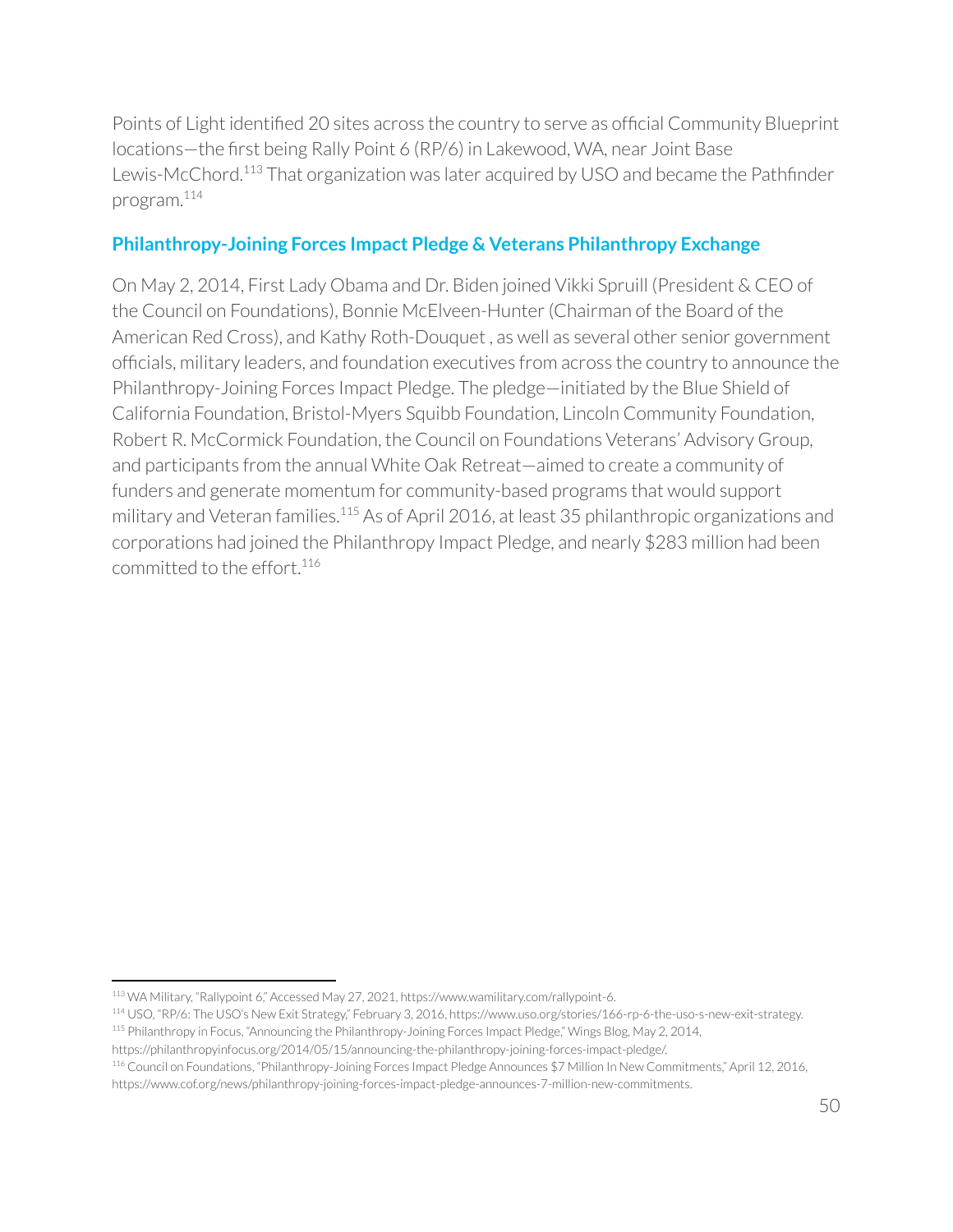**"The Philanthropy-Joining Forces Impact Pledge originated as the response of several Council on Foundation members to the First Lady and Dr. Biden's national call to action. These organizations wanted to raise awareness within the philanthropic community regarding the challenges faced by service members who were returning home from Iraq and Afghanistan and needed support. The imperative of welcoming and military and Veteran families into their local communities resonated deeply with these organizations. The founding partners used the Council's** platform to make appeals to other funders. They put together a **pledge that other foundations could join in support of military and Veteran families. Over the course of two years, we were able to garner 35 philanthropic partners—which collectively pledged o to spend \$270 million in their grantmaking over the course of a five-year period. This was the philanthropy sector's response to Joining Forces."**

– Stephanie Powers, Senior Advisor for Public Policy & Partnerships, Council on Foundations

Meanwhile, the Council on Foundations likewise developed an online, peer-to-peer network called the Veterans Philanthropy Exchange to encourage funders to collaborate in support of military and Veteran families, by sharing resources, promising practices, and information. 117

> **"We likewise created a digital, community-based platform for philanthropic funders that supported military and Veteran families. It was meant to serve as a space where the funders could come together, talk to each other, learn from each other's organizations, and share promising practices. At the time, there was no specific group in philanthropy that was dedicated to Veterans issues. The Veterans Philanthropy Exchange serves as a model for how we, in the philanthropy community, responded to a challenge and created an infrastructure that was durable and effective."**

> – Stephanie Powers, Senior Advisor for Public Policy & Partnerships, Council on Foundations

<sup>&</sup>lt;sup>117</sup> Council on Foundations, "Veterans Philanthropy Exchange Online Community," Accessed May 10, 2021, https://www.cof.org/ad/Veterans-philanthropy-exchange.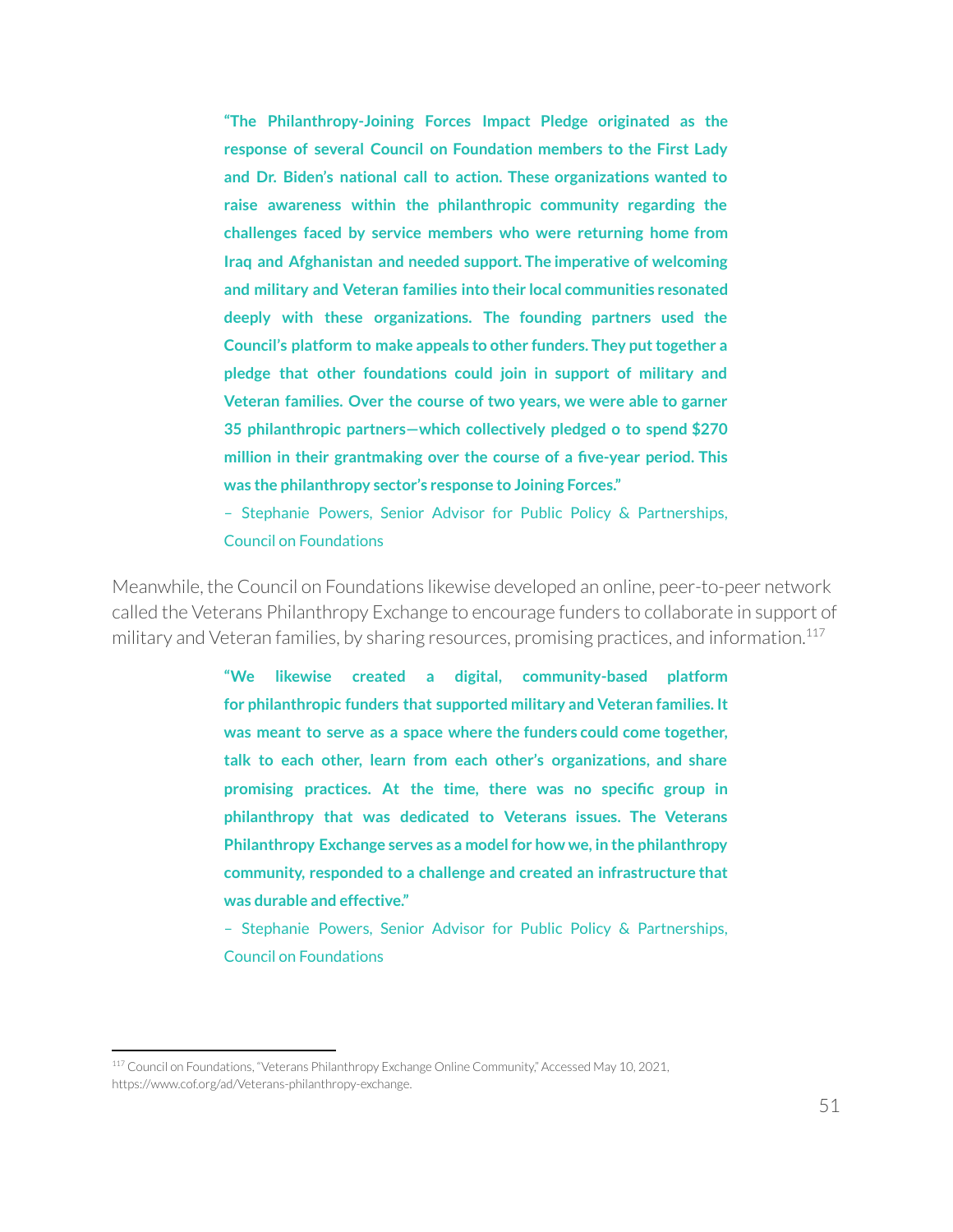**"I started working at the McCormick Foundation in August 2014. Joining Forces provided me with a great way to learn about what was going on in the military and Veteran family space, and to partner with folks across the country… The Council on Foundations played an active role in bringing funders together who were interested in the military and Veteran space, as well as those who had been in the space for a while. The message was that if you're working in employment, or behavioral health, or education, etc. you'll probably end up working with the military-connected population in some form or fashion... We try to get together at least once a year as part of the Veterans Philanthropy Exchange... Joining Forces helped to break down silos and get all of our organizations to work together in support of military and Veteran families. They pushed collaboration, not competition."**

– Megan Everett, Veterans Program Director, Robert R. McCormick **Foundation** 

#### **Joining Community Forces**

**"When the First Lady and Dr. Biden launched Joining Forces, we recognized that the National Guard was uniquely suited to supporttheir grassroots efforts. (After all, in some states, the National Guard is the primary military presence.) By 2012, we had created Joining Community Forces as an adjunct to the national initiative, with the goal of energizing the states to develop grassroots solutions to better support military and Veteran families. JCF was uniquely tailored to the state—they each made it their own... We pushed our National Guard state family program directors to be the lead coordinators at the state and regional levels. They organized committees and working groups to identify and leverage community assets that could help support military and Veteran families—assets like the American Red Cross and other non-profit groups. We brought representatives from these organizations to the table and asked how we could best work together to support military-connected communities."**

– Anthony Wickham, J1 Readiness Director, National Guard Bureau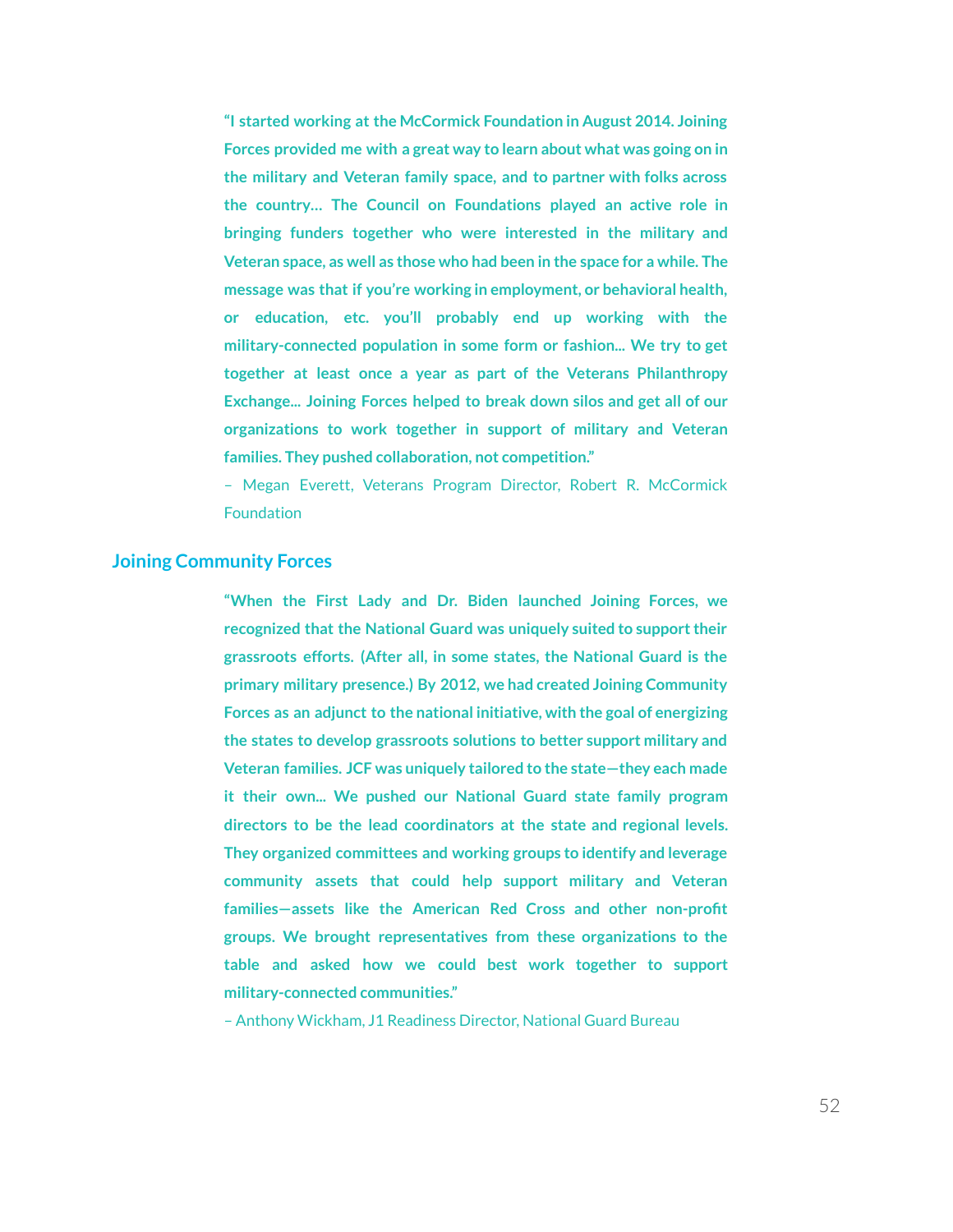Early on, the White House recognized that the National Guard would be well suited to expand and sustain the Joining Forces initiative at a local level, thanks to their unique presence in almost every ZIP code in the United States. In 2012, the National Guard Bureau launched Joining Community Forces (JCF)—an initiative patterned on its national counterpart that built upon the pre-existing Inter-Service Family Assistance Committees (ISFAC) at the state and regional levels. JCF focused on grassroot solutions to maximize the impact of community resources (civilian and military) for wounded warriors, Veterans, service members, and families, in orderto build resilience and foster a sustainable community network. 118

JCF sought to build networks of support among governmental, non-governmental, non-profit, private sector, and local civilian partners. The National Guard Bureau (NGB) established a website that assisted the various state National Guards in building their own initiatives with examples, formats, and lessons learned from other states. 119

> **"My predecessor, Major General Larry Ross, represented the National Guard Bureau at meetings with Admiral Mullen, the Chairman of the Joint Chiefs of Staff, and his efforts to coordinate and communicate the 'Sea of Goodwill.' Atthose meetings,the Chairman assigned the National Guard Bureau to lead communication efforts regarding these initiatives. Strategically, the National Guard could serve as the common communication platform as each state has a National Guard Headquarters with standardized programs and resources across the 54 States, Territories, and District of Columbia. Resources included a State Family Programs Director, Family Assistance Centers, Employment Program Specialists, Transition Assistance Advisors, Yellow Ribbon Events, etc. Our goal in helping to shepherd Joining Community Forces across the states was not to be prescriptive. We simply wanted to make sure every state was mobilizing around Joining Forces and bringing government, non-government and nonprofits together to tackle service member and family issues related to employment, education, and wellness. The National Guard was not the lead in every state for Joining Community Forces; in some cases that role was undertaken by a**

<sup>118</sup> Anthony Wickham, J1 Readiness Director, National Guard Bureau, email correspondence. Please contact Blue Star Families' Applied Research team at survey[@bluestarfam.org](mailto:abrazer@bluestarfam.org) for more information.

<sup>&</sup>lt;sup>119</sup> Military OneSource, "Joining Community Forces," Accessed May 11, 2021,

https://www.militaryonesource.mil/national-guard/joining-community-forces/.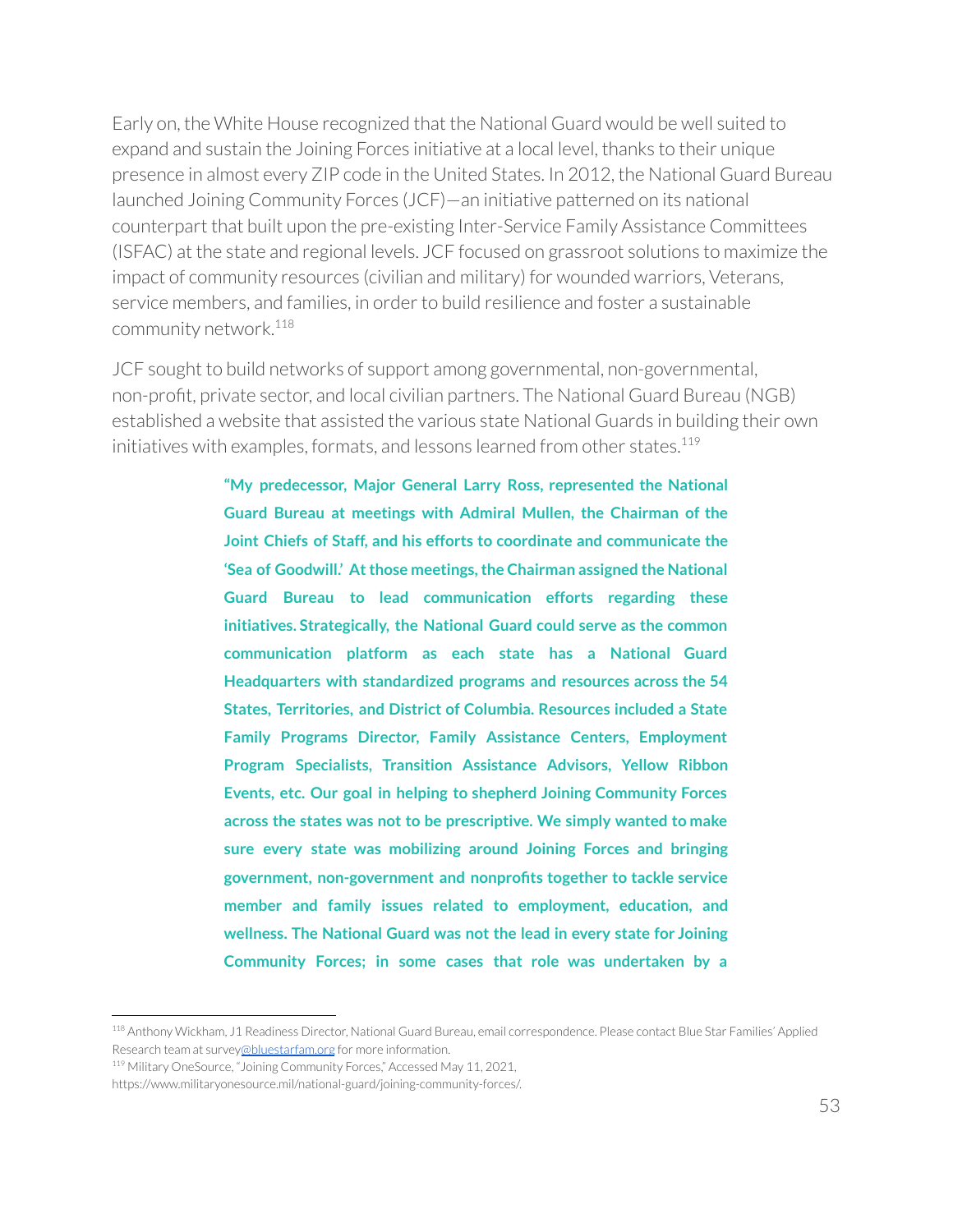**non-profit or the VA. At the national level, however, the J1 Office established a Joining Community Forces web platform wherein states could tailor their Joining Community Forces site to reflect their initiatives and grass root solutions in support of military families. The states could also add their community partners, volunteer opportunities, and anything else that they wanted to communicate. The idea was to create a 'no wrong door network of support.' If our community partners worked together routinely, it wouldn't matter whether an individual seeking support entered at a non-profit, NGO, or government office—everyone would know what resources were available and refer thatindividualto the right place."**

– Marianne Watson, former Director, Manpower and Personnel (J-1), National Guard Bureau, Brigadier General (Ret.), U.S. Army National Guard

JCF focused on employment, wellness, and education, and utilizing a "no wrong door" approach to finding resources. States established initiatives unique to their own communities and needs. Some, such as Illinois' Joining Forces, Minnesota's Beyond the Yellow Ribbon, and Nevada's Green Zone Initiative developed state level programs to help fill gaps in their support to military and Veteran families.

The White House facilitated JCF by acting as a convening authority. For example, they brought together various agencies to speak about behavioral health and family readiness in the military. This opened up multiple levels of communications between NGB and executive agencies such as the DoL, VA, HHS, SBA and the CFPB that are still active today.

On October 28-30, 2014, more than 400 state and federal representatives, including local leaders, state employees, federal contractors, adjutants general, senior members of the National Guard, and senior leaders from DoD and VA gathered for the inaugural **JCF workshop**. There, participants heard from state representatives who shared promising practices regarding how to implement a JCF program. Participants then broke down into small groups where they discussed how best to address the critical issues faced by military and Veteran families. Participants likewise discussed the appropriate local, state and federal roles in meeting the needs of military-connected communities. 120

<sup>&</sup>lt;sup>120</sup> Jim Greenhill, "Joining Community Forces Taps National Guard's Nationwide Presence to Help All Service Members," National Guard Bureau, November 3, 2014,

https://www.nationalguard.mil/News/Article-View/Article/576687/joining-community-forces-taps-national-guards-nationwide-presenceto-help-all-s/.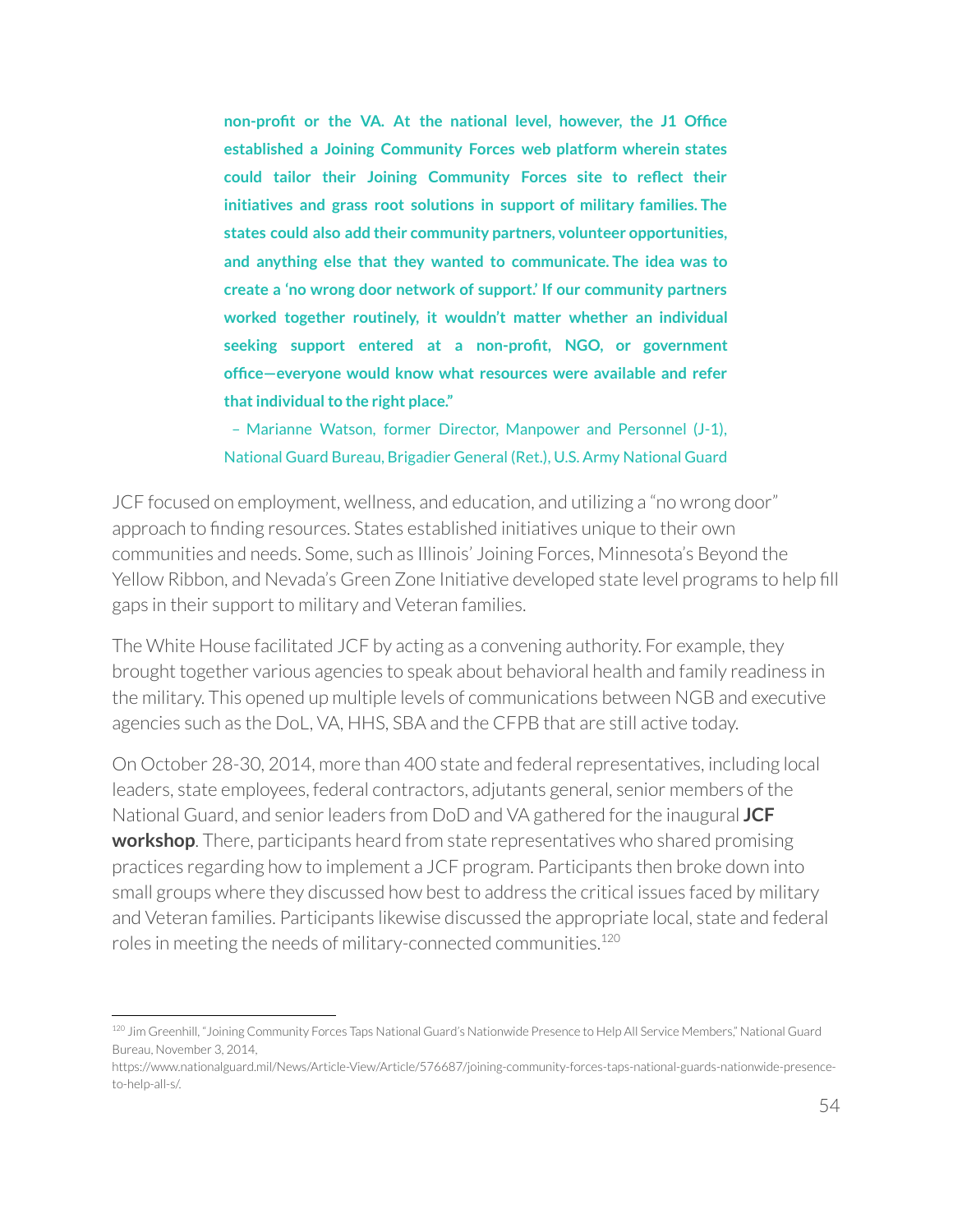# Employment

**"Joining Forces helped to transform the narrative around Veteran and spouse hiring. It went from being a patriotic and charitable act to hire a Veteran or military spouse to a profitable one. Joining Forces helped to showcase that Veterans and military spouses have unique characteristics, strengths, and talents, and are valuable assets to companies. It's not charity to hire a Veteran or military spouse, it's good business."**

– Anne Marie Dougherty, CEO, Bob Woodruff Foundation

In 2011, the unemployment rate for Veterans who served on active-duty in the U.S. Armed Forces at any time since September 2001 was 12.1%. The jobless rate for all Veterans was 8.3 percent.<sup>121</sup> According to the RAND Corporation, these elevated figures were likely due to prolonged periods of job searching among recently separated service members—due, in part, to the economic recession and a failure of transition programming. 122

Meanwhile, the unemployment rate for military spouses in 2011 was approximately  $26\%$ <sup>123</sup> According to Blue Star Families' research, this elevated figure (which has not significantly improved since 2012) $^{124}$  is likely due to service member day-to-day job demands, $^{125}$  a lack of affordable child care, $^{126}$  hiring/promotion discrimination, $^{127}$  and frequent PCS moves. $^{128}$ Other important, but less common factors include state licensure barriers and gaps in resumes due to frequent PCS moves.<sup>129</sup> Joining Forces shone a light on these employment-related issues, and helped to catalyze the following initiatives.

<sup>&</sup>lt;sup>121</sup> U.S. Department of Labor, Bureau of Labor Statistics, "News Release," March 20, 2012,

https://www.bls.gov/news.release/archives/vet\_03202012.pdf.

<sup>&</sup>lt;sup>122</sup> David S. Loughran, "Why Is Veteran Unemployment So High?," RAND Corporation, 2014, https://www.rand.org/pubs/research\_reports/RR284.html.

<sup>123</sup> U.S. Department of Defense, "Annual Report to Congress on Plans for the Department of Defense for the Support of Military Family Readiness," Accessed May 11, 2021,

https://download.militaryonesource.mil/12038/MOS/Reports/FY2011\_Report\_MilitaryFamilyReadinessPrograms.pdf.

<sup>124</sup> Office of People Analytics, "2019 Survey of Active-Duty Spouses," December 2, 2020,

https://www.militaryonesource.mil/data-research-and-statistics/survey-findings/2019-spouses-survey/.

<sup>125</sup> Blue Star Families, "2019 Military Family Lifestyle Survey," Accessed January 7, 2022,

https://bluestarfam.org/wp-content/uploads/2020/03/BSF-2019-Survey-Comprehensive-Report-Digital-rev200305.pdf.

<sup>&</sup>lt;sup>126</sup> Blue Star Families, "2020 Military Family Lifestyle Survey," Accessed January 7, 2022,

 $127$  Ibid. https://bluestarfam.org/wp-content/uploads/2021/03/BSF\_MFLS\_CompReport\_FULL.pdf.

<sup>&</sup>lt;sup>128</sup> Blue Star Families, "2018 Military Family Lifestyle Survey," Accessed January 7, 2022,

https://bluestarfam.org/wp-content/uploads/2019/03/2018MFLS-ComprehensiveReport-DIGITAL-FINAL.pdf.

<sup>&</sup>lt;sup>129</sup> Blue Star Families, "2018 Military Family Lifestyle Survey," Accessed January 7, 2022,

https://bluestarfam.org/wp-content/uploads/2019/03/2018MFLS-ComprehensiveReport-DIGITAL-FINAL.pdf.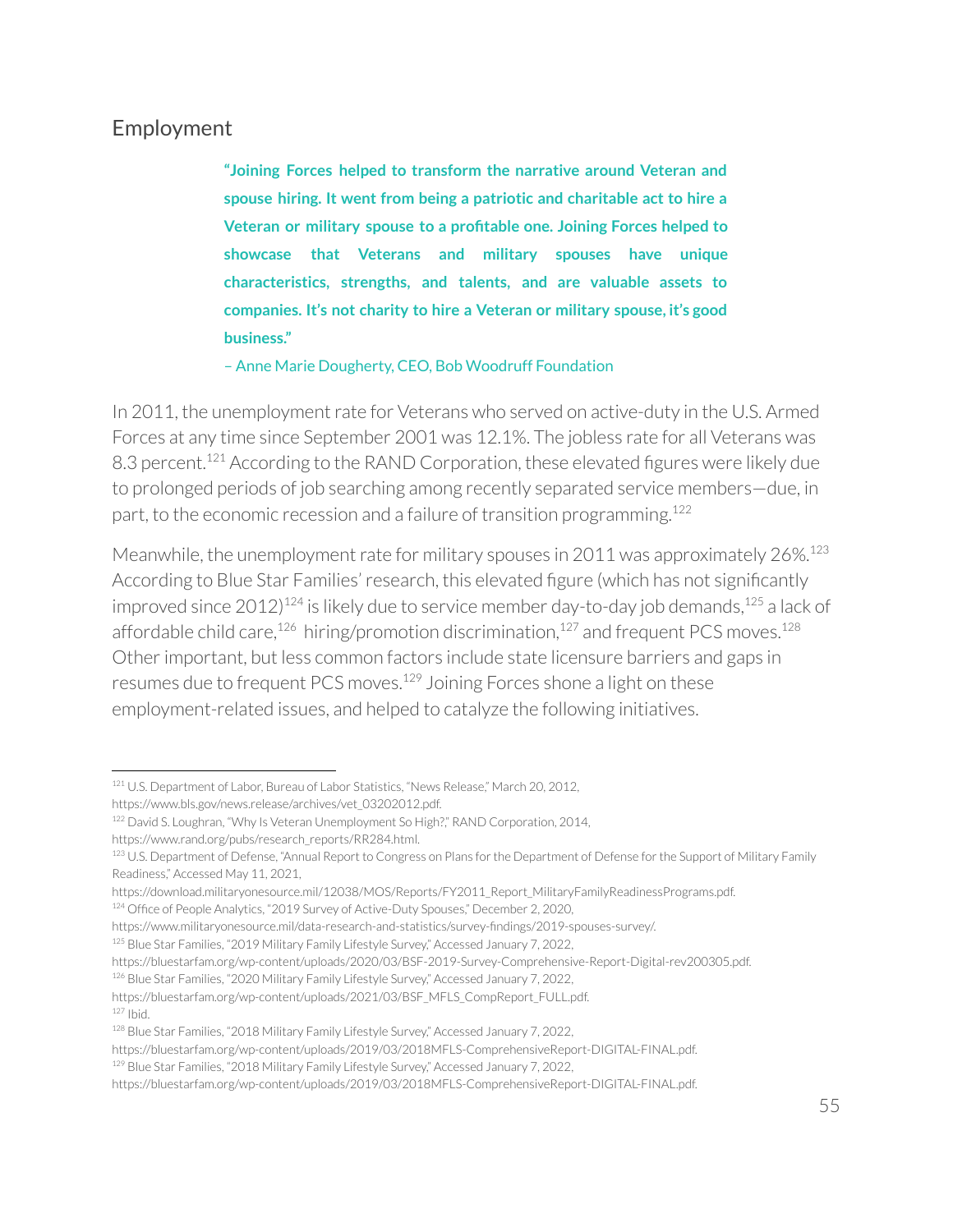#### **Veterans on Wall Street**

In December 2010, Veterans on Wall Street was founded as a coalition of major financial institutions—including Citi, Deutsche Bank, Goldman Sachs, etc.—dedicated to honoring former military personnel and employees by facilitating career and business opportunities in the financial services industry.

> **"In 2008, the financial crisis had just struck. Meanwhile, politicians could only really agree on two things: (1) new bank regulation was needed; and (2) Veterans are valuable assets, and we need to do something about Veteran unemployment. We found ourselves atthe intersection ofthose two important policy agendas. We believed that by attracting transitioning Veterans to Wall Street,they could help steer our economy towards recovery. In 2009, we gathered representatives from major financial firms and proposed that we all join forces and work together to recruit Veterans into the banking industry. We agreed to share best practices for a successful transition and focused on Veteran empowerment. After that meeting, Deutsche Bank reached out to us—they offered to let us use their trademark, "Veterans on Wall Street (VOWS)," for our cross-sector coalition effort… The true value of VOWS is the network itself. We don't compete with one another. We share best practices, and extend invitations to speak at and attend events to all firms."**

– Christopher Perkins, Co-Founder, VOWS; Managing Director, Citi

VOWS endeavors to raise money in support of VSOs and to share best practices for hiring transitioning Veterans seeking jobs on Wall Street. In the past 10 years, the organization has raised \$15 million to support a wide range of VSOs. According to Christopher Perkins at Citi, Joining Forces played a key role in facilitating that work.

> **"The goal of VOWS is not charity. Our mission is to showcase that Veterans are valuable assets to society, and that companies should want to hire them because they're good for business. The White House was very supportive of that narrative at a strategic level—which was invaluable... When we host our annual symposium, there are essentially two audiences that we're trying to reach: Veterans and hiring managers. We need that overarching narrative to make its way down to both**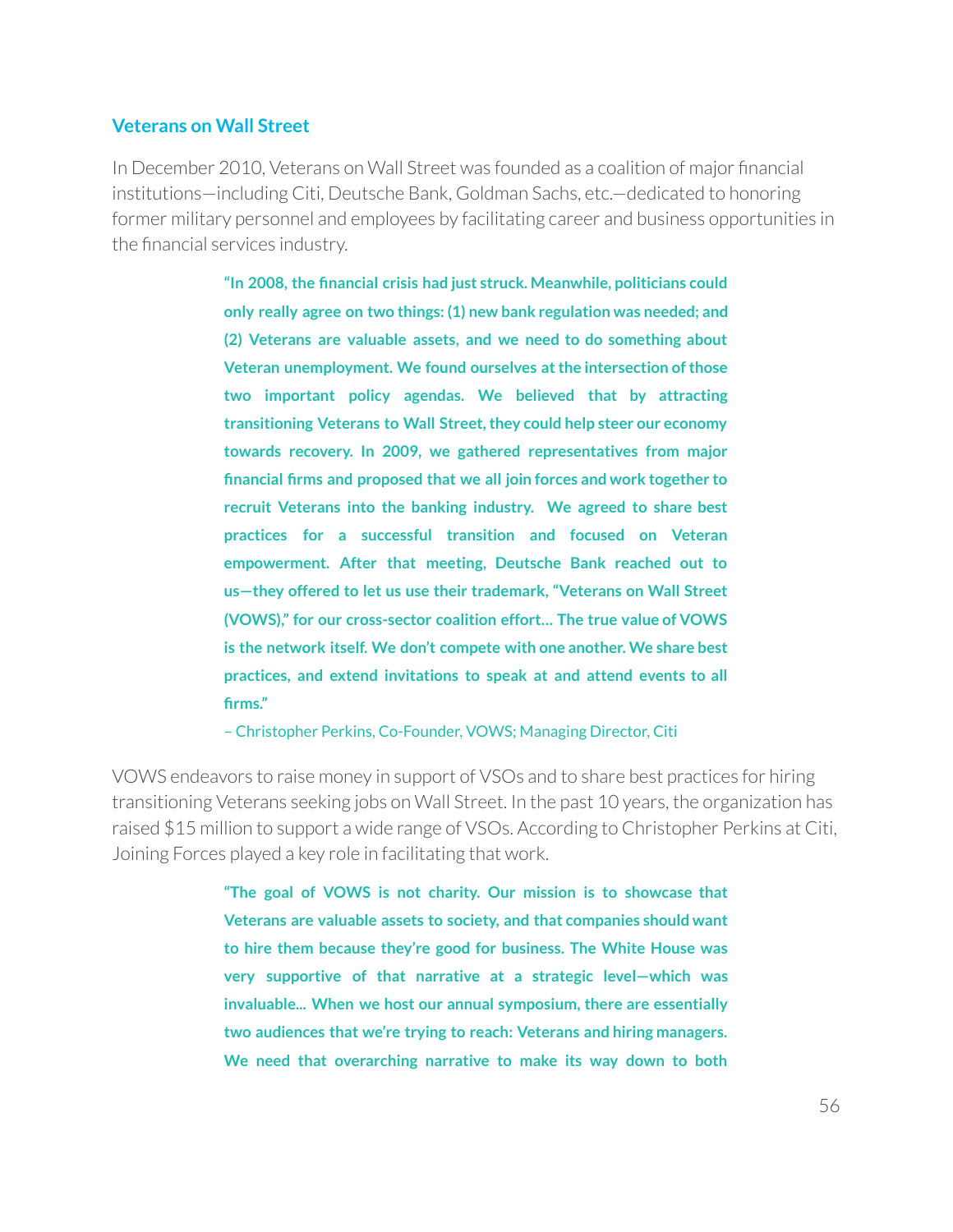**communities in order to be successful. That's where Joining Forces played a key role."**

– Christopher Perkins, Co-Founder, VOWS; Managing Director, Citi

#### **Hiring Our Heroes**

In March 2011, the U.S. Chamber of Commerce launched Hiring Our Heroes (HOH)—a nationwide initiative to help Veterans, transitioning service members, and military spouses find meaningful employment opportunities. A month later, the White House launched Joining Forces. According to Kevin Schmiegel, the founder of Hiring Our Heroes, the Chamber and Joining Forces coordinated their efforts in support of Veteran and military spouse employment:

> **"We created a movement through a unique public-private partnership between the White House and the U.S. Chamber of Commerce—the world's largest business federation—focused on the employment of Veterans and military spouses… Hiring Our Heroes and Joining Forces led the way bringing together nonprofits, military service organizations, Veteran service organizations, etc., to partner together to achieve a greater impact. On the Veteran employment side of things, Hiring Our Heroes was in a great position to help lead collaborative efforts, since we were a part of the world's largest business federation and had local chambers of commerce that wanted to get involved. Companies large and small made commitments and followed through with actions coordinated by our team at Hiring Our Heroes at more than 500 hiring fairs in communities across America. We had a vision and we executed a grassroots movement at the local level, but we needed that megaphone, that voice,that supportfrom the White House to getit done."**

> – Kevin Schmiegel, Founder, Hiring Our Heroes, former Vice President, U.S. Chamber of Commerce Foundation; former President & CEO, Operation Gratitude

During the early days of Hiring Our Heroes, the First Lady leveraged the White House bully pulpit to generate momentum in support of the Chamber's efforts.

> **"When Hiring Our Heroes was getting started, the First Lady came to two events—the Chamber's Veterans Day gathering on November 10, 2011, and a jobs fair at Joint Base Pearl Harbor-Hickam in Hawaii a few**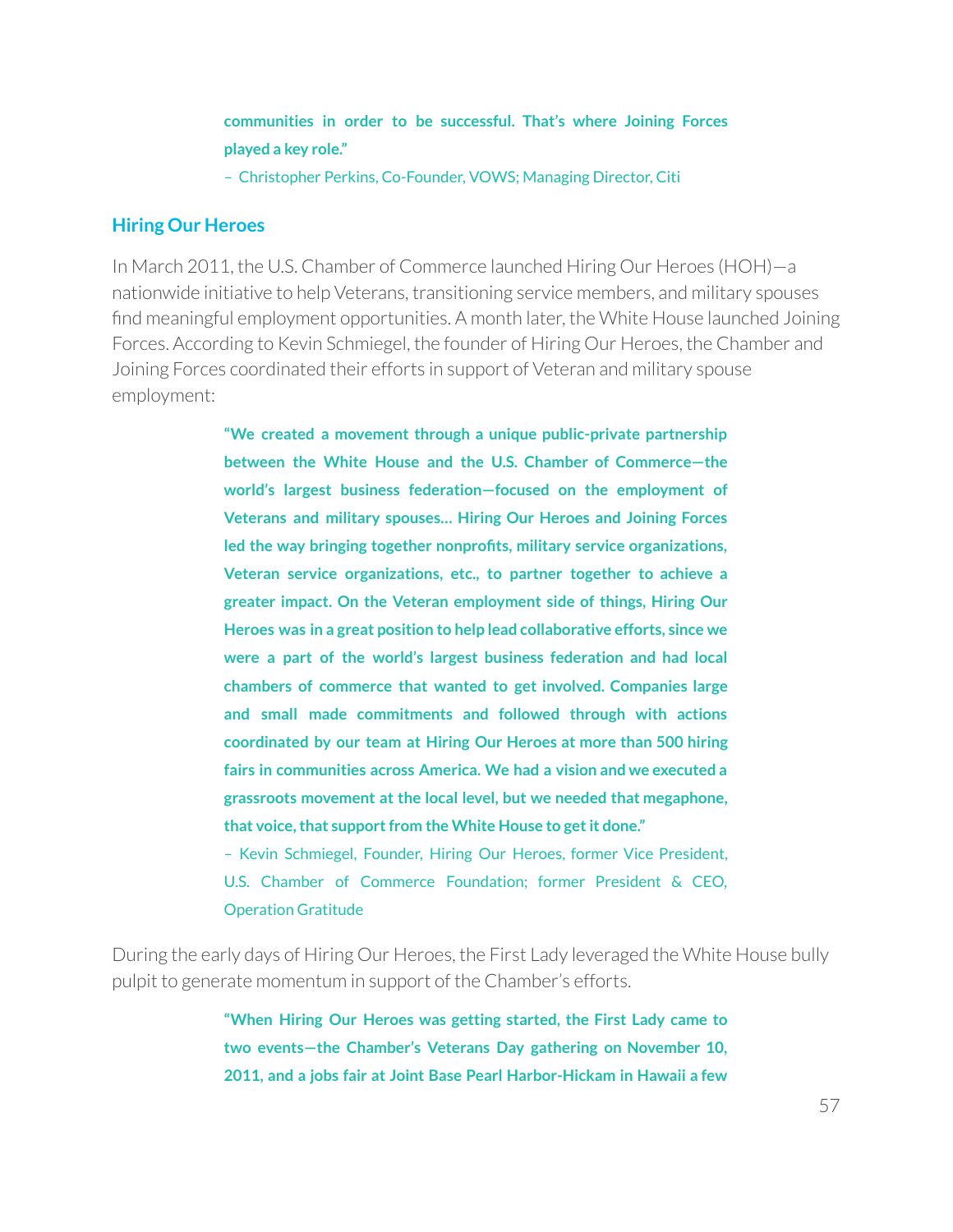**days later. It was extremely helpfulto have her imprimatur on our efforts early on. The White House's support definitely helped HOH garner partners and media attention."**

– Ross Cohen, former Executive Director, Hiring Our Heroes, U.S. Chamber of Commerce Foundation; former Executive Director, Veteran Jobs Mission, JPMorgan Chase; Chief External Affairs Officer, Blue Star Families

Within the first two years of its existence, Hiring Our Heroes went to 500 communities nationwide as part of its employment efforts. 130

### **100,000 Jobs Mission**

In March 2011, JPMorgan Chase launched the 100,000 Jobs Mission (later known as the Veteran Jobs Mission)—a coalition of 11 companies focused on improving Veteran unemployment.

> **"Atthe time, companies were just starting to wrap their heads around the fact that if folks were going to volunteer to serve their country, we had a responsibility to make sure that they weren't worse off for their service, in terms of their re-entry into the civilian workforce. The 100,000 Jobs Mission, or the Veteran Jobs Mission, as itis now called, started out with just 11 companies. Now it includes well over 200. The coalition focused on sharing information and promising practices with respect to Veteran employment. The work we did was very much aligned with the efforts of Joining Forces. In fact, the focus that Joining Forces brought to the Veteran unemployment issue really helped to accelerate the work ofthe Veteran Jobs Mission."**

> – Maureen Casey, former Managing Director of Military & Veterans Affairs, JPMorgan Chase; Chief Operating Officer, Institute for Veterans and Military Families (IVMF) at Syracuse University.

The eponymous goal of the initiative was to hire 100,000 Veterans into private sector jobs by 2020. Since then, the coalition has grown to more than 200 leading member companies

<sup>130</sup> Kevin Schmiegel, Founder, Hiring Our Heroes, former Vice President, U.S. Chamber of Commerce; former President & CEO, Operation Gratitude, email correspondence. Please contact Blue Star Families' Applied Research team at surve[y@bluestarfam.org](mailto:abrazer@bluestarfam.org) for more information.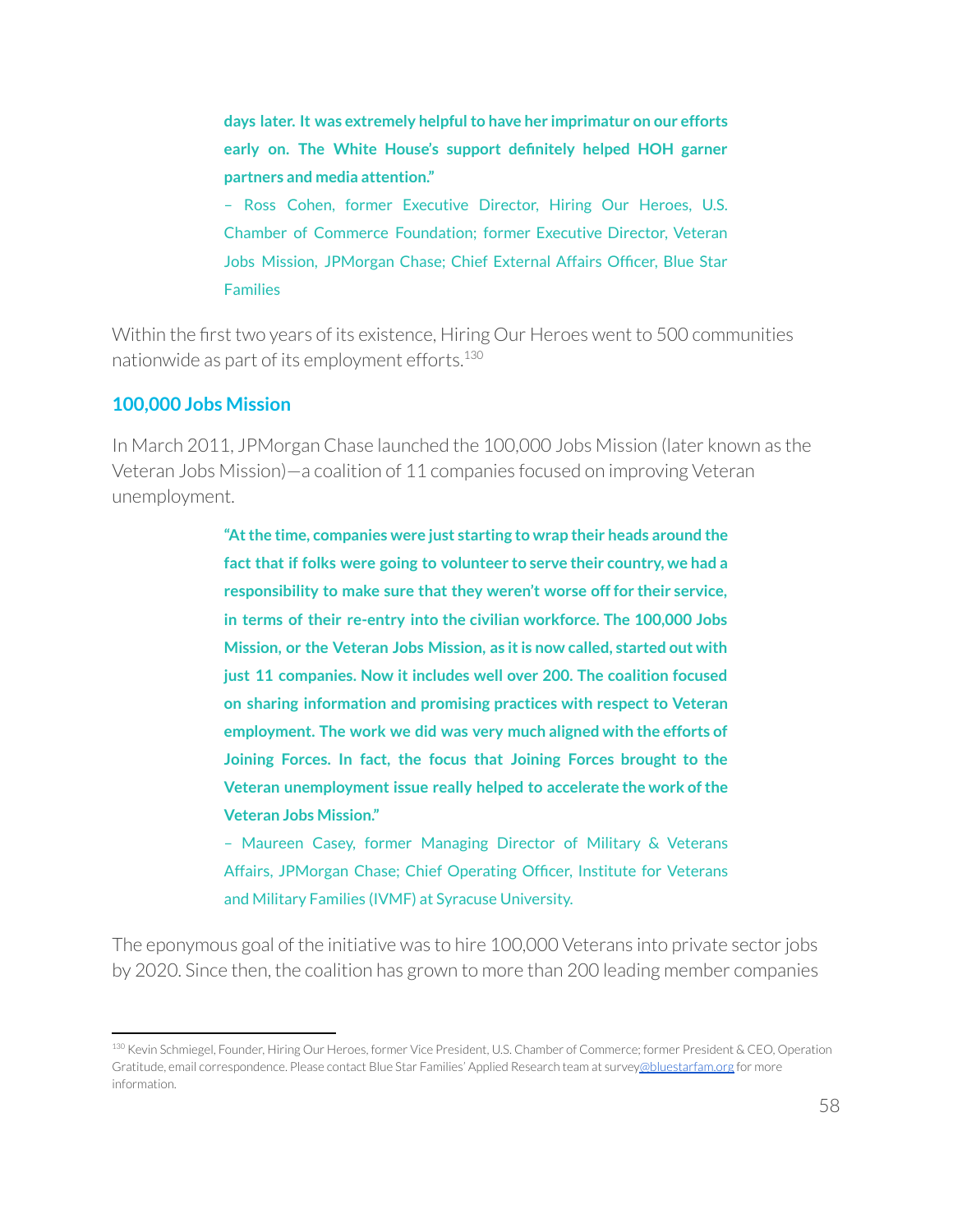representing virtually every industry in the United States. The coalition has (as of April 2021) collectively hired more than 700,000 Veterans.<sup>131</sup>

> **"It was always very rewarding when Joining Forces could work to find common ground with people that did not align with the administration, politically or in areas tied to specific policies or ideological perspectives. It was common for our team to engage Republican political leaders (Sen. Elizabeth Dole, governors, and staff on the Hill) and conservative-leaning organizations to come together to co-create value. For instance, Steve Schwarzman, Blackstone's CEO, once introduced me at an event where I was scheduled to speak by saying, 'there are plenty of areas where I do not agree with the President...' He told his assembled team of leaders from across the country, 'this is not one of the areas where we disagree.' The Blackstone Group was an innovative and driven platinum partner in support of Veteran and family employment. Up front, this well-known Wall Street leader made a major and very public commitment to our hiring strategy. When you get someone who says, 'let's leave our differences at the door, and come together on this,' that's pretty spectacular."**

> – Rich Morales, former Director, Joining Forces; Colonel, U.S. Army, Professor and Head of Department of Systems Engineering, West Point

### **Military Spouse Employment Partnership**

On June 29, 2011, Dr. Biden joined military spouses, corporate leaders, and DoD officials – including Deputy Under Secretary of Defense for Military Community and Family Policy Rob Gordon – at the U.S. Chamber of Commerce headquarters in Washington, D.C., to launch the Military Spouse Employment Partnership (MSEP)—which aimed to connect military spouses to partner organizations and companies that had committed to recruiting, hiring, promoting, and retaining military spouses in portable careers. As Dr. Biden said at the event, "Every day our military spouses are giving back to our country. While their loved ones are called to serve, they serve right alongside them. Now we must serve them as well as they serve us." $^{132}$ 

MSEP originally consisted of 70 companies who pledged to recruit, hire, promote and retain military spouse employees. Dr. Biden used her platform to urge other companies to join this

<sup>131</sup> Veteran Jobs Mission, "About the Mission," Accessed April 26, 2021, https://Veteranjobsmission.com/about-the-mission.

<sup>132</sup> Courtney O'Donnell, "Opening Doors for our Military Spouses," The White House of President Barack Obama, June 30, 2011, https://obamawhitehouse.archives.gov/blog/2011/06/30/opening-doors-our-military-spouses.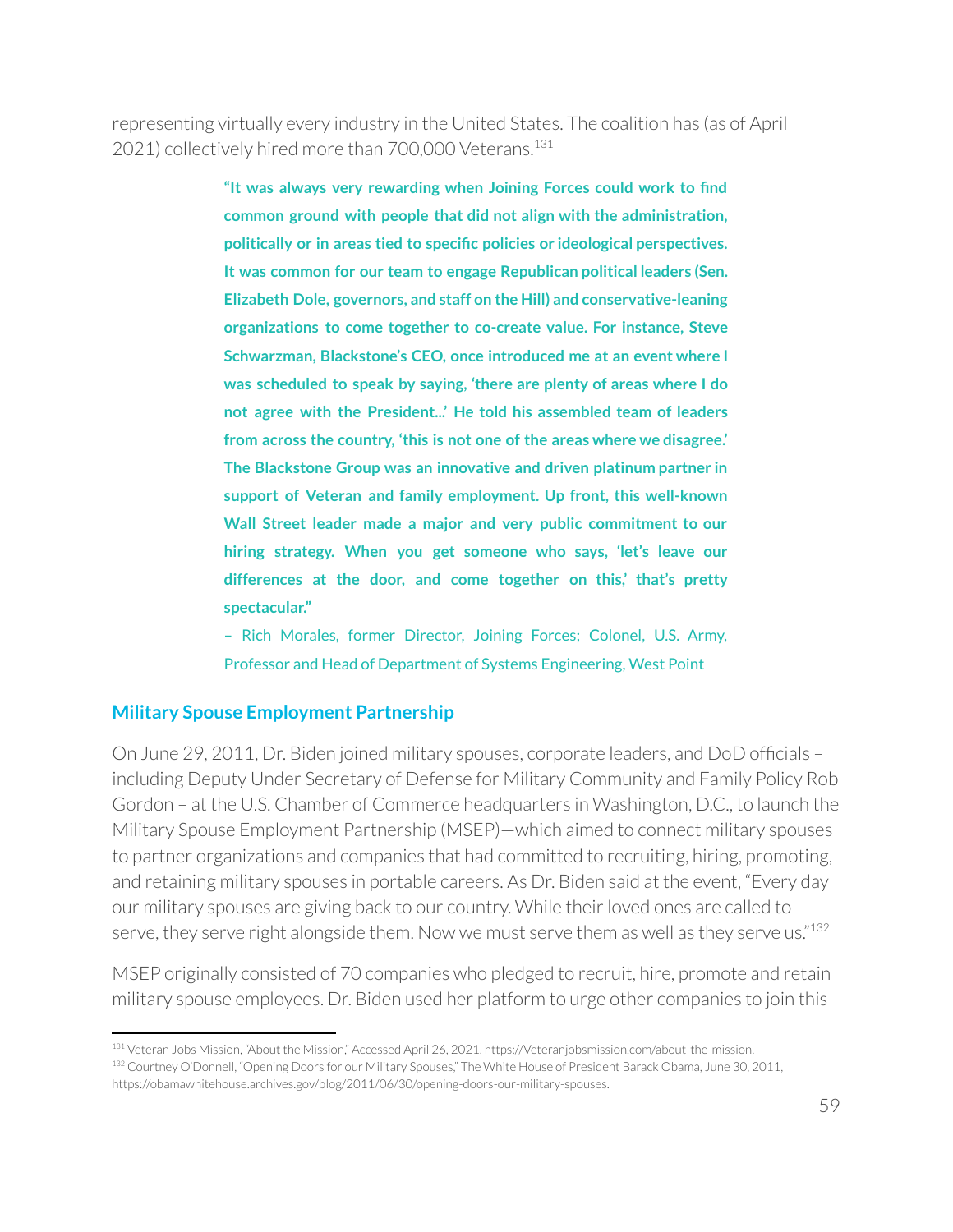effort: "If you're looking for hard-working, highly-skilled, and educated, dedicated employees... our military spouses are precisely the employees you need."<sup>133</sup> Today, over 300 corporations and small businesses have joined the Military Spouse Employment Partnership, and regularly post job openings on the MSEP Career Portal, mentor military spouses, and provide employment data regarding the military spouses that they have hired.<sup>134</sup>

> **"When tackling the military spouse unemployment problem, we first had to ask ourselves: Who are the companies that aren't just interested in hiring military spouses, but are actually committed to it? Most importantly, are those companies committed to retaining their spouse employee through their PCS moves?... In 2011, Dr. Biden launched the Military Spouse Employment Partnership—which originally consisted of just 70 companies who were willing to make those commitments publicly. Today, I believe the program has grown to over 300 companies. As best as l** can tell, those organizations have kept their word."

> – VADM Brad Cooper, former Executive Director, Joining Forces; Vice Admiral, U.S. Navy, Commander, Naval Forces Central Command/U.S. Fifth Fleet

#### **Veterans & Military Spouse Employment Advisory Councils**

**"At the national level, the U.S. Chamber of Commerce Foundation launched a Veterans Employment Advisory Council (VEAC) and a Military Spouse Employment Advisory Council (MSEAC)—which were comprised of some ofthe biggest companies in the country. Those groups met routinely and created a community of believers, advocates, and doers who effected change inside their companies and in their communities."**

– Kevin Schmiegel, Founder, Hiring Our Heroes, former Vice President, U.S. Chamber of Commerce; former President & CEO, Operation Gratitude

On November 10, 2011—one year after announcing its intent to launch Hiring Our Heroes—the U.S. Chamber of Commerce Foundation launched the Veterans Employment

<sup>&</sup>lt;sup>133</sup> Elaine Sanchez, "Career Opportunities Expand for Military Spouses," U.S. Army, July 1, 2011,

https://www.army.mil/article/60851/career\_opportunities\_expand\_for\_military\_spouses#:~:text=%E2%80%9CIf%20you're%20looking%2 0for,they%20serve%20right%20alongside%20them.

<sup>134</sup> U.S. Department of Defense, "DoD Military Spouse Employment Partnership Reaches Milestone," February 29, 2016, https://www.defense.gov/Explore/News/Article/Article/681788/dod-military-spouse-employment-partnership-reaches-milestone/.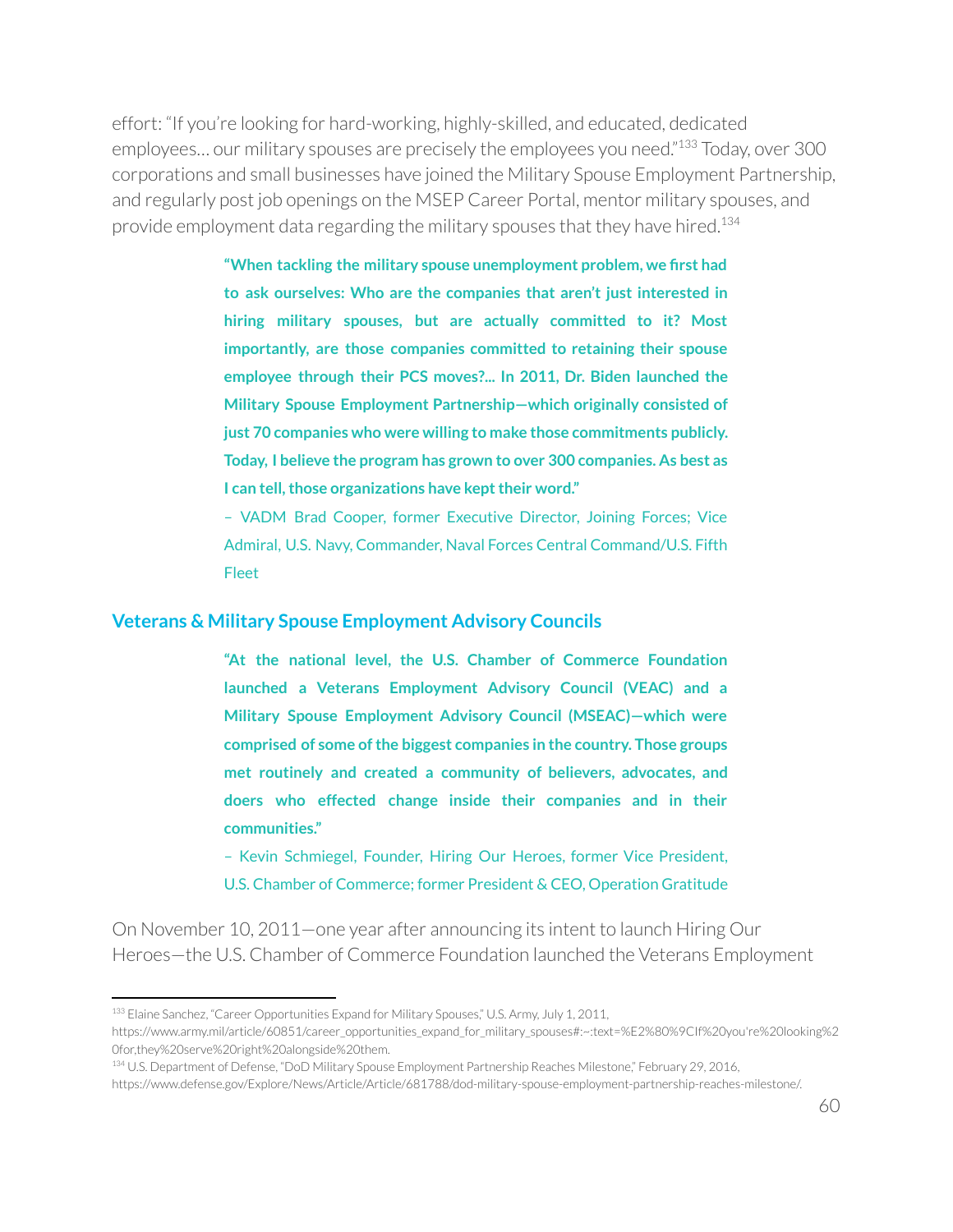Advisory Council (VEAC), with First Lady Michele Obama in attendance. The VEAC was a group of more than 30 of the biggest employers in the U.S., representing every major industry. Members of the council were committed to:

- ★ Hiring Veterans and military spouses;
- $\bigstar$  Establishing best practices for Veterans employment;
- $\star$  Reporting measures (job opportunities, interviews, placements);
- $\star$  Providing mentors to help transitioning service members and military spouses, with the support of the Chamber's extensive grassroots network; and
- $\star$  Enlisting the commitment of thousands of small and medium-sized businesses across America to do the same.<sup>135</sup>

On January 12, 2012, the U.S. Chamber of Commerce launched the Hiring Our Heroes military spouse program to address the high rate of unemployment among military spouses.  $136$  A year later, in March 2013, the Chamber likewise launched the Military Spouse Employment Advisory Council (MSEAC). MSEAC was one of the first private sector-led councils formed specifically to address military spouse unemployment. The purpose of that council is to connect military spouses to national and local employers of every size and industry.<sup>137</sup> Meanwhile, Hiring Our Heroes had also launched its military spouse program in 2012 to tackle that same issue.

> **"We launched the Hiring Our Heroes military spouse program in January 2012. With the support of Joining Forces and many members of the White Oak coalition, we held an event at the Washington Convention Center with over 100 employers, one dozen non-profits, and 1000+ military spouses—including every spouse of the Joint Chiefs of Staff and senior enlisted spouses. It was a turning point for building awareness about an issue that crystallizes the often-unseen sacrifices that military families make when they choose to serve their country, and the White House's focus on the issue was key to building on that success."**

<sup>135</sup> U.S. Chamber of Commerce, "Veterans Employment Advisory Council (VEAC)," Accessed May 3, 2021, https://www.uschamber.com/Veterans-employment-advisory-council-veac.

<sup>&</sup>lt;sup>136</sup> Laura Schmiegel, founding Director of the Military Spouse Program, Hiring Our Heroes, email correspondence. Please contact Blue Star Families' Applied Research team at survey[@bluestarfam.org](mailto:abrazer@bluestarfam.org) for more information.

<sup>137</sup> Hiring Our Heroes, "Our Partners: Leading the Way," U.S. Chamber of Commerce Foundation, Accessed May 3, 2021,

https://www.hiringourheroes.org/partners/#:~:text=The%20Hiring%20Our%20Heroes%20Military,of%20every%20size%20and%20ind ustry.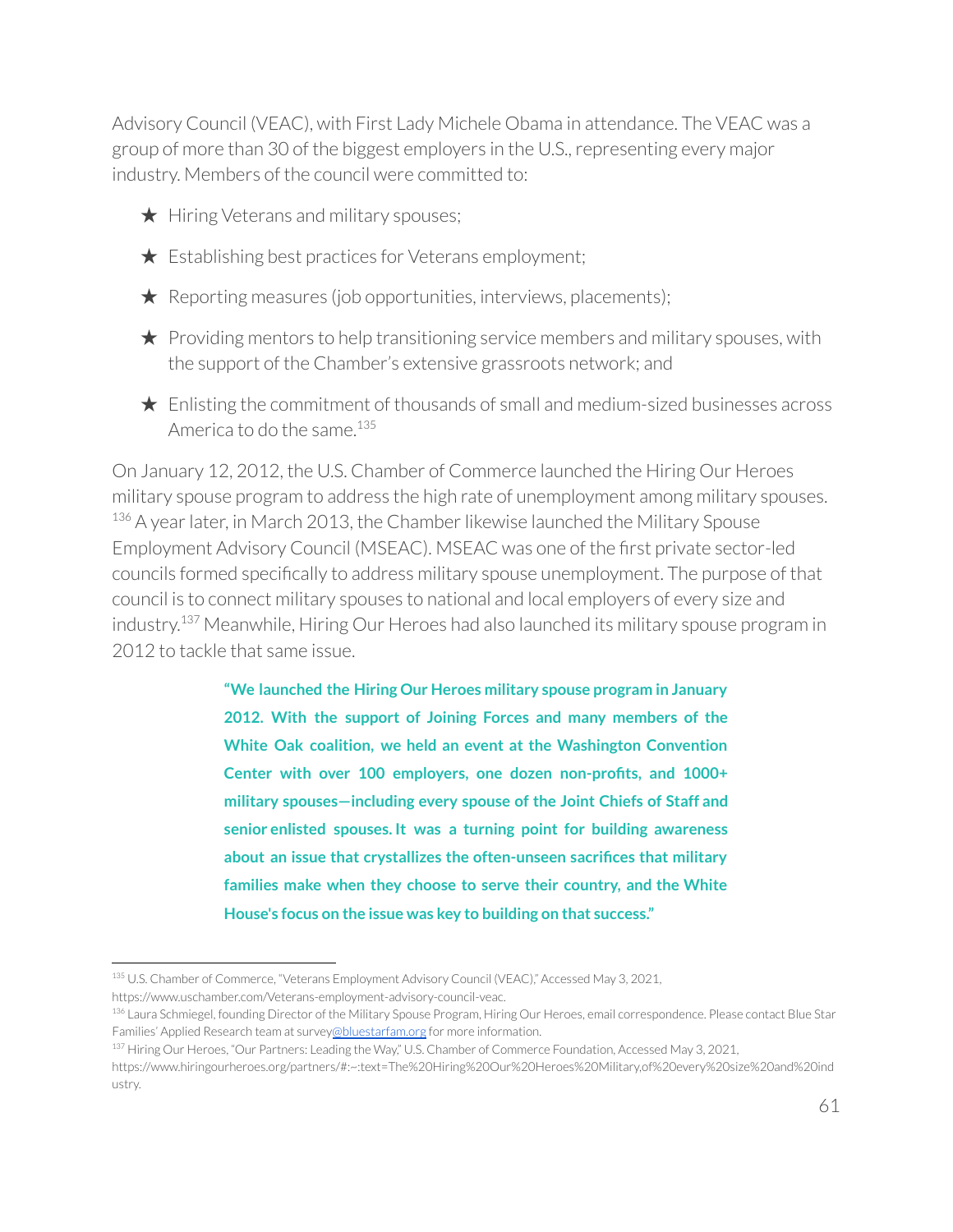### – Laura Schmiegel, former Chair, Blue Star Families Board of Directors; founding Director of the Military Spouse Program, Hiring Our Heroes

### **Licensing & Certification Initiative**

Military families move an average of once every three years.<sup>138</sup> Consequently, military spouses in licensed occupations often undertake the costly and time-consuming process of obtaining a new license/recertification every time they PCS across state lines. While speaking before the National Governors Association (NGA) in February 2012, First Lady Obama and Dr. Biden called upon all 50 U.S. governors to take executive orlegislative action to streamline state licensing for military spouses by the end of 2014. 139

> **"In 2011, there were only three states (TX, FL, IL) that had licensure portability legislation for military spouses. We decided to push to get all 50 states to enact similar legislation… By the fall of 2012, more than 20 states had implemented military spouse licensure laws. Since then, 140 many other states have enacted legislation to make it easier for military spouses to transfer their licenses... In 2018, Congress enacted a policy to allow the Services to reimburse spouses up to \$500 for licensure and certification costs resulting from relocations or PCS moves that cross U.S. state lines. Joining Forces helped to catalyze that entire effort." 141**

> – VADM Brad Cooper, former Executive Director, Joining Forces; Vice Admiral, U.S. Navy, Commander, Naval Forces Central Command/U.S. Fifth Fleet

Transitioning service members likewise face barriers that make it difficult to find jobs conducive to the skills they gained through their military education and experience. In many states, service members and Veterans are required to repeat education or training in order to receive industry certifications and state occupational licenses—despite the fact that their

<sup>138</sup> Jim Garamone, "Military Children Serve, Too," U.S. Department of Defense, April 12, 2016,

https://www.defense.gov/Explore/News/Article/Article/719407/military-children-serve-too/.

<sup>139</sup> Brad Cooper, "First Lady and Dr. Biden Urge Action from State Governors on Military Spouse Hiring," The White House of President Barack Obama, February 27, 2021,

<sup>140</sup> Jaime Ballard and Lynne Borden, "A Study on Military Spouse Licensure Portability in Legislation and Practice," Journal of Financial Counseling and Planning, Volume 31, Number 2, 2020, https://files.eric.ed.gov/fulltext/EJ1279873.pdf. https://obamawhitehouse.archives.gov/blog/2012/02/27/first-lady-and-dr-biden-urge-action-state-governors-military-spouse-hiring.

<sup>141</sup> This provision was included in National Defense Authorization Act for FY 2021. *See* U.S. Department of Defense, "Program Makes Moves Cheaper for Military Spouses," July 24, 2019,

https://www.defense.gov/Explore/News/Article/Article/1908122/program-makes-moves-cheaper-for-military-spouses/.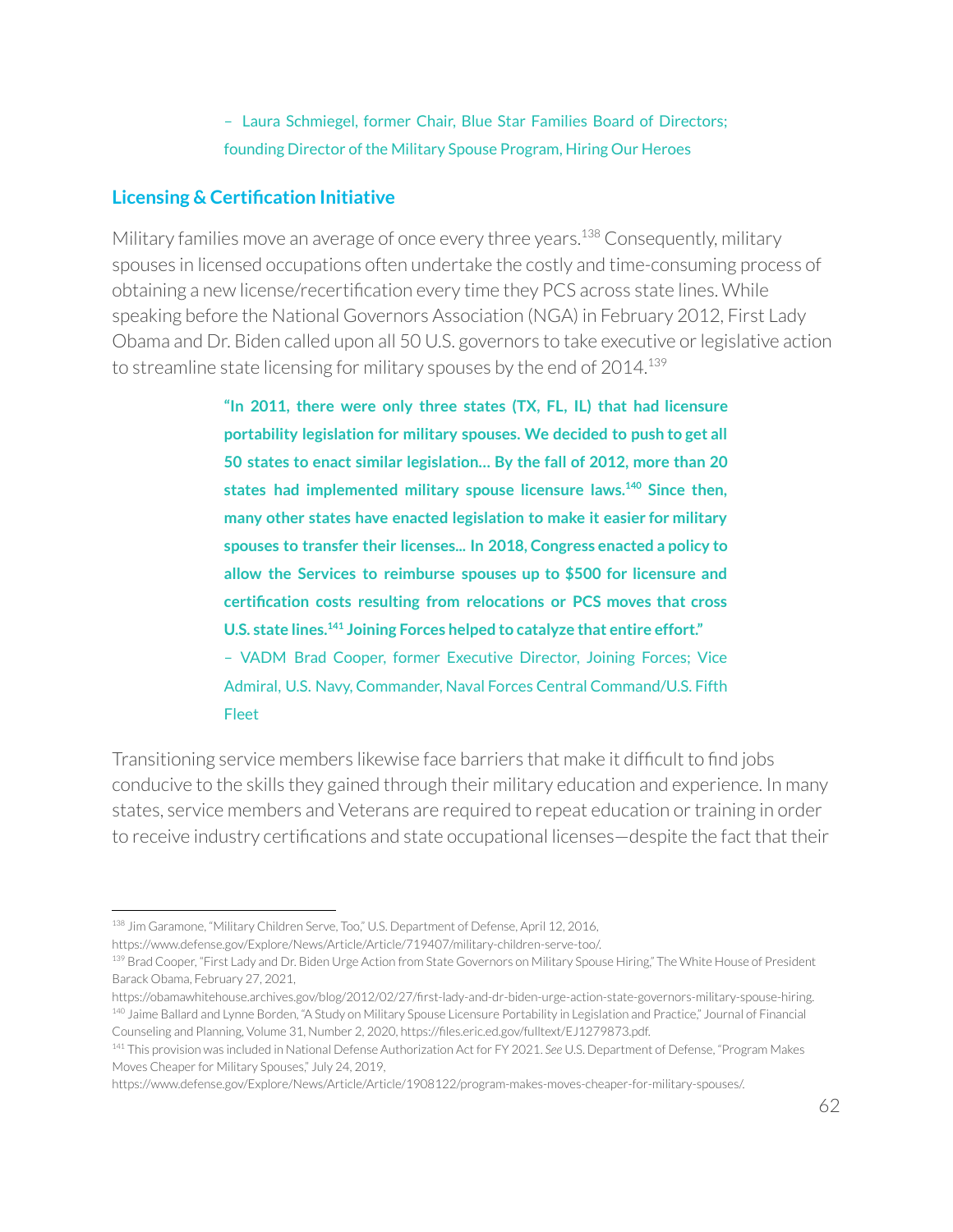military training and experience overlaps with credential requirements. $^{142}$  At a NGA meeting in February 2013, First Lady Obama and Dr. Biden called upon the governors to take legislative or executive action to help transitioning service members to get the credentials they need by the end of 2015.

Today, all 50 states and Puerto Rico have enacted legislation assisting active-duty service members and Veterans in transferring and obtaining occupational licenses and certifications.  $143$  Similarly, 49 states have enacted legislation to streamline the process for military spouses transferring a license or certification between states.<sup>144</sup> Nevertheless, these statutes are not perfectly comprehensive, and licensure and certification remain a barrier to military spouse employment in many fields.

> **"Military spouses are smart; they're resilient; they're multitaskers; they're great spokespeople; they're great managers; they're great leaders—but many of them have had their own careers disrupted because they're supporting a spouse. When you're moving every two years, how do you keep your job? One of the issues we worked on with Joining Forces was military spousal licensing. If you have a job that requires any kind of license… and move to another base in another state, oftentimes there was no reciprocity. Many spouses had to go through hours of retraining and spent hundreds of thousands of dollars to get recertified just to work in their profession… We put a call outto all ofthe Governors—a lot of whom didn't realize that their states didn't have reciprocity… Slowly we started to see state legislatures enact new licensing laws. This was one of those no-brainer, nonpartisan issues… Now, finally, all 50 states have military spousal licensing reciprocity. But we would have never accomplished that had we not had conversations with those men and women—to hear their challenges, to see what they were going through, to find out what kind of things we could do on the**

144 Ibid. 143 Jennifer Schultz, "State Help for Returning Veterans," National Conference of State Legislatures, April 9, 2018, https://www.ncsl.org/research/military-and-Veterans-affairs/state-help-and-benefits-for-returning-Veterans.aspx.

<sup>&</sup>lt;sup>142</sup> Colleen Curtis, "First Lady Michelle Obama Challenges Governors of All 50 States to Ease Service Members' Transition to Civilian Work Force," The White House of President Barack Obama, February 25, 2013,

https://obamawhitehouse.archives.gov/blog/2013/02/25/first-lady-michelle-obama-challenges-governors-all-50-states-ease-service members-tr.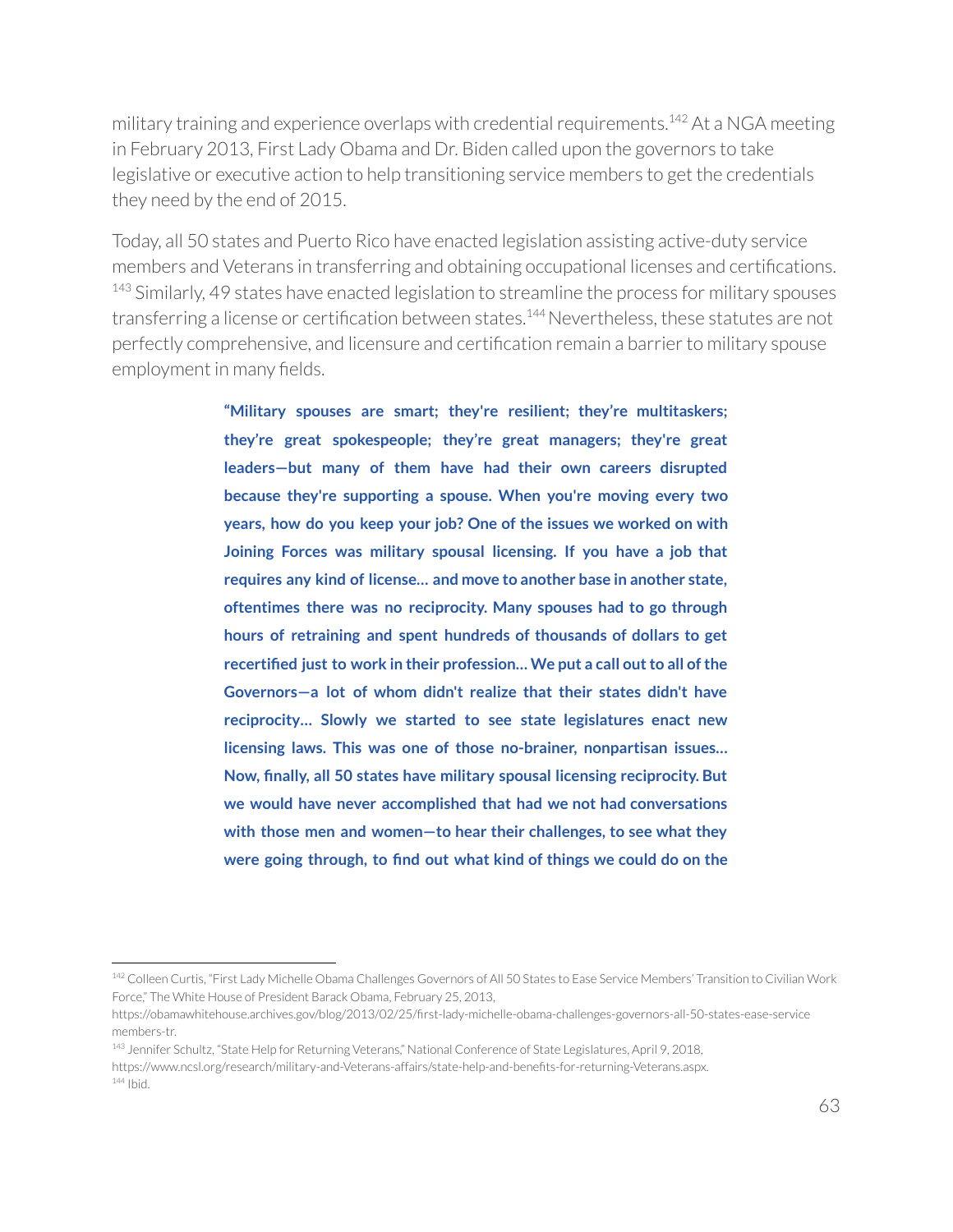#### **ground."**

- First Lady Michelle Obama<sup>145</sup>

### **Veterans & Military Spouses in Tech**

Joining Forces catalyzed efforts to hire Veterans and military spouses into high tech-industry jobs. According to Steve Parker, a former Director of Joining Forces, "the jobs we were hoping to channel Veterans and military spouses [into]downstream weren't all created equal. We wanted to prioritize high-tech jobs, and get commitments from CEOs in those sectors. One of our top accomplishments was getting tech companies to signal to our transitioning service members that their talents were wanted and welcome."

At a White House Joining Forces event in April 2016, 40 tech companies pledged to hire more than 110,000 Veterans and military spouses. Amazon's CEO, Jeff Bezos, personally vowed to hire 25,000 Veterans and military spouses in the next five years. He likewise committed to training 10,000 Veterans and spouses in cloud computing—which offers a path to Amazon Web Services certification and entry into a high-demand field.<sup>146</sup>

> **"In 2016, Amazon's CEO, Jeff Bezos, joined First Lady Michelle Obama at the White House and pledged to hire 25,000 military Veterans and military spouses and train 10,000 more in cloud technology by 2021. That commitment accelerated Amazon's military recruiting program and today we proudly employ more than 40,000 Veterans and 8,000 military spouses. Joining Forces also served as the catalystto establish Amazon's Military Affairs team, which now delivers much more than recruiting, including mentorship, development, skills training, and community engagement programs focused on Veteran suicide, homelessness, and urgent needs. We are looking forward to celebrating the fifth anniversary of our Joining Forces commitment in May, and are ready to partner with Joining Forces again, to help address the challenges affecting Veterans and their families."**

– John Quintas, Director, Military Affairs, Amazon

In the lead-up to the Joining Forces White House event, other companies answered the call to hire Veterans and military spouses into tech jobs. JPMorgan Chase, for example, pledged

<sup>145</sup> C-SPAN, "First Ladies' Support for the Military Community," September 16, 2016,

https://www.c-span.org/video/?415360-1/michelle-obama-laura-bush-discuss-role-legacy-ladies.

<sup>146</sup> Charlsy Panzino, "Companies 'Join Forces' to Hire or Train 100,000-Plus More Vets, Spouses," Military Times, May 5, 2016,

https://www.militarytimes.com/2016/05/06/companies-join-forces-to-hire-or-train-100000-plus-more-vets-spouses/.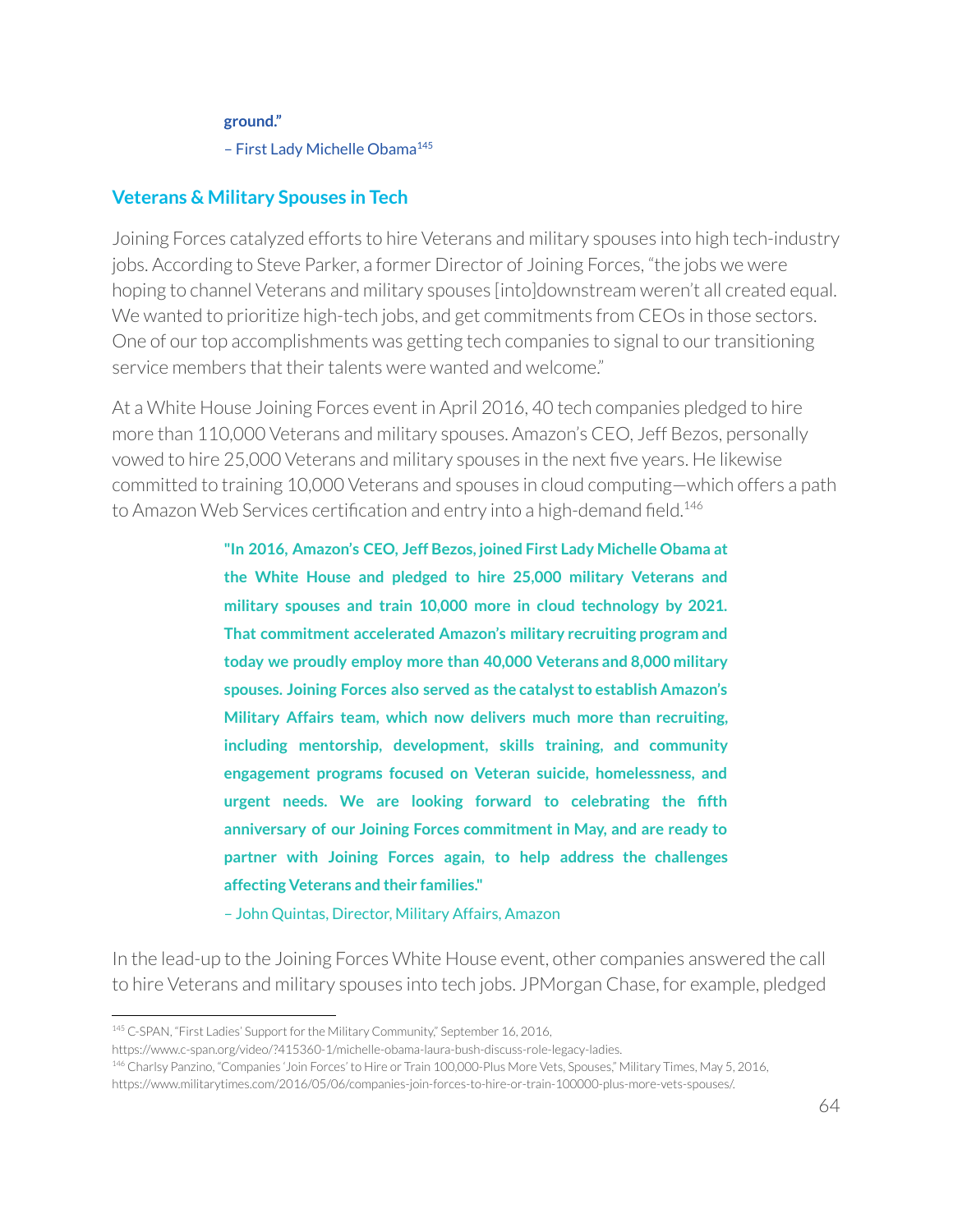to recruit and hire 1,000 Veterans into technology positions over the course of the next five years. The pledge expanded upon the 10,000+ Veteran hires made across the firm since 2011, and was announced as part of JPMC's renewed Joining Forces employment commitment. 147

> **"I went to JPMorgan Chase in October 2015 to serve as the Executive Director for the Veteran Jobs Mission. A primary focus of our efforts at that time was hiring Veterans into tech jobs. In April 2016, a series of tech companies pledged to hire Veterans and military spouses. We used those commitments to convince our colleagues to hire 1,000 Veterans into technology positions at JPMC. These efforts were directly inspired by Joining Forces."**

> – Ross Cohen, former Executive Director, Hiring Our Heroes and Vice President, U.S. Chamber of Commerce Foundation; Chief External Affairs Officer, Blue Star Families

According to Mrs. Obama, these companies made these commitments because "time and again they saw for themselves that our Veterans and military spouses are simply the best employees around... [T]hey realized that training and hiring these folks isn't just the right thing to  $d\circ -i$  t's the smart thing to do for their bottom lines." The First Lady acknowledged that this was especially true for tech jobs: "If [Veterans] can set up wireless networks in Baghdad or do satellite reconnaissance in the mountains of Afghanistan, I'm pretty confident that they can handle whatever's happening in Silicon Valley."<sup>148</sup>

# Education

As part of their education pillar, the First Lady and Dr. Biden chose to concentrate on the unique educational needs of military-connected children, and Veterans' use of the Post-9/11 G.I. Bill.

Of the approximately 1.2 million school-aged military children, more than 80% attend public schools.<sup>149</sup> The average military-connected child moves three times as often as their civilian peers.<sup>150</sup> Multiple moves have been associated with educational consequences such as gaps in learning, and difficulty transferring credits and meeting graduation requirements—which

<sup>148</sup> Ibid. <sup>147</sup> Kim Morton, "JPMorgan Chase Pledges to Hire 1,000 Vets in Tech," JPMorgan Chase & Co., May 5, 2016, https://www.jpmorganchase.com/news-stories/jpmorganchase-pledges-to-hire-1k-tech-vets.

<sup>149</sup> U.S. Department of Education, "Military Families and Veterans," Accessed June 12, 2020, https://www.ed.gov/Veterans-and-military-families.

<sup>150</sup> U.S. Department of Defense Education Activity, "All About DoDEA Partnership," 2019, https://www.dodea.edu/Partnership/about.cfm.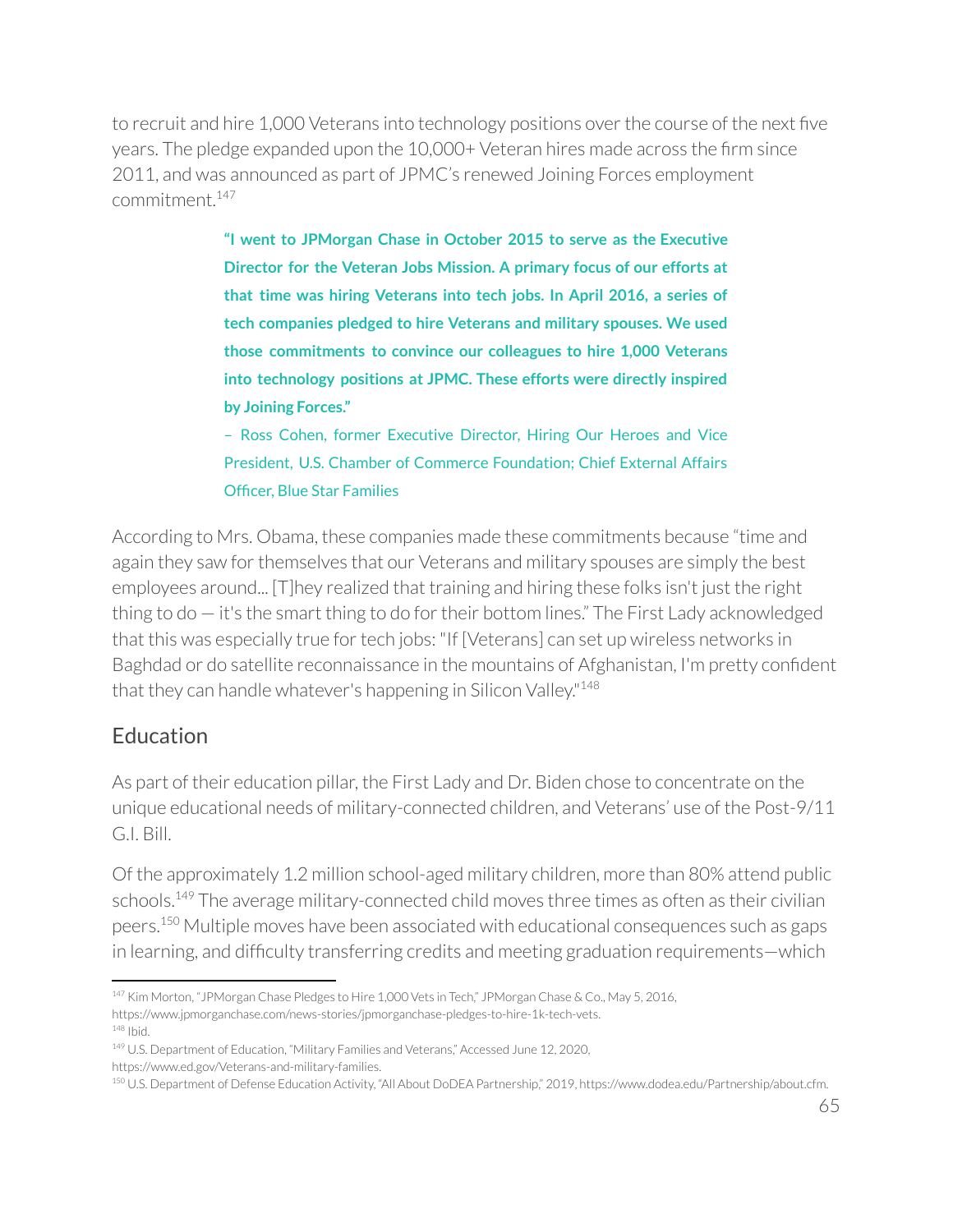might entail repeating classes. As an educator, Dr. Biden was extremely passionate about alleviating these education-related challenges for military children.

> **"There are so many challenges involved in moving a military kid… If [your child is in] a great special ed program… and you're moving to another base, you don't know if that school has that same program… Just think about what it takes to get [a non-military child] from kindergarten to 12th grade sanely in one school. The average military kid attends seven, eight, nine, or even ten schools over the course of their entire primary and secondary school education. And these kids are still graduating on time; they are still at the top of their class; they are still amazing. But there's a parent at home that's doing a lot of heavy lifting to make that happen—a lot of advocating. One of Jill Biden's initiatives—as a blue star mom in her own right—is working with the education community on a range of these issues."**

– First Lady Michelle Obama 151

On the Veteran education front, Joining Forces sought to support programs and initiatives designed to ease the transition of service members into higher education. The Post-9/11 G.I. Bill expanded education benefits for transitioning service members and qualifying family members by providing tuition coverage, housing stipends similar to those received by active-duty service members, allowances for books and supplies, and access to "Yellow Ribbon" funds that would supplement funding to cover costs at schools with higher tuition rates. Nevertheless, implementation of the newly updated G.I. Bill suffered from confusion regarding new benefits, delayed payments to Veterans, and transferability issues. 152

The following education-related initiatives were inspired or catalyzed by the efforts of the First and Second Lady.

### **Operation Educate the Educators**

**"As a military mom and educator, Dr. Biden embodies the nexus between education and the military lifestyle. Her tireless advocacy on behalf of military-connected students brought energy and authenticity to that**

<sup>&</sup>lt;sup>151</sup> C-SPAN, "First Ladies' Support for the Military Community," September 16, 2016,

https://www.c-span.org/video/?415360-1/michelle-obama-laura-bush-discuss-role-legacy-ladies.

<sup>152</sup> Many of these issues have since been resolved by the Forever G.I. Bill of 2017. *See* U.S. Department of Veterans Affairs, "Education and Training: Forever G.I. Bill – Harry W. Colmery Veterans Educational Assistance Act," Accessed May 25, 2021,

https://www.benefits.va.gov/GIBILL/FGIBSummaries.asp.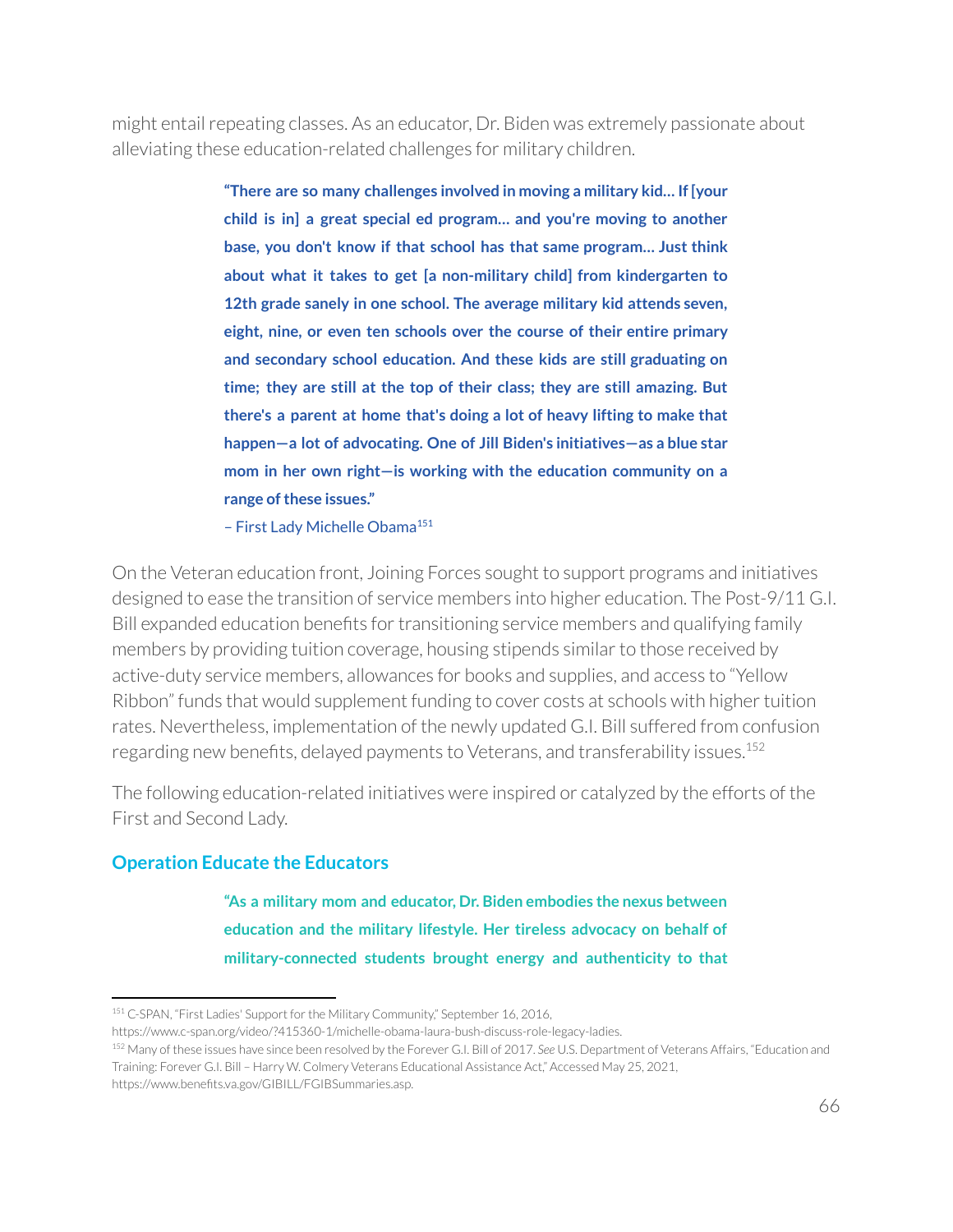# **work. She was a major force behind Operation Educate the Educator."** – Rebecca Porter, PhD, President & CEO, Military Child Education Coalition (MCEC)

In April 2011, the American Association of Colleges for Teacher Education (AACTE) and MCEC launched "Operation Educate the Educators," as part of the Joining Forces initiative, to raise awareness regarding the social, emotional, and academic challenges faced by military-connected children, and to better prepare teachers to support those students. $^{153}$  By October 2012, more than 100 colleges and universities had committed to preparing educators to develop classroom and school cultures that are more responsive to the needs of military-connected children. 154

# **Implementation ofthe Interstate Compact on Educational Opportunity for Military Children**

**"In 2011, implementation of the Interstate Compact for Military Children's Educational Opportunity had slowed. A combined pressure from government officials and non-profit and private sector partners, thanks in part to the efforts of Dr. Biden and the First Lady really got things moving."**

– VADM Brad Cooper, former Executive Director, Joining Forces; Vice Admiral, U.S. Navy, Commander, Naval Forces Central Command/U.S. Fifth Fleet

In 2008, the Department of Defense, in collaboration with the National Center for Interstate Compacts and the Council of State Governments, developed the Interstate Compact on Educational Opportunity for Military Children to address the educational transition issues of children of military families. As of April 2011, only 36 states had signed onto the compact. 155

Dr. Biden and First Lady Obama—alongside the MIC3, DoD, and MCEC—actively encouraged the outstanding 14 governors to sign on to the Compact. By August 2014, thanks in part to their efforts, all 50 states and the District of Columbia had agreed to join

<sup>153</sup> Lisa Johnson, "AACTE and MCEC Announce Partnership to Enhance Education and Support for Military-Connected Students," American Association of Colleges for Teacher Education, April 12, 2011,

<sup>154</sup> The White House of President Barack Obama, "AACTE, MCEC Join Dr. Jill Biden to Celebrate Milestone for Joining Forces Commitment 'Operation Educate the Educators'," October 3, 2012, https://aacte.org/2011/04/aacte-and-mcec-announce-partnership-to-enhance-education-and-support-for-military-connected-students/.

https://obamawhitehouse.archives.gov/the-press-office/2012/10/03/aacte-mcec-join-dr-jill-biden-celebrate-milestone-joining-forces-com mitm.

<sup>155</sup> Military Interstate Children's Compact Commission, "State Adoption Dates by Governor Signatures," Accessed April 12, 2021, https://mic3.net/wp-content/uploads/2020/06/state-adoption-dates-by-governor-signatures.pdf.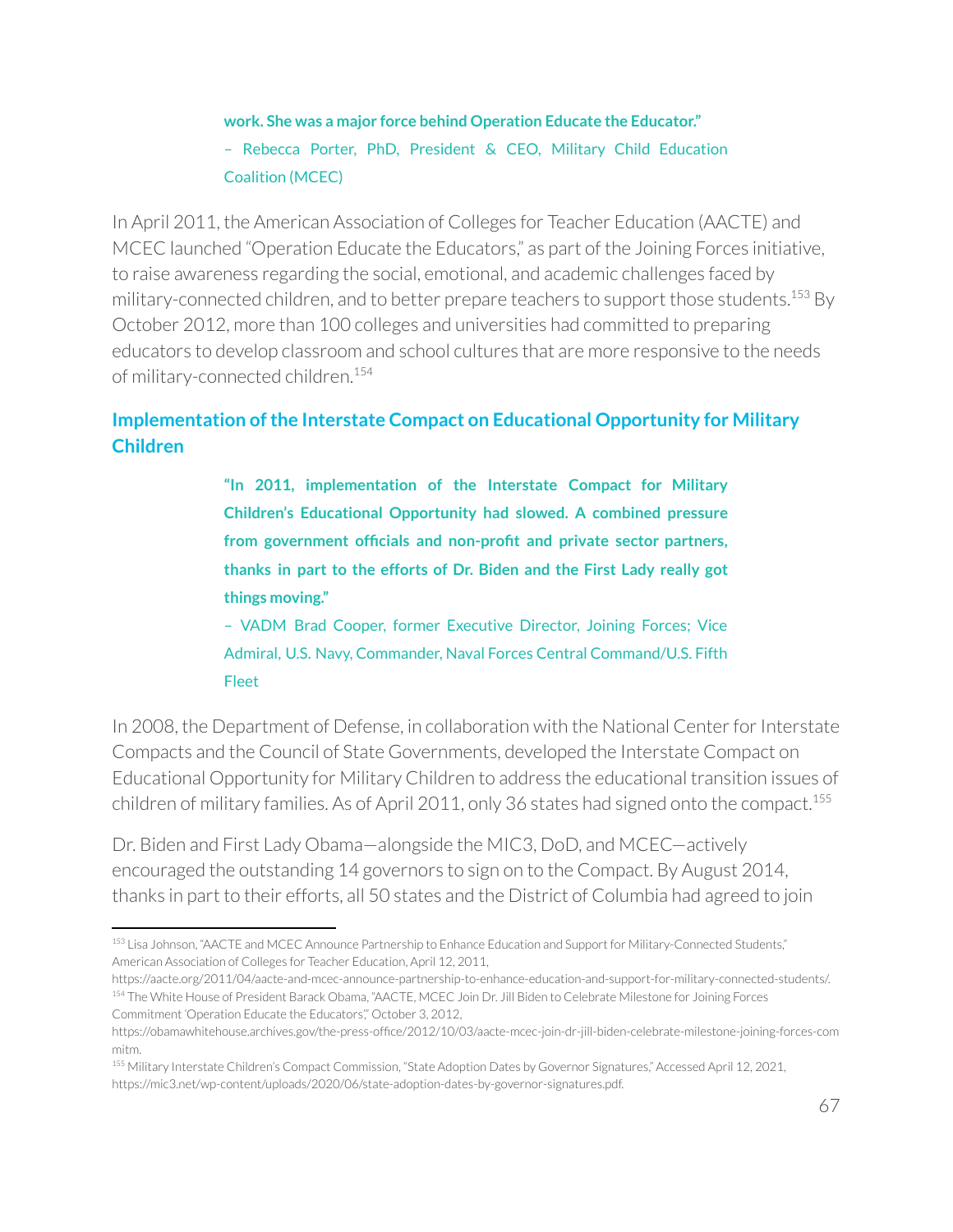the Compact.<sup>156</sup> While implementation of the Compact varies across states and school districts, Blue Star Families' 2019 Military Family Lifestyle Survey found that military families have benefited greatly from its transition-related components. 157

### **Revitalization of Public Schools on Military Installations**

**"One of our major achievements was the revitalization of public schools on military installations... We were able to secure approximately \$250 million to reconstruct and revitalize those schools, thanks in part to the spotlight Joining Forces shone on military children's education."** – Rob Gordon, former Deputy Under Secretary of Defense for Military Community and Family Policy

Approximately 160 schools in the United States operate on military land but are administered by local school superintendents (not the Department of Defense Education Activity). In 2010, the Department of Defense launched an Education Review to assess its effectiveness in meeting the educational needs of military children.<sup>158</sup> As part of this review, the Deputy Under Secretary of Defense for Military Community and Family Policy directed the establishment of a sub-Task Force to assess the capacity and condition of public schools on military installations, and identify options to renovate, expand, and orreplace those in the worst condition.

Over the course of the next six months, the sub-Task Force reviewed 157 public schools located on military installations (three of the schools were new and not included in the study).<sup>159</sup> This assessment resulted in the creation of the "Public Schools on Military Installations Priority List"—which represented the Department's prioritization of those public schools on military installations with the most serious capacity or facility condition deficiencies.<sup>160</sup> Using this list, the Office of Economic Adjustment conducted a grant program to award grants to assist these public schools with the most serious capacity or facility-condition deficiencies. $^{161}$  These grants—totaling to \$250 million—were funded by

https://bluestarfam.org/wp-content/uploads/2020/03/BSF-2019-Survey-Comprehensive-Report-Digital-rev200305.pdf.

<sup>156</sup> Ibid.

<sup>157</sup> Blue Star Families, "2019 Military Family Lifestyle Survey," Accessed January 7, 2022,

<sup>158</sup> Homeland Magazine, "What Schools Are Available to Children on Military Installations?," Accessed May 4, 2021,

https://homelandmagazine.com/schools-available-children-military-installations/.

<sup>159</sup> U.S. Department of Defense, "Update to the Report on Assistance to Local Educational Agencies for Defense Dependents' Education," February 2012, https://www.dodea.edu/Partnership/upload/Reports-to-Congress-2012.pdf.

<sup>160</sup> Office of the Secretary of Defense, "Secretary of Defense's 2018 Public Schools on Military Installations (PSMI) Prioritized List," https://oldcc.gov/sites/default/files/2019-04-15\_DSD%20Approved%202018%20PSMI\_Prioritized\_List%20(Landscape).pdf.

<sup>&</sup>lt;sup>161</sup> U.S. Department of Defense, "Update to the Report on Assistance to Local Educational Agencies for Defense Dependents' Education," February 2012, https://www.dodea.edu/Partnership/upload/Reports-to-Congress-2012.pdf.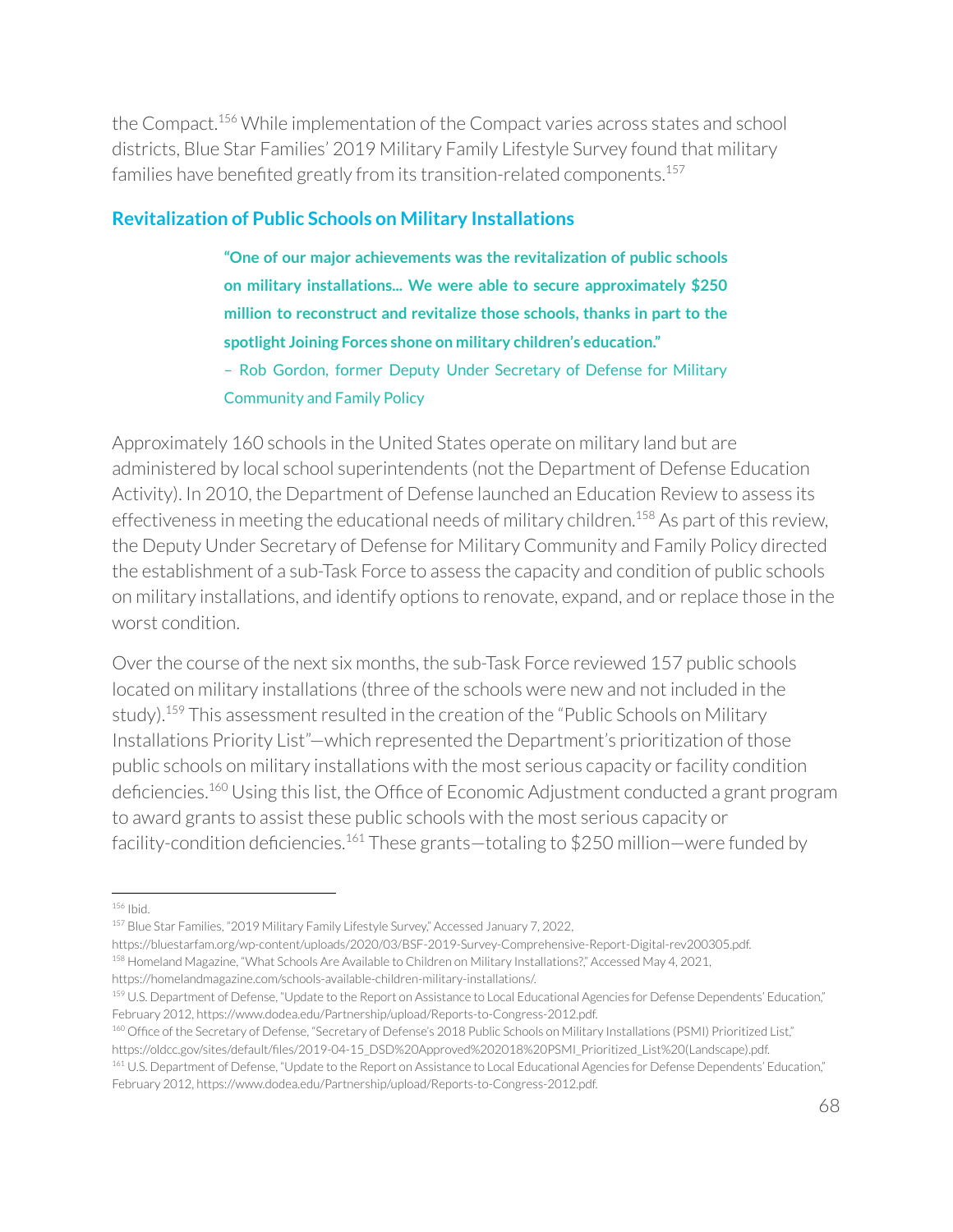Congress in the Department of Defense and Full-Year Continuing Appropriations Act of 2011 (Section 8109 of P.L. 112-10). 162

# **Principles of Excellence & Eight Keys to Success**

In April 2012, President Obama issued Executive Order 13607, "Establishing Principles of Excellence for Educational Institutions Serving Service Members, Veterans, Spouses, and Other Family Members," to address issues related to higher education for military and Veteran family members. Specifically, the executive order directed the DoD, VA, and DoE to establish "principles of excellence" to apply to educational institutions receiving federal funding from military and Veterans educational benefits programs. Among other things, these principles required schools to provide "meaningful information" to prospective students about the cost of attendance, how to best use federal funds/benefits, etc., as well as put an end to any "fraudulent and unduly aggressive recruiting techniques" and misinformation activities. 163

A yearlater, President Obama announced the Eight Keys To Veterans' Success program at the 2013 Disabled American Veterans National Convention in Florida. These keys were developed by the administration, the DoE, and the VA, in conjunction with more than 100 education experts, and represented eight concrete steps that institutions of higher education could take to help Veterans and service members thrive in the classroom. These steps were:

- 1. Create a culture of trust and connectedness across the campus community to promote well-being and success for Veterans.
- 2. Ensure consistent and sustained support from campus leadership.
- 3. Implement an early alert system to ensure all Veterans receive academic, career, and financial advice before challenges become overwhelming.
- 4. Coordinate and centralize campus efforts for all Veterans, together with the creation of a designated space (even if limited in size).
- 5. Collaborate with local communities and organizations, including government agencies, to align and coordinate various services for Veterans.

<sup>&</sup>lt;sup>162</sup> Department of Defense and Full-Year Continuing Appropriations Act, 2011, https://www.congress.gov/112/plaws/publ10/PLAW-112publ10.pdf.

<sup>&</sup>lt;sup>163</sup> The White House of President Barack Obama, "Executive Order: Establishing Principles of Excellence for Educational Institutions Serving Service Members, Veterans, Spouses, and Other Family Members," April 27, 2012,

https://obamawhitehouse.archives.gov/the-press-office/2012/04/27/executive-order-establishing-principles-excellence-educational-instit uti.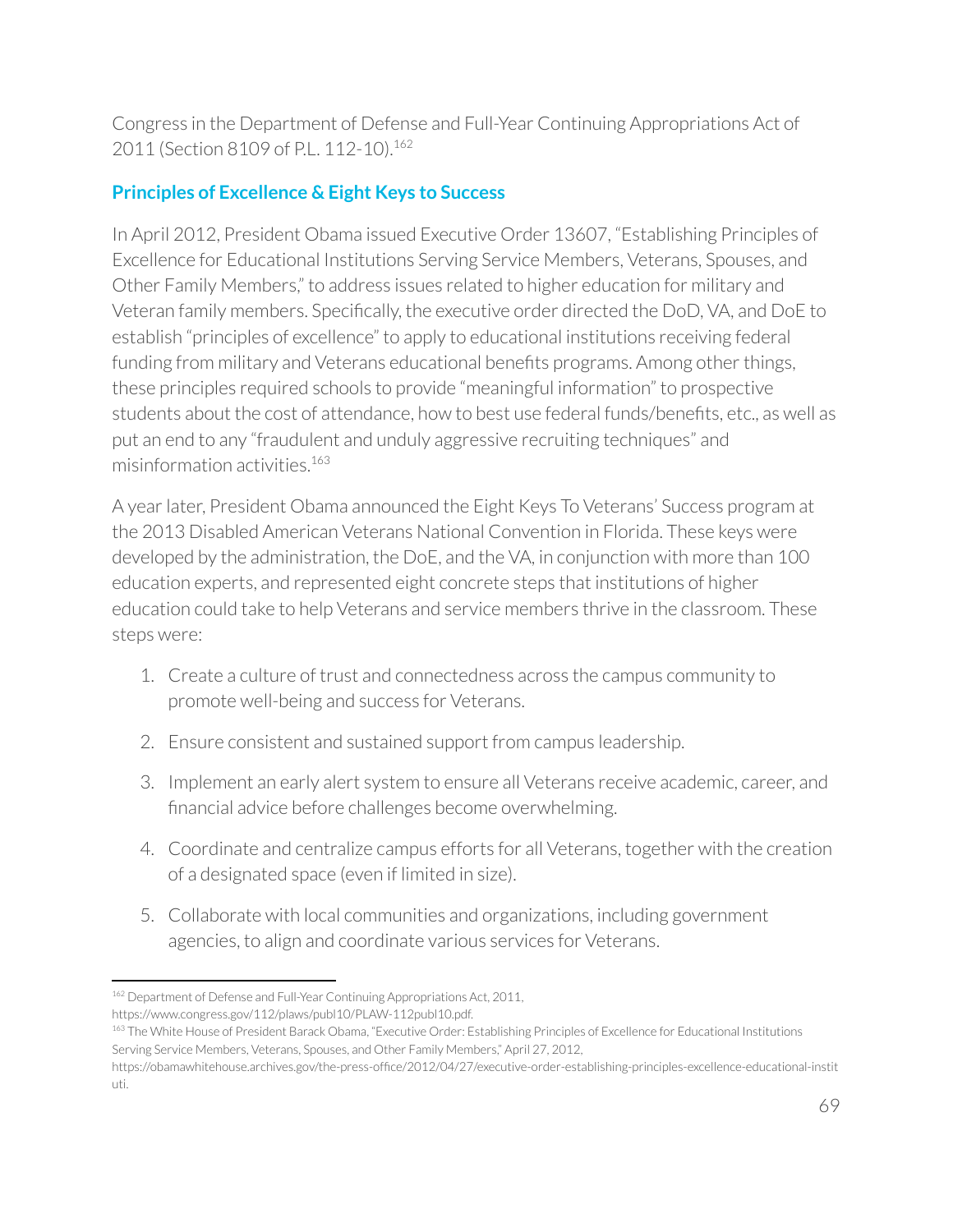- 6. Utilize a uniform set of data tools to collect and track information on Veterans, including demographics, retention and degree completion.
- 7. Provide comprehensive professional development forfaculty and staff on issues and challenges unique to Veterans.
- 8. Develop systems that ensure sustainability of effective practices for Veterans.<sup>164</sup>

In his speech, President Obama announced that 250 community colleges and universities had committed to implementing the 8 Keys to Success on their campuses.<sup>165</sup> Within a year, that number had nearly doubled to more than 400 colleges and universities.<sup>166</sup>

# **Institute for Veterans and Military Families at Syracuse University**

Joining Forces also inspired, in part, the revitalization of Syracuse University (SU)'s commitment to Veteran education. The university's relationship to the U.S. military goes back at least as far as World War I, when SU established a Students Army Training Corps (SATC) on campus. It maintained close connections to the military during WWII, and approximately 18,000 faculty, students, and alumni served in uniform. After the war, Chancellor Tolley opened SU to any Veteran wanting to pursue a degree.

Fast forward to 2011, and SU officially established the Institute for Veterans and Military Families (IVMF)—an interdisciplinary research institution that focuses on the social, economic, education, and policy issues affecting service members and their families post-service. Since its founding, IVMF has played a key role in advancing research on the unique challenges and strengths of military and Veteran families. 167

In 2014, Kent Syverud reaffirmed the importance of SU's commitment to Veterans during his inauguration speech as university chancellor: "I believe Syracuse University must once again become the best place for Veterans. We have the capacity, we have the opportunity, to be the best in the world at providing opportunity and empowerment to the Veterans of our armed forces and their families... We have an unrivaled capacity to bring to bear our expertise in the professions, in disabilities, in entrepreneurship and information, and in the arts and sciences, for the benefit of our University and of those who have borne the battle and their families. So

<sup>164</sup> The White House of President Barack Obama, "8 Keys to Success: Supporting Veterans, Military and Military Families on Campus," August 13, 2013,

<sup>165</sup> Ibid. https://obamawhitehouse.archives.gov/blog/2013/08/13/8-keys-success-supporting-Veterans-military-and-military-families-campus.

<sup>166</sup> Robert MacFarlin, "8 Keys to Veterans' Success Receives More than 400 College and University Commitments," U.S. Department of Education, July 30, 2014,

<sup>&</sup>lt;sup>167</sup> Institute for Veterans and Military Families, "History," Syracuse University, Accessed May 13, 2021, https://blog.ed.gov/2014/07/8-keys-to-Veterans-success-receives-more-than-400-college-and-university-commitments/.

https://ivmf.syracuse.edu/about-ivmf/history-timeline/.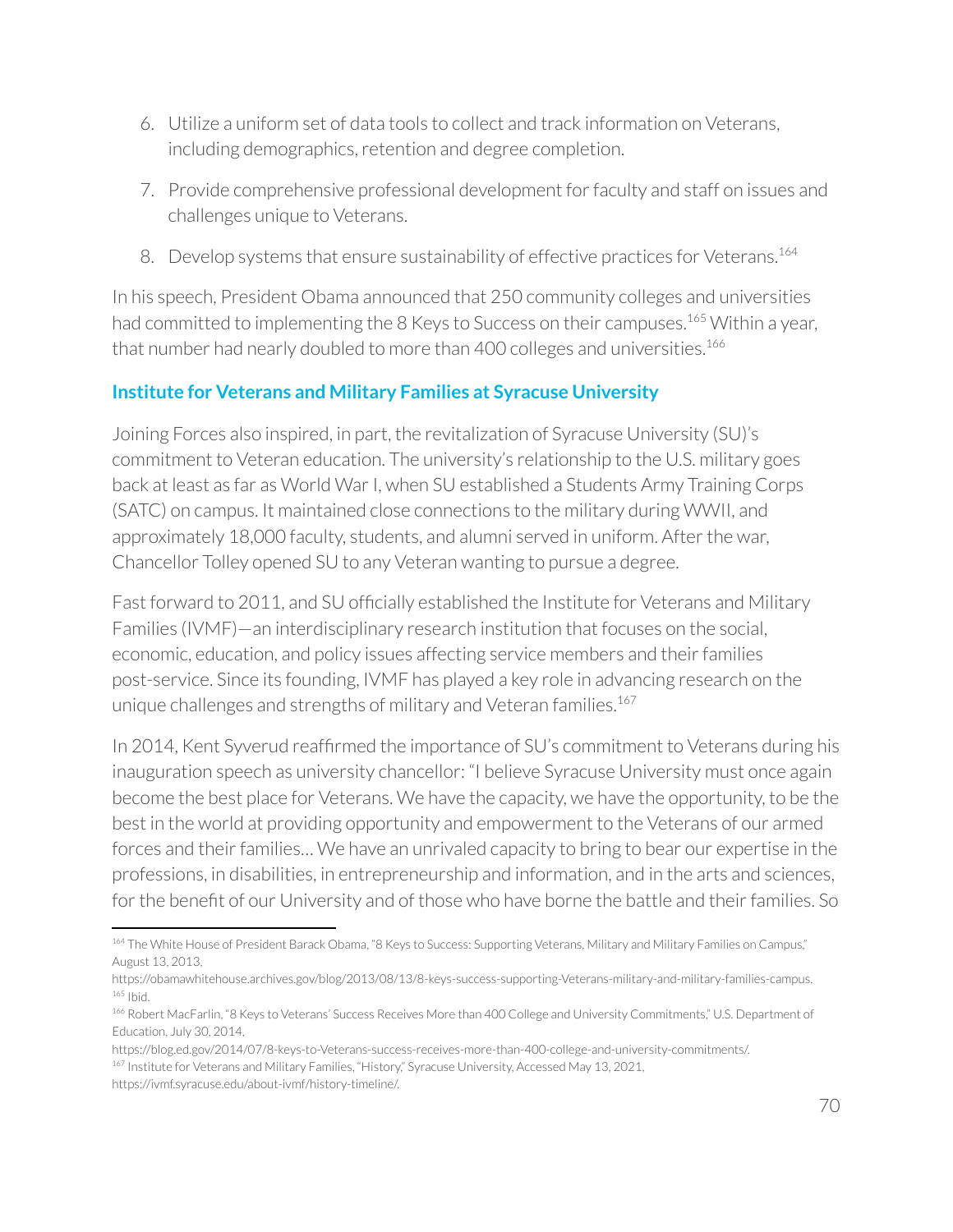let's just do it. Because if we do, we will have done so much for our University, forthis country, and for our Veterans."<sup>168</sup> This reaffirmation of SU's commitment to Veterans was inspired, in part, by Joining Forces.

> **"Joining Forces' focus on education coincided with the arrival of a new Chancellor here at Syracuse University. One of his priorities was making Syracuse University the best school for Veterans. Now, SU has a long history with the military, dating back to World War I when our campus was taken over by soldiers preparing to go to war... When Chancellor Syverud came on board, he reaffirmed SU's commitmentto Veterans. The fact that First Lady Obama and Dr. Biden were both focusing on Veterans' education reinforced the idea that now was a good time for SU to reevaluate and improve how we are providing opportunities for Veterans."**

> – Maureen Casey, former Managing Director of Military & Veterans Affairs, JPMorgan Chase; Chief Operating Officer, Institute for Veterans & Military Families (IVMF) at Syracuse University

#### **Military Family Research Institute at Purdue University**

**"All of our work at MFRI is in the spirit of Joining Forces, insofar as it is aimed at helping communities do a better job of supporting the military-connected families in their midst."**

– Shelley MacDermid Wadsworth, PhD, Director, Military Family Research Institute (MFRI) at Purdue University

In 1994, Purdue University founded the Center for Families to improve the quality of life for families.<sup>169</sup> Seven years later, the Center created the Military Family Research Institute (MFRI), which conducts research and outreach for communities and professionals who serve military and Veteran families. $170$  MFRI collaborates with other organizations to help shape policies, programs, and practices that improve military and Veteran families' overall

<sup>&</sup>lt;sup>168</sup> Kent Syverud, "Inauguration," Syracuse University, July 1, 2014,

https://Veterans.syr.edu/why-su/chancellors-support/chancellor-syverud/.

<sup>&</sup>lt;sup>169</sup> Purdue University, "Center for Families: About," 2021, https://www.purdue.edu/hhs/hdfs/cff/about/.

<sup>170</sup> The Military Family Research Institute at Purdue University, "About Us: Our History," Accessed May 7, 2021, https://www.mfri.purdue.edu/about-mfri-history/.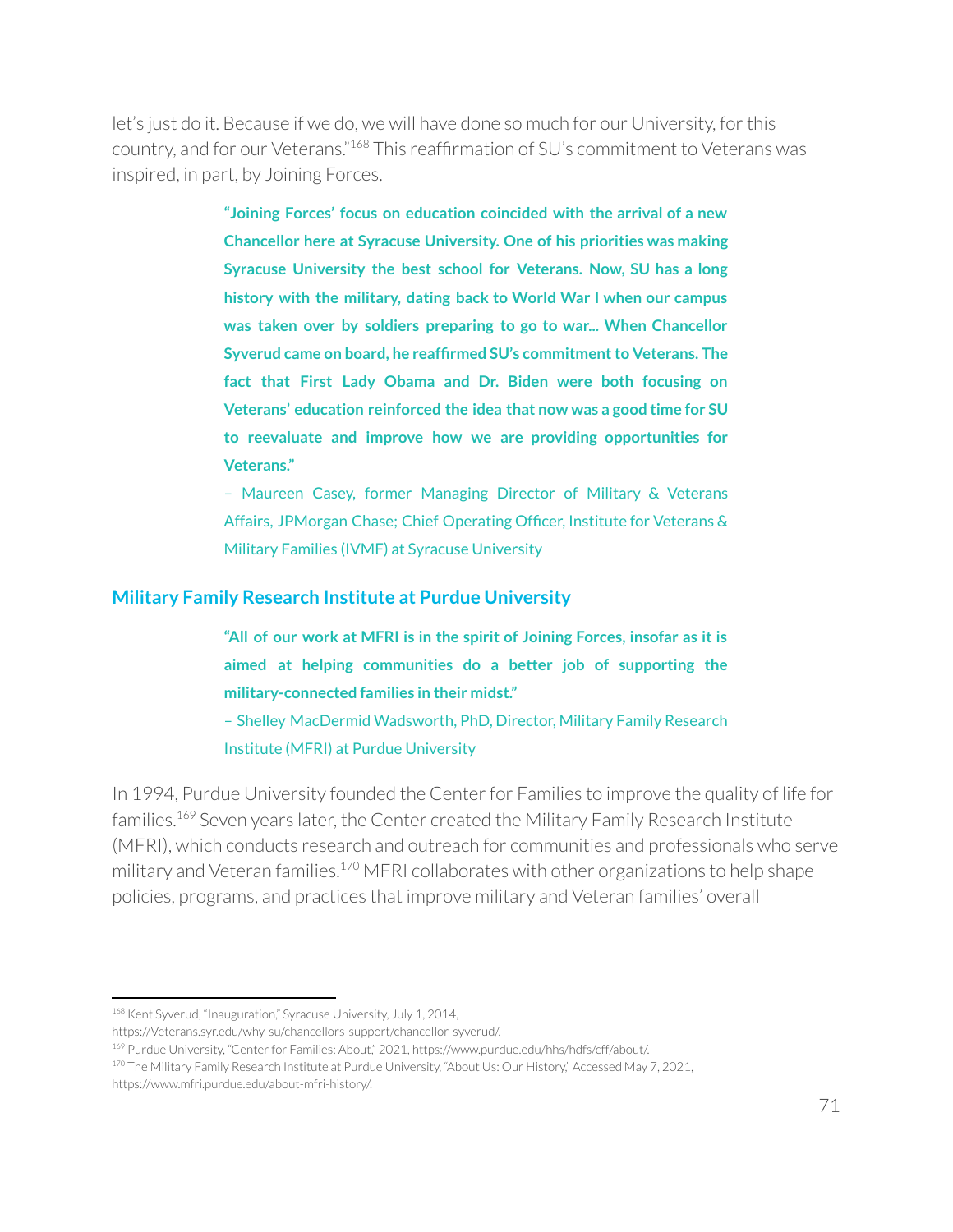well-being. The Institute also helps communities and organizations leverage research and best practices to achieve their goals within the military and Veteran space. 171

# **A Battle Plan for Supporting Military Families**

In 2015, MFRI convened senior cross-sector leaders from across the government, philanthropy, and non-profit space to discuss and distill lessons learned about serving military families after  $9/11.^{172}$  This two-day event, called "The Battle Plan for Supporting Military Families Symposium," was held in the spirit of Joining Forces,<sup>173</sup> and culminated in the production of the fifth book in MFRI's "Risk and Resilience in Military Families" series titled A Battle Plan for Supporting Military Families: Lessons for the Leaders of Tomorrow.<sup>174</sup> Joining Forces leaders participated in the symposium and contributed a chapter to the book. 175

## **Measuring Communities**

In April 2016, MFRI launched Measuring Communities, an online social indicators project designed to strengthen community efforts to support military and Veteran families.<sup>176</sup> Data from more than 30 diverse, reliable, and nationally representative sources provide military-specific information about communities in ten topical areas.<sup>177</sup> This effort was organized according to the Community Blueprint (see above) and modeled after Joining Forces' community mobilization activities. Blue Star Families was the first non-profit partner to contribute data to the Measuring Communities collective effort. 178

# **Wellness**

In 2011, service members were returning home from Iraq and Afghanistan bearing the invisible wounds of war—post-traumatic stress disorder(PTSD) and traumatic brain injury

<sup>171</sup> The Military Family Research Institute at Purdue University, "About Us: Mission," Accessed May 7, 2021,

https://www.mfri.purdue.edu/about-mfri-history/mission/.

<sup>172</sup> The Military Family Research Institute at Purdue University, "A Battle Plan for Supporting Military Families," Accessed May 7, 2021, https://www.mfri.purdue.edu/resources-and-research/battleplan/.

<sup>173</sup> Shelley MacDermid Wadsworth, PhD, Director, Military Family Research Institute (MFRI) at Purdue University, email correspondence. Please contact Blue Star Families' Applied Research team at survey[@bluestarfam.org](mailto:abrazer@bluestarfam.org) for more information.

<sup>174</sup> The Military Family Research Institute at Purdue University, "A Battle Plan for Supporting Military Families," Accessed May 7, 2021, https://www.mfri.purdue.edu/resources-and-research/battleplan/.

<sup>175</sup> Shelley MacDermid Wadsworth, PhD, Director, Military Family Research Institute (MFRI) at Purdue University, email correspondence. Please contact Blue Star Families' Applied Research team at survey[@bluestarfam.org](mailto:abrazer@bluestarfam.org) for more information.

<sup>176</sup> The Military Family Research Institute at Purdue University, "Research with Impact: The Military Family Research Institute at Purdue University 2015-2016 Review," Accessed May 7, 2021,

https://www.mfri.purdue.edu/wp-content/uploads/2017/07/2015-2016\_MFRI\_Review.pdf.

<sup>177</sup> The Military Family Research Institute at Purdue University, "Family Support: Measuring Communities," Accessed May 7, 2021, https://www.mfri.purdue.edu/outreach-programs/.

<sup>178</sup> Shelley MacDermid Wadsworth, PhD, Director, Military Family Research Institute (MFRI) at Purdue University, email correspondence. Please contact Blue Star Families' Applied Research team at survey[@bluestarfam.org](mailto:abrazer@bluestarfam.org) for more information.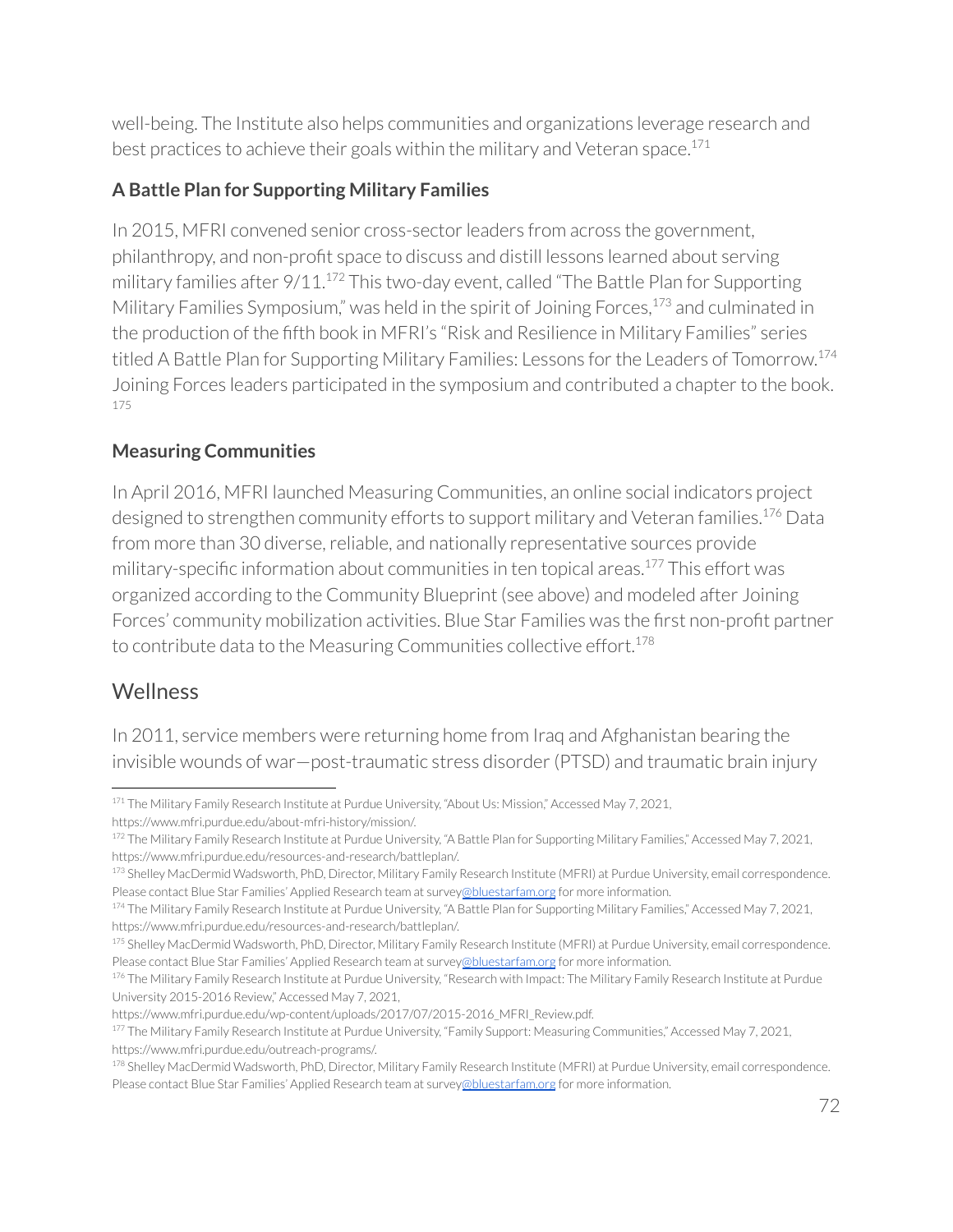(TBI). Service members were also suffering from traumatic physical injuries suffered in combat and inflicted by improvised explosive devices (IEDs).

The stressors endemic to the military lifestyle were also contributing to adverse mental health outcomes among military and Veteran families.<sup>179</sup> Needless to say, the mental health and wellness of active-duty families is central to sustaining optimal military readiness, resilience, and retention.

Finally, the second decade of the twenty-first century saw record rates of Veteran homelessness in the United States. On a single night in January 2010, 76,329 Veterans were living in emergency shelter, in transitional housing, or in an unsheltered place—e.g., on the streets, in cars, or in abandoned buildings. $^{180}$  (This was known as the Point in Time count.) $^{181}$ Approximately 43 percent of those homeless on a single night were unsheltered. During a 12-month period (October 2009 through September 2010), an estimated 144,842 Veterans spent at least 1 night in emergency shelter or transitional housing programs, accounting for 11.5% of all homeless adults. In 2010, homeless Veterans accounted for 1 in 150 Veterans and about 1 in 9 Veterans living in poverty.<sup>182</sup>

As such, the wellness pillar of Joining Forces was perhaps the most broadly defined of the initiative's efforts. Actions were undertaken to support holistic wellness of military and Veteran families, with particular focus on the caregivers of wounded warriors; the mental health of service members, Veterans, and their families; homelessness; and military cultural competency for healthcare providers. The following wellness-related initiatives were inspired or catalyzed by the efforts of the First and Second Lady.

## **Medical Community Commitments**

### **Association of American Medical Colleges**

On January 11, 2012, First Lady Obama visited Virginia Commonwealth University (VCU) to announce a commitment by 101 members of the Association of American Medical Colleges (AAMC) to create a new generation of doctors, medical schools, and research facilities, to

https://www.va.gov/homeless/docs/2010aharVeteransreport.pdf.

https://www.va.gov/homeless/docs/2010aharVeteransreport.pdf.

<sup>179</sup> Blue Star Families, "2012 Military Family Lifestyle Survey," Accessed January 7, 2022,

https://bluestarfam.org/wp-content/uploads/2020/02/2012-Blue-Star-Families-annual-Military-Family-Lifestyle-Survey-Comprehensive-Report.pdf.

<sup>180</sup> U.S. Department of Housing and Urban Development and U.S. Department of Veterans Affairs, "Veteran Homelessness: A Supplemental Report to the 2010 Annual Homeless Assessment to Congress," Accessed May 11, 2021,

<sup>181</sup> U.S. Department of Veterans Affairs, "Point in Time (PIT) Count," Accessed January 11, 2022, https://www.va.gov/HOMELESS/pit\_count.asp.

<sup>182</sup> U.S. Department of Housing and Urban Development and U.S. Department of Veterans Affairs, "Veteran Homelessness: A Supplemental Report to the 2010 Annual Homeless Assessment to Congress," Accessed May 11, 2021,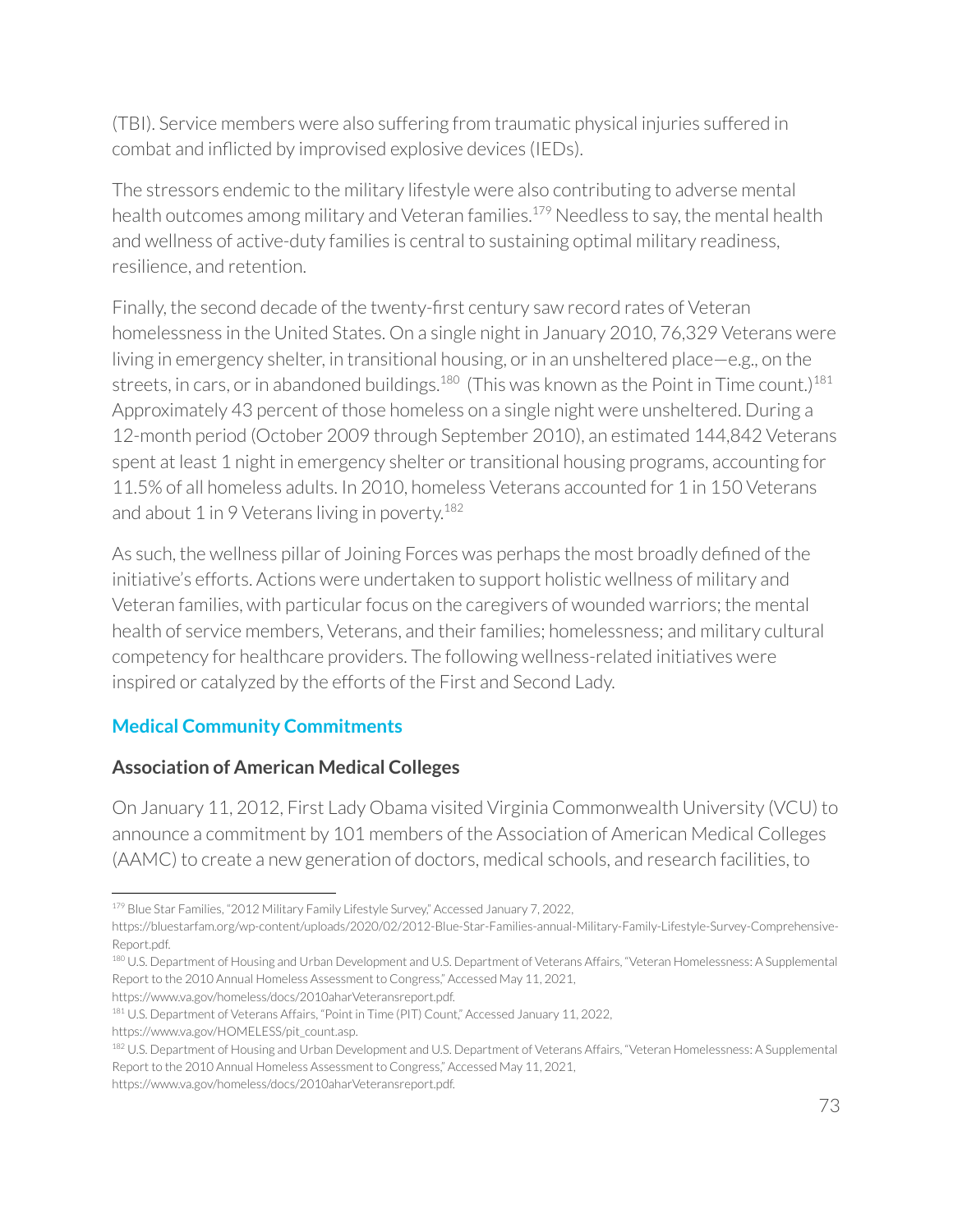ensure that service members and Veterans receive medical care attuned to their needs. 183 The participating schools committed to supporting Joining Forces by pursuing groundbreaking research in the areas of Post-Traumatic Stress Disorder(PTSD) and Traumatic Brain Injury (TBI). Furthermore, they pledged to unite with the AAMC and American Association of Colleges of Osteopathic Medicine to enhance education and share research, information and best practices to better serve Veterans and their families. VCU was selected to host the announcement due to its position as a national leaderin TBI research and its strong partnership with the Hunter Holmes McGuire VA Medical Center Veterans Affairs Hospital. 184

#### **Nursing Schools & Organizations**

On April 11, 2012, First Lady Obama and Dr. Biden visited the University of Pennsylvania (home to one of the country's top nursing schools) to announce a commitment from 150 state and national nursing organizations and over 500 nursing schools to ensure that their nurses are prepared to meet the unique health needs of military and Veteran families. Specifically, these schools and organizations pledged to educate current and future nurses on how to recognize and care for service members, Veterans, and family members impacted by PTSD, TBI, depression, and other service-related illnesses. The initiative was led by the American Nurses Association, American Academy of Nurse Practitioners, American Association of Colleges of Nursing, and the National League for Nursing, in coordination with the DoD and VA. 185

#### **Hidden Heroes: The National Coalition for Military Caregivers**

**"In 2013, we began discussing a major collaborative effort with the Joining Forces team around responding to the findings of the RAND study that we commissioned in 2012, Hidden Heroes: America's Military Caregivers. That was a seminal research project dedicated to quantifying the needs of military caregivers and examining existing policies and programs to meetthose needs... In April 2014, shortly after the release of the report, Senator Elizabeth Dole and other members of our team were invited to the White House, where, alongside First Lady Michelle**

<sup>&</sup>lt;sup>183</sup> Anne Buckley, "Michelle Obama at VCU to Announce National Initiative," Virginia Commonwealth University, January 11, 2012, https://www.news.vcu.edu/article/Michelle\_Obama\_Visit.

<sup>184</sup> Ibid.

<sup>&</sup>lt;sup>185</sup> The White House of President Barack Obama, "America's Nurses Join Forces with the First Lady and Dr. Biden to Support Veterans and Military Families," April 11, 2012,

https://obamawhitehouse.archives.gov/the-press-office/2012/04/11/americas-nurses-join-forces-first-lady-and-dr-biden-support-Vetera ns-and.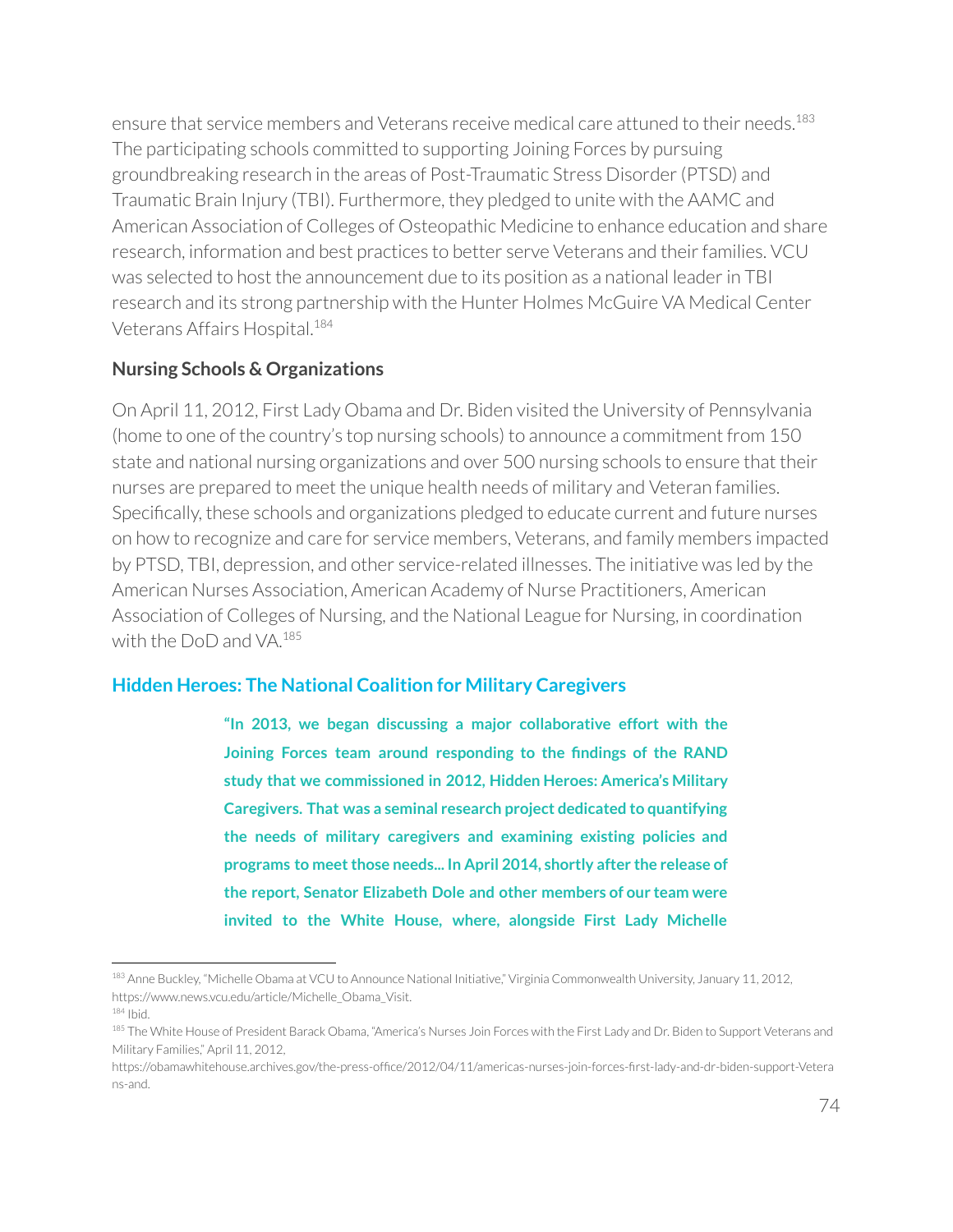**Obama, Dr. Jill Biden, and former First Lady Rosalynn Carter, we announced a series of EDF-facilitated commitments from our new coalition of partners. That coalition is called 'Hidden Heroes,' and included 300+ partner organizations... The ability to work with Joining Forces proved critical in gaining substantive commitments to change and impact the lives of countless military and Veteran caregivers. Within a year's time most of our coalition members had rolled out key initiatives, and Joining Forces stuck with us every step ofthe way."** – Steve Schwab, CEO, Elizabeth Dole Foundation

In 2012, the Elizabeth Dole Foundation commissioned the RAND Corporation to conduct the largest study ever undertaken of military caregivers to help identify gaps in the policies and programs that support them.<sup>186</sup> In their report, Hidden Heroes: America's Military Caregivers, RAND estimated that there are about 5.5 million military caregivers in the United States, and that 1.1 million of them are caring for those who served in the military post-9/11. They were, and continue to be, an unpaid national workforce providing services worth  $$15$  billion annually. $^{187}$ 

According to RAND, the post-9/11 cohort of caregivers tends to be younger, employed, and more likely to be caring for a younger individual with a mental health or substance use condition. Furthermore, RAND found that those caring for post-9/11 Veterans were suffering adverse effects (e.g., health-related issues and financial challenges) at a higher rate than civilian caregivers and their fellow military caregivers from prior war eras. RAND argued that these caregivers need holistic services and support.<sup>188</sup>

On April 11, 2014, Senator Elizabeth Dole and former First Lady Rosalynn Carterjoined First Lady Obama and Dr. Biden at the White House, to issue a national call to action in support of military and Veteran caregivers. There, Senator Dole announced the launch of a national coalition of individuals and organizations committed to raising awareness and providing support to America's 5.5 million military caregivers. This Hidden Heroes coalition was founded on the cornerstone of the eponymous RAND report and aims to:

 $\star$  Raise awareness of the issues military caregivers confront every day;

<sup>186</sup> Elizabeth Dole, "May is Month of the Military Caregiver: It's Time to Honor our Hidden Heroes with Substantive Support and Meaningful Legislation," Hidden Heroes, May 2, 2017,

https://hiddenheroes.org/news/senator-dole-may-blog-post-legislation-support-military-caregivers//.

<sup>&</sup>lt;sup>187</sup> Elizabeth Dole and Michael D. Rich, "Military Caregivers Are Hidden Heroes," RAND Corporation, April 2, 2014,

https://www.rand.org/blog/2014/04/military-caregivers-are-hidden-heroes.html.

<sup>188</sup> Rajeev Ramchand, Terri Tanielian, Michael P. Fisher, et al., "Hidden Heroes: America's Military Caregivers," RAND Corporation, 2014, https://www.rand.org/pubs/research\_reports/RR499.html.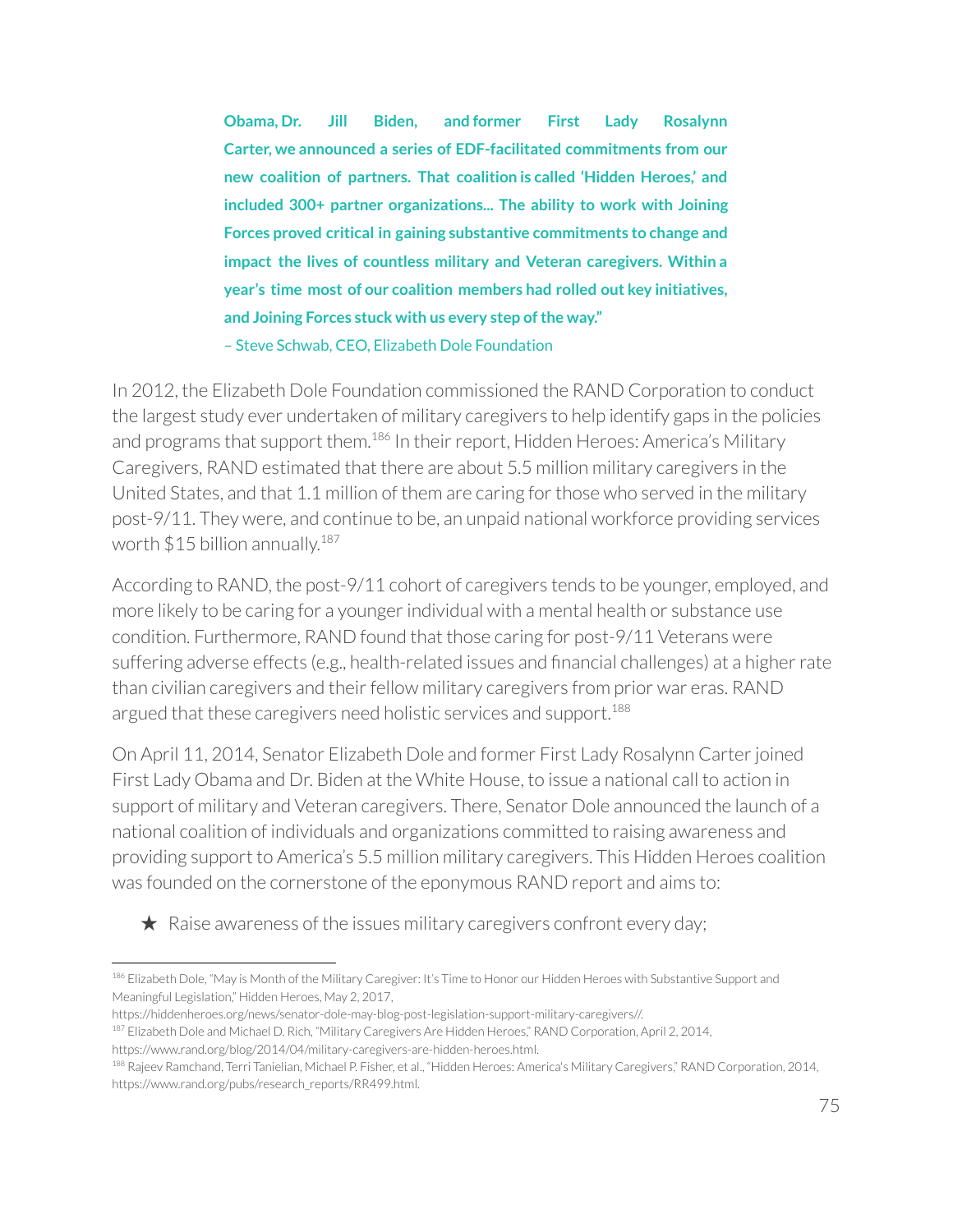- $\star$  Inspire individuals, businesses, communities, and civic, faith and government leaders to take action in supporting military caregivers in their communities; and
- $\star$  Establish a national registry, encouraging military caregivers to register at HiddenHeroes.org to better connect them to helpful resources and support.

The Hidden Heroes coalition is now 300+ members strong, and is composed of leaders in public, private, non-profit, labor and faith communities. These members have helped to develop programs and resources for military caregivers, including free training webinars, job fairs, respite retreats, mental health and family counseling resources, pro bono legal support, assistance with healthcare claims, online resource guides for managing finances, and a free hotline to talk with financial planning experts. Thanks to their collective efforts, many military and Veteran support organizations now include caregivers in their missions. 189

### **Star Behavioral Health Providers**

In 2011, the MFRI, in partnership with the Centerfor Deployment Psychology at the Uniformed Services University of the Health Sciences, and the Indiana National Guard, launched Star Behavioral Health Providers (SBHP)—an online portal and database where military-connected individuals can find behavioral health professionals with specialized training in understanding and treating military and Veteran families.<sup>190</sup> Providers listed in this registry have completed a series of trainings that are intended to make them better able to provide counseling to military-connected family members. SBHP began in Indiana and is now offered in more than 15 states.<sup>191</sup> The initiative was partly inspired by the White House's attention to military and Veteran wellness. 192

#### **The Campaign to Change Direction**

**"Mental health affects all Americans—one in five Americans is dealing with some kind of mental health diagnosis. The challenge that we face is that there is still a stigma. So people don't feel good about identifying [with a mental illness] and getting the help thatthey need. Sometimes it's viewed as a weakness. And when you think about that, it's just ludicrous!... It's an illness. Could you imagine claiming that a cancer**

<sup>&</sup>lt;sup>189</sup> The Elizabeth Dole Foundation, "National Coalition Partners," Accessed May 10, 2021,

https://www.elizabethdolefoundation.org/about-the-foundation/national-coalition-partners/.

<sup>190</sup> Star Behavioral Health Providers, "Home: What is SBHP?," Accessed June 15, 2021, https://starproviders.org/.

<sup>&</sup>lt;sup>191</sup> Star Behavioral Health Providers, "Find a Provider," Accessed June 15, 2021, https://starproviders.org/find-a-provider/.

<sup>192</sup> Shelley MacDermid Wadsworth, PhD, Director, Military Family Research Institute (MFRI) at Purdue University, email correspondence.

Please contact Blue Star Families' Applied Research team at survey[@bluestarfam.org](mailto:abrazer@bluestarfam.org) for more information.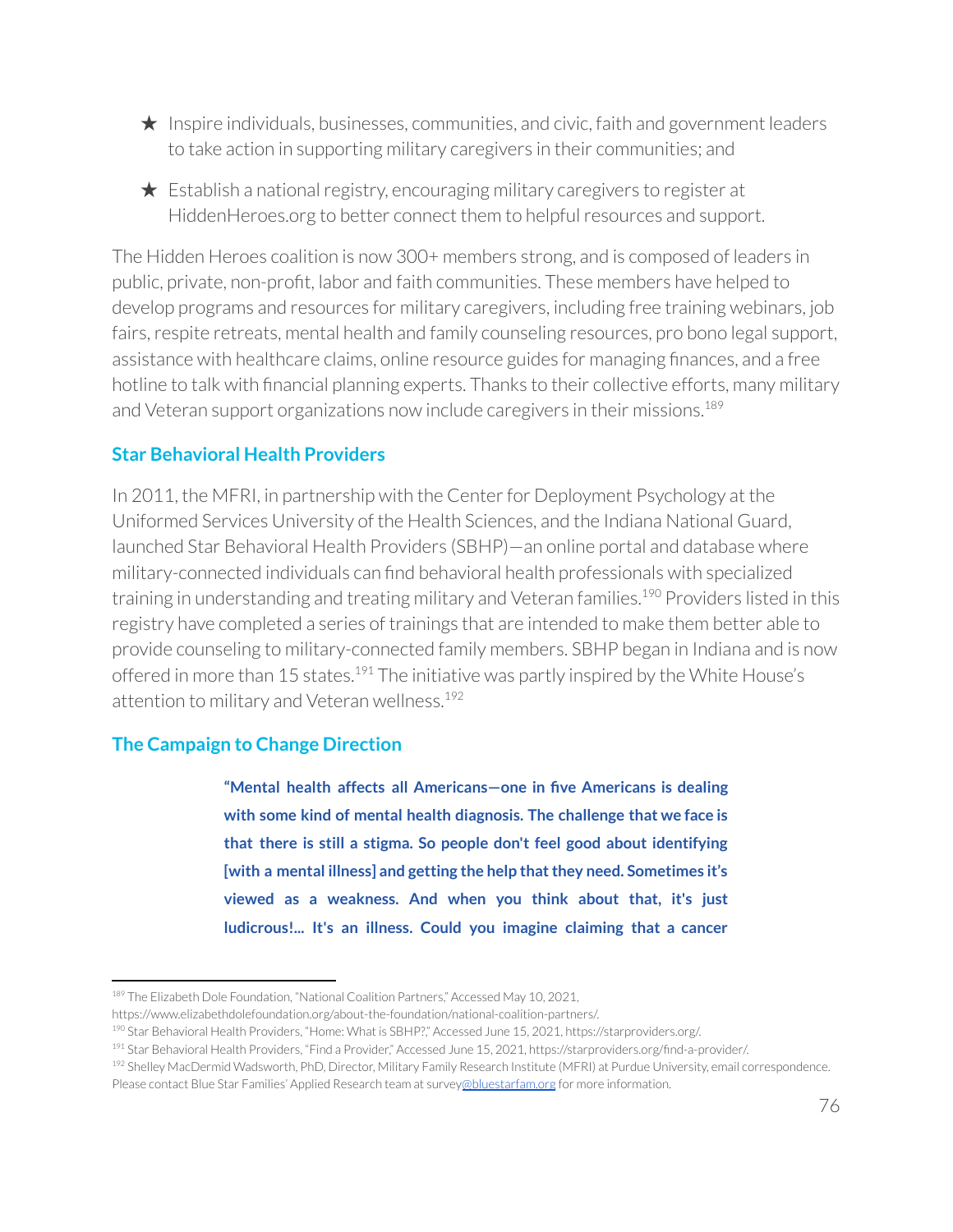**patient seeking chemotherapy was somehow being weak or telling someone with a heart disease to toughen up? But that's where mental health is, and our military can play a big role in changing the conversation around mental health for the entire country—because we know these men and women are heroes. We know thatthey're brave… Ifthey can be brave enough to step up and get the help they need, perhaps that will help some kid in some community who's depressed and maybe thinking about suicide. Maybe the research thatis happening for our Veterans and wounded warriors can be translated to help everybody. And that's one of the reasons that Joining Forces has been working with something called the Campaign to Change Direction. The goal there is to help the rest of the nation understand the five signs that they need to look outfor when somebody has a mental illness—sort of like C.P.R.training or training on a defibrillator… Everyone should be aware: employers, teachers, educators—so that when you see the signs, you know how to identify them and you can find the resources to get that person the help they need. This is true for many military spouses as well; it's not just the service members. The stresses of being a caregiver, the stresses of being a spouse dealing with four kids while their service member is deployed—we have to make sure that these individuals feel like they can reach out when they need help and they're not drowning all alone."** - First Lady Michelle Obama<sup>193</sup>

In March 2015, First Lady Obama spoke at the launch of The Campaign to Change Direction, a nation-wide effort to raise awareness around mental health in America.<sup>194</sup> Spearheaded by the non-profit Give-an-Hour and co-sponsored by the Substance Abuse and Mental Health Services Administration (SAMHSA), the campaign is designed to change the story of mental health across the nation by urging all Americans to learn the five signs that someone might be in distress. 195

> **"It's time to tell everyone who's dealing with a mental health issue that they're not alone, and that getting support and treatment isn't a sign of**

https://www.c-span.org/video/?415360-1/michelle-obama-laura-bush-discuss-role-legacy-ladies.

<sup>&</sup>lt;sup>193</sup> C-SPAN, "First Ladies' Support for the Military Community," September 16, 2016,

<sup>&</sup>lt;sup>195</sup> Rory Brosius, "Changing the Story about Mental Health in America," The White House of President Barack Obama, March 4, 2015, <sup>194</sup> The White House of President Barack Obama, "Remarks by The First lady at 'Change Direction' Mental Health Event," May 4, 2015, https://obamawhitehouse.archives.gov/the-press-office/2015/03/04/remarks-first-lady-change-direction-mental-health-event.

https://obamawhitehouse.archives.gov/blog/2015/03/04/changing-story-about-mental-health-america.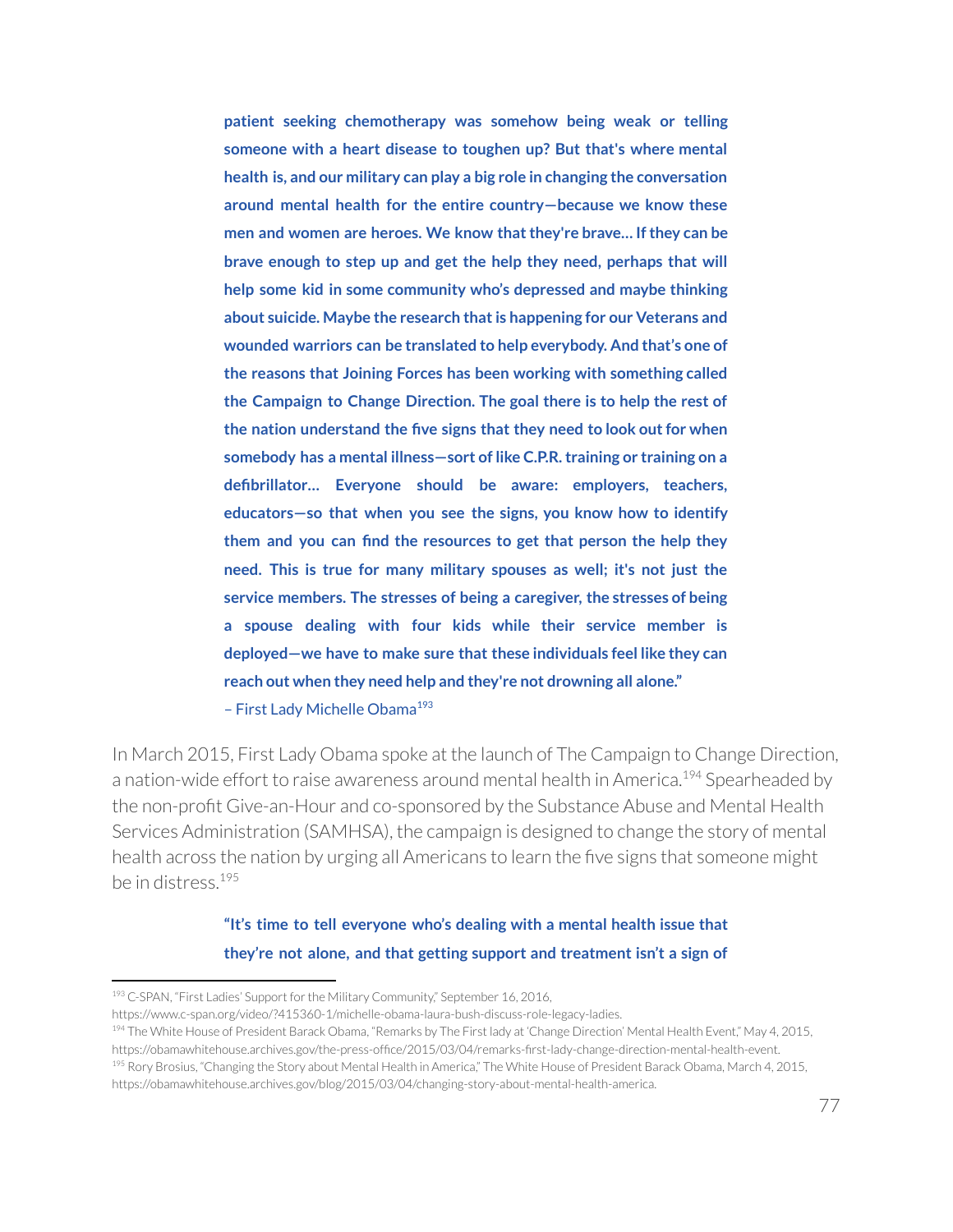**weakness, it's a sign of strength. That's something that my husband believes strongly as President. Because in this country, when you're fighting an illness — whether that's mental or physical — you should be able to getthe help you need, end of story."**

– First Lady Michelle Obama, speaking at The Campaign to Change Direction launch event, Newseum, Washington, D.C.<sup>196</sup>

In May 2015, First Lady Obama and Dr. Biden featured in TCCD public-service announcements, which ran on the jumbotron in New York City's Times Square and www.changedirection.org. <sup>197</sup> The campaign has since garnered more than 115 pledges from campaign partners committed to educating Americans about the five signs.

> **"The third pillar—wellness—had a lot to do with removing the stigma of seeking help. We worked with great partners like Dr. Barbara Van Dahlen at Give an Hour to highlight the need to change direction and reduce stigma as a national priority. Moreover, we really tried to put post-traumatic stress and similar invisible wounds of war into the larger context of mental health in America: 1 in 4 adults in the U.S., not just service members, had a diagnosable mental health illness… I think we made some progress normalizing that conversation, and making it a more of an American issue rather than just a service member or Veteran issue."** – Steve Parker, former Director, Joining Forces; President, WorkMerk

#### **Veteran Homelessness Initiative**

*"First Lady Obama really pushed for progressin ending Veteran homelessness. In June 2014, we announced the Mayors Challenge to End Veteran Homelessness, and featured the cities and statesthat pledged to work with the U.S. Interagency Council on Homelessness to meet those goals and criteria… Mrs. Obama had a famous saying: 'When Veterans come home and kiss the ground, none of them should ever have to sleep on it.' We made demonstrative change in Veteran homelessness during the period that I worked for her office. The stage had already been set for movement on thisissue. Joining Forcesjust helped to push it across the line. The highlight of the initiative was the grand*

<sup>197</sup> The Campaign to Change Direction, "First Lady Michelle Obama Featured in PSA For Change Direction," May 10, 2015, https://www.changedirection.org/first-lady-michelle-obama-featured-in-psa-for-change-direction/. <sup>196</sup> The White House of President Barack Obama, "Remarks by The First lady at 'Change Direction' Mental Health Event," May 4, 2015, https://obamawhitehouse.archives.gov/the-press-office/2015/03/04/remarks-first-lady-change-direction-mental-health-event.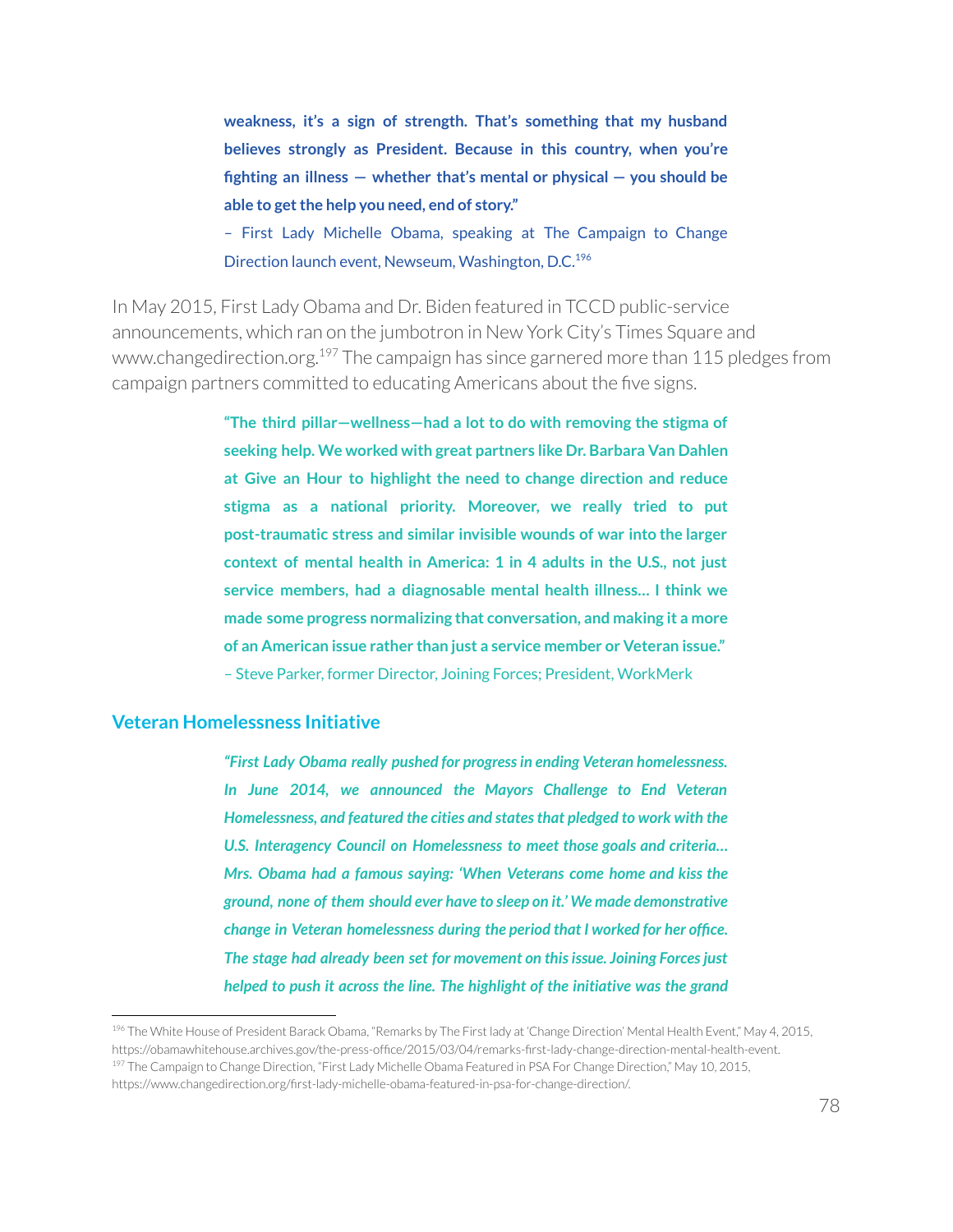*opening of the Conway House in Washington, D.C. Here was something tangible. Multiple local and regional non-profits came together to support that project, and the Home Depot Foundation came in and helped furnish the place. All these organizations worked together in support of a common good." –* Will Johnson, former Director, Joining Forces; Committee Staff, Committee on Armed Services, U.S. House of Representatives

### **Mayors Challenge to End Veteran Homelessness**

In 2010, the Obama administration set the goal of preventing and ending homelessness among Veterans by the end of 2015. In June 2014, as part of Joining Forces, First Lady Obama announced the commitment of seventy-seven mayors, four governors, and four county officials to meet that goal, and called on all mayors and local leaders to commit to ending Veteran homelessness in their communities by the end of 2015.

Hundreds of mayors, county representatives and governors have since accepted the Mayors Challenge to End Veteran Homelessness (overseen by the U.S. Interagency Council on Homelessness).<sup>198</sup> As of January 2022, eighty-two communities and three states have ended Veteran homelessness—having met the requirements laid out in federal criteria and benchmarks. 199

### **John and Jill Ker Conway Residence**

In January 2017, Washington, D.C. opened the John and Jill Ker Conway Residence—a 124-unit, mixed-income residence for chronically homeless Veterans and low-income residents. This building was the first of its kind in D.C., and was constructed with a combination of federal, city, private and non-profit funds.<sup>200</sup> Veteran tenants pay 30 percent of their income as rent and have on-site supportive services such as social workers, job and education counseling, and mental health specialists. Their average age is 62, and their services are coordinated by case managers who work directly with the D.C. VAMC staff.<sup>201</sup>

<sup>198</sup> U.S. Department of Veterans Affairs, "Veterans Experiencing Homelessness," February 19, 2019, https://www.va.gov/HOMELESS/Mayors\_Challenge.asp.

<sup>&</sup>lt;sup>199</sup> U.S. Interagency Council on Homelessness, "Communities that Have Ended Homelessness," Accessed January 12, 2021, https://www.usich.gov/communities-that-have-ended-homelessness.

<sup>&</sup>lt;sup>200</sup> Tara Bahrampour, "After Years on the Streets, Homeless Vets in D.C. Get New Building to Call Their Own," The Washington Post, January 11, 2017,

https://www.washingtonpost.com/local/social-issues/after-years-on-the-streets-homeless-vets-in-dc-get-new-building-to-call-their-own/2 017/01/11/1e502710-d83f-11e6-9f9f-5cdb4b7f8dd7\_story.html.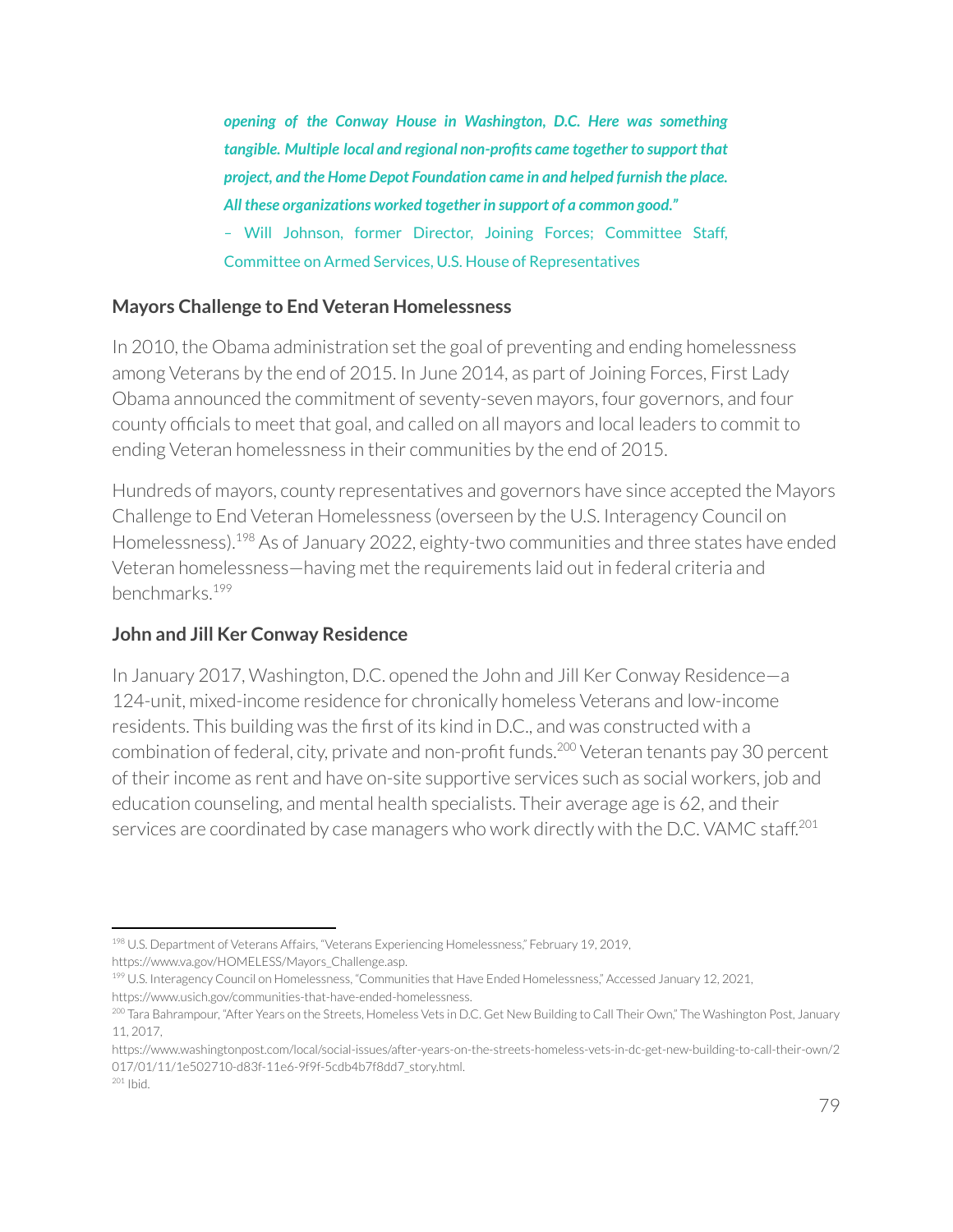According to D.C. Mayor Muriel Bowser, who spoke at the ribbon cutting, the project benefited from the Obama administration's focus on ending Veteran homelessness. 202

### **Reaching Rural Veterans**

Roughly one-third of all Veterans in the United States live in rural areas. These Veterans are often less likely to have access to needed services than those in urban locales.<sup>203</sup> As such, in March 2021, the MFRI launched Reaching Rural Veterans (RRV)—a collaboration with faith-based food pantries in rural areas, aimed at bringing communities together to address the basic needs of former service members. Originally piloted in Indiana and Kentucky, RRV was officially established in five rural counties in Illinois, thanks to funding from the Robert R. McCormick Foundation.<sup>204</sup>

The primary objective of RRV is to provide food, medical, and behavioral health support, education, and resources (including VA benefits) to low-income, homeless, and low-resource Veterans in rural areas. The project also seeks to: educate local faith communities, food pantry staff, and other community organizations about Veteran families; engage local faith communities and others in providing support and assistance to military-connected families; and educate low-income, homeless, and low-resource Veteran families about nutrition and health.<sup>205</sup> According to MFRI director, Dr. Shelley MacDermid Wadsworth, the initiative grew out of community Stand Downs that were partly inspired by Joining Forces' community mobilization efforts. 206

# Stakeholder Reflections

**"Joining Forces was a humbling and amazing opportunity to do good. Where else does an Army Colonel get the chance to work with such an incredible group of people on a program led by the First Lady of the United States? Joining Forces didn't have a political agenda; it didn't have an angle or anything like that; we just wanted to do good."**

– Will Johnson, former Director, Joining Forces; Committee Staff, Committee on Armed Services, U.S. House of Representatives

<sup>202</sup> Ibid.

<sup>204</sup> Ibid. <sup>203</sup> Kristen Cavallo, "Reaching Rural Veterans Helps Connect Services to People in Need," The Military Family Research Institute at Purdue University, April 22, 2021, https://www.mfri.purdue.edu/reaching-rural-Veterans-helps-connect-services-to-people-in-need/.

<sup>205</sup> Ibid.

<sup>206</sup> Shelley MacDermid Wadsworth, PhD, Director, Military Family Research Institute (MFRI) at Purdue University, email correspondence. Please contact Blue Star Families' Applied Research team at survey[@bluestarfam.org](mailto:abrazer@bluestarfam.org) for more information.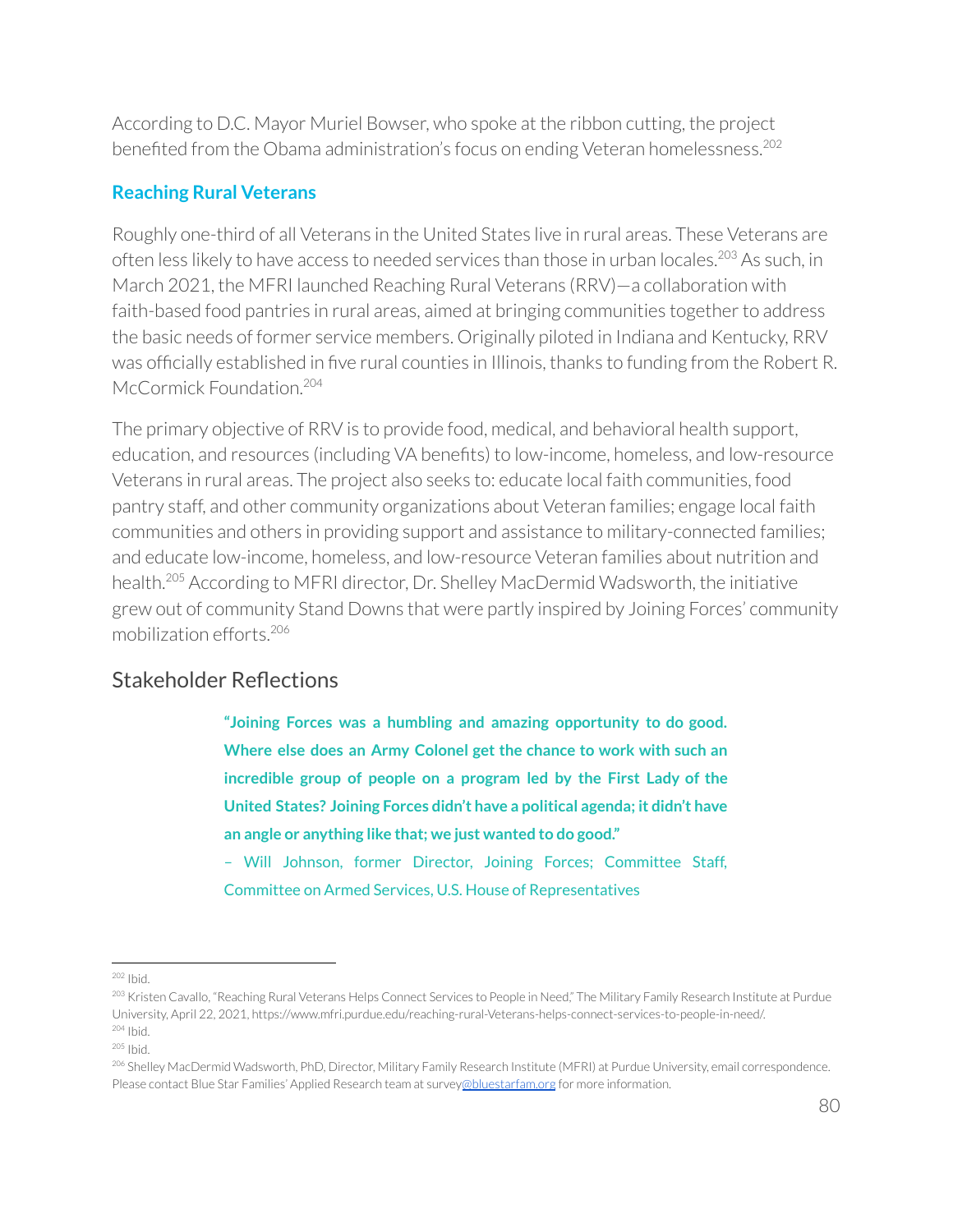**"Joining Forces was an unbelievable experience. We worked with thousands of extraordinary Americans, from all across our great country, to better support our Veterans and military spouses. The efforts of our country's** private sector, teaming closely with the government at multiple **levels, were impactful and inspiring. The Joining Forces initiative demonstrated what we can accomplish if we approach a problem collaboratively."**

– VADM Brad Cooper, former Executive Director, Joining Forces; Vice Admiral, U.S. Navy, Commander, Naval Forces Central Command/U.S. Fifth Fleet

Joining Forces was many things, but most importantly it was...

#### **The Right Framework for Attacking the Problem**

**"The military and their families do such heavy lifting for the country, and because fewer than one percent serve, the larger society often doesn't know that they need help or how to help—or they assume that the Department of Defense has it covered. But military families don't sign up to protect and defend the Pentagon, we serve the nation, and as such we belong not just to the government, but also to the communities, the non-profits, the philanthropies, and the companies that make up American society. By leveraging leadership at the highest levels and activating the entire country, Joining Forces helped correctthe narrative about who military families are, provided a framework for action, and created an emphasis on measurable impact that continues to improve the lives of military and Veteran families."**

– Kathy Roth-Douquet, CEO & Co-Founder, Blue Star Families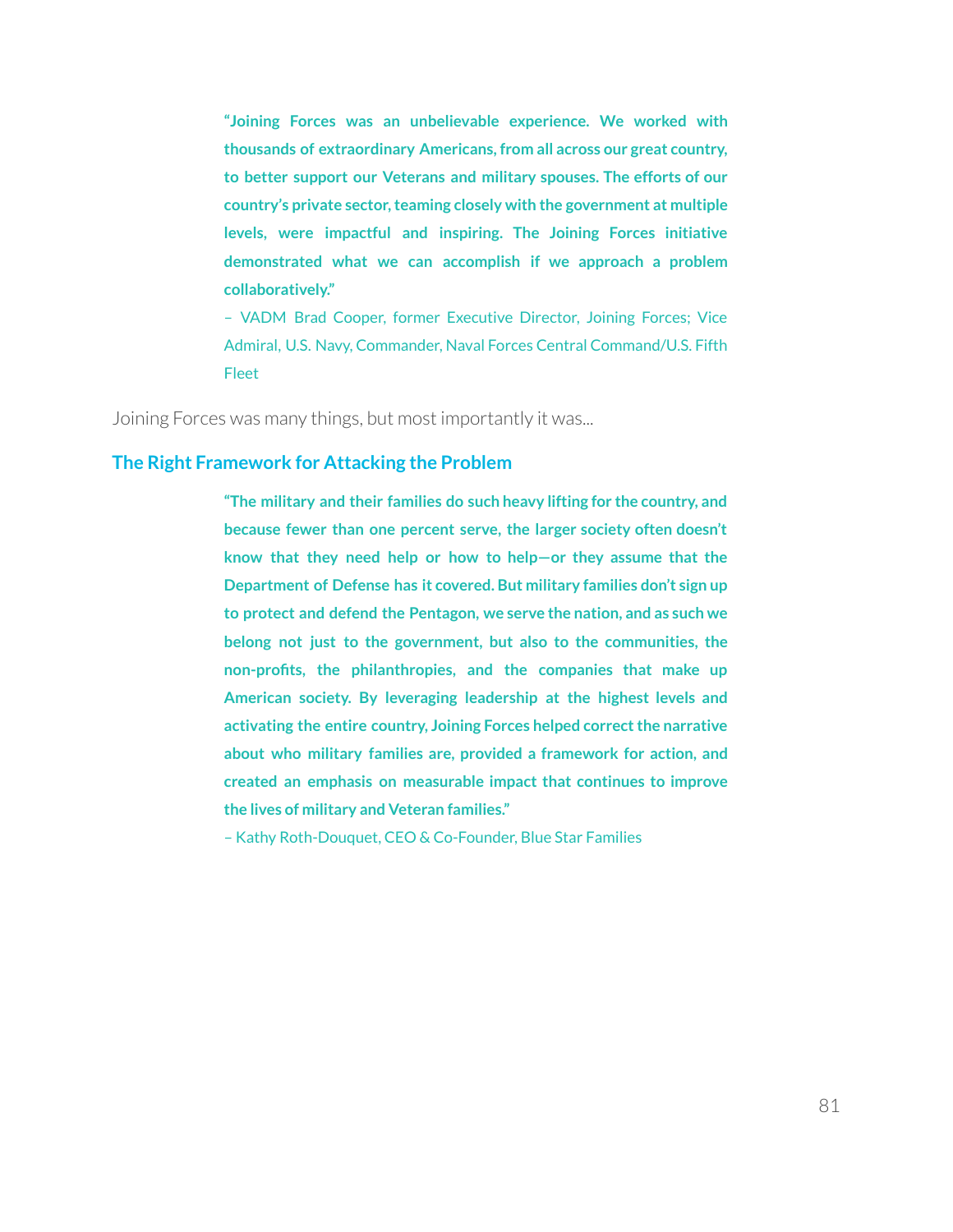#### **Proof Positive that Working Together Works**

**"What worked best at Hiring Our Heroes and Joining Forces on the Veteran employment issue was that people worked together to solve the problem. That's not always easy in the private and non-profit sectors. Not all companies and not all non-profits wantto work together. There's inherent competition. Joining Forces and Hiring Our Heroes managed to create collaborative momentum, and we realized the true potential and power of public-private partnerships."**

– Kevin Schmiegel, Founder, Hiring Our Heroes, former Vice President, U.S. Chamber of Commerce; former President & CEO, Operation Gratitude

#### **A National Callto Action**

**"Joining Forces inspired me to do real things for Veterans, service members, and their families. Thanks, in part, to the White House's national call to action, I've been very involved in the space—funding organizations like Got Your 6, as well as efforts to provide food assistance to food insecure Veterans and military families. The ethos of Joining Forces also inspired me to sponsor efforts to provide Veterans with cybersecurity training, and to fund Blue Star Families' New York Tri-State Chapter—which aims to ensure that military families are welcomed in the communities in which they live."**

– Craig Newmark, Founder, craigslist and Craig Newmark Philanthropies

#### **A Critical Empowerment Mechanism**

**"The overarching success of Joining Forces was its ability to bring the military and Veteran communities together and give us all a voice. The White House recognized that military and Veteran family well-being is a key component of national security. Families, caregivers, and survivors all play a role in making our military stronger, and therefore in making our nation stronger. Joining Forces created a space for us to feel as though we could share challenges and move initiatives forward as a community."**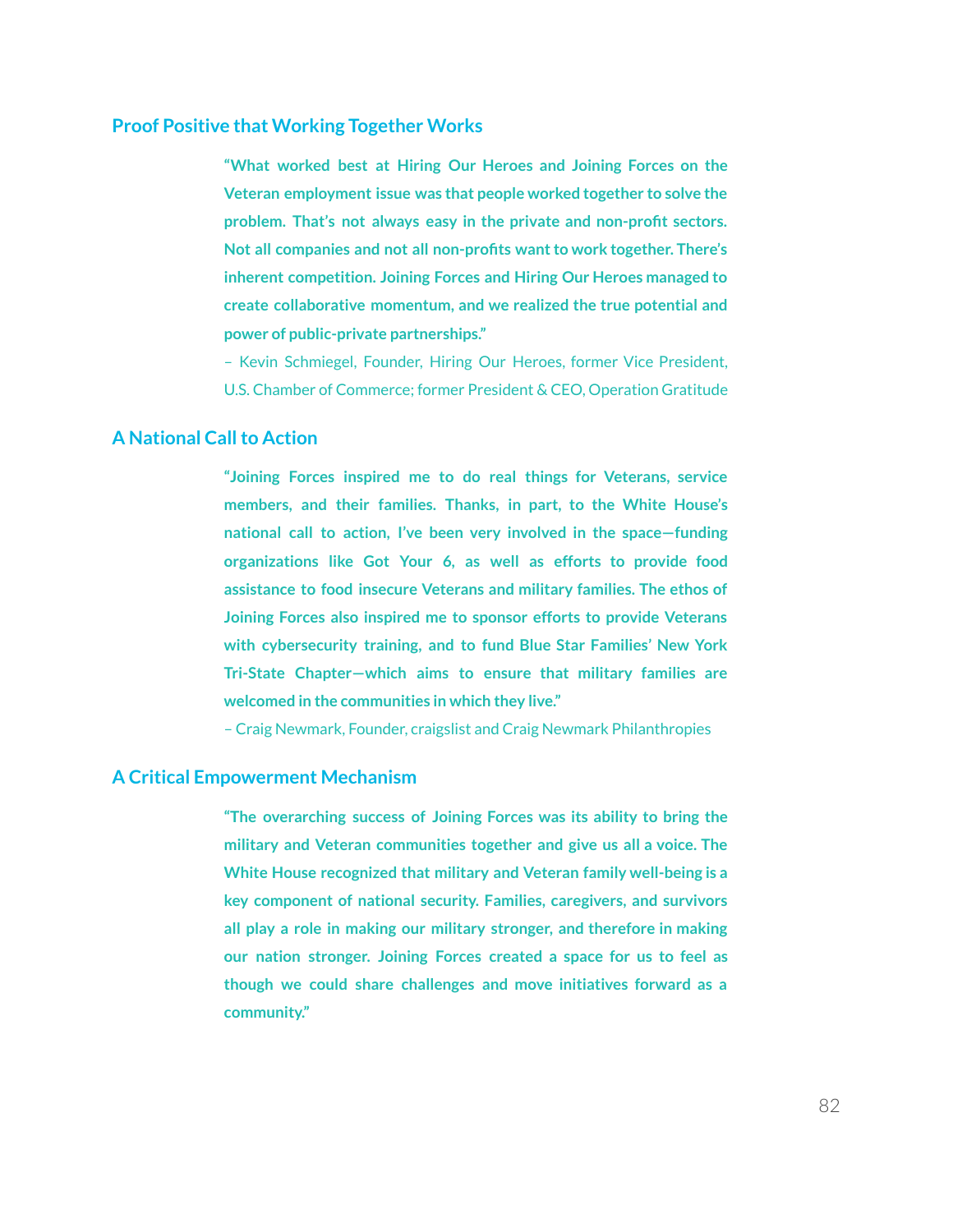– Bonnie Carroll, President & Founder, Tragedy Assistance Program for Survivors (TAPS)

#### **A Unique, Cross-Partisan Initiative**

**"Joining Forces leveraged an opportunity to bring people together from across the political divide. Not long ago, the IVMF conducted some research regarding the proclivity of Americans to support military-connected causes, and one of the variables considered was political ideology. Ultimately, what we found was that those individuals most likely to support military-connected causes were those with the most strongly held political positions, whether those views were strongly conservative or strongly liberal. That told us that supporting our Veterans and military families is one of those rare issues that people on both ends of the political spectrum are able to get behind. In that regard, Joining Forces was brilliant because it created a platform for folks who don't agree on a whole slew of issues,to agree on one thing and turn that agreement into action."** 

– Mike Haynie, Executive Director & Founder, Institute for Veterans and Military Families, Syracuse University

**"One of the great things about Joining Forces was thatit wasn't partisan. It really transcended party politics. A lot of prominent Republicans got involved, because they wanted to support our troops… Moreover, it motivated some people to make military and Veteran families the focus of their advocacy work in Washington. It will be importantto continue to bring people into the fold from across the aisle, and to keep them energized** in support of this work."

– Wendy Smith, former Co-Chair, Joining Forces Entertainment Industry Committee; Strategic Marketing/Communications and Public Affairs, Forbes Tate Partners

#### **A Meaningful Effortto Bridge the Civilian-Military Divide**

**"You don't need to grow up in a military family to empathize with what military families are going through or to really appreciate the role that military families play in our larger society. After all,the First Lady wasn't**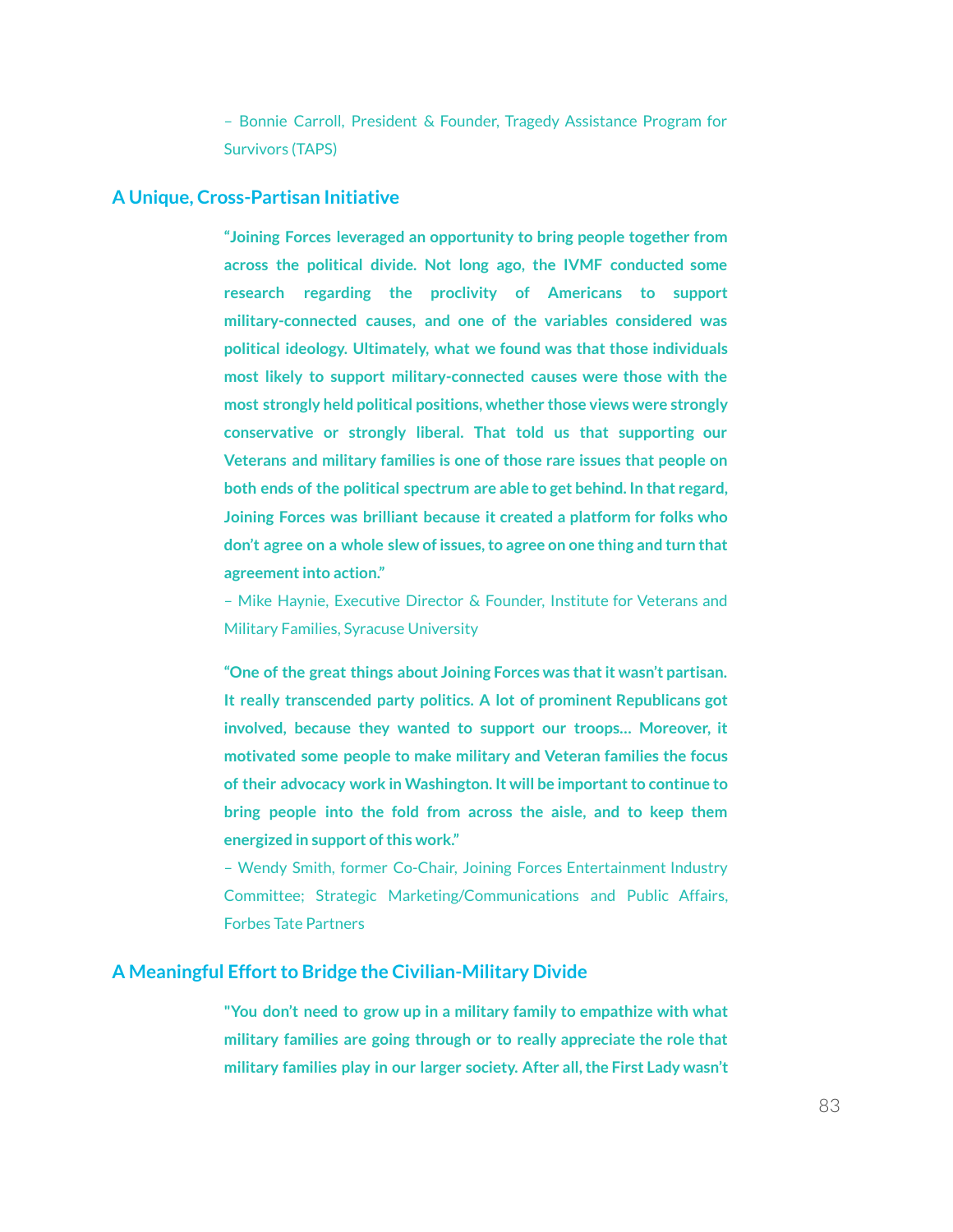**from a military family… one of the enduring outcomes of Joining Forces was helping citizens engage with the government's effort to support other citizens."**

– Steve Parker, former Director, Joining Forces; President, WorkMerk

#### **An Initiative Grounded in Personal Investment**

**"The way the Obamas and Bidens did things with Joining Forces was so personal. They always made the military and Veteran families they interacted with feel safe and comfortable sharing their stories, their struggles, their pain… Vice President Biden attended two of our major gatherings: the National Military Survivors Seminar, and the Good Grief Camp, where he came and spoke about loss. Our most watched YouTube video is actually a film of that talk... It was a very open and honest conversation about grief. As he spoke to a room of 1,200 survivors—spouses, parents, and children—you could have heard a pin drop. One little boy came up to him afterwards and said 'At first, I did not think you understood us. Butthen you spoke to my heart.'"**

— Bonnie Carroll, President & Founder, Tragedy Assistance Program for Survivors (TAPS)

**"Mrs. Obama and Dr. Biden were personally invested in the Joining Forces initiative. I remember they were often present at events—which meant a lot to people in the room... As part of HOH, I gotto spotlightthe work of Veterans and military spouses who were leading hiring initiatives at their companies. Those individuals got to meet the First Lady and the Second Lady, and could see thatthe White House supported their efforts. That's life changing. The personal involvement of the First Lady and Dr. Biden created a community of believers, doers, and advocates within the space. Those folks went back to their companies – they went back to their communities – determined to create change... It's not just about using the national megaphone. It's about creating personal connections. The First and Second Lady invested their time and energy in Joining Forces, and people saw that. They inspired the trust and confidence of folks** in the space, and made everyone want to do more."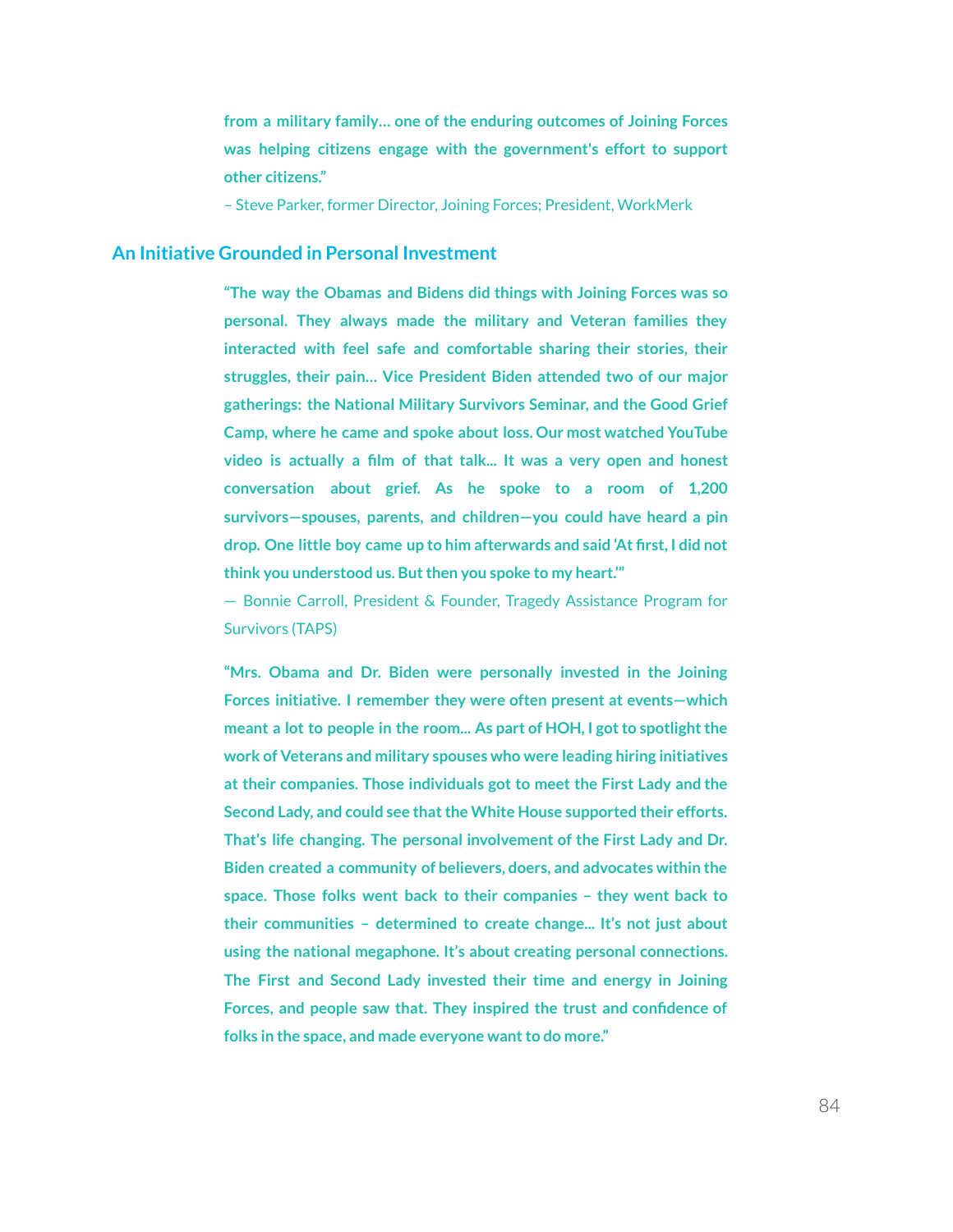– Kevin Schmiegel, Founder, Hiring Our Heroes, former Vice President, U.S. Chamber of Commerce; former President & CEO, Operation Gratitude

**"I remember that Dr. Biden hosted a holiday party atthe Vice President's quarters. She invited a classroom of elementary school kids from northern Virginia. There was a young boy in the class whose father was deployed overseas. They worked with United Through Reading to set up a way for the dad to video conference into the quarters, and he read a book to his son's class. I was invited to attend as a military psychologist and member of MCEC's Science Advisory Board. I spoke to the kids to try to getthem to think about whatit must be like to have a parent deployed. Dr. Biden spent hours with these kids, and you could always tellthat—as a military mom and educator—she was deeply invested in these issues."**

– Rebecca Porter, PhD, President & CEO, Military Child Education Coalition (MCEC)

**"In 2011, Vice President Biden and Dr. Biden hosted Thanksgiving dinner attheir residence for a group of wounded warriors and their families. The Joining Forces staff joined them. The way those Veterans described their experiences and challenges was so personal. The Bidens knew first-hand what this meant as a military family. Their empathy, authenticity, and care was on full display at that very special dinner. If Vice President Biden said it once, he must have said it a dozen times: We have a sacred obligation as a nation to provide for the men and women that we send into harm's way, and to do everything possible to make their transition back into civilian society workable. He said atthe event, 'I'll always be on your side, pushing this. I don't know what else I could be doing that's more important.'"**

– Rich Morales, former Director, Joining Forces; Colonel, U.S. Army, Professor and Head of Department of Systems Engineering, West Point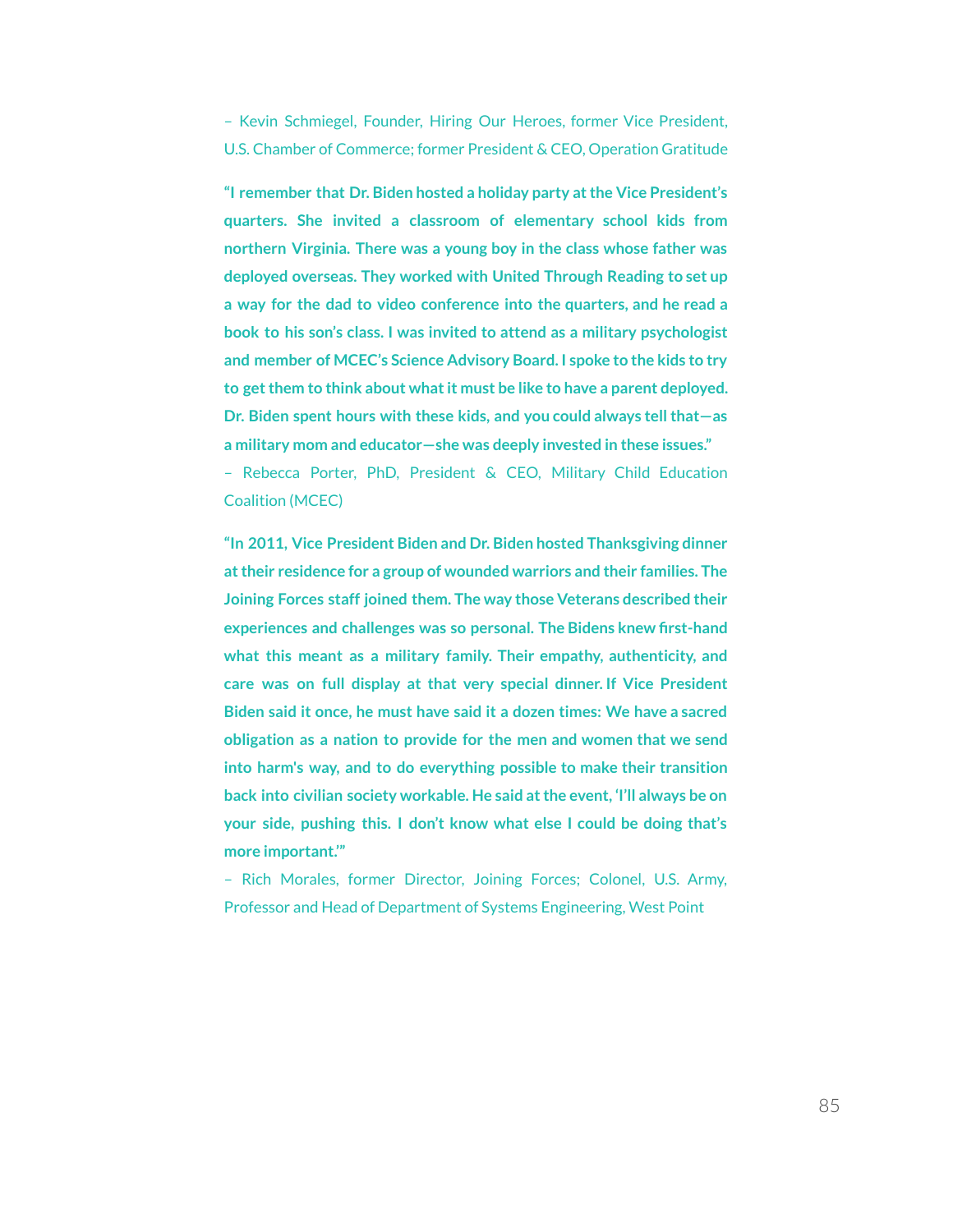# Chapter 3: The Trump Administration (2017-2021)

# **Introduction**

While the Trump administration did not continue the Joining Forces initiative, it engaged in various efforts to support military and Veteran families—particularly in the realms of Veteran health care and military spouse employment.

# **Veteran Health & Wellbeing**

# VA MISSION Act

In 2014, a VA inspector general report found that VA officials had falsified records at a medical center in Phoenix, hiding the amount of time that Veterans had to wait for medical appointments. According to the report 1,700 Veterans had been kept on lengthy waiting lists—with Veterans waiting an average of 115 days for an initial primary care appointment. <sup>207</sup> Such wait-times were the product of VA staffing shortages relative to the increased number of Veterans accessing VA medical facilities. 208

In response to this crisis, Congress enacted the Veteran Choice & Accountability Act, which established the Veterans Choice Program (VCP). Under the VCP, Veterans who lived further than 40 miles from a VA hospital or who faced wait times greater than 30 days could seek private health care funded by the government.<sup>209</sup> Simultaneously, Congress channeled about \$2.5 billion towards hiring more doctors, nurses, and other medical staff at VA medical centers. 210

> **"The VA is not everywhere. Many Veterans live in rural areas that are a good distance from a VA facility. Even where there is a VA facility, sometimes it will have a backlog of appointments. Other times, a particular service won't exist at the VA at the level a Veteran needs. As**

https://www.washingtonpost.com/politics/troubling-report-sparks-new-wave-of-calls-for-va-chiefs-resignation/2014/05/28/b6af712c-e6 99-11e3-a86b-362fd5443d19\_story.html?itid=lk\_inline\_manual\_21.

<sup>208</sup> Juan Elosua, "VA Hospitals Still Struggling with Adding Staff Despite Billions From Choice Act," NPR, January 31, 2017,

<sup>209</sup> U.S. Department of Veterans Affairs, "Choice Act Summary," Accessed January 11, 2022,

<sup>&</sup>lt;sup>207</sup> Wesley Lowery and Josh Hicks, "Troubling' Report Sparks New Wave of Calls For VA Chief's Resignation," The Washington Post, May 28, 2014,

https://www.npr.org/2017/01/31/512052311/va-hospitals-still-struggling-with-adding-staff-despite-billions-from-choice-act.

https://www.va.gov/opa/choiceact/documents/choice-act-summary.pdf.

<sup>&</sup>lt;sup>210</sup> Juan Elosua, "VA Hospitals Still Struggling with Adding Staff Despite Billions From Choice Act," NPR, January 31, 2017,

https://www.npr.org/2017/01/31/512052311/va-hospitals-still-struggling-with-adding-staff-despite-billions-from-choice-act.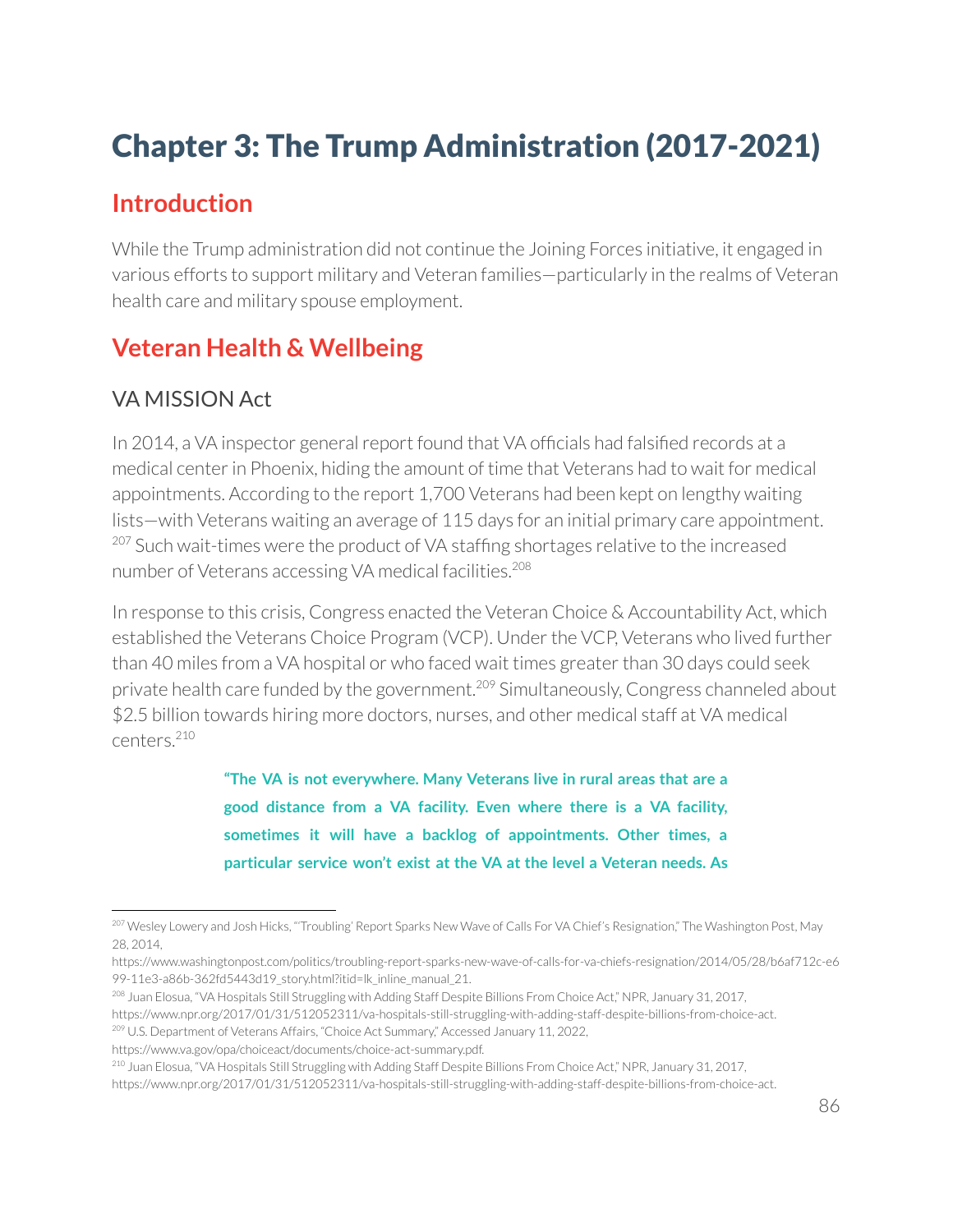**such, sometimes it's easier for a Veteran to be able to get the services they need from the private sector. The goal wasn'tto push Veterans into the private sector. The goal was to get the best care for Veterans in the most timely manner possible. The VA is able to provide much of the necessary capability, but sometimes we need to supplement Veterans' care in the community."**

– Tom Porter, Executive Vice President for Government Affairs, Iraq & Afghanistan Veterans of America IAVA

Unfortunately, a 2017 investigation by NPR found that, despite Congress' \$2.5 billion investment, wait-times at VA facilities had not significantly improved.<sup>211</sup> Meanwhile, according to a 2019 Government Accountability Office report, Veterans continued to wait an average of 51 days to receive care through the VCP. $^{212}$ 

President Trump made improving Veteran health care a hallmark of his presidential campaign.<sup>213</sup> In June 2018, he signed the VA Maintaining Internal Systems and Strengthening Integrated Outside Networks (MISSION) Act, which replaced the VCP with the Veterans Community Care Program.<sup>214</sup> Under the Community Care Program, a Veteran is empowered to seek care in their community if:

- 1. They need a service not available at any VA medical facility;
- 2. They live in a state or territory without a full-service VA medical facility;
- 3. They qualify under the "grandfather" provision related to distance eligibility under the Veterans Choice Program;
- 4. VA cannot furnish care within certain designated access standards;
- 5. Their clinician agrees that it is in the best medical interest of the Veteran to receive community care based on defined factors; or

<sup>211</sup> Ibid.

<sup>212</sup> Government Accountability Office, "Veterans Choice Program: Improvements Needed to Address Access-Related Challenges as VA Plans Consolidation of its Community Care Programs," June 4, 2018, https://www.gao.gov/products/gao-18-281.

<sup>213</sup> Gretchen Frazee, "Can President Trump Keep His Promises to Veterans?" PBS News, April 14, 2017,

https://www.pbs.org/newshour/politics/can-president-trump-keep-promises-Veterans.

<sup>214</sup> Richard Sisk, "Trump Signs \$55 Billion Bill to Replace VA Choice Program," June 6, 2018,

https://www.military.com/daily-news/2018/06/06/trump-signs-55-billion-bill-replace-va-choice-program.html.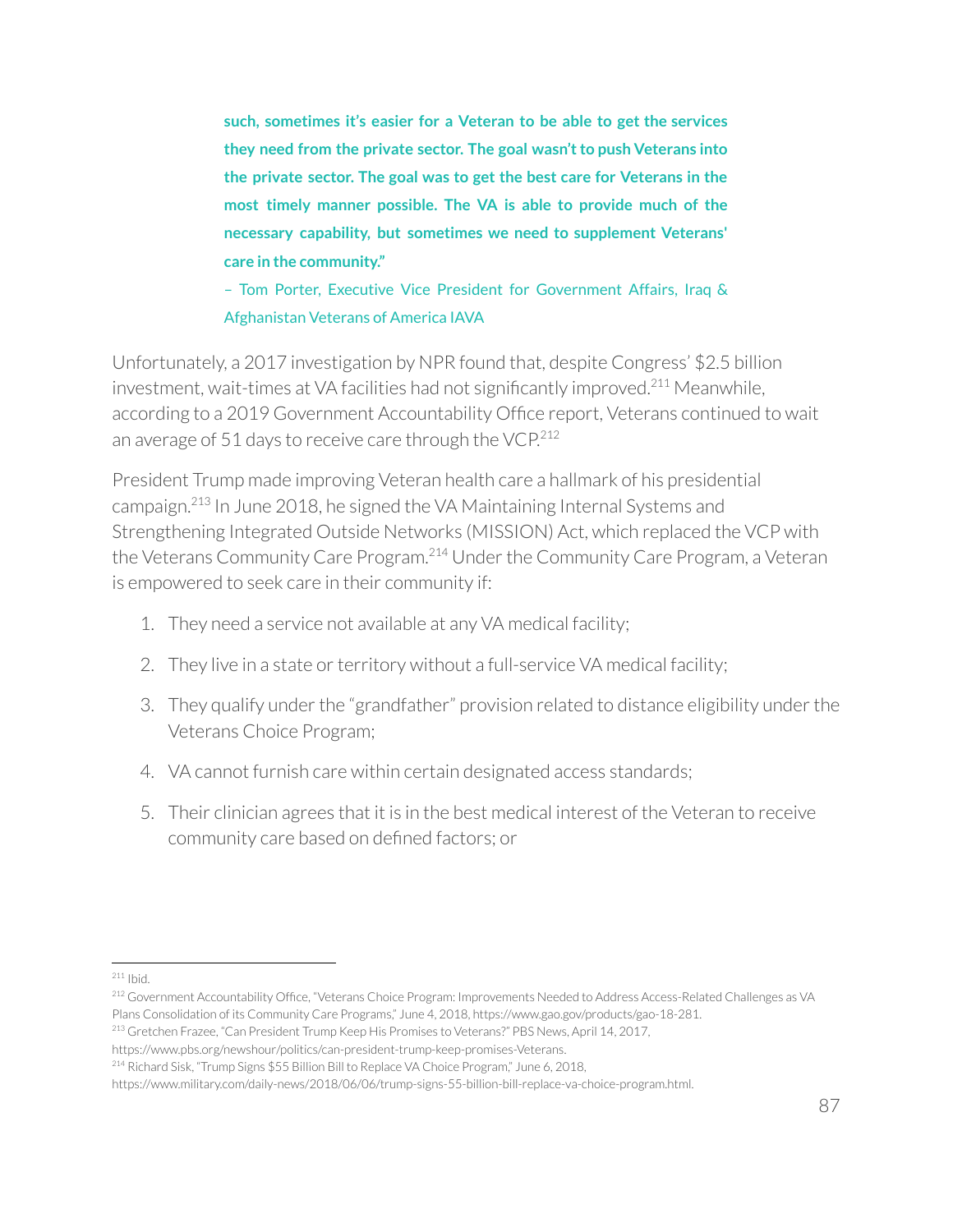6. VA has determined that a VA medical service line is not providing care in a manner that complies with VA's standards for quality based on specific conditions. 215

The MISSION Act also expanded caregivers assistance to the families of disabled Veterans, and ordered an inventory of VA's 1,100+ facilities, with an eye towards trimming excess. 216

# The PREVENTS Initiative

According to a 2018 VA National Suicide Data Report, the Veteran suicide rate in the United States increased nearly 26% between 2005 to 2016, with a slight decrease from 30.5 per 100,000 population to 30.1 per 100,000 population between 2015 and 2016.<sup>217</sup> In 2018, the average number of Veteran suicides each day averaged 17.6, $^{218}$  and rates of Veteran suicide were higher than that of the U.S. adult population. $^{219}$ 

In response to this epidemic, President Trump issued Executive Order 13861 on March 5, 2019, which mandated the creation of the President's Roadmap to Empower Veterans and End a National Tragedy of Suicide or the "PREVENTS" initiative.<sup>220</sup> This Cabinet-level task force was chaired by the Secretary of Veteran Affairs and the Assistant to the President for Domestic Policy, and included other department secretaries.<sup>221</sup> The initiative signaled a "national call to action to improve the quality of life of our Nation's Veterans—many of whom have risked their lives to protect our freedom while deployed, often multiple times to areas of prolonged conflict."<sup>222</sup>

"To reduce the Veteran suicide rate," the executive order contended, "the Federal Government must work side-by-side with partners from State, local, territorial, and tribal governments—as well as private and non-profit entities—to provide our Veterans with the

<sup>216</sup> Richard Sisk, "Trump Signs \$55 Billion Bill to Replace VA Choice Program," June 6, 2018,

https://www.va.gov/PREVENTS/docs/PRE-007-The-PREVENTS-Roadmap-1-2\_508.pdf.

<sup>215</sup> Department of Veterans Affairs, "VA Launches New Health Care Options under MISSION Act," June 6, 2019, https://www.va.gov/opa/pressrel/pressrelease.cfm?id=5264. *See also* Congressional Research Service, "Introduction to Veterans Health Care," October 24, 2019, https://crsreports.congress.gov/product/pdf/IF/IF10555.

https://www.military.com/daily-news/2018/06/06/trump-signs-55-billion-bill-replace-va-choice-program.html.

<sup>218</sup> Ibid. <sup>217</sup> U.S. Department of Veteran Affairs, "VA National Suicide Data Report 2005-2016," Office of Mental Health and Suicide Prevention, September 2018, https://www.mentalhealth.va.gov/docs/data-sheets/OMHSP\_National\_Suicide\_Data\_Report\_2005-2016\_508.pdf.

<sup>219</sup> Ibid.

<sup>&</sup>lt;sup>220</sup> The White House of President Donald Trump, "Executive Order 13861: National Roadmap to Empower Veterans and End Suicide," March 5, 2019,

<sup>&</sup>lt;sup>221</sup> Members of the PREVENTS task-force included: the Secretary of Defense, Secretary of Education, Secretary of Energy, Secretary of Health and Human Services, Secretary of Homeland Security, Secretary of Housing and Urban Development, Secretary of Labor, Assistant to the President for National Security Affairs, Director of the Office of Management and Budget, Director of the Office of Scienceand Technology Policy, Veterans Health Administration Executive in Charge. *See* U.S. Department of Veterans Affairs, "PREVENTS Roadmap," June 17, 2020, https://www.federalregister.gov/documents/2019/03/08/2019-04437/national-roadmap-to-empower-Veterans-and-end-suicide.

<sup>&</sup>lt;sup>222</sup> Ibid.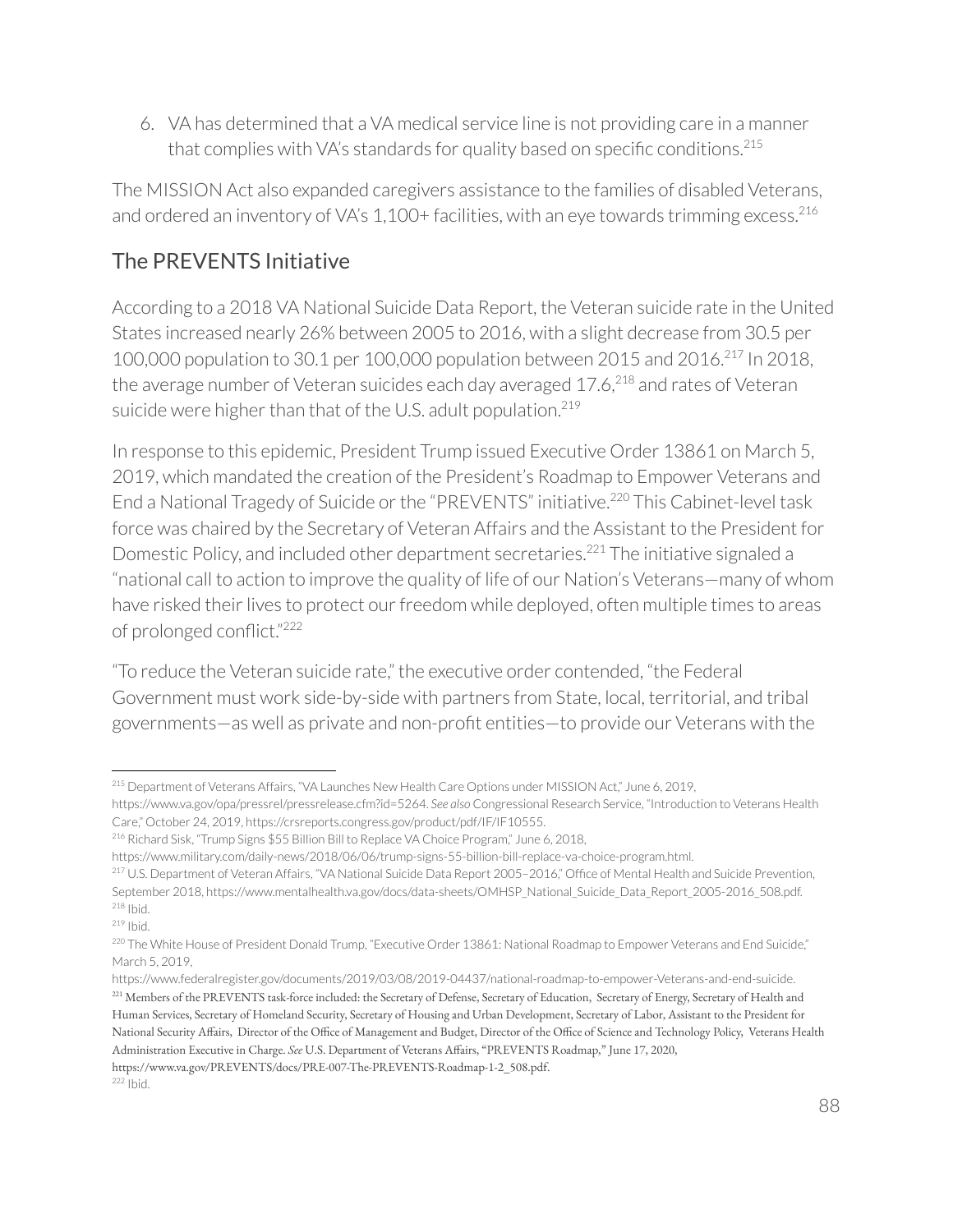services they need. At the same time, the Federal Government must advance our understanding of the underlying casual factors of Veteran suicide. Our collective efforts must begin with the common understanding that suicide is preventable and prevention requires more than intervention at the point of crisis. The Federal Government, academia, employers, members of faith-based and other community, non-governmental, and non-profit organizations, first responders, and the Veteran community must all work together to foster cultures in which Veterans and their families can thrive."<sup>223</sup>

The PREVENTS task force was charged with creating a roadmap, within one calendar year, to "empower Veterans to pursue an improved quality of life, prevent suicide, prioritize related research activities, and strengthen collaboration across the public and private sectors."<sup>224</sup> This roadmap was to include a proposal for"community integration and collaboration...[to] better coordinate and align existing efforts and services for Veterans" and a "research strategy...to advance [the] administration's efforts to improve quality of life and reduce suicide among Veterans by better integrating existing efforts of governmental and non-governmental entities." 225

Ultimately, the PREVENTS roadmap made ten recommendations for preventing Veteran suicide via a "whole-of-Nation approach."<sup>226</sup> These recommendations were made in consultation with "over 150 subject matter experts from more than 15 Federal agencies" who "(1) identified the most critical problems for existing suicide prevention efforts, (2) carefully studied existing background information to understand the current state, (3) conducted detailed analysis of potential solutions, and (4) recommended next steps for solving each problem."<sup>227</sup> The roadmap likewise identified four focus areas, under which its recommendations were organized: communications, research, programs, and policies.<sup>228</sup> Finally, the task-force outlined a six-step, phased approach for implementing the PREVENTS recommendations.

By the end of 2020, the PREVENTS team had successfully:

 $\star$  Created the REACH public health campaign, wherein PREVENTS partnered with agencies in the Task Force, "as well as nongovernmental organizations, corporations, faith-based leaders, and sub-populations to provide targeted messaging that

<sup>224</sup> Ibid. <sup>223</sup> The White House of Donald Trump, "Executive Order 13861: National Roadmap to Empower Veterans and End Suicide," March 5, 2019, https://www.federalregister.gov/documents/2019/03/08/2019-04437/national-roadmap-to-empower-Veterans-and-end-suicide.

<sup>225</sup> Ibid.

<sup>&</sup>lt;sup>227</sup> U.S. Department of Veterans Affairs, "PREVENTS Roadmap," June 17, 2020, <sup>226</sup> U.S. Department of Veterans Affairs, "PREVENTS: The President's Roadmap to Empower Veterans and End a National Tragedy of Suicide," June 17, 2020, https://www.va.gov/PREVENTS/docs/PRE-007-The-PREVENTS-Roadmap-1-2\_508.pdf.

<sup>228</sup> Ibid. https://www.va.gov/PREVENTS/docs/PRE-007-The-PREVENTS-Roadmap-1-2\_508.pdf.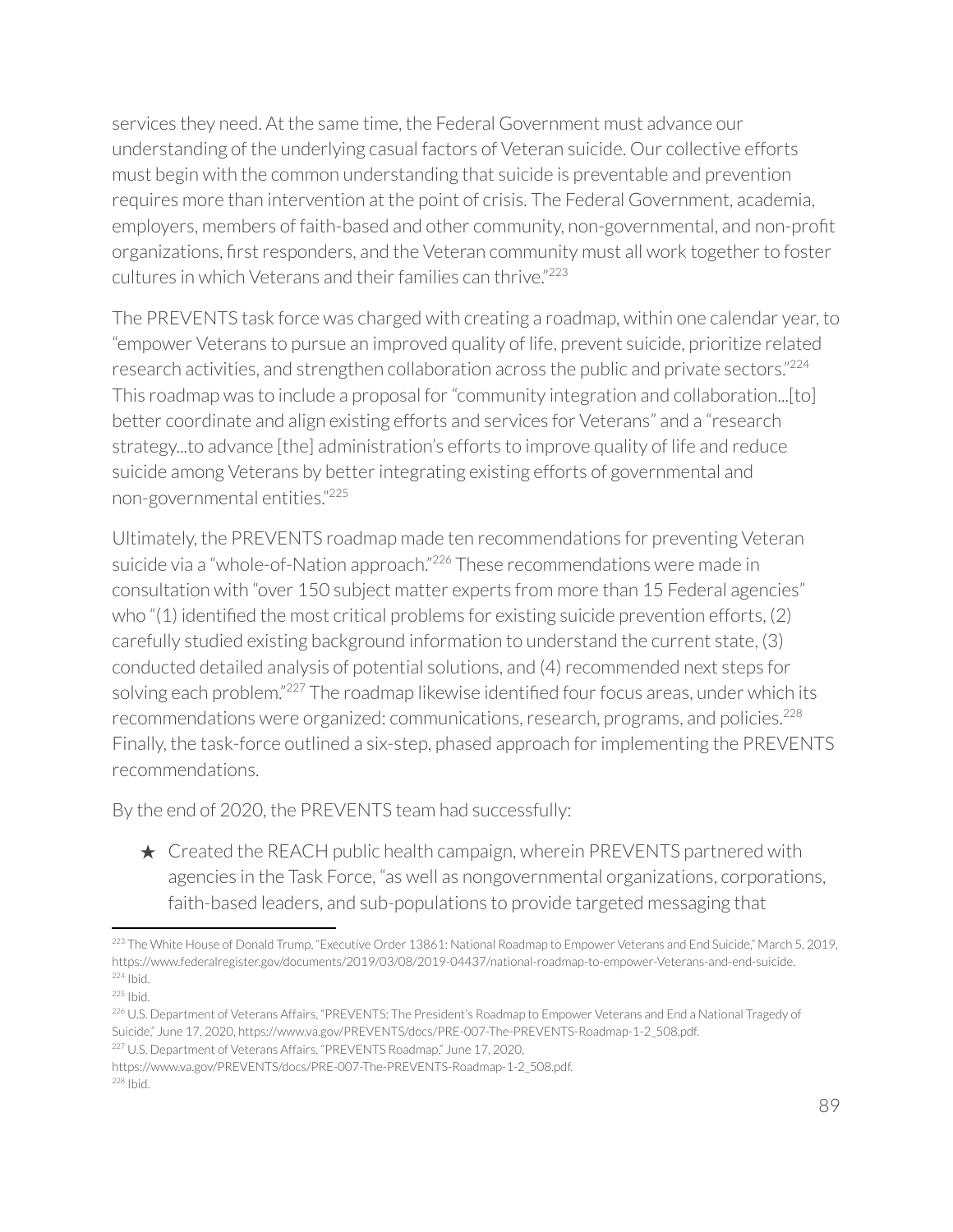empowers the public to recognize risks." The campaign had over 2.8 billion impressions, 7.7 million clicks to the REACH website (REACH.gov), over 15,000 signees to the "PREVENTS Pledge to REACH";<sup>229</sup>

- $\star$  Established a grant opportunities database, with 195+ programs, representing more than \$2.6 billion in funding;<sup>230</sup>
- $\star$  Secured proclamations in 42 states and one U.S. territory expressing the commitment of those communities to the PREVENTS effort; 231
- $\star$  Leveraged relationships across the government, military, and non-governmental organizations to create 24 National Ambassadors to serve as advocates for PREVENTS; 232
- ★ Partnered with the U.S. Chamber of Commerce Foundation's Hiring Our Heroes program to "[bring] together coalition companies and organizations to support employees' mental health and wellness." The pledge was signed by numerous companies at ceremonies in November 2019 and August 2020; $^{233}$  and
- ★ Cultivated relationships with the American Medical Association, American Psychological Association, National Association of Social Workers, and American Heart Association to find and distribute best practices on well-being, mental health, and belonging. 234

# **Military Spouse Employment**

**"Military spouses deserve the opportunity to find meaningful jobs and fulfilling careers as they serve our Nation. It has been an honor to lead this effort to better elevate, encourage, and recognize the resilient strength of our Nation's military spouses and the unique challenges they face. They are great assets to our American workforce and do so much**

https://www.va.gov/PREVENTS/accomplishments.asp.

<sup>&</sup>lt;sup>229</sup> U.S. Department of Veterans Affairs, "Priority 1: Launch a National Public Health Campaign Across the United States," Accessed January 7, 2022, https://www.va.gov/PREVENTS/accomplishments.asp.

<sup>230</sup> U.S. Department of Veterans Affairs, "Priority 3: State, Local, and Community Grant Program(s)," Accessed January 7, 2022, https://www.va.gov/PREVENTS/accomplishments.asp.

<sup>231</sup> U.S. Department of Veterans Affairs, "Priority 5: State Proclamations," Accessed January 7, 2022,

https://www.va.gov/PREVENTS/accomplishments.asp.

<sup>232</sup> U.S. Department of Veterans Affairs, "Priority 6: PREVENTS Ambassadors Program," Accessed January 7, 2022,

<sup>&</sup>lt;sup>233</sup> U.S. Department of Veterans Affairs, "Priority 7: PREVENTS Employer Pledge and Toolkit," Accessed January 7, 2022, https://www.va.gov/PREVENTS/accomplishments.asp.

<sup>234</sup> U.S. Department of Veterans Affairs, "Priority 9: Professional Credentialing and Certification," Accessed January 7, 2022, https://www.va.gov/PREVENTS/accomplishments.asp.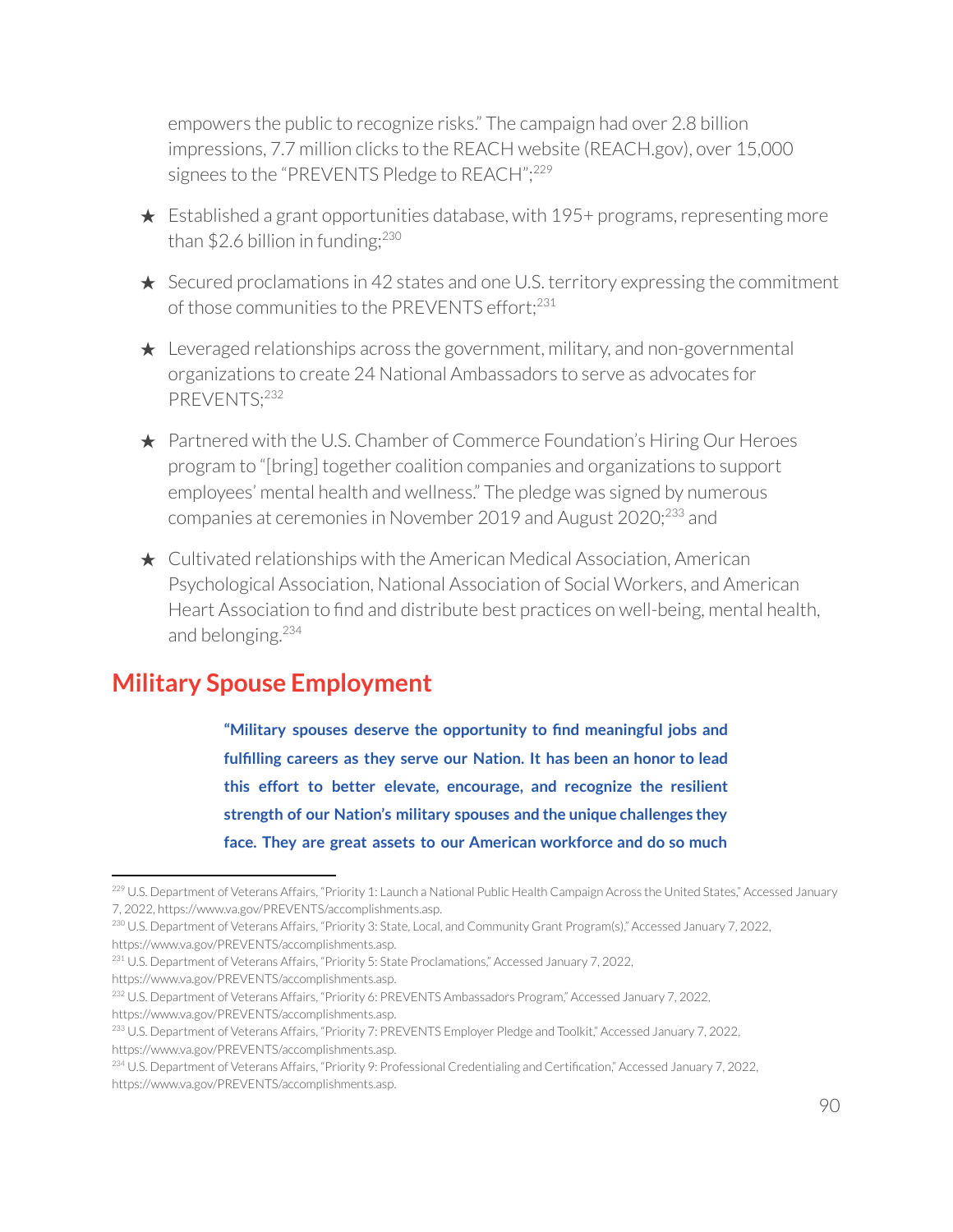**for the strength and readiness of our Armed Forces. We must continue to do allthat we can to better improve and enhance their quality of life."** - Second Lady Karen Pence<sup>235</sup>

In May 2018, the White House Council of Economic Advisers reported that—according to industry estimates—military spouses were unemployed at nearly twice the rate of U.S. working-age adults.<sup>236</sup> Moreover, compared to all working age, noninstitutionalized, civilian labor market participants who earned more than \$1,000 in 2015—and accounting for differences in sex, age, race, ethnicity, and education—military spouses earned, on average, 26.8% less in wage and salary income than their non-military spouse peers.<sup>237</sup> The report noted that military spouses continued to be plagued by occupational licensing barriers, despite efforts to improve interstate reciprocity. 238

In September 2018, Second Lady Karen Pence—whose son was an officer in the Marine Corps—launched an awareness campaign to elevate and encourage our Nation's military spouses and recognize their unique employment and career challenges. As part of this effort, Mrs. Pence traveled across the country and met with military spouses, business leaders, government officials, and non-governmental leaders to discuss the employment-related challenges faced by military spouses. $^{239}$  She likewise visited states with large active-duty populations to highlight the creation of military spouse economic empowerment zones and showcase existing spouse employment programs. 240

> **"Mrs. Pence recognized that military spouses are amazing people who unfortunately are too often overlooked and don't seem to get the recognition they deserve. She decided early on thatthis was a population she wanted to focus on, so she hosted listening sessions with military spouses at numerous military installations across the country and**

<sup>&</sup>lt;sup>235</sup> The White House of Donald Trump, "Second Lady Karen Pence's Efforts to Support our Nation's Military Spouses and Families," August 27, 2020,

<sup>&</sup>lt;sup>236</sup> The White House of Donald Trump, "Military Spouses in the Labor Market," White House Council of Economic Advisers, May 2018, https://trumpwhitehouse.archives.gov/wp-content/uploads/2018/05/Military-Spouses-in-the-Labor-Market.pdf. https://trumpwhitehouse.archives.gov/briefings-statements/second-lady-karen-pences-efforts-support-nations-military-spouses-families/.

<sup>237</sup> Ibid.

<sup>238</sup> Ibid.

<sup>&</sup>lt;sup>239</sup> The White House of Donald Trump, "Second Lady Karen Pence's Efforts to Support our Nation's Military Spouses and Families," August 27, 2020,

<sup>&</sup>lt;sup>240</sup> U.S. Chamber of Commerce Foundation, "Second Lady Karen Pence Shows Her Support for Military Spouses at the Texas MSEEZ Launch," October 2, 2019, https://trumpwhitehouse.archives.gov/briefings-statements/second-lady-karen-pences-efforts-support-nations-military-spouses-families/.

https://www.uschamberfoundation.org/blog/post/second-lady-karen-pence-shows-her-support-military-spouses-texas-mseez-launch. *See also* Brian Alvarado, "Second Lady Karen Pence: Her Mission Continues for Military Spouse Employment," Military Spouse, January 2020, https://www.militaryspouse.com/military-life/second-lady-karen-pence-military-spouse-employment/.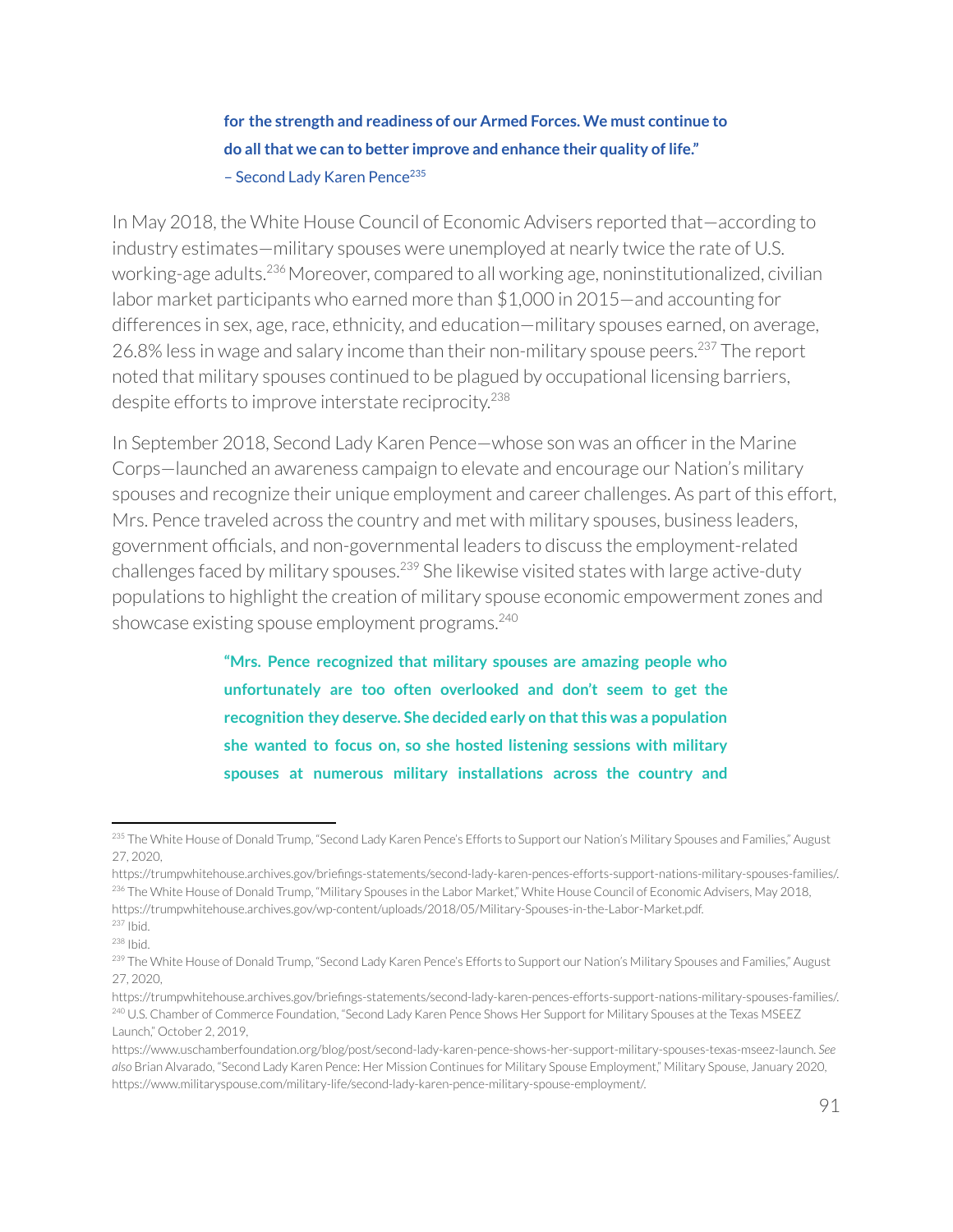**OCONUS. The military spouses who participated in the listening sessions repeatedly emphasized that they felt employment challenges stood as the biggest challenge for the community as a whole. That was the genesis of her military spouse awareness campaign… Through the campaign, she really wanted to make sure more Americans, including government officials and private sector and nonprofit leaders, were aware of the challenges faced by military spouses and would in turn work together to address these issues… We knew that there were a lot of great organizations in the space working on these issues, so we partnered with a number ofthem to raise awareness and supporttheir efforts..."**

– Sara Egeland, former Deputy Assistant to the Vice President and Policy Director to the Second Lady

In particular, Mrs. Pence encouraged state and military leaders to address outstanding licensing and certification barriers, which continued to plague military spouses in licensed professions. For example:

- ★ During the 2018, 2019, and 2020 NGA Winter Meetings, Mrs. Pence spoke to governors and their spouses about addressing licensing reform in their states;
- $\star$  In September 2020, Mrs. Pence participated in a roundtable discussion with Governor Doug Ducey, military spouses, and military service organization representatives to discuss Arizona's military spouse licensing progress; and
- $\star$  In June 2020, Mrs. Pence convened a meeting with the three military service Secretaries and Coast Guard leadership at the White House. There, she encouraged the services to prioritize programs for military spouses and fully implement existing policies designed for military spouses, especially as it relates to licensing reforms.<sup>241</sup>

**"Licensing reform is very complicated, and it was something that Mrs. Pence was especially passionate about. She made it a primary focus in recognition thatit was such a big part ofthe employment hurdle."** – Sara Egeland, former Deputy Assistant to the Vice President and Policy Director to the Second Lady

<sup>&</sup>lt;sup>241</sup> The White House of Donald Trump, "Second Lady Karen Pence's Efforts to Raise Awareness on Licensing Reform for Military Spouses," October 22, 2020,

https://trumpwhitehouse.archives.gov/briefings-statements/second-lady-karen-pences-efforts-raise-awareness-licensing-reform-militaryspouses/.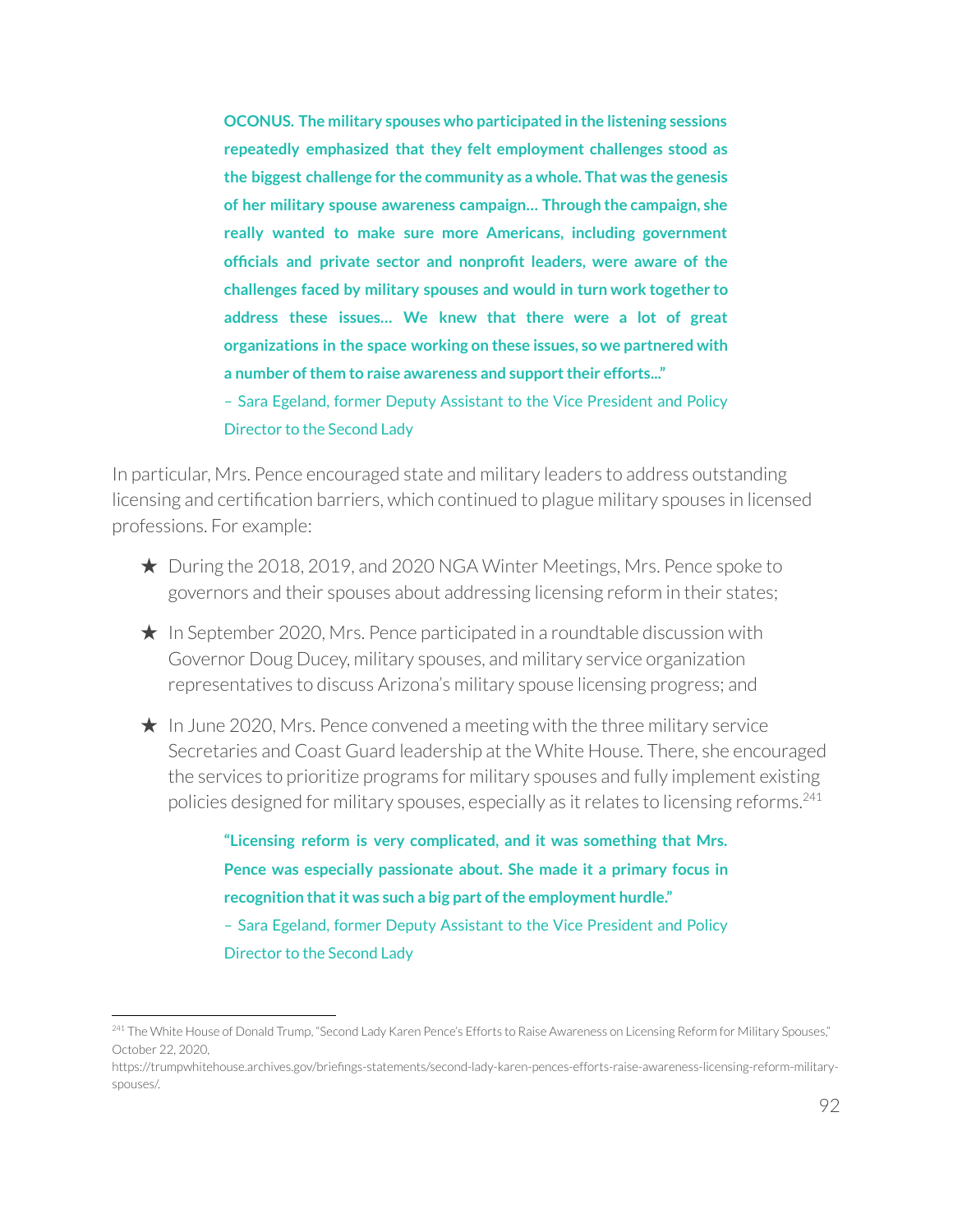These efforts were supplemented by President Trump's May 2018 Executive Order 13832, "Enhancing Noncompetitive Civil Service Appointments of Military Spouses," which removed requirements of a Permanent Change of Station (PCS) move and geographic area of the permanent duty station when applying for noncompetitive civil service appointments until August 13, 2023. <sup>242</sup>

# Transition Employment Assistance for Military Spouses

In September 2020, Second Lady Pence and former Secretary of Labor Eugene Scalia announced the Transition Employment Assistance for Military Spouses initiative under the DoL's Veterans Employment and Training Service. The program aimed to "assist military spouses in their career endeavors with training on employment essentials, tailored to their unique circumstances."<sup>243</sup> According to Secretary Scalia, "The TEAMS initiative [was designed to] equip military spouses with skills they can use to participate more fully in our nation's economy even as they shoulder the challenges of life in a military family." <sup>244</sup> As part of this effort, DoL created a series of online, instructor-led workshops dedicated to helping military spouse participants prepare for their job search and achieve their employment goals. 245

<sup>&</sup>lt;sup>242</sup> The White House of Donald Trump, "Executive Order 13832, "Enhancing Noncompetitive Civil Service Appointments of Military Spouses," May 9, 2018,

https://www.federalregister.gov/documents/2018/05/14/2018-10403/enhancing-noncompetitive-civil-service-appointments-of-militaryspouses.

<sup>244</sup> Ibid. <sup>243</sup> U.S. Department of Labor, "Second Lady Karen Pence and U.S. Secretary of Labor Eugene Scalia Announce Program to Assist Military Spouses," Veterans Employment and Training Service, September 20, 2020, https://www.dol.gov/newsroom/releases/vets/vets20200930.

<sup>&</sup>lt;sup>245</sup> U.S. Department of Labor, "TEAMS Workshops," Accessed January 11, 2022,

https://www.dol.gov/agencies/vets/programs/tap/teams-workshops.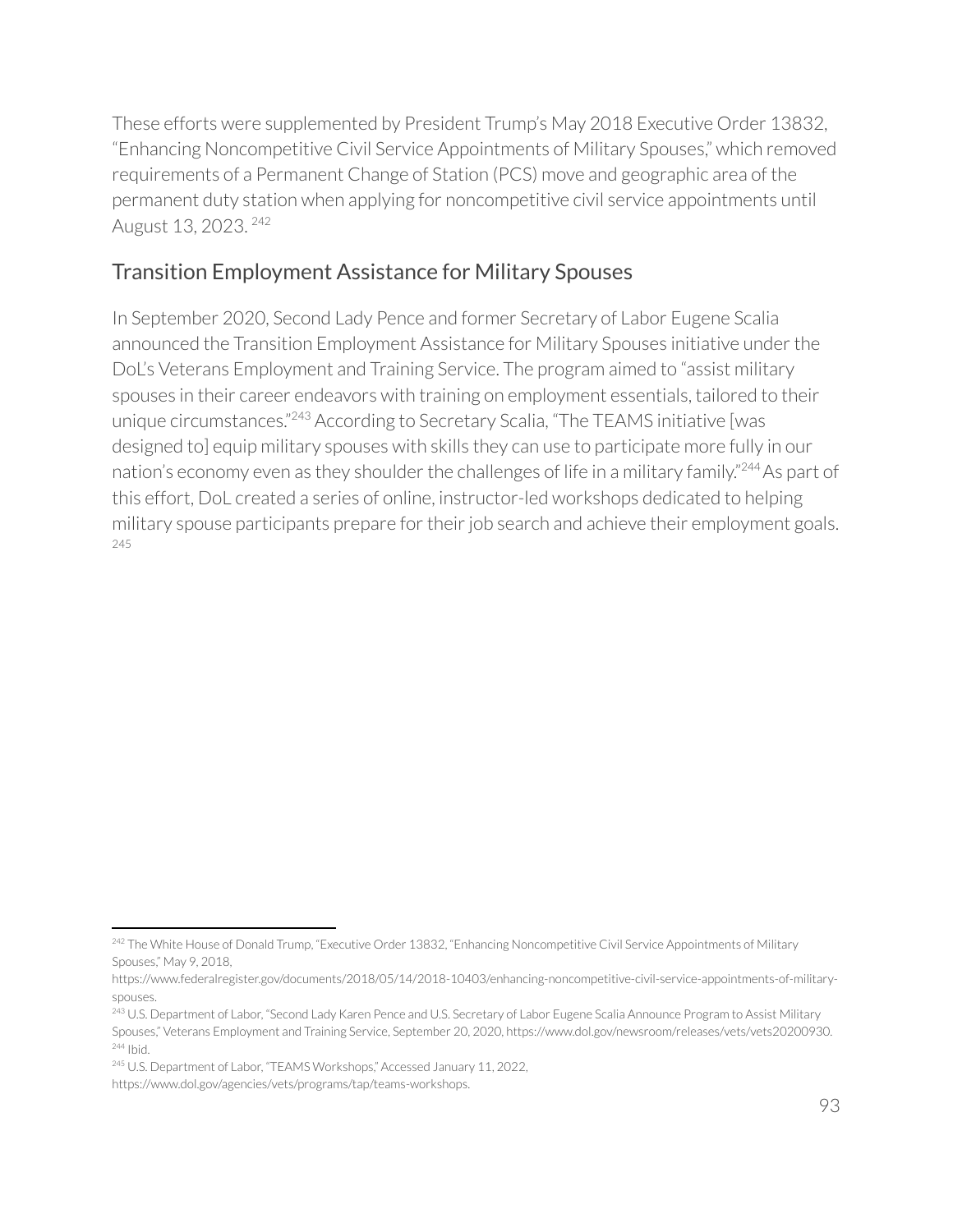# Chapter 4: The Biden Administration (2021-Present)

# **Joining Forces 2.0**

On April 7, 2021, Dr. Jill Biden officially announced the re-launch of the Joining Forces initiative. Speaking from the White House to a virtual audience of 100 military-connected family members and advocates, First Lady Biden explained that the new iteration of Joining Forces would focus on employment and entrepreneurship opportunities, military child education, and the overall health and well-being of military and Veteran families.<sup>246</sup>

> **"Make no mistake: military families are critical to our national defense. We have an all-volunteer force—and it continues only because generations of Americans see the honor, dignity, and patriotism of military service. How can we hope to keep our military strong if our service members are forced to choose between their love of country and their love of family?"**

> – First Lady Jill Biden, speaking at the virtual Joining Forces launch event on April 7, 2021<sup>247</sup>

The White House made a series of pledges in association with each focus area, which we have copied below:

1. **Employment and Entrepreneurship:** "The Department of Defense's 2019 Active-Duty Spouses Survey indicates, even pre-pandemic, a military spouse unemployment rate of approximately 22%. Frequent moves and transfers, state licensing requirements, child care (costs, long waitlists for on-base providers, and lack of access to off-base providers), caregiving, and deployments, all contribute to the unique challenges military spouses face to building sustainable and long-term careers. Joining Forces will work with government at all levels and the non-profit and private sectors to mitigate these challenges and drive economic opportunities. We will work with employers to create more flexible, transferable, and remote job opportunities for military spouses, as well as increasing resources for those interested in entrepreneurial endeavors. We will also ensure that military families are included in

<sup>247</sup> Ibid. <sup>246</sup> The White House of President Joe Biden, "Joining Forces," April 7, 2021, https://www.whitehouse.gov/joiningforces/.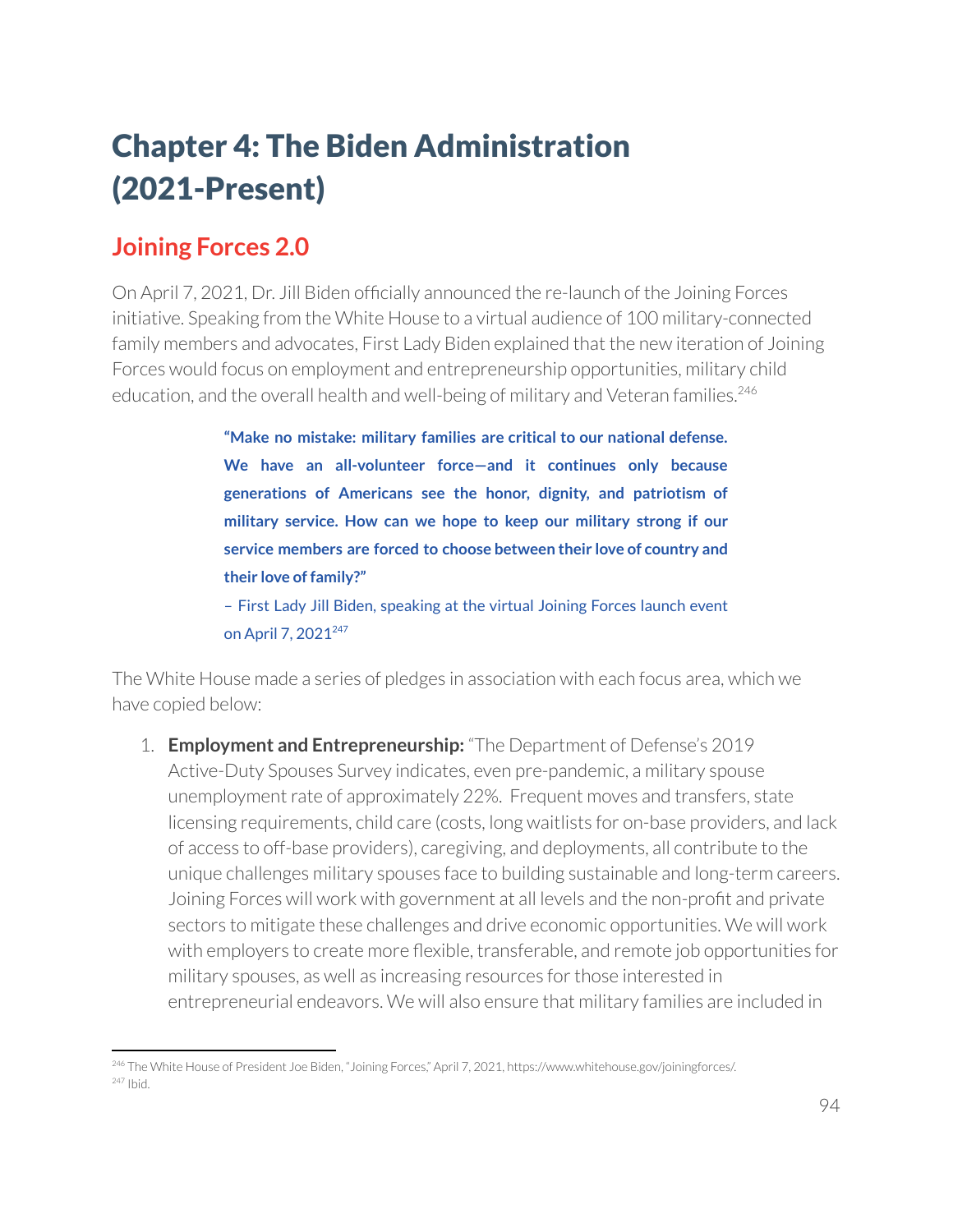the administration's overall policies aimed at improving economic security for all families." 248

- 2. **Military Child Education:** "There are more than 2 million children in classrooms in the United States whose parents are active-duty military service members, National Guard or reservists, or military Veterans. Military life can be unpredictable: these children often experience multiple moves, extended separation from family members, and increased fear for their parents' safety during deployments. We must understand and account for the lifelong impact of service on military-connected children and ensure that children in Veteran families, caregiving families, and surviving families will also be included in the initiative's work. We also recognize that military children with disabilities, including those enrolled in DOD's Exceptional Family Member Program, face additional challenges with changes of duty station. Joining Forces will advance programming to support military-connected children in their classrooms, and help ease the burdens created by the highly mobile military lifestyle."249
- 3. **Health and Well-Being:** "Supporting the overall physical, social, and emotional health of military families is a national security imperative. While our country lauds the strength and resilience of military families, it is critical to acknowledge that they too shoulder the weight of the past 20 years of sustained warfare. Members of military families and caregivers may experience mental health challenges like depression, anxiety, and substance abuse. Caregiving for a wounded, ill, or injured family member can have an outsized impact on a caregiver's health, financial stability, and economic security. Additionally, some military families report a lack of consistent access to enough food to live an active, healthy lifestyle. The global pandemic overthe past year has intensified these stressors. We will also work closely with service providers in the civilian community to ensure they have the knowledge and tools to effectively support military and Veteran families, caregivers, and survivors."<sup>250</sup>

# Strengthening America's Military Families Report

In May 2021, the Office of the First Lady and the National Security Council (NSC) launched a Joining Forces Interagency Policy Committee (IPC) to establish a forum for advancing Joining Forces' cross-agency priorities. According to the White House, this effort recognized that supporting the overall physical, social, and emotional health of military and Veteran

<sup>248</sup> Ibid.

<sup>&</sup>lt;sup>249</sup> Ibid.

<sup>250</sup> Ibid.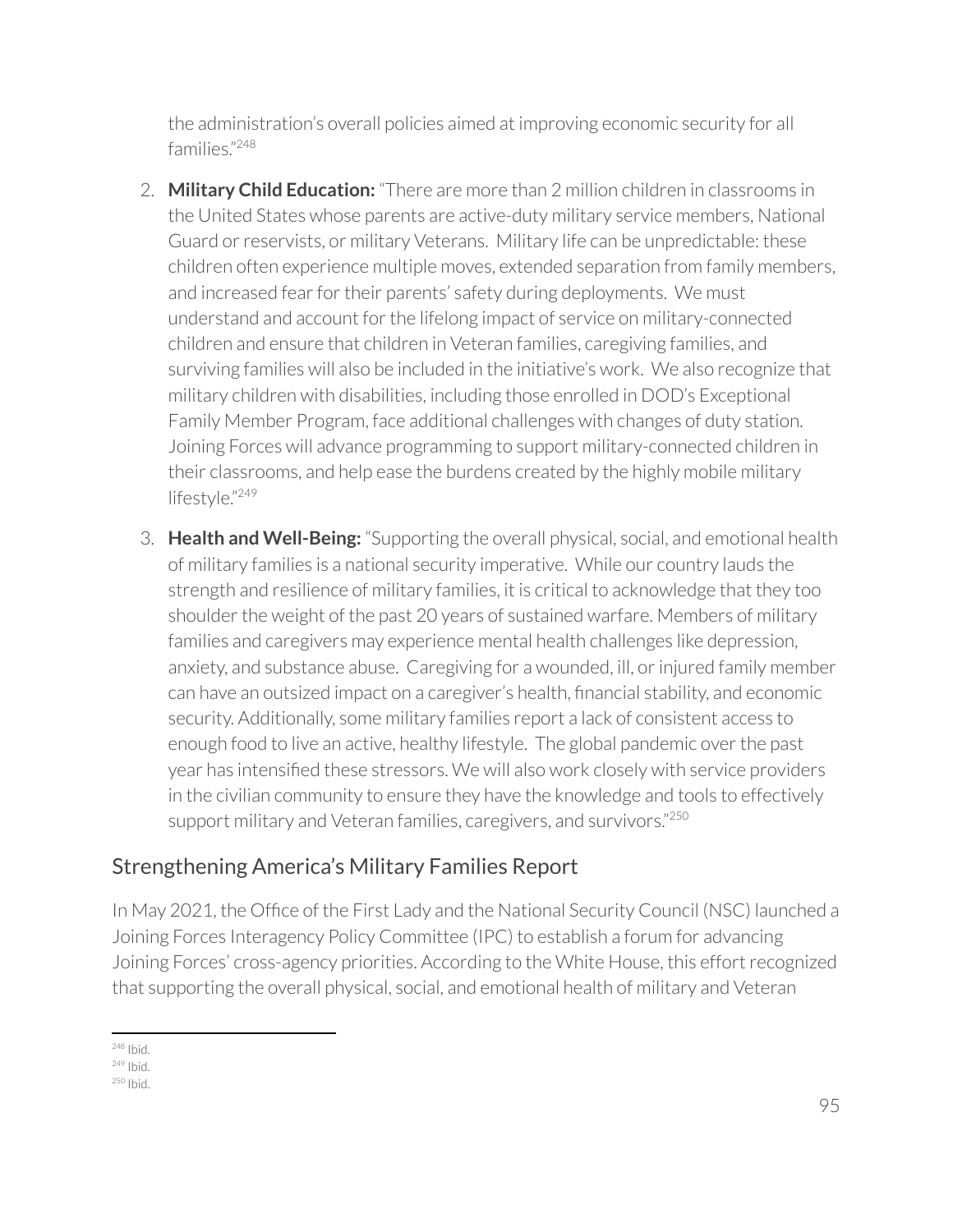families "is a national security imperative and demonstrates the administration's whole of government approach to supporting these communities."<sup>251</sup> The IPC likewise served as a mechanism for fostering inter-agency data-sharing and problem-solving.<sup>252</sup>

In September 2021, the IPC published its Strengthening America's Military Families report—outlining over 80 of the administration's commitments to military and Veteran families, caregivers, and survivors.

> **"The commitments contained in today's report represent critical first steps to solving some of the most complex and pressing issues facing the families of our service members and Veterans, their caregivers and survivors… From increasing economic opportunities for military spouses, to supporting military children in the classroom, to addressing food insecurity, we are working together as a team across the governmentto share data, create innovative solutions, and implement evidence-based programs and policies. Through Joining Forces, we are bringing a whole-of-government approach to supporting military and Veteran families, caregivers, and survivors. These initial commitments from federal agencies, as well as our commander-in-chief, show the dedication ofthis administration to those who also serve."**

- Rory Brosius, Executive Director of Joining Forces<sup>253</sup>

The report outlined various goals, including making the federal government the employer of choice for military spouses; increasing economic opportunities and reducing job losses related to PCS moves; increasing the availability of child care through innovative solutions; increasing support for military and Veteran family economic and education opportunities; and providing support to military-connected students to ease barriers they face in education. 254

<sup>&</sup>lt;sup>251</sup> The White House of President Joe Biden, "Joining Forces and Hidden Helpers Coalition Pledge Support to Military and Veteran Children in Caregiving Families," November 10, 2021,

https://www.whitehouse.gov/joiningforces/blog/2021/11/10/joining-forces-and-hidden-helpers-coalition-pledge-support-to-military-and-Veteran-children-in-caregiving-families/.

<sup>252</sup> Ibid.

<sup>&</sup>lt;sup>253</sup> The White House of President Joe Biden, "Strengthening America's Military Families: White House Report on Administration Commitments to Support the Families of Service Members and Veterans, their Caregivers and Survivors," September 30, 2021, https://www.whitehouse.gov/joiningforces/blog/2021/09/30/strengthening-americas-military-families-white-house-report-on-administra tion-commitments-to-support-the-families-of-service members-and-Veterans-their-caregivers-and-survivors/.

<sup>&</sup>lt;sup>254</sup> The White House of President Joe Biden, "Strengthening America's Military Families," White House Joining Forces Interagency Policy Committee, September 2021, https://www.whitehouse.gov/wp-content/uploads/2021/09/Strengthening\_Americas\_Military\_Families.pdf.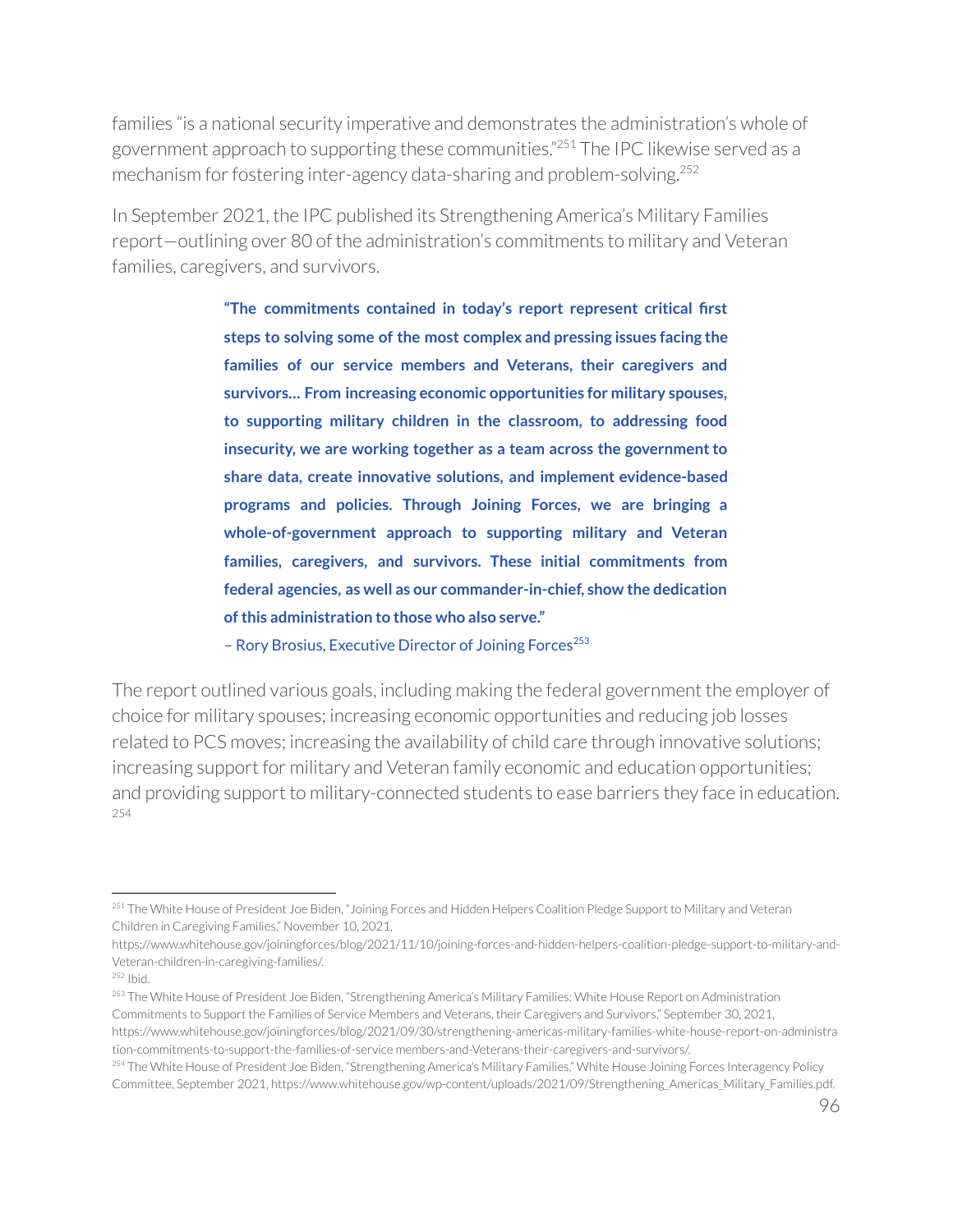Various commitments within the report have since been accomplished. For example, executive Agencies across the President's Cabinet joined the Department of Defense's Military Spouse Employment Partnership.<sup>255</sup> Moreover, to encourage military and Veteran families to find recreational opportunities and increase comprehensive physical, social, mental, and spiritual fitness, the Department of the Interior created a dynamic map available on its website to show where national park access exists in proximity to military installations. 256

Moving forward, the IPC pledged to advance its commitments through cross-agency working groups focused on:

- ★ Food Insecurity in Military Families
- ★ Military and Veteran Children in Caregiving Homes
- $\star$  Federal Employment for Military Spouses<sup>257</sup>

Each working group was tasked with producing a separate report outlining plans forfuture research and identifying areas of collaboration between agencies. 258

# Hidden Helpers

In April 2021, Joining Forces partnered with the Elizabeth Dole Foundation and Wounded Warrior Project to launch Hidden Helpers—a new initiative designed to create supportive programming for, and bring awareness to the 2.3 million children of wounded, ill orinjured service members or Veterans. 259

On November 10, 2021, First Lady Biden, Senator Elizabeth Dole, Secretary of Veterans Affairs Denis McDonough, and Secretary of Defense Lloyd Austin, alongside the Hidden Helpers Coalition of more than 50 public and private sector organizations, announced 40 commitments to support the approximately 2.3 million children in military or Veteran

<sup>255</sup> The White House of President Joe Biden, "Joining Forces: New Year's Update," January 5, 2022, https://www.whitehouse.gov/joiningforces/.

<sup>256</sup> National Park Service, "National Parks Near Department of Defense and Veterans Affairs Facilities," Accessed January 11, 2022, https://www.nps.gov/subjects/military/parks-near-va-facilities.htm

<sup>&</sup>lt;sup>257</sup> The White House of President Joe Biden, "Joining Forces: New Year's Update," January 5, 2022,

https://www.whitehouse.gov/joiningforces/.

<sup>&</sup>lt;sup>259</sup> The White House of President Joe Biden, "Joining Forces and Hidden Helpers Coalition Pledge Support to Military and Veteran Children in Caregiving Families," November 10, 2021, <sup>258</sup> The White House of President Joe Biden, "Strengthening America's Military Families," White House Joining Forces Interagency Policy Committee, September 2021, https://www.whitehouse.gov/wp-content/uploads/2021/09/Strengthening\_Americas\_Military\_Families.pdf.

https://www.whitehouse.gov/joiningforces/blog/2021/11/10/joining-forces-and-hidden-helpers-coalition-pledge-support-to-military-and-Veteran-children-in-caregiving-families/.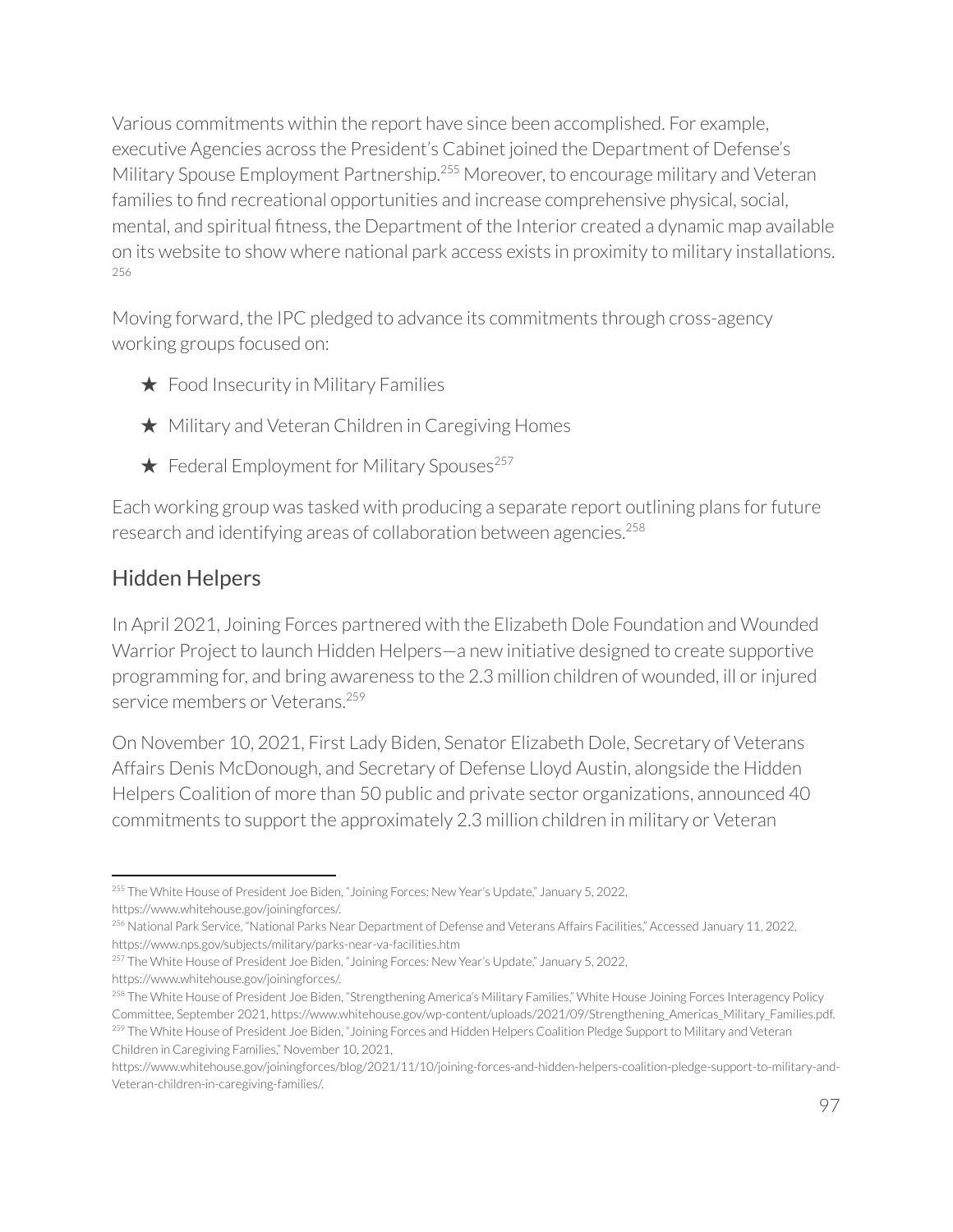caregiving families.<sup>260</sup> These commitments aimed to fill critical gaps in support for military-connected children identified in a report commissioned by the Elizabeth Dole Foundation—"Hidden Helpers at the Frontlines of Caregiving: Supporting the Healthy Development of Children from Military and Veteran Caregiving Homes."<sup>261</sup>

Speaking to the children of military-connected caregivers at a White House event in November 2021, First Lady Biden said:

"We're here to thank you for everything you do to help out at home—all the extra chores you take on or the times you watch your brothers and sisters... We know you need a break sometimes — and that you need to be around kids and teachers who understand what you're going through, without needing it explained." 262

# Community Engagement

Throughout 2021, the White House supported 11 events focused on Joining Forces priorities, including:

- ★ Blue Star Families Town Hall for Military-Connected Families and the COVID-19 Vaccines;
- ★ Operation Homefront's Military Child of the Year;
- ★ Hiring Our Heroes Military Spouse Employment Summit;
- ★ Affordable Care Act Special Enrollment Period for Veteran Families with VA and HHS;
- ★ DOD's Military Spouse Employment Partnership 10-year Anniversary;
- ★ Military Child Education Coalition's National Training Seminar;
- ★ VA's Caregiver Support Program Annual Conference;
- **★ Congressional Military Families Caucus;**
- ★ DOD's Military Spouse Employment Partnership New Partner Induction;

<sup>260</sup> Ibid.

<sup>&</sup>lt;sup>261</sup> Steven Malick, Mayra Sandoval, Tatiana Santiago, et al., "Hidden Helpers at the Frontlines of Caregiving: Supporting the Healthy Development of Children from Military and Veteran Caregiving Homes," Elizabeth Dole Foundation, November 2021, https://hiddenheroes.org/wp-content/uploads/2022/01/Hidden\_Helpers\_Report.pdf.

<sup>&</sup>lt;sup>262</sup> Danny Reed, "Hidden Helpers Coalition is Working to Support the Children of Military Family Members," Bob Woodruff Foundation, December 2, 2021, https://bobwoodrufffoundation.org/hidden-helpers-military-family/.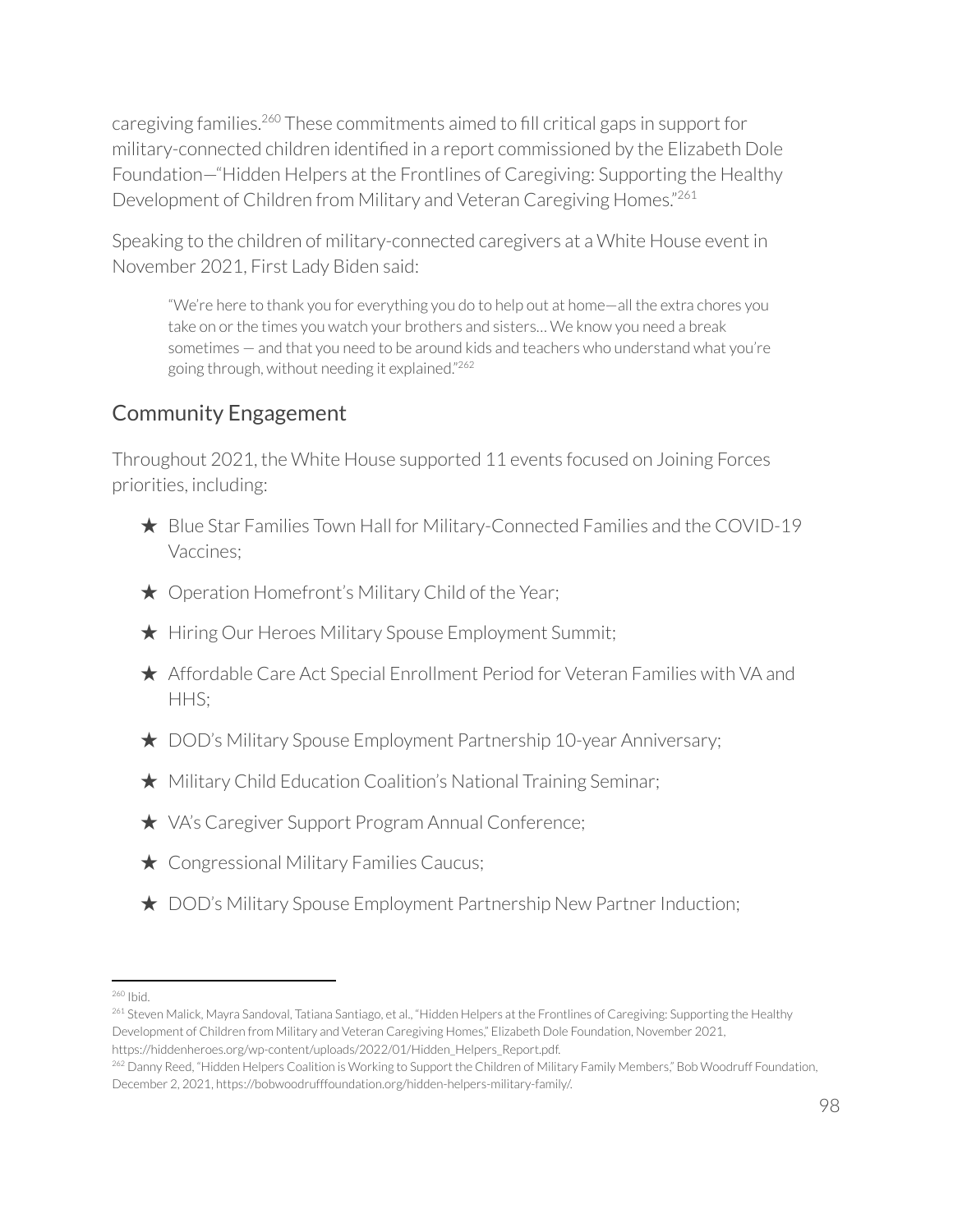- ★ Hidden Helpers Coalition Commitments Announcement;
- ★ Hiring Our Heroes Veteran and Military Spouse Employment Advisory Councils;
- ★ A Military Child Education Coalition (MCEC) listening session with military-connected children in high school;
- $\star$  A listening session with military child education partners including MCEC, Sesame Workshop, and Partners in Promise; and



Moreover, the administration worked with myriad government and non-governmental partners by participating in myriad activities, including:

- ★ Briefing federal employment partners with DOD's Military Spouse Employment Partnership;
- ★ Announcing efforts with the Interagency Veterans Advisory Council to build a community platform for military spouses in federal employment;
- ★ Working with the National Economic Council on a Consumer Finances Roundtable: Issues Facing Military and Veteran Families;
- ★ Collaborating with the Office of Personnel Management, VA and Hiring Our Heroes for an educational webinar series on federal employment for military spouses;
- $\star$  Opening the Teacher Interstate Compact Kick-off with the Council of State Governments;
- $\star$  Connecting military families with United Through Reading resources; and
- Collaborating with the Tragedy Assistance Program for Survivors (TAPS) to mark Gold Star Families Remembrance Week by sharing photographs of survivors from 50 states and 6 territories who received flags flown on the National Mall during Inauguration. 264

<sup>&</sup>lt;sup>263</sup> The White House of President Joe Biden, "Joining Forces: New Year's Update," January 5, 2022, https://www.whitehouse.gov/joiningforces/.

<sup>264</sup> Ibid.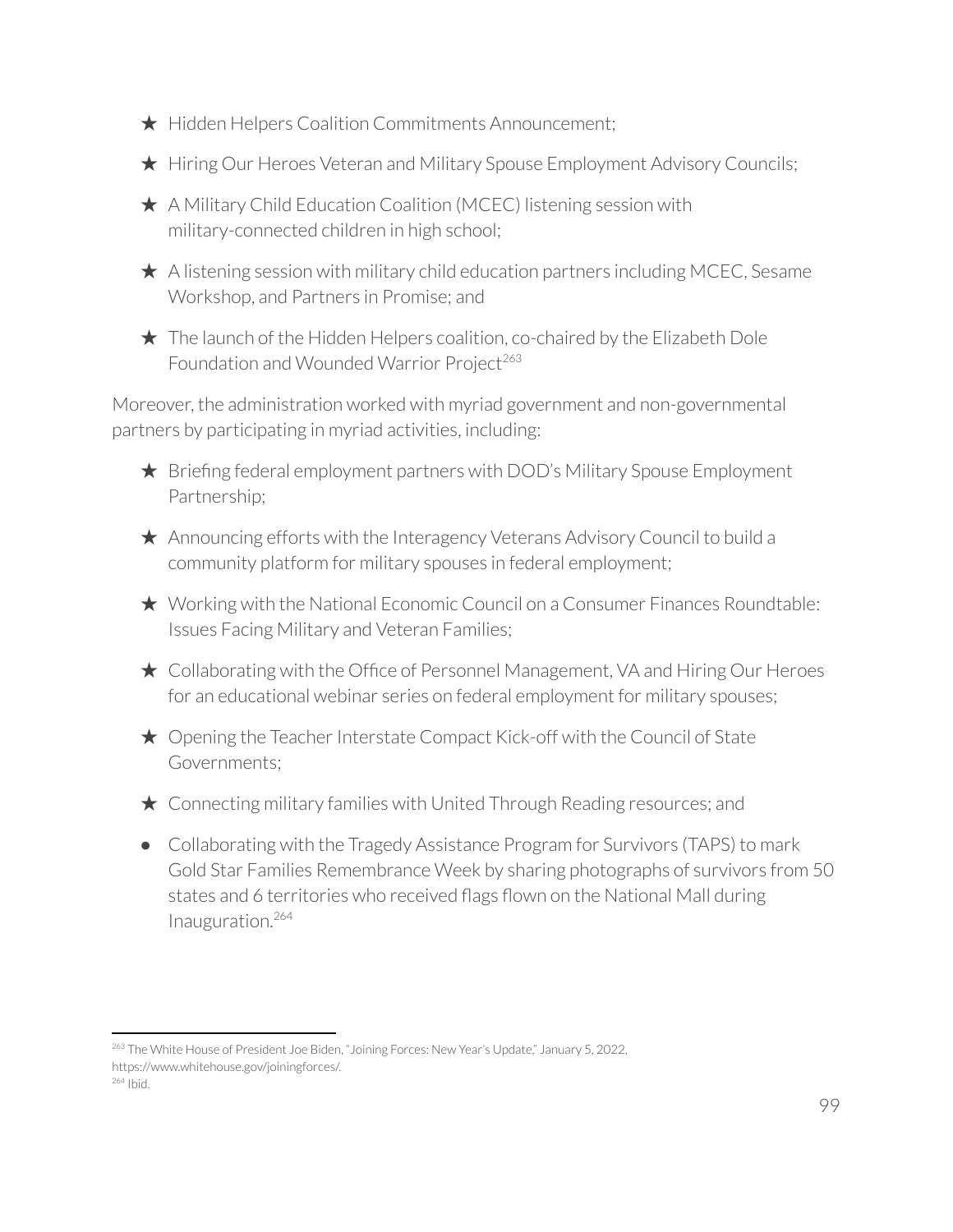Writing in a blog post on January 5, 2022, the Joining Forces team announced that it looked forward to continuing to collaborate with public and private sector partners to support military and Veteran families.

"As we move into the new year, we look forward to continued collaboration and progress on the needs of military on Employment and Entrepreneurship; Military Child Education; and Health and Well-Being."265

# **The End ofthe War in Afghanistan**

After two decades of conflict, thousands of brave missions successful completed, safety secured in the homeland and a period of development for our Afghan allies; four different presidents, \$2 trillion spent, the lives of 2,461 American personnel lost, and 20,744 American service members injured, the last U.S. military aircraft left Kabul, Afghanistan on August 30, 2021—officially ending America's longest war.

Speaking from the White House on August 31, President Biden acknowledged the service and sacrifices of U.S. military and Veteran families throughout these 20 long years of war.

> **"A lot of our Veterans and their families have gone through hell—deployment after deployment, months and years away from their families; missed birthdays, anniversaries; empty chairs at holidays; financial struggles; divorces; loss of limbs; traumatic brain injury; post-traumatic stress. We see it in the struggles many have when they come home. We see it in the strain on their families and caregivers. We see it in the strain of their families when they're not there. We see it in the grief borne by their survivors. The cost of war they will carry with them their whole lives. Most tragically, we see it in the shocking and stunning statistic that should give pause to anyone who thinks war can ever be low-grade, low-risk, or low-cost: 18 Veterans, on average, who die by suicide every single day in America—notin a far-off place, but right here in America. There's nothing low-grade or low-risk or low-cost about any war. It's time to end the war in Afghanistan. As we close 20 years of war and strife and pain and sacrifice, it's time to look to the future, not the past—to a future that's safer, to a future that's more secure, to a future that honors those who served and all those who gave what President Lincoln called their "lastfull measure of devotion."**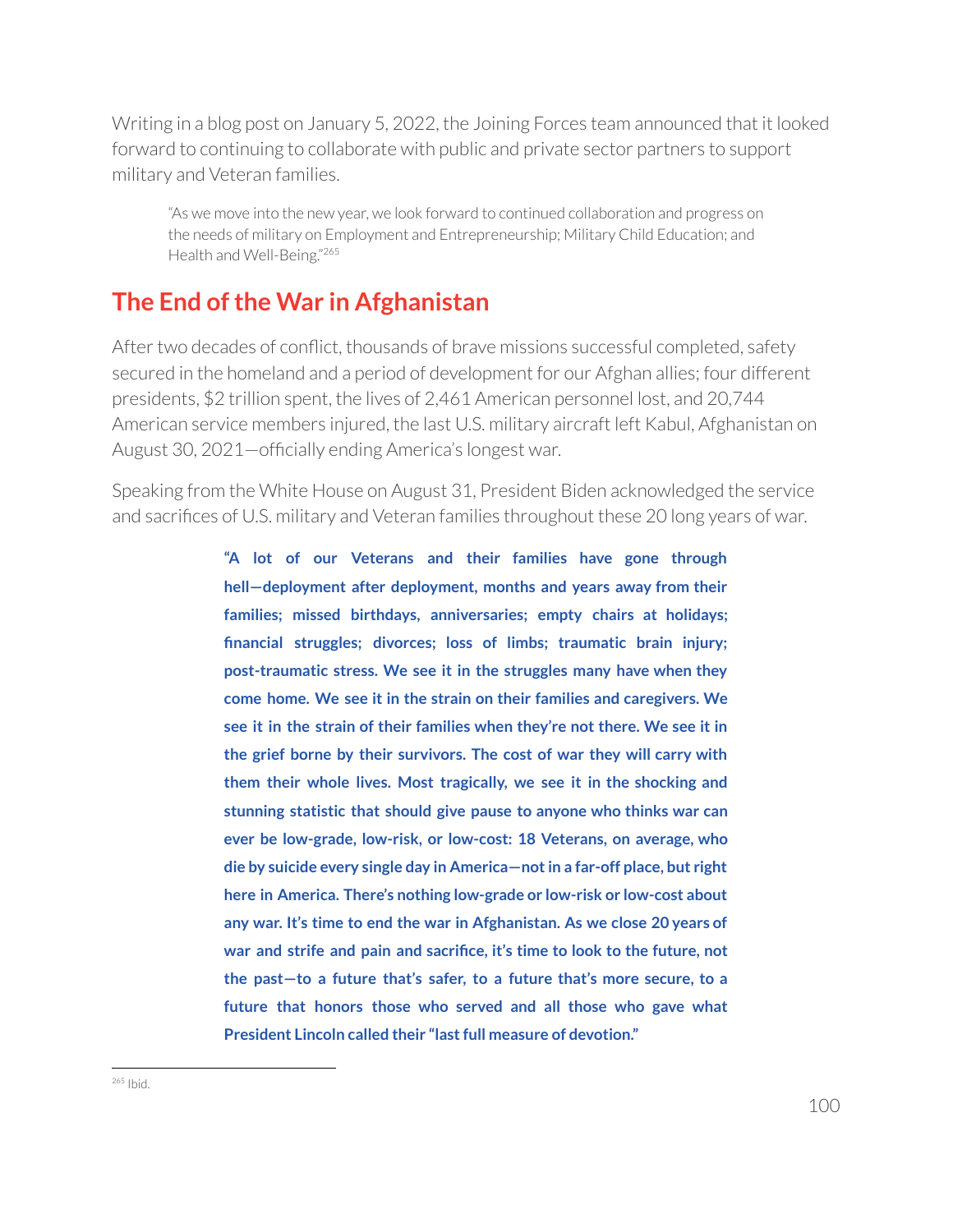### – President Joe Biden, remarks on ending the war in Afghanistan, August 31, 2021 266

In a statement released on August 27, First Lady Biden pledged to continue to support the military-connected community in the aftermath of the war.

"Dearfamilies of our military members and veterans, their caregivers, and survivors,

For nearly twenty years, Afghanistan has been woven through your life. Many of you scheduled weddings and births around deployments or watched your children reach for a mom or dad who was 3,000 miles away. Some of you sent care packages to Afghan families helping your spouse. You watched loved ones board a plane to Kabul or Kandahar, and wondered if you'd ever see them again. Too many of you lost a piece of your heart forever there. This mission is personal to you, and you have shouldered its enormous weight… As a military mom, I've seen what makes this community unlike any other. It's bound together by love-love for our country and the values we are founded upon; love for those who serve, including the allies who stand alongside us; and love for the communities we build together. That love is what drives you to answer your nation's call, again and again. In this difficult time, the nation, too, has seen your fortitude on display once again. We've seen service members sharing water and food with Afghan children waiting at the Kabul airport. We've seen military families welcoming Afghan refugees home to the United States with donations and friendship. Thank you for your continued service. As our mission in Afghanistan comes to an end, you may be experiencing many emotions. Know that my heart is with you as you navigate what comes next for your family, your community, and our nation. You are not alone. As a nation, we have asked so much of you these last twenty years. From missed birthdays and holidays to illnesses and injuries to the ultimate sacrifice a family can make, you have given us more than we can ever repay. What we can do is match your devotion with our own. We can stand beside you and honor your service."<sup>267</sup>

Joining Forces 2.0 continues, and the Biden administration is expected to engage in many more military and Veteran-centric initiatives over the course of their remaining time in office.

<sup>266</sup> President Joe Biden, "Remarks by President Biden on the End of the War in Afghanistan," The White House of Joe Biden, August 31, 2021, https://www.whitehouse.gov/briefing-room/speeches-remarks/2021/08/31/remarks-by-president-biden-on-the-end-of-the-war-in-afghanistan/.

<sup>&</sup>lt;sup>267</sup> First Lady Jill Biden, "Statement," August 27, 2021, https://www.facebook.com/FLOTUS/.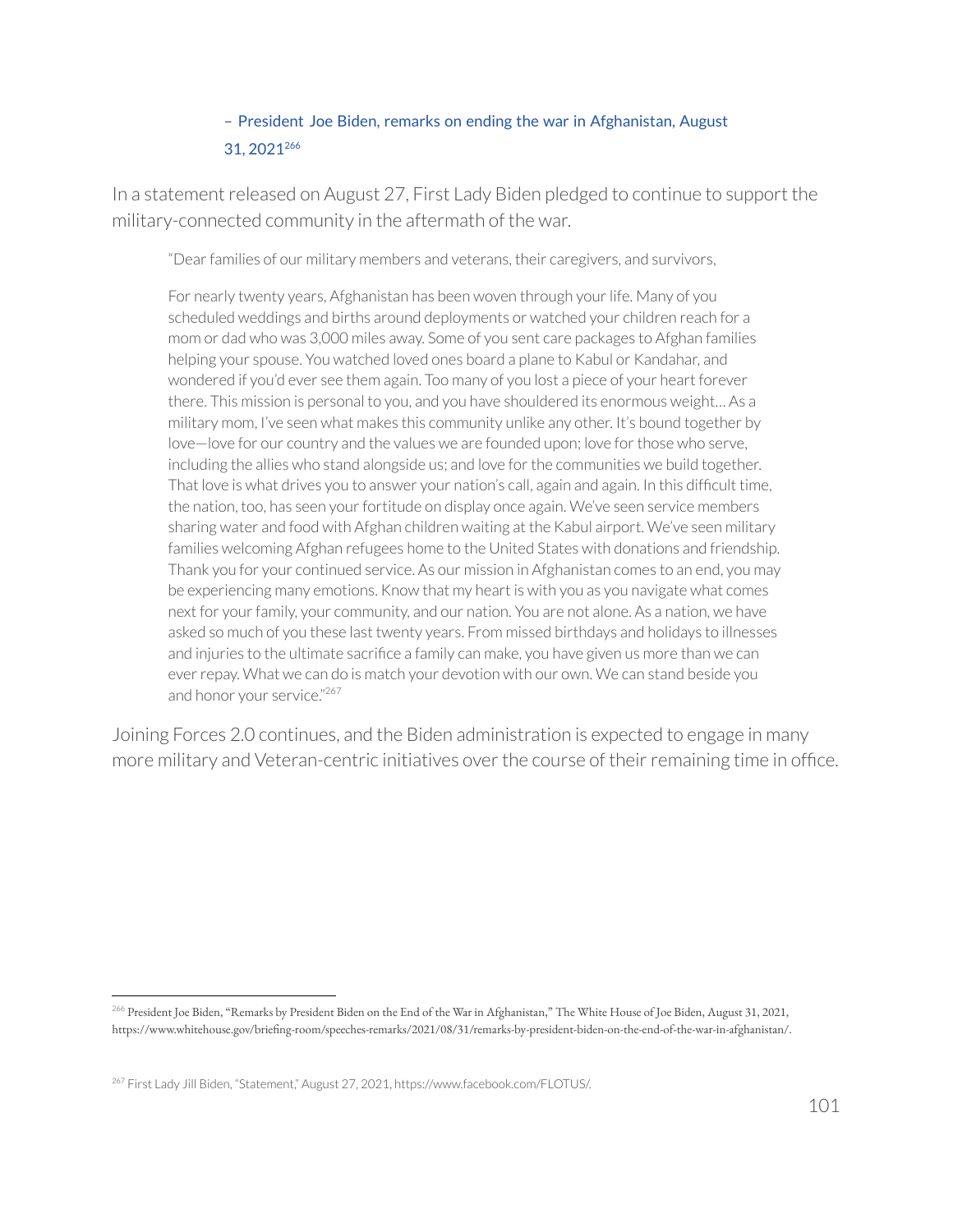# Chapter 5: The Road Ahead

# **Insights & Recommendations**

From April to August 2021, Blue Star Families interviewed 30+ senior leaders from across the non-profit, philanthropic, government, and private sectors who had engaged with the White House initiatives described in this report. We ended each interview by asking whether they had "insights or recommendations" for future cross-sector effort to support military and Veteran families. The following are a collection of their responses.

### "[K]eep encouraging people to come to the table…"

*"The military is a living organization, people are always coming in and going out. That's not going to change. And that's why support programs are still necessary. Military families don't need a hand-out. They need a hand-up. We need to continue to provide them with the assistance that they've earned through their service to our country… If I were to foot-stomp one thing, it isthe ability for the First Lady's office to encourage collaboration. Isometimes viewed Joining Forces as a table where everybody was welcome. If you're genuinely here to do good, you'll have a seat at the table. If your idea falls flat on itsface, pick yourself up, dust yourself off, and come with another idea—we've still got a seat for you. That ability to bring folkstogether, to foster collaboration, to encourage ideasthat may or may not work, that is what made Joining Forcesso valuable... Everybody's going to have a lot of great ideas—which the White House will have to sort through. At the end of the day, however, no matter which pathway they choose, so long asthey keep*

*encouraging people to come to the table, I think the results will be fantastic." –* Will Johnson, former Director, Joining Forces; Committee Staff, Committee on Armed Services, U.S. House of Representatives

*"There are a lot of people in the MSO/VSO space who have been doing this work for a long time. Great relationships have been built over the years… Thatsaid, there are definitely new players who have entered the space. The White Oak Collaborative has done a good job of bringing many of those new folksto the table. Thatsaid, the White House needsto ensure that it incorporates those fresh voices. It's great to have tried and true non-profits who have been around for a long time because they have a wealth of knowledge and experiences. However, the original Joining Forces was a breeding ground for new ideas, organizations, and initiatives. It wassuch a great place to learn and build relationships. There's an opportunity for Joining Forces 2.0*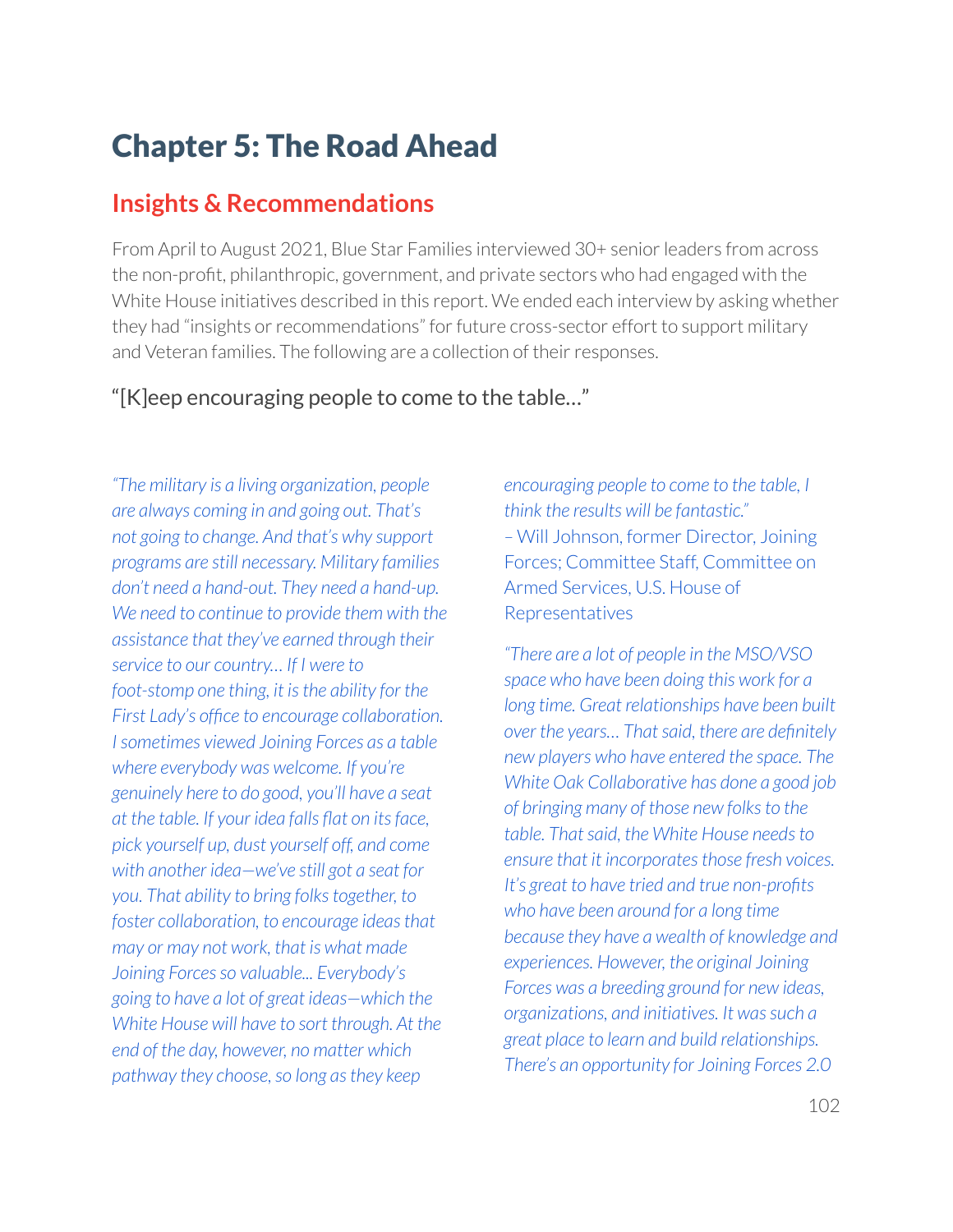*and future initiativesto play a similar role…" –* Megan Everett, Veterans Program Director, Robert R. McCormick Foundation

*"Some issues—like spouse unemployment—just continue to plague the military-connected community. But that's not a reflection of our efforts being unsuccessful. These are systems-level issues that require systems-levelsolutions… We need to invite the private sector to the table in a way where they can do more than just pledge to continue to hire military spouses and Veterans. They can do more, and are willing to do more. But we need to give them direction." –* Anne Marie Dougherty, CEO, Bob Woodruff Foundation

*"We need to continue to include National Guard & Reserve in conversations about how best to support military and Veteran families. Guard & Reserve familiesface unique challenges. Moreover, they can serve as valuable touchpointsin their communities." –* Anthony Wickham, J1 Readiness Director, National Guard Bureau

*"There really is always a need to get force-multipliers around the table and learn what their capabilities are... I can tell you that TAPS has phenomenal programs and an expansive network, but if the government isn't talking to us, then they're not going to be able to leverage what we have to offer—and that's a tragic missed opportunity. Just to give you an example: When there's a suicide in the military, which happens unfortunately on a daily basis, often the family is not emotionally*

*capable of returning to their home if that's where it occurred. The government cannot pay* for another set of *quarters*, so TAPS will *provide secondary lodging for the family, as well asthe cleaning of the home. There are so many things we can do."*

*–* Bonnie Carroll, President & Founder, Tragedy Assistance Program for Survivors (TAPS)

*"Measure your efforts and hold yourself accountable; hold the nation accountable. We can all do more… According to the CECP 2021 Giving In Numberssurvey, lessthan 4% of corporations make military and Veteran families a priority. That's a massive untapped resource that the nation could utilize." –* Harriet Dominique, former Chief Diversity, Equity, Inclusion and Corporate Responsibility Officer, USAA

*"We also need to start talking about the impact of nationalsecurity decisions on the familiesthat we're asking to implement them and ensure there's a plan on how to address that impact.… The White House should continue to engage the MSOs and VSOsthat have their finger on the community's pulse. The issues affecting military and Veteran familiestoday might not be the same asthey were ten years ago… There are new organizationsin the space now, with unique perspectives and fresh ideas. We need to make sure those voices are included… Finally, the White House ought to promote research on military and Veteran family issues. The only large-scale longitudinal study on military familiesis DoD's Millennium Cohort Study. The White*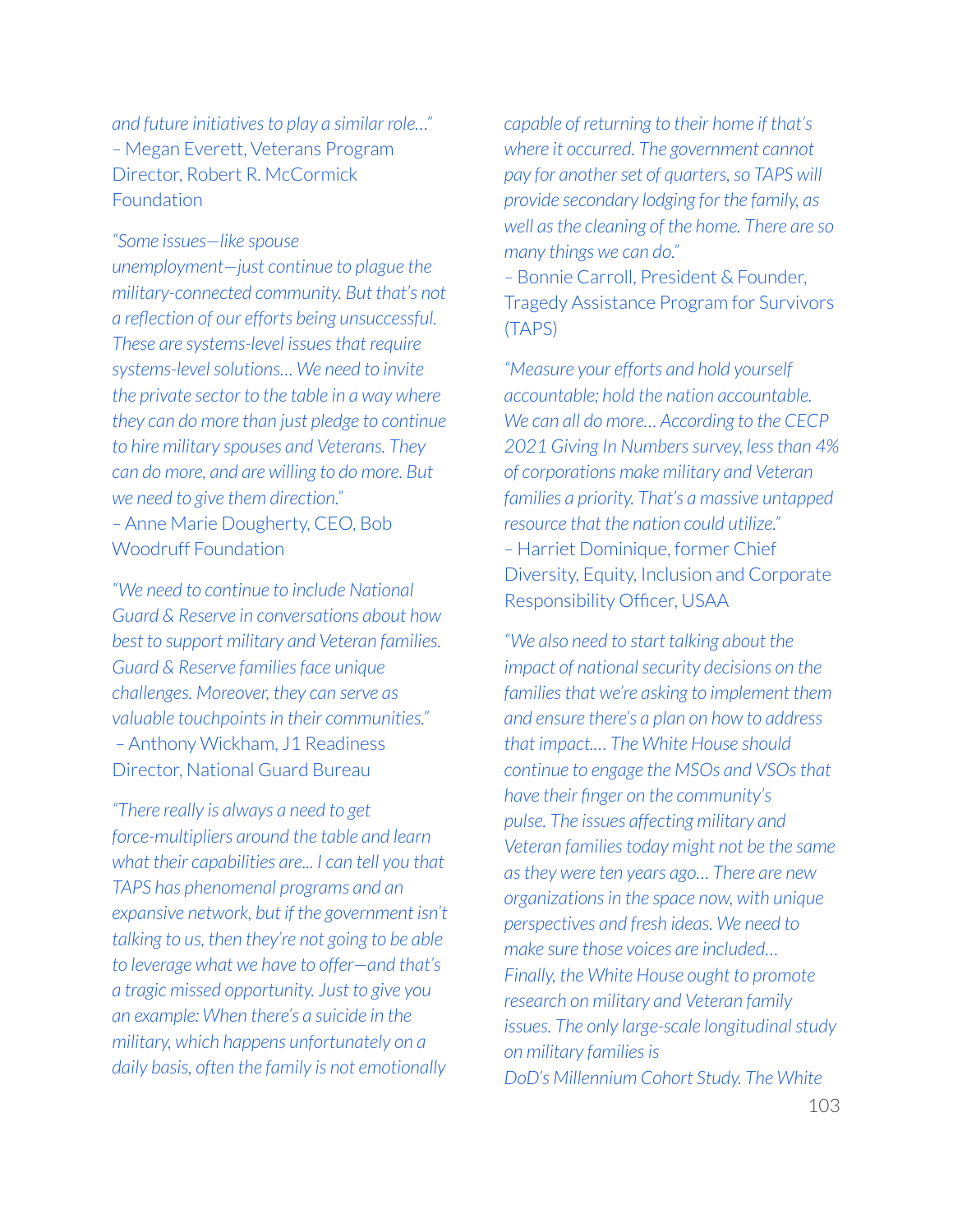*House engaged academia and researchersin the first iteration of Joining Forces; they ought to continue to engage them and support funding for ongoing research. What we didn't know about military families when we went*

*to war in 2001 hurt military familiesfor years thereafter."*

– Joyce Wessel Raezer, Executive Director (Ret.), National Military Family Association

"Anchor your efforts… to sustain them for the long haul…"

*"I took away three lessonsfrom my time as Joining Forces director. Lesson 1: Take the time necessary to figure out which organizations are most vested and invested in being able to move the needle. That takes time. Once that's done, lean on those organizations. Lesson 2: We serve with 330 million generally selfless Americans. It doesn't take a lot of them stepping up to significantly support lessthan 1% of the U.S. population. Lesson 3: Anchor your efforts within an NGO or government to sustain them for the long haul… For example, the Military Spouse Employment Partnership helped to anchor ourspouse employment efforts and create an enduring effort. Otherwise, you risk having your efforts end with the administration. Mrs. Obama talked about this all the time. She didn't want Joining Forcesto be a flash in the pan. She didn't want it to be a baby kissing campaign. She wanted it to be real, and for it to have a lasting, tangible impact on military and Veteran families." –* VADM Brad Cooper, former Executive Director,

Joining Forces; Vice Admiral, U.S. Navy, Commander, Naval Forces Central Command/U.S. Fifth Fleet

"We also need to think about sustainability. *Blue Star Families did a great job carrying the torch these past four years—particularly during the pandemic; but we need to build a lasting infrastructure that will outlive any one administration… Finally, we need to create synergies between national and local efforts. There's a lot going on in D.C. and there's a lot going on outside of D.C.. We need to message outwards, to get local communities onboard with White House efforts. At the same time, we need to make sure that the White House is aware of what local organizations are doing on the ground, so that they can leverage those efforts."*

*–* Megan Everett, Veterans Program Director, Robert R. McCormick **Foundation**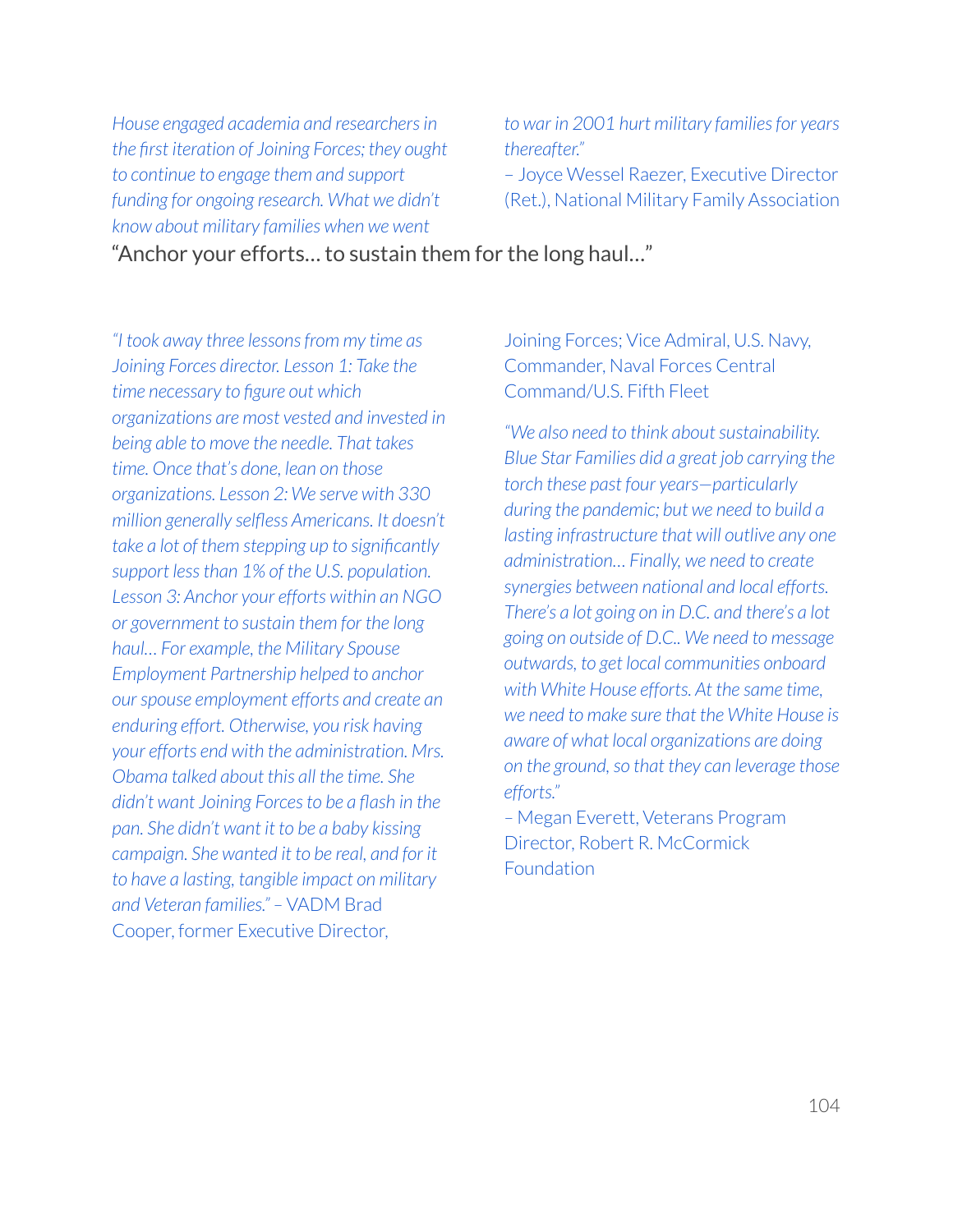# "Military family voices need to be included in broader conversations about [civilian] issues…"

*"We need to stop pigeon-holing every military family issue assomething unique to military families. Many of the issuesimpacting military families, from employment to child care to mental health, affect civilian families as well. Military family voices need to be included in broader conversations about these issues. For example, if the White House convenes a working group on post-secondary education, they should make sure that Students Veterans of America is at the table. Post-pandemic discussions on women's employment and child care should include military family advocates. Not only would that ensure the unique needs of military and Veteran family members are being accounted for in those conversations, but it would also make othersin the policy space more aware of the challengesfaced by military and Veteran family members…"*

– Joyce Wessel Raezer, Executive Director (Ret.), National Military Family Association

*"At a time when the nation isfaced with a global pandemic, there are civilian families that are facing high unemployment rates; there are civilian families who are food insecure; there are civilian families who are struggling with mental health issues. Obviously, frequent moves and long separations exacerbate these same challengesfor military families. However, we*

*have an opportunity to focus on the areas where civilian and military familiesshare common ground—common struggles. We can celebrate the strength and resilience of military families, and use them as a model for pioneering solutions… We've been at war for 20 years. And we are facing unprecedented times with the pandemic and socio-political divides. There is an opportunity to start bringing people together in service to our country, to our communities, and to each other. If the White House truly believesthat service and simple acts of kindness and gratitude can be a meaningful way to bridge divides, we can bridge more than just the civilian-military divide. We can also bridge other dividesthat exist in our country right now... Government can'tsolve this on its own. We need to create a movement around bringing people together. The reason military familiesfeel disconnected and isolated is because they're not connected with their civilian neighbors. The best way, I believe, to build those connectionsisthrough service." –* Kevin Schmiegel, Founder, Hiring Our Heroes, former Vice President, U.S. Chamber of Commerce; former President & CEO, Operation Gratitude

*"The White House ought to continue the work of aligning and knitting together initiatives inside VA and DoD with those of community*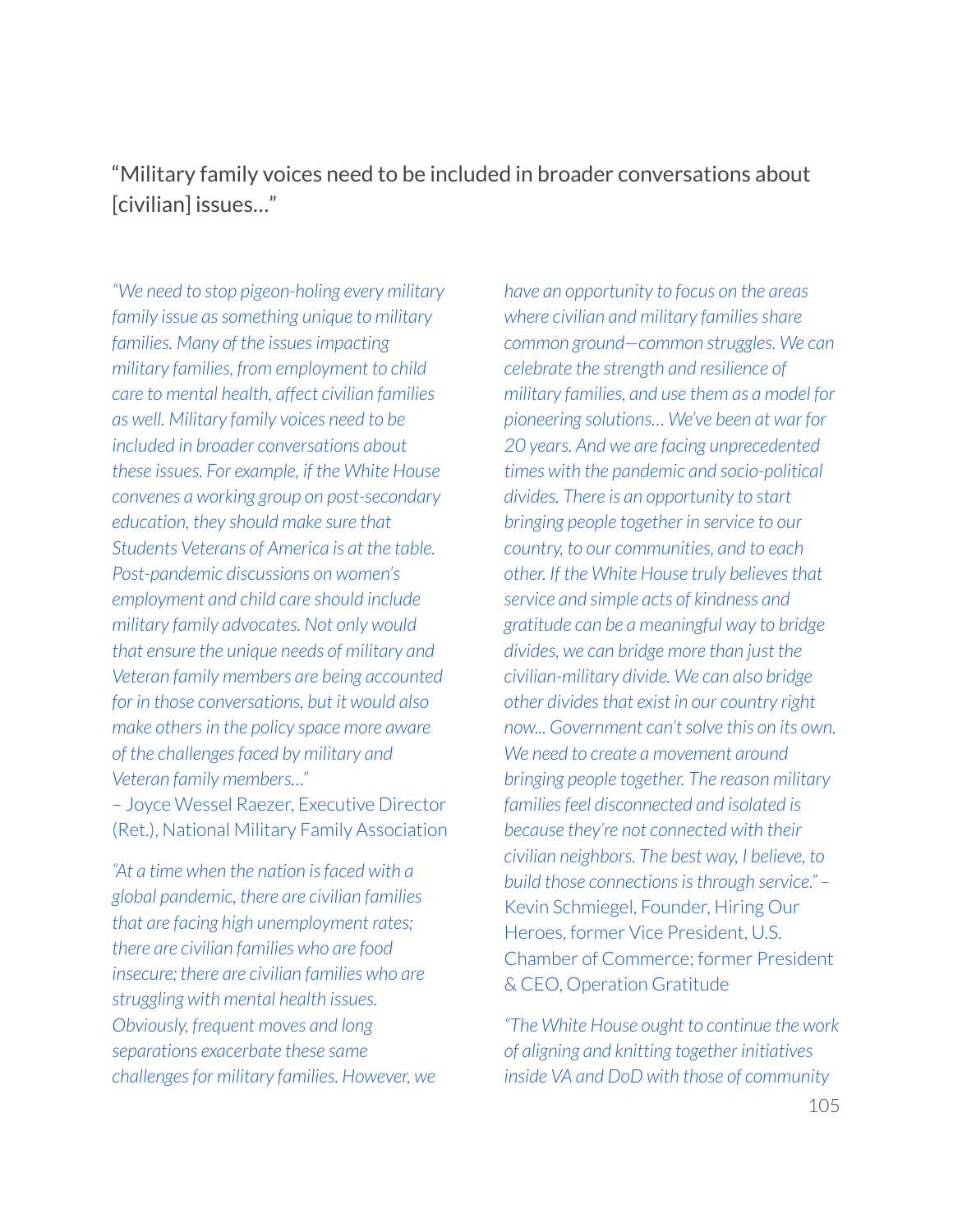*organizations. Lessonsfrom the military ought to be shared with civilian leaders. For example, the DoD's child care system (for all of itsimperfections) could serve as a model for the rest of the country. Many of the issues military families are facing today are shared issues. There are lessonsto be learned in both directions… Suicide, mental health, child care, etc. – these are all thingsthat are important in both the civilian and military worlds. We are so focused as a society on the thingsthat drive us apart. The White House has an*

*opportunity to highlight the thingsthat connect military and Veteran familiesto the rest of the country. They might just be able to help to turn down the heat. Joining Forces 2.0 might even be able to serve as a model for the way in which we wish everyone would interact with each other." –* Shelley MacDermid Wadsworth, PhD, Director, Military Family Research Institute (MFRI) at Purdue University

### "[T]he military personnel system has to change…"

*"The unfortunate thing isthat we're continually talking about the same issues. Child care isstill a problem. Military spouse employment isstill a problem... I think there's a growing recognition that the military personnelsystem hasto change, otherwise families won'tstay. Especially now that deployments, rotations, and OPTEMPO are different from what it was at the height of the warsin Iraq and Afghanistan… Focusing on military familiesis a great way to highlight the ways in which the military needs to evolve. At the same time, we need to ensure that the military family conversation is not one that's only owned by spouses. Thisshouldn't be an FRG issue. Commanders ought to be responsible for ensuring that their service members have accessto child care and other necessities, because it's a readinessissue."* – Margaret Mullins, former Staff Lead,

White Oak Retreats; National Security Advisor, U.S. Senator Raphael Warnock  $(D - GA)$ 

*"We need to move beyond providing band-aidsfor military spouse employment and take a hard look at our military personnel system—which was designed during an industrial era and has not kept up with modern families and careers… Moreover, as a nation, we need to grapple with the concept of differentiating our love for the troopsfrom oursupport for wars. During Vietnam, people hated the troops because they hated the war. Now, people love the troops, but nobody pays attention to the wars. Our engagements overseasimpact our military families, and they need to be part of the conversation. We need to ask if our foreign policy justifiestheir sacrifice."*

*–* Jason Dempsey, former White House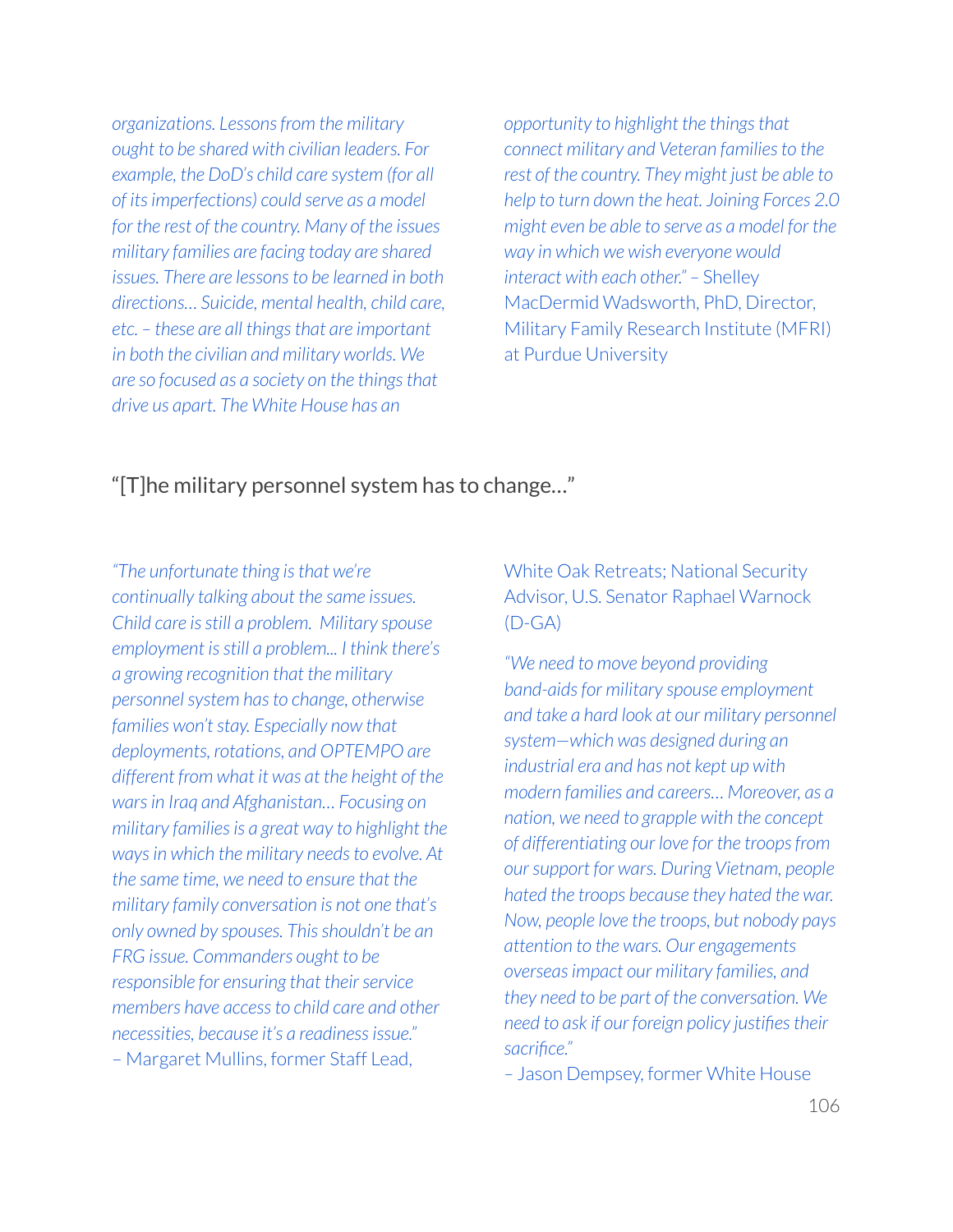Fellow, Office of the First Lady; Adjunct Senior Fellow of the Military, Veterans, and Society Program, Center for a New American Security (CNAS)

## "[D]on't underestimate the power of the bully pulpit."

*"There are three pieces of advice I would give to the new administration. First, don't underestimate the power of the bully pulpit. I learned during my time in politicsthat people can be very motivated by the presence of the First Lady to do great thingsfor this country. Take full advantage of that. Second, the President and First Lady can bring enormous comfort to military families, who are motivated by honor and duty in a very special way. The active engagement of the President and First Lady creates a sense of recognition*

*and comfort for military families. Remember the importance of thisrole always. Finally, trust your partners. There is a very mature infrastructure of organizationsthat are like-minded in working together and are eager to support the First Lady asshe supports those who serve. Take advantage of those partnerships." –* Kathy Roth-Douquet, CEO &

Co-Founder, Blue Star Families

### "Work as one cohesive unit."

*"The White House's biggest successes came when they listened and validated what they were hearing with the rest of the administration. That kind of dialogue resulted in DoD-VA Caregiver Act of 2010. Neither agency exactly wanted to do it. When the First Lady gets up on stage, however, and says that caregiving matters, that message quickly goesto the DPC, NSC, etc. Do more of that work. Work as one cohesive unit."*

*–* Koby Langley, former Acting Deputy Assistant Secretary and Senior Advisor for the Office of Wounded Warrior Care and Transition Policy, Department of Defense; former Special Assistant to the Secretary of the Department of Veteran Affairs; Senior Vice President, American Red Cross

*"It will be important to communicate with the National Governors Association, National*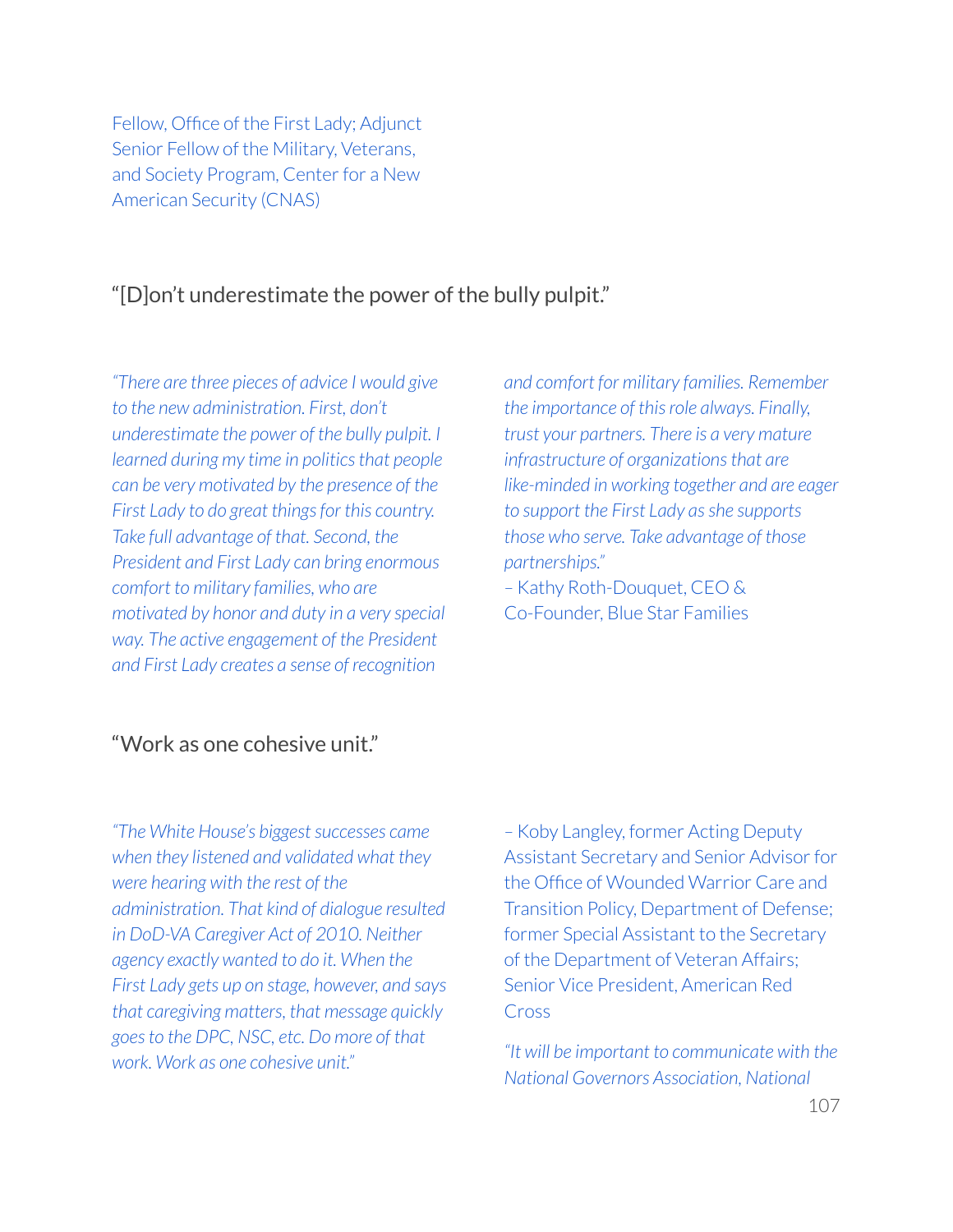*League of Cities, and other National Associations and State Agenciesto advance change. There is a need to continue to deliberately collaborate, develop, and implement programs at the national level. However, those initiatives may be stifled in some states unlessthere are catalysts at the state level who can make real on-the-ground changesfor military families. Getting each governor's office to sign a proclamation encouraging government, NGOs, and non-profitsin the areas of employment, education, and well-being to collaborate on behalf of military families could serve as a*

*force-multiplier in the development of coordinated and resourced solutions. The White House needsto leverage national and state level organizations and encourage the departmentsto do the same to meet the needs of Veterans, National Guard members, Reservists and their familiesin every zip code acrossthe country."* – Marianne Watson, former Director, Manpower and Personnel (J-1), National Guard Bureau, Brigadier General (Ret.), U.S. Army National Guard

## "[F]ocus messaging on our military families' strengths…"

*"We need to focus messaging on our military families'strengths, and help connect them with their communities. It'simportant to avoid victimizing families. Military families are eager to contribute to their communities and do so already. They just need help connecting and integrating and they can take it from there. We know the public respects and supports our military. All we need to do is create some avenues of communication."*

*–* Laura Schmiegel, former Chair, Blue Star Families Board of Directors; founding Director of the Military Spouse Program, Hiring Our Heroes

*"We have to start preparing for transition the day folksjoin the military. We need to make sure that the armed forces understand the*

*oath that they've taken. We need to make sure there's an organized community that delivers a sense of purpose to service members asthey transition. I'm afraid that some service memberslose theirsense of purpose and getsucked into webs of conspiracy and hate. That's preventable. The White House can help by continuing to advance the narrative that Veterans are valuable assets* to *companies*. By *connecting transitioning service membersto jobs, and potential careers, we can help deliver a sense of purpose. Assuch, we need to make sure that Veterans are being included as a demographic in conversations about environmental and social governance within the private sector. They are a unique and underrepresented population, and are a*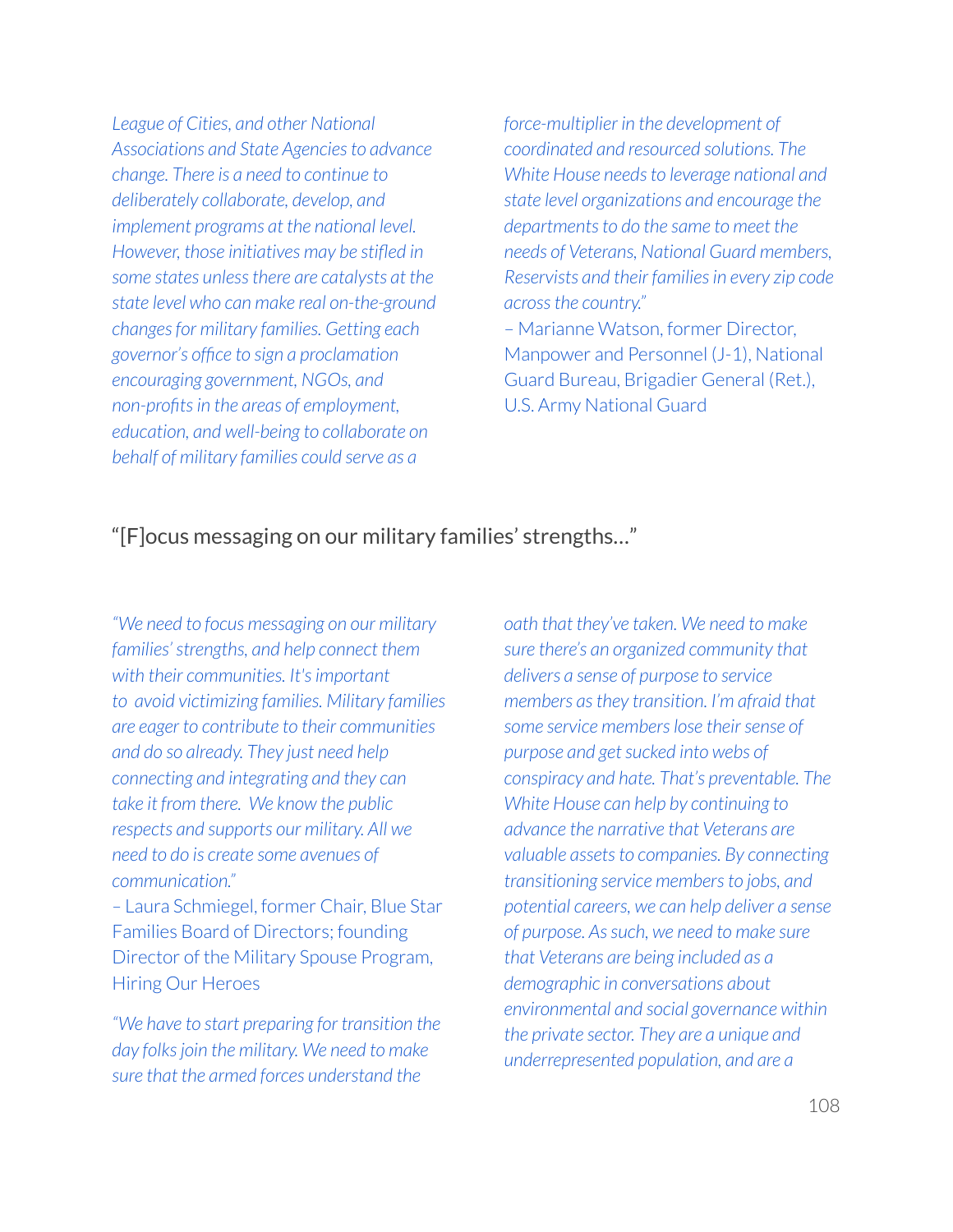*major asset to companies." –* Christopher Perkins, Co-Founder, Veterans on Wall Street (VOWS);

Managing Director, Global Head of OTC Clearing, Citi

## "Our communications can't simply be one-size-fits-all…"

*"True coordination and public-private partnerships are critical. Take transition, for example. There have been improvementsto transition over the years. Thatsaid, after 10 years in this business, itstill confounds me that you have a whole group of private sector companies and non-profitsstanding in the wings, ready to do more to help families who are transitioning, that aren't being actively utilized by DoD. I understand that it's hard for them to be focused on transition... But that's where coordinated public-private partnerships are critical. All of those private sector and non-profit organizations are able to help the family with their transition, they just need a warm handoff from DoD… We also need to seriously tackle the civil-military divide… Lessthan 1% of the U.S. population has served in the military post-9/11. For the past few years, the war wasn't on the front pages, and there's been a general lack of awarenessregarding the experiences of military families... I think the civil-military divide becomes a nationalsecurity issue if people stop seeing military service as an option. We need to tell the stories of our military families. For example, most people don't know that the National Guard experienced its highest activation since WWII in 2020, due to the pandemic and civil unrest… We also have to be*

*aware of our audience. Our communications can't simply be one-size-fits all. Mayors, county officials, employers, etc., need to hear less about the challengesfaced by military and Veteran families and more about the fact that Veterans and military family members are assets* to *their community."*

*–* Maureen Casey, former Managing Director of Military & Veterans Affairs, JPMorgan Chase; Chief Operating Officer, Institute for Veterans & Military Families (IVMF) at Syracuse University

*"It will be important for the White House to*  $ensure that they have robust strategic$ *communications—particularly in a country where trust isso lacking. There is opportunity for the First Lady'steam to leverage more of the government's public affairs assets to have an administration-wide strategic communications plan around military and Veteran families—as they would for any other priority issue." –* Ross Cohen, former Executive Director, Hiring Our Heroes and Vice President, U.S. Chamber of Commerce Foundation; Chief External Affairs Officer, Blue Star Families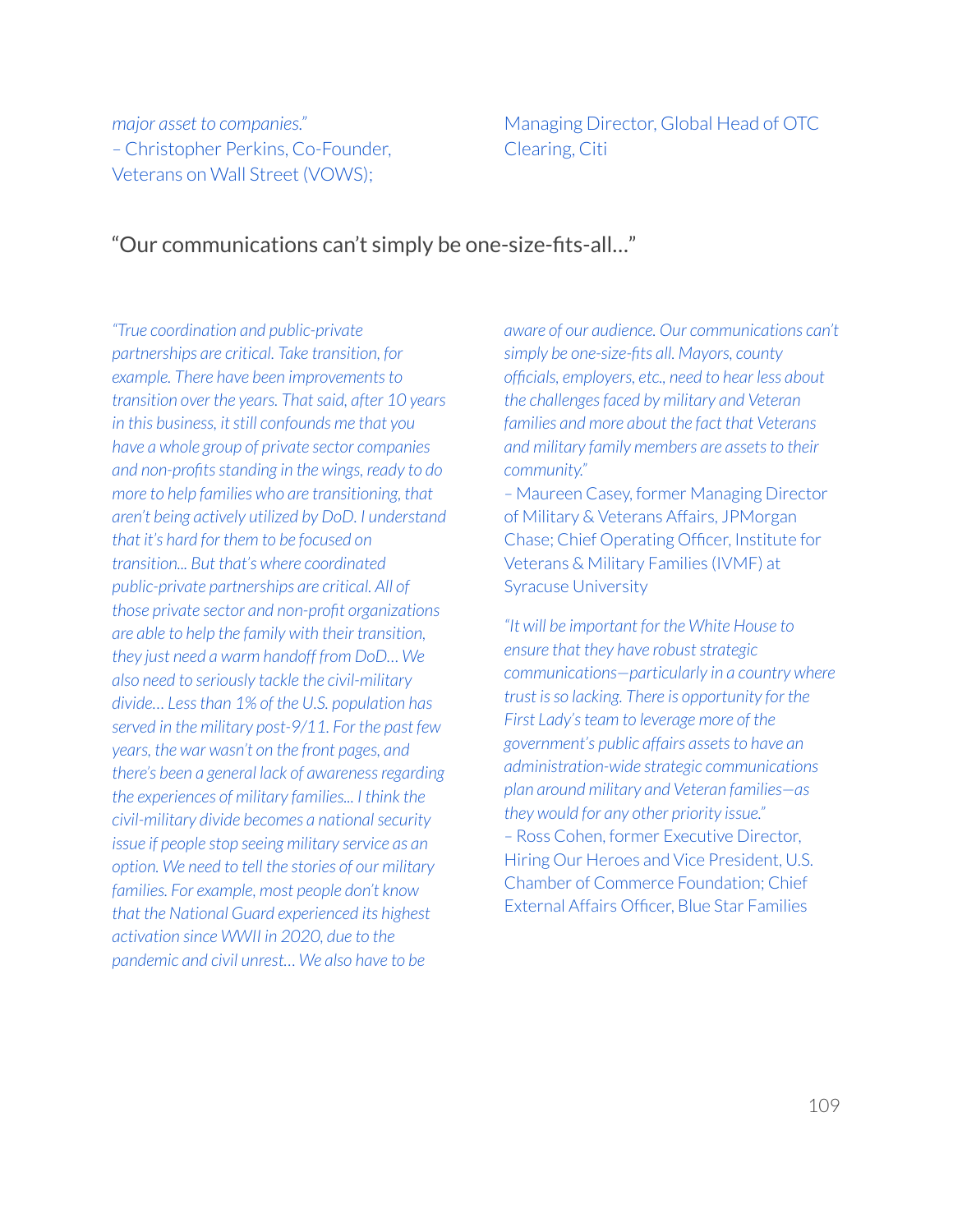"[C]ontinue to build military cultural competency…"

*"The funder world is changing. I've seen three or four big name corporations and family-funded foundations restructure recently. A lot of them dissolved their Veterans vertical and dispersed it among other priorities. Veterans and military families are not on the front page of the newspaper anymore. With everything that's going on, they're simply not top of mind... It's okay to embed Veteransissues within other verticals, so long asthe person running, say, the employment vertical, understands the unique challenges and needs of Veterans. Otherwise, the loss of the Veteran vertical could prove problematic. We need to continue to build military cultural competency within the philanthropic space."*

– Mike Monroe, former Vice President of Military Initiatives, Points of Light; Director of Veterans Programs, A. James & Alice B. Clark Foundation

*"The White House can continue to raise awareness around the educational challenges faced by military children—particularly those with special needs. Operation Educate the Educator, in particular, needs a jumpstart. It had not achieved irreversible momentum by the time the Obama administration closed... Military family cultural competency content needsto be more rigorously and ubiquitously included in the curricula for teachers. It*

*doesn't matter if you're teaching near a military installation or not. You could have the children of National Guardsmen in your classroom. Teachers need to have a voice in the back of their mind telling them that thisis a special population that they need to look out for."*

*–* Rebecca Porter, PhD, President & CEO, Military Child Education Coalition (MCEC)

*"You've got to establish intragovernmental infrastructure, so that the initiative is not dependent on a First Lady or Second Gentleman… The White House should spend some time demystifying the military for those they interact with in the private, public, and*  $non-profit sectors. People always seem to get$ *a bit nervous when dealing with military populations, because they don't understand the rank structure, and don't want to be disrespectful. It's a military cultural competency issue. If you spend a bit of time saying 'relax, here's what you need to know,' and answering any questionsthey might have, it might help to alleviate any anxiety the person might be facing—whether that be a corporate CEO or a Cabinet secretary.*" *–* Trooper Sanders, former Deputy Director of Policy, Office of the First Lady; CEO, Benefits Data Trust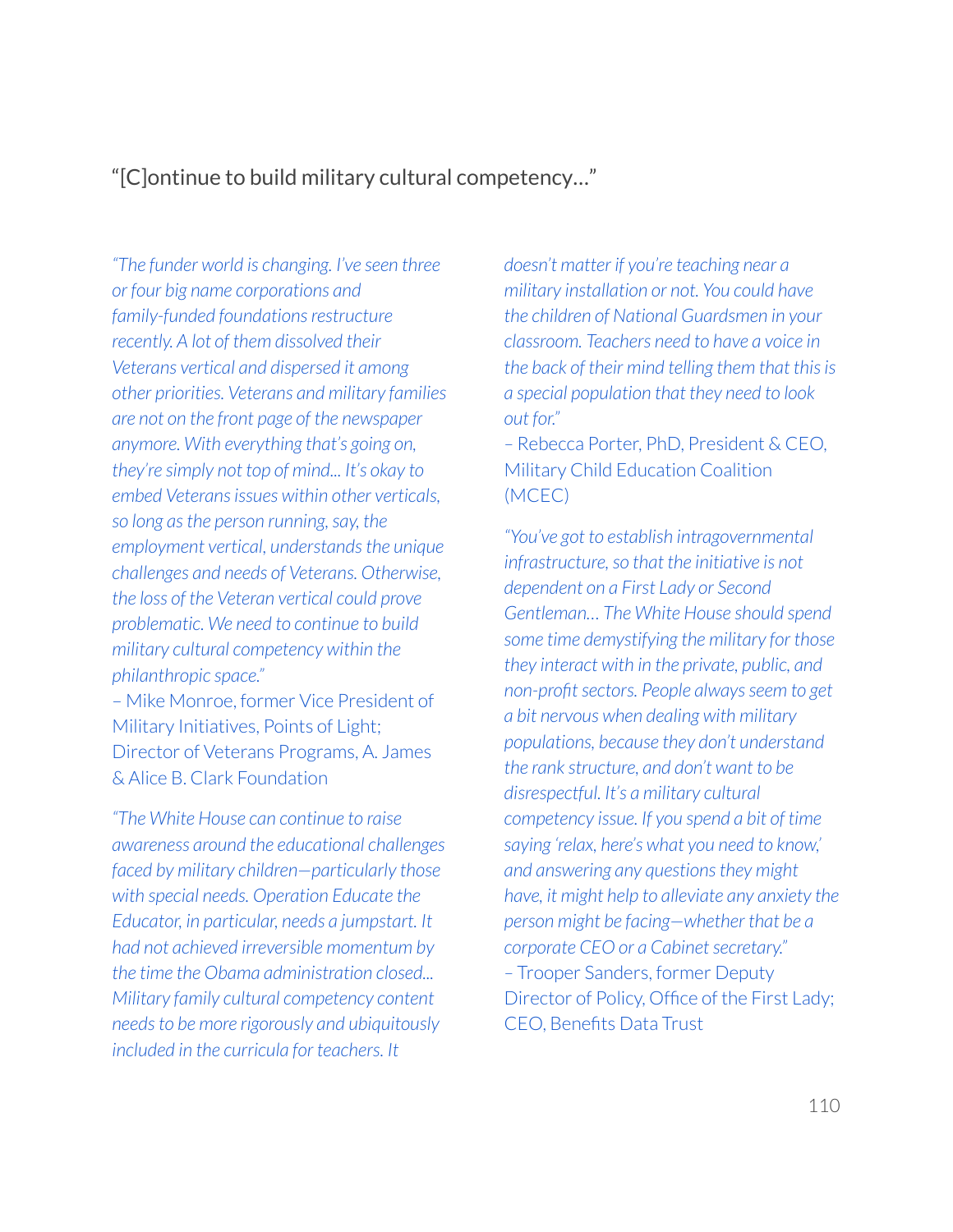## "White House efforts are more important now than ever…"

*"Some of the most acute needsthat our military and Veteran families have are long-term needs—for example, recovery and rehabilitation needsthat these families will face for decades. I think that White House efforts are more important now than ever because military and Veteran families are not getting the same attention that they were when the wars were in the daily headlines. Yetso many families need urgent support now and long-term. The White House has an opportunity to generate a renewed sense of urgency and inspiration in all corners of American society. Encouraging companies and communitiesto prioritize this population is also vital. Study afterstudy suggests that military and Veteran families' needs are just as, if not more, acute than they were 10 years ago..." –* Steve Schwab, CEO, Elizabeth Dole **Foundation** 

*"I think the challenge thistime isto hear what the call to action istoday about Veterans and military families. President Biden ends most of his speeches with 'God Blessthe troops.' I agree with the president and wonder what philanthropy should be doing to support Veterans now that the warsin Iraq and Afghanistan are in the rear-view mirror. I think there's a renewed opportunity to inspire fundersto act on the long-term post-war impacts, especially for those Veterans who have been affected by the disparities of the pandemic.*

*A call to action and leadership at the national level would be enlightening." –* Stephanie Powers, Senior Advisorfor Public Policy & Partnerships, Council on Foundations

*"The personal attention of the First and Second Lady to military family issues made a major difference during the first iteration of Joining Forces. As we move into Joining Forces 2.0, that personal attention from the White House will continue to be critical... We have an economy that'stransforming, we're trying to re-engage with the rest of the world, we're still dealing with the fallout of a pandemic, etc. Military families are not top of mind. Assuch, we'll have to be patient but also impatient. We'll have to raise a little noise. The White House will have to proactively think about how to situate military families within the context of the administration's broader agenda… What does Build Back Better look like? What should the role of the military community be in that? We need to be aggressive in helping to shape that narrative. The military family community can greatly contribute to building back better. After all, ourservice members are trained in leadership, teamwork, management, and resiliency. There's a whole litany* of *strengths that military and Veteran families can offer."*

*–* Rob Gordon, former Deputy Under Secretary of Defense for Military Community and Family Policy, U.S. Department of Defense